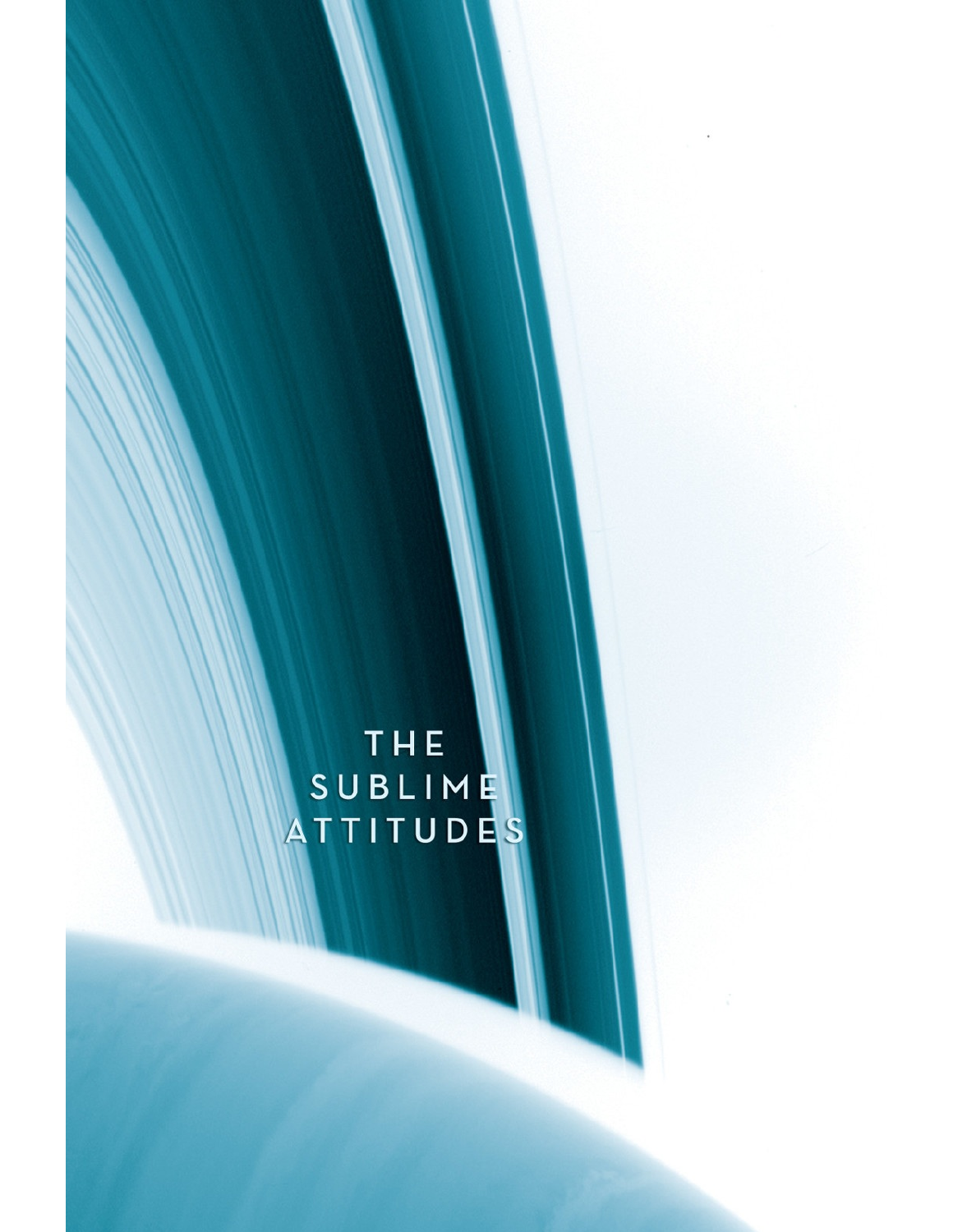

## A STUDY GUIDE ON THE BRAHMAVIHĀRAS

*Prepared by*

## *Ṭhānissaro Bhikkhu*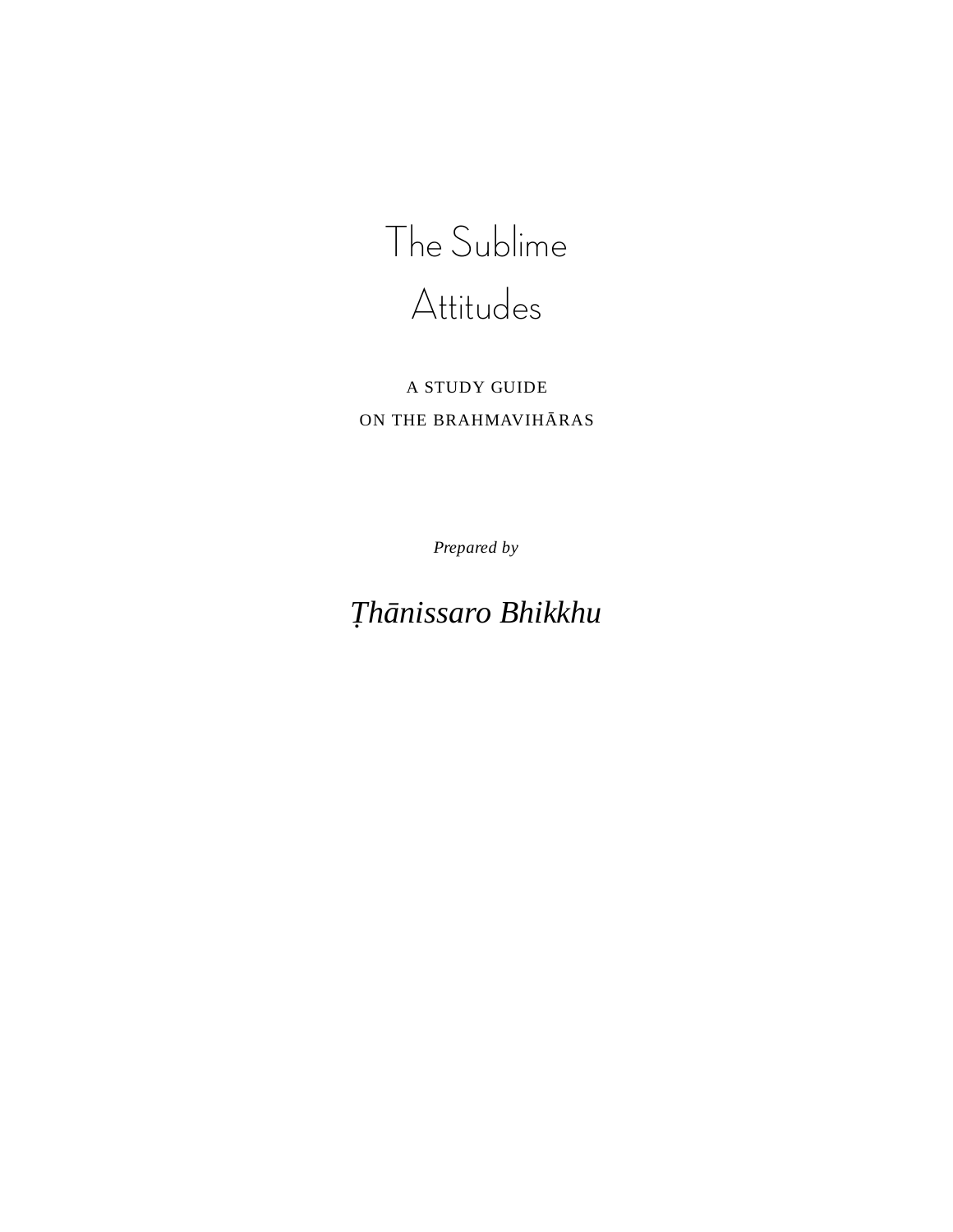#### <span id="page-2-0"></span>copyright 2014 Thanissaro Bhikkhu

This work is licensed under the Creative Commons Attribution-NonComercial 3.0 Unported. To see a copy of this license visit [http://creativecommons.org/licenses/by-nc/3.0/](#page-2-0). "Comercial" shall mean any sale, whether for commercial or non-profit purposes or entities.

questions about this book may be addressed to:

Metta Forest Monastery Valley Center, CA 92082-1409 U.S.A.

#### additional resources

More Dhamma talks, books and translations by Thanissaro Bhikkhu are available to download in digital audio and various ebook formats at *[dhammatalks.org](#page-2-0)* and **accesstoinsight.org**.

#### printed copy

A paperback copy of this book is available free of charge. To request one write to: Book Request, Metta Forest Monastery, PO Box 1409, Valley Center, CA 92082 USA.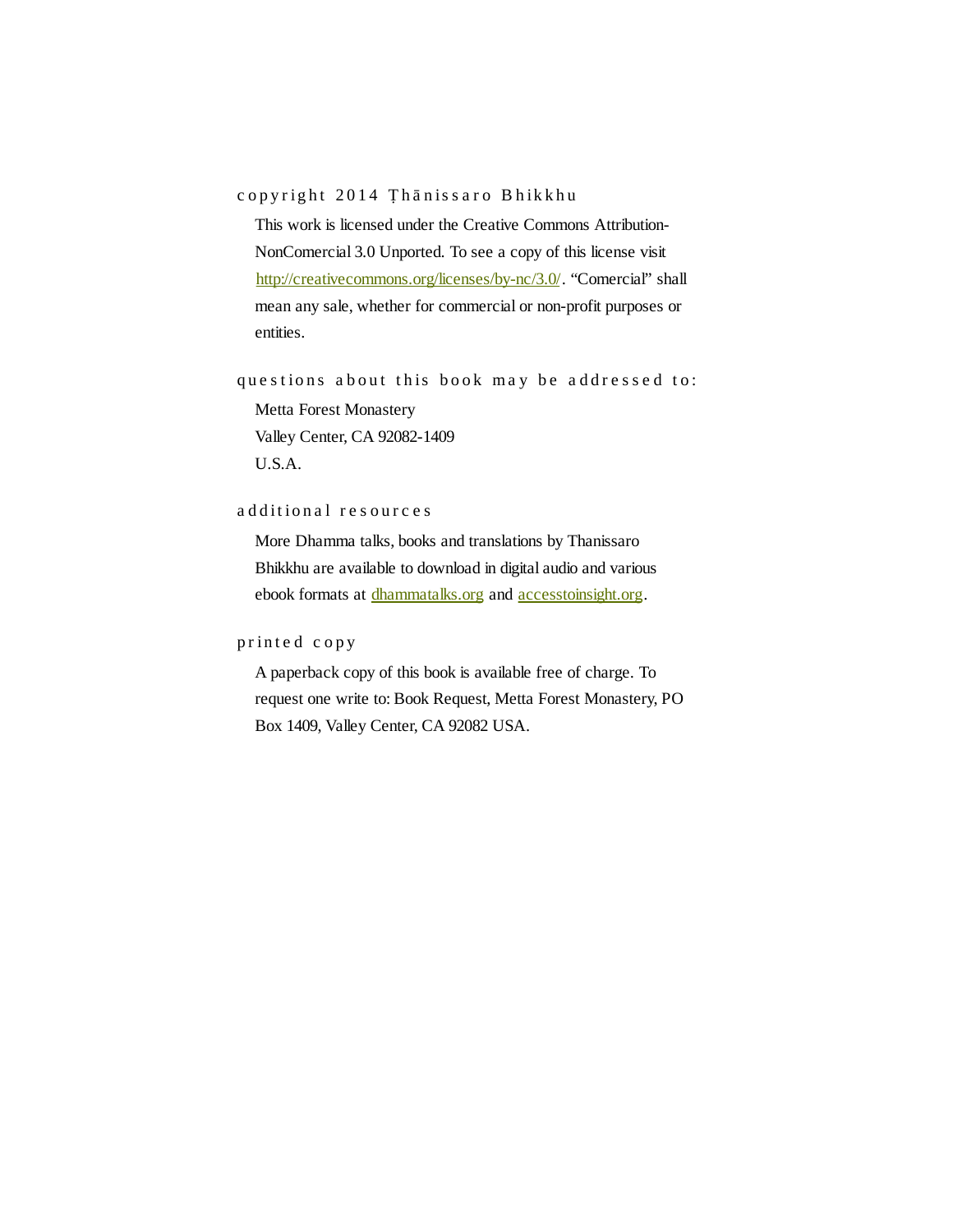# Introduction

#### I : HEAD *&* HEART TOGETHER

The sublime attitudes *(brahmavihāra*s) are the Buddha's primary heart teachings—the ones that connect most directly with our desire for true happiness. They're the qualities of heart that motivated the Buddha to find awakening and then to teach the path of awakening to others. At the same time, they function as part of the path itself. This means that the wisdom of the Buddha's teachings—its "head" aspect—has to be understood in terms of these heart qualities. At the same time, though, these heart qualities have to be understood in terms of the "head" teachings on how cause and effect, in our actions, can bring about genuine happiness. Only when head and heart are brought together in this way can the path yield its full results.

The term *brahmavihāra* literally means, "dwelling place *(vihāra)* of *brahmā*s." *Brahmā*s are beings who live in the higher heavens, dwelling in an attitude of unlimited goodwill, unlimited compassion, unlimited empathetic joy, and unlimited equanimity. These attitudes are unlimited both in the sense that they extend to all beings, and in the sense that they can be applied to all situations where they are appropriate. For example, you can extend empathetic joy to all who are happy, regardless of whether you like them. Similarly, you can feel compassion for all who are suffering, regardless of what they did to bring on that suffering. These unlimited attitudes can be developed—and for the path to thrive, they *have* to be developed—from the more limited versions of these emotions that we normally experience in the human heart.

Of these four attitudes, goodwill *(mettā)* is the most fundamental. It's a wish for true happiness, both for yourself and for others. Because the highest level of true happiness comes from within, your true happiness need not conflict with that of anyone else. Thus goodwill can be extended to all beings without contradiction or hypocrisy.

The next two attitudes are essentially applications of goodwill. Compassion *(karuṇā)* is what grows out of goodwill when you see suffering: You want the suffering to stop. Empathetic joy *(muditā)* is what grows out of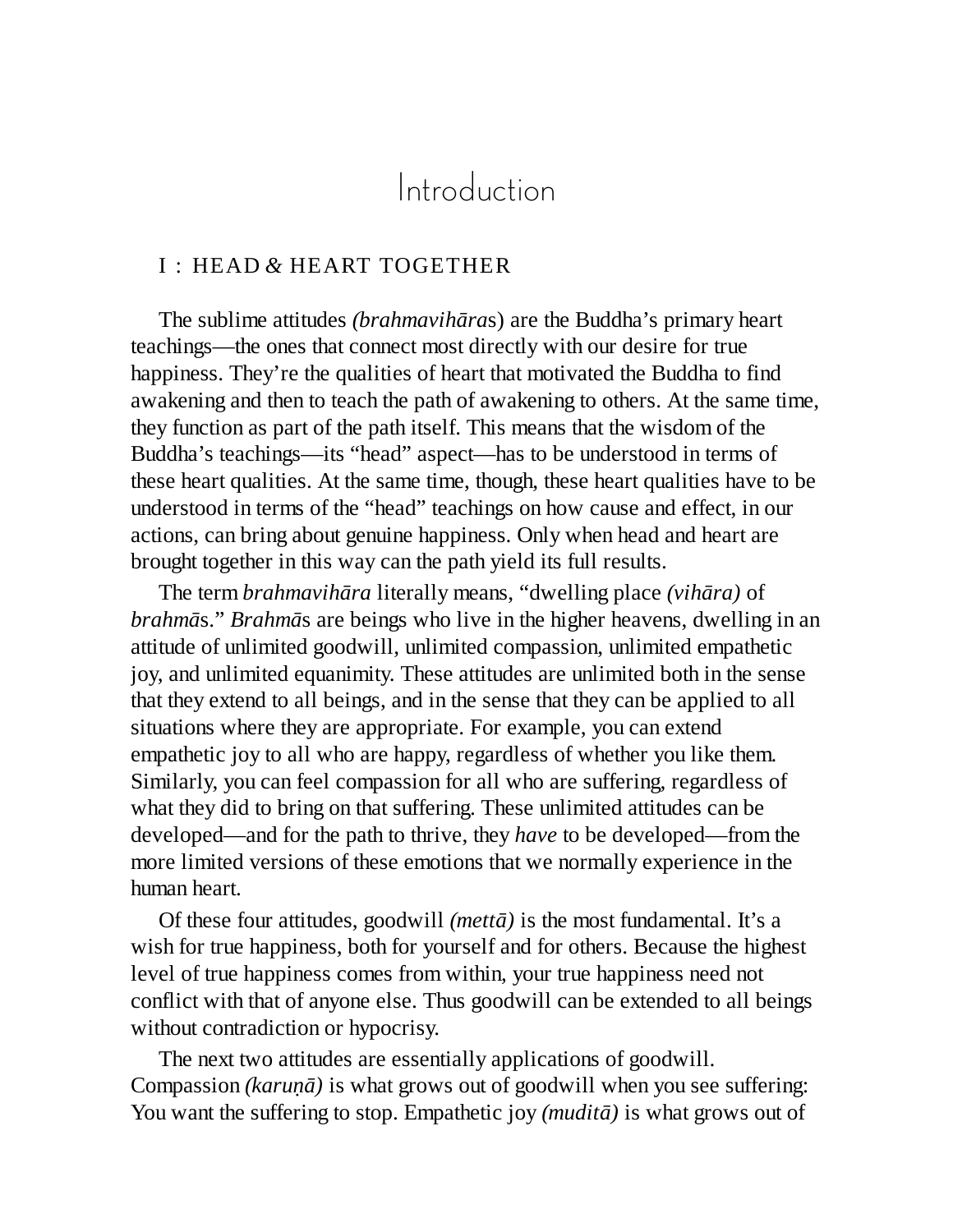goodwill when you see happiness: You want that happiness to continue.

Equanimity *(upekkhā)* is a different attitude, in that it acts as an aid to and a check on the other three. When you encounter suffering that you can't stop no matter how hard you try, you need equanimity to avoid creating additional suffering and to channel your energies to areas where you *can* be of help. You also need equanimity to strengthen your endurance when meeting with difficulties or needing to make sacrifices in the course of striving for greater happiness. In this way, equanimity isn't cold-hearted or indifferent. It simply makes your goodwill more focused and effective by opening your heart to the lessons of your head.

Which means, of course, that your head has to be giving the right lessons. This is where it's important to understand the brahmavihāras within the context of Buddhist practice, in particular the Buddha's teachings on what happiness is and how it can best be attained. And yet this is an aspect of brahmavihāra practice that is often lacking in the West, creating many misunderstandings about what the various brahmavihāras mean, how they are practiced, and the effect they are supposed to have.

The purpose of this study guide is to clear up some of these misunderstandings, first by looking at the place of the brahmavihāras in the context of the noble eightfold path—the teaching that provides the overall context for all Buddhist practice—and in particular the path factor of right view, both on the mundane and transcendent levels. Then, having established this context, it discusses seven common misunderstandings about brahmavihāra practice, showing both how these misunderstandings can create obstacles to effective Buddhist practice and how they can be corrected with reference to right view. This is then followed by a set of readings that provide further correctives to the misunderstandings, at the same time illuminating additional points so that brahmavihāra practice can be truly effective in leading to a happiness that's lasting and true.

#### II : IN THE CONTEXT OF RIGHT VIEW

In the Buddha's eightfold path to awakening, the brahmavihāras can act as part of two of the eight factors: the second factor, right resolve; and the eighth, right concentration  $(S6.2)$ . Right resolve is defined as the resolve for renouncing sensuality, the resolve for non-ill will, and the resolve for noncruelty. The resolve to act on goodwill is equivalent to the second of these resolves; the resolve to act on compassion, to the third. As part of right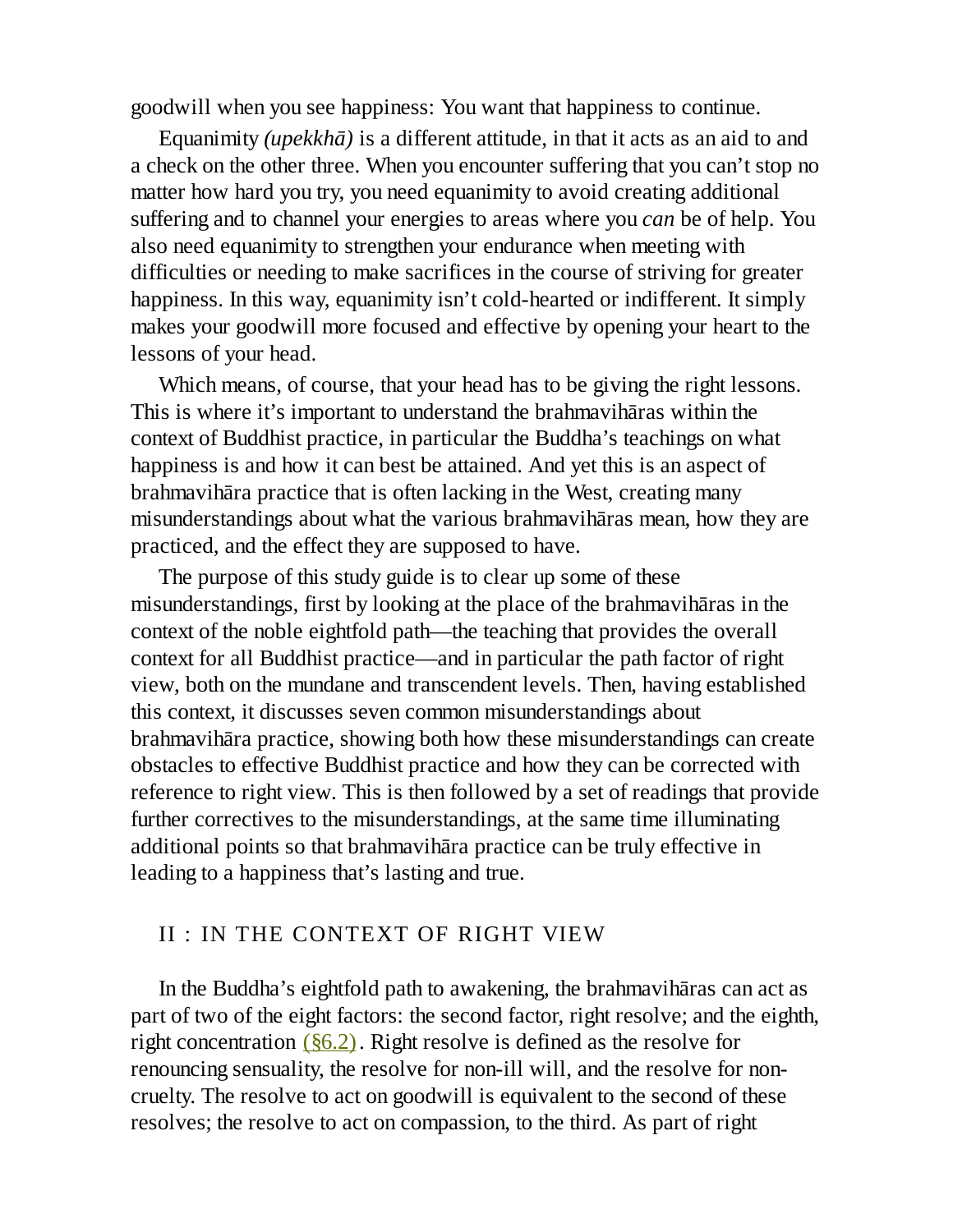resolve, goodwill and compassion provide the motivation to act on the insights of right view—which is the first factor—into the nature of action and its power to bring about the end of suffering. In other words, goodwill and compassion take these insights and resolve to use them to direct your thoughts, words, and deeds to bring about the end of suffering and to attain true happiness.

As part of right concentration, all four brahmavihāras can function as objects of jhāna, the strong levels of concentration that strengthen the mind's ability to make the sublime attitudes truly unlimited. The concentration based on these attitudes can also provide the mind with the steadiness and inner strength it needs for discernment to break through to total release.

Because the brahmavihāras function both toward the beginning and again toward the end of the path, they have an interactive relationship with all the other path factors. On the one hand, they provide the motivation to practice right speech, right action, right livelihood, right effort, and right mindfulness both for one's own good and for the good of others. On the other hand, the development of concentration based on the brahmavihāras requires, as a prerequisite, that you work on making your thoughts, words, and deeds harmless, for otherwise your concentration will be undermined by hypocrisy.

Actually, all the factors of the path have an interactive relationship, interpenetrating and strengthening one another along the way. This means that the brahmavihāras, as elements in right resolve and right concentration, also strengthen right view, the first factor of the path, just as right view gives them guidance.

To begin with, right view is not simply a collection of facts about the world. Instead, it focuses attention on a single problem, which is an issue of goodwill and compassion: how to understand causality in a way that helps put an end to suffering. In this way, the brahmavihāras provide direction for the use of discernment on the path.

At the same time, the brahmavihāras in the context of the path take their guidance from right view so that they don't flounder around in wishful thinking or ineffectual resolves. Instead, grounded in a clear understanding of cause and effect, they are focused on the most effective ways of achieving their aspirations.

This guidance is provided by right view both on its mundane and on its transcendent levels.

*The mundane level of right view* teaches the principle of kamma: that we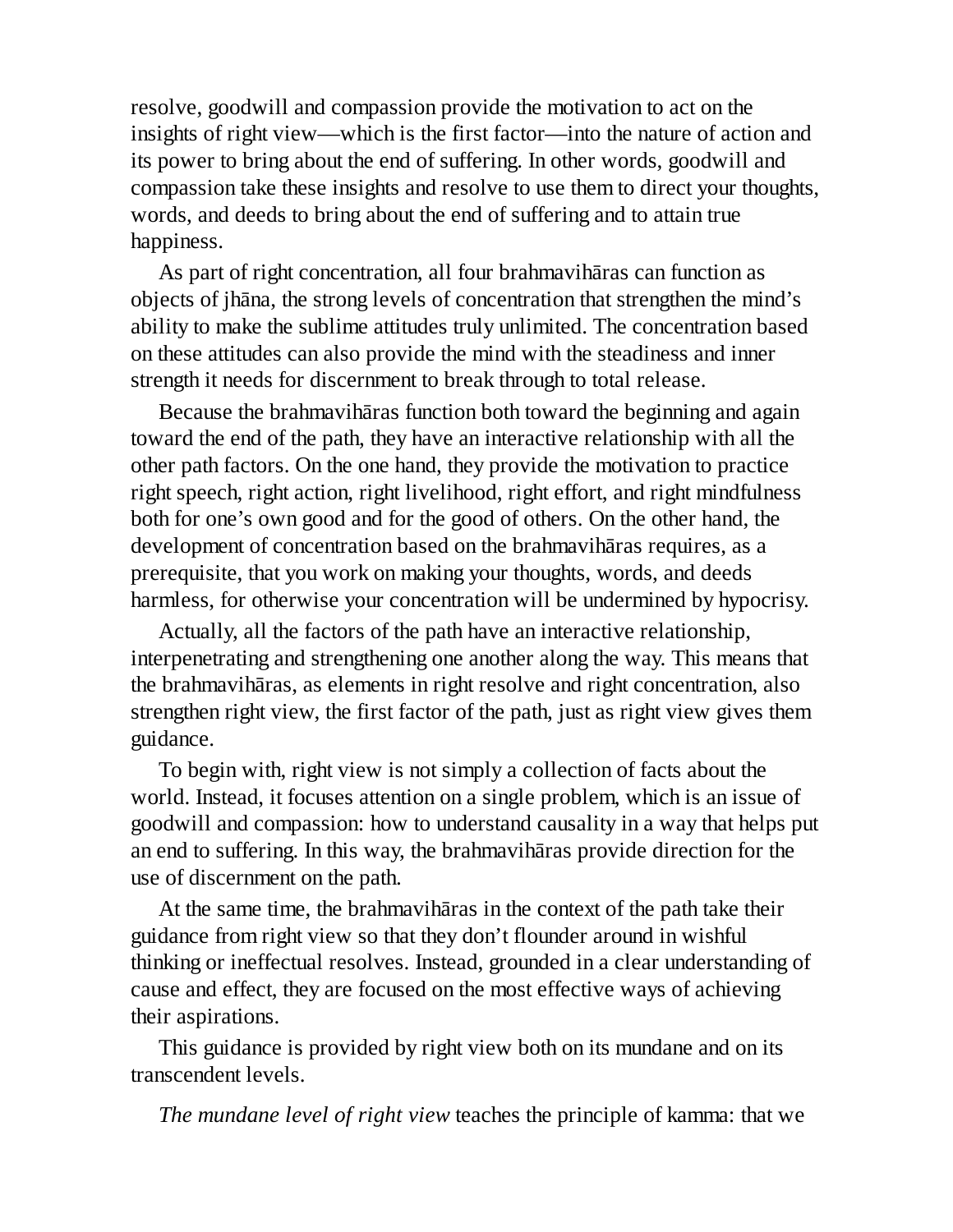experience happiness and sorrow due to a combination of our past and present intentions. If we act with unskillful intentions—based on ill will, cruelty, resentment, or passion, either for ourselves or for others—we're going to suffer. If we act with skillful intentions, we'll experience happiness.

The fact that happiness and sorrow are dependent on present, and not just past, intentions is what allows the brahmavihāras to be effective in the first place. If everything depended on our past actions, we—and all other beings would simply be passive victims or beneficiaries of forces over which we had no present control. But because our present intentions play a crucial role in determining whether we are to experience mental pleasure or pain now and into the future, the attitudes that influence our present intentions in a skillful direction can have a real effect in leading to happiness. The extent to which we can encourage others to develop similar attitudes will have a real effect on their happiness as well. Even when people have done unskillful things in the past, the quality of present skillful intentions and attitudes can mitigate those effects dramatically.

In this way, the teaching on kamma not only explains why the brahmavihāras can be effective means to happiness but also provides the reasons that motivate us to develop these attitudes: We need to strengthen them so that we can make our intentions more trustworthy.

At the same time, the teaching on kamma shows what it means to aim at genuine happiness. Because happiness has a cause—skillful action—your wish for happiness has to focus on the cause. Otherwise it will have no effect. This lesson applies to the sublime attitudes both when directed to yourself and when directed to others. Goodwill for yourself means being determined to act skillfully; goodwill for others means hoping that they will understand the causes for true happiness and act in line with that understanding. Compassion means compassion not only for people who are suffering, but also for people who are acting in ways that will create more suffering. Empathetic joy applies not only to people who are happy but also to people who are acting in ways that will lead to true happiness. Equanimity applies not only to sufferings that are beyond one's control but also to actions that one cannot prevent.

All of this means that if you really want other people to be happy, you don't just treat them nicely. You also want them to learn how to create the causes for happiness. The best way to do this is to show them through the example of your own behavior. If possible, you can also encourage them to follow your example. At the very least, you don't thwart their attempts to act skillfully. This is how the brahmavihāras function in the context of mundane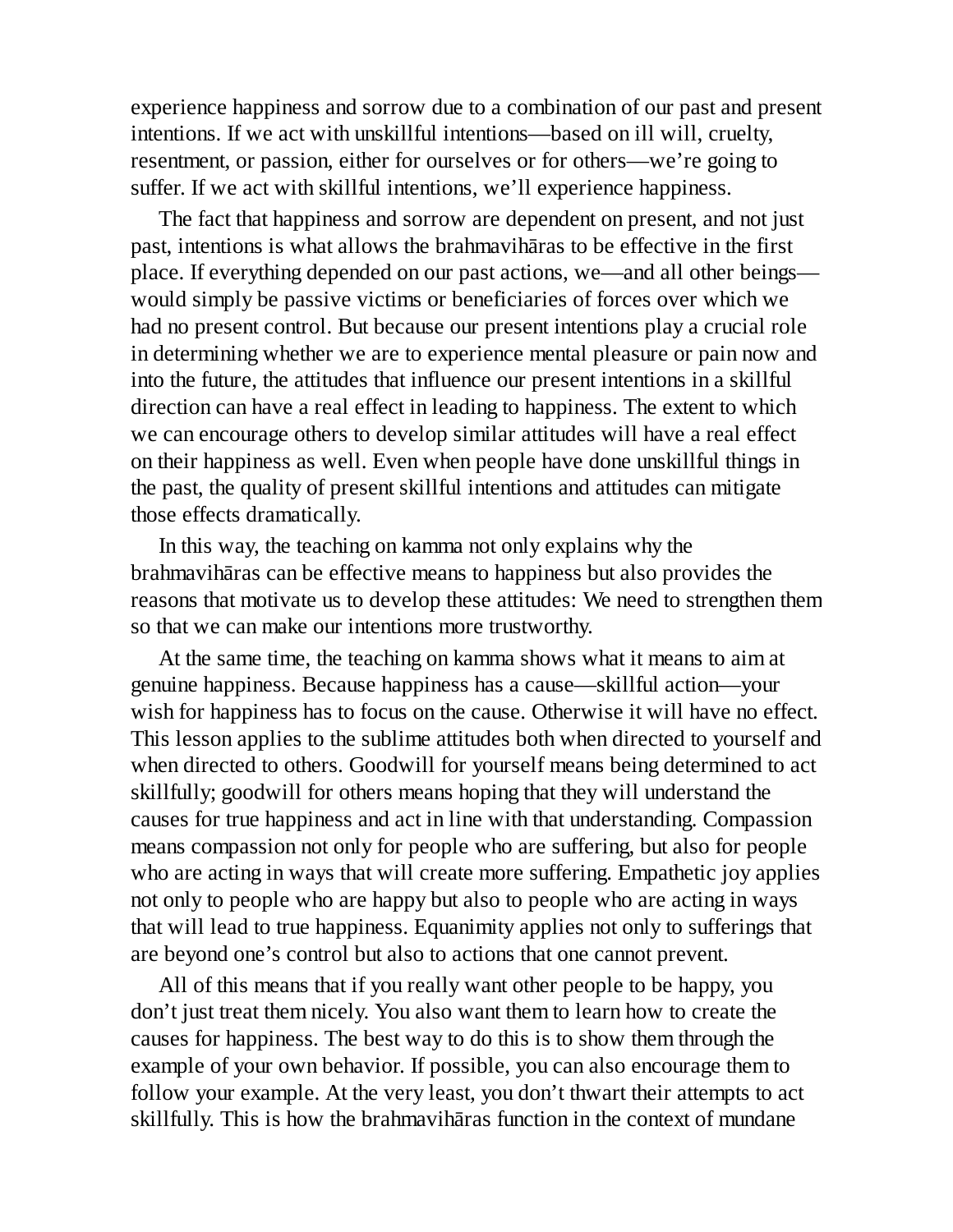right view.

*The transcendent level of right view* takes the teaching on kamma and applies it to the mental processes that cause suffering—and that can be redirected to alleviate suffering—within the mind. The technical term for the kamma of mental processes is *saṅkhāra,* or fabrication—not fabrication in the sense of lying, but fabrication in the sense of intentionally putting things together. All experience at the senses—the five physical senses and the mind taken as a sixth sense—follows the general principle of kamma in that it is fabricated through past and present intentions. Past intentions provide the raw material for present experience. From this raw material, your present intentions—sometimes consciously, sometimes subconsciously—select and shape what you actually experience in the present. These present intentions also add to the range of raw material from which you will select and shape experiences in the future. The selecting and shaping is what is meant by fabrication.

There are three types of fabrication: bodily, verbal, and mental  $(S6.3)$ . Bodily fabrication is the in-and-out breath, because the way you breathe is the most fundamental physical process determining how you experience your body. It's also the form of fabrication that brings thoughts "into the body"—as when anger changes the way you breathe—turning them from mere thoughts into emotions with a bodily component. Verbal fabrication consists of directed thought and evaluation, the two mental processes that shape how you frame sentences in talking to yourself. Directed thought focuses on a topic; evaluation asks questions and comments on it. Mental fabrication consists of feelings—of pleasure, pain, and neither pleasure nor pain—and perceptions, the words and images that underlie your thought processes. Feelings and perceptions are the most basic factors in shaping your mental states.

These three types of fabrication interact with one another. The way you breathe affects your feelings and thoughts; pleasant and unpleasant feelings affect your breath; your perception of the breath affects the way you breathe as well as providing the underlying images and words that directed thought and evaluation use in composing sentences in the mind.

If these fabrications act under the influence of ignorance—i.e., ignorance of what suffering is, what fabrications cause it, what its cessation is, and what fabrications lead to its cessation—then they lead to suffering. However, if this ignorance can be replaced with knowledge, and that knowledge can inform the processes of fabrication, those fabrications can then form the path to the goal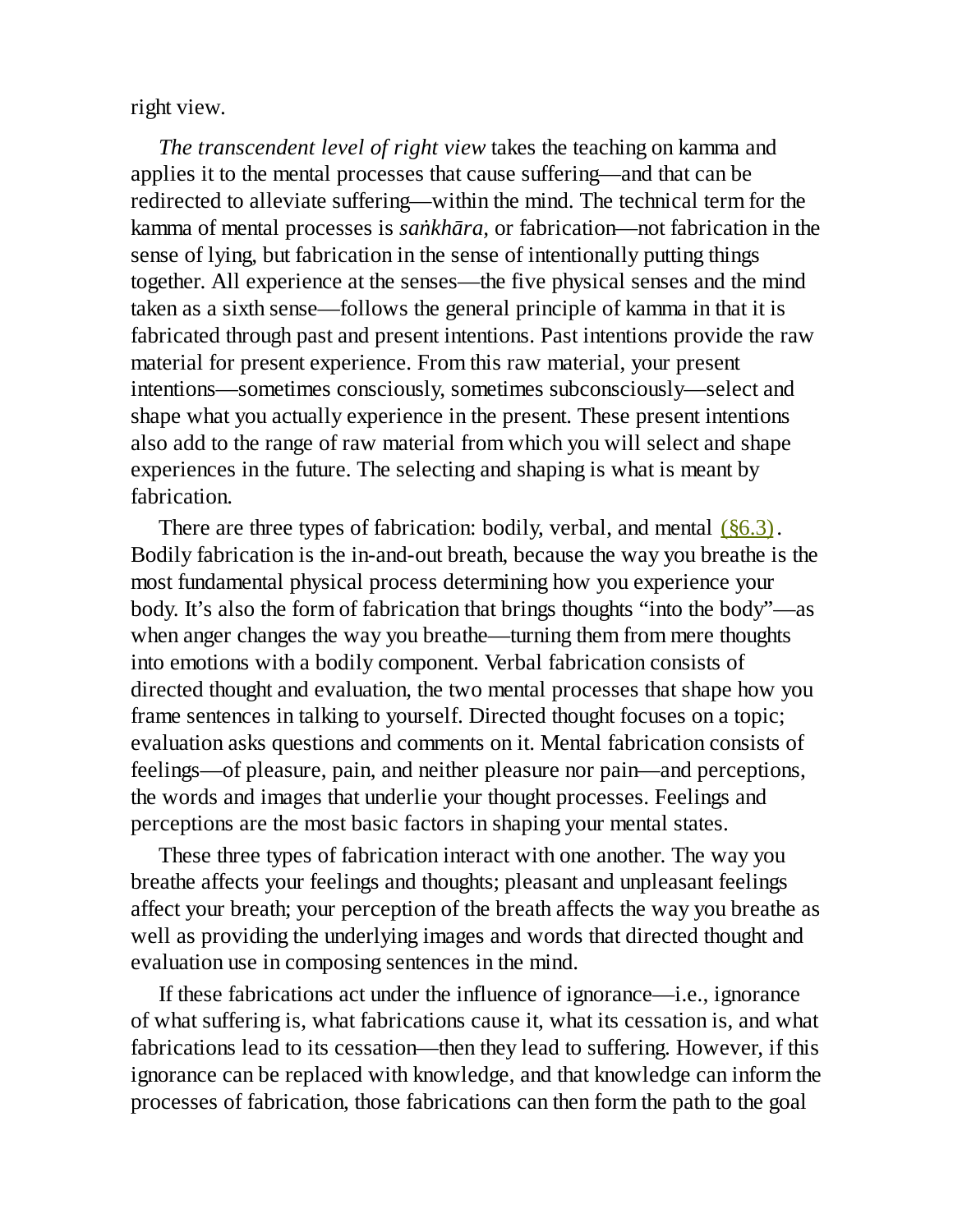of the cessation of suffering, which is something unfabricated—or beyond conditions  $(§6.1)$ .

This is why the Buddha's most basic form of meditation—mindfulness of in-and-out breathing—focuses on perceiving the present experience of body and mind in terms of these three fabrications, and seeing the effect these fabrications have in causing pleasure or pain  $(S6.4)$ . In doing so, it brings clear knowledge to these fabrications, making them part of the path. The Buddha's directions for how to meditate on the breath come in the form of verbal fabrications. The steps of breath meditation focus on developing sensitivity to bodily and mental fabrication as they occur; and they don't stop with simple sensitivity. They also encourage the meditator to master cause and effect around these fabrications so as to bring them to calm. For example, you can learn how to calm the mind by breathing in a soothing way, and to calm the breath by holding in mind a perception that allows for a smooth flow of energy throughout the body. In this way the Buddha's instructions for breath meditation show how to fabricate the present experience of body and mind in a way that fosters the tranquility and insight that bring the path to completion.

The mastery of fabrication gained through this practice can then be applied to all emotions and mental states so as to deconstruct unskillful ones and replace them with more skillful ones. The opposites of the brahmavihāras—ill will, cruelty, resentment, and passion  $(S5.12)$  —are a case in point. The knowledge and sensitivity you've gained with regard to fabrication enables you to analyze these emotions in terms of their component parts, encouraging you to see how the way you breathe, speak to yourself, and hold onto feelings and perceptions sustains these emotions in a way that causes unnecessary suffering and stress. The mastery you've gained in calming fabrications allows you to change these component factors so that you can develop the brahmavihāras in their place.

The Buddha's discourses aid in this direction by providing alternative ways of thinking, evaluating, and perceiving that encourage you in this practice and provide you with strategies to carry it through. In other words, with their vivid images and similes they provide models of verbal and mental fabrications that help you see the drawbacks, say, of ill will; encourage you to perceive the brahmavihāras as more skillful responses to the situation that has sparked ill will; and show how to reframe your understanding of the situation that sparked ill will, so that you can genuinely develop goodwill in its place.

For instance, when you pass judgment on another person's behavior, the underlying perception in your mind may be that you are sitting on a judge's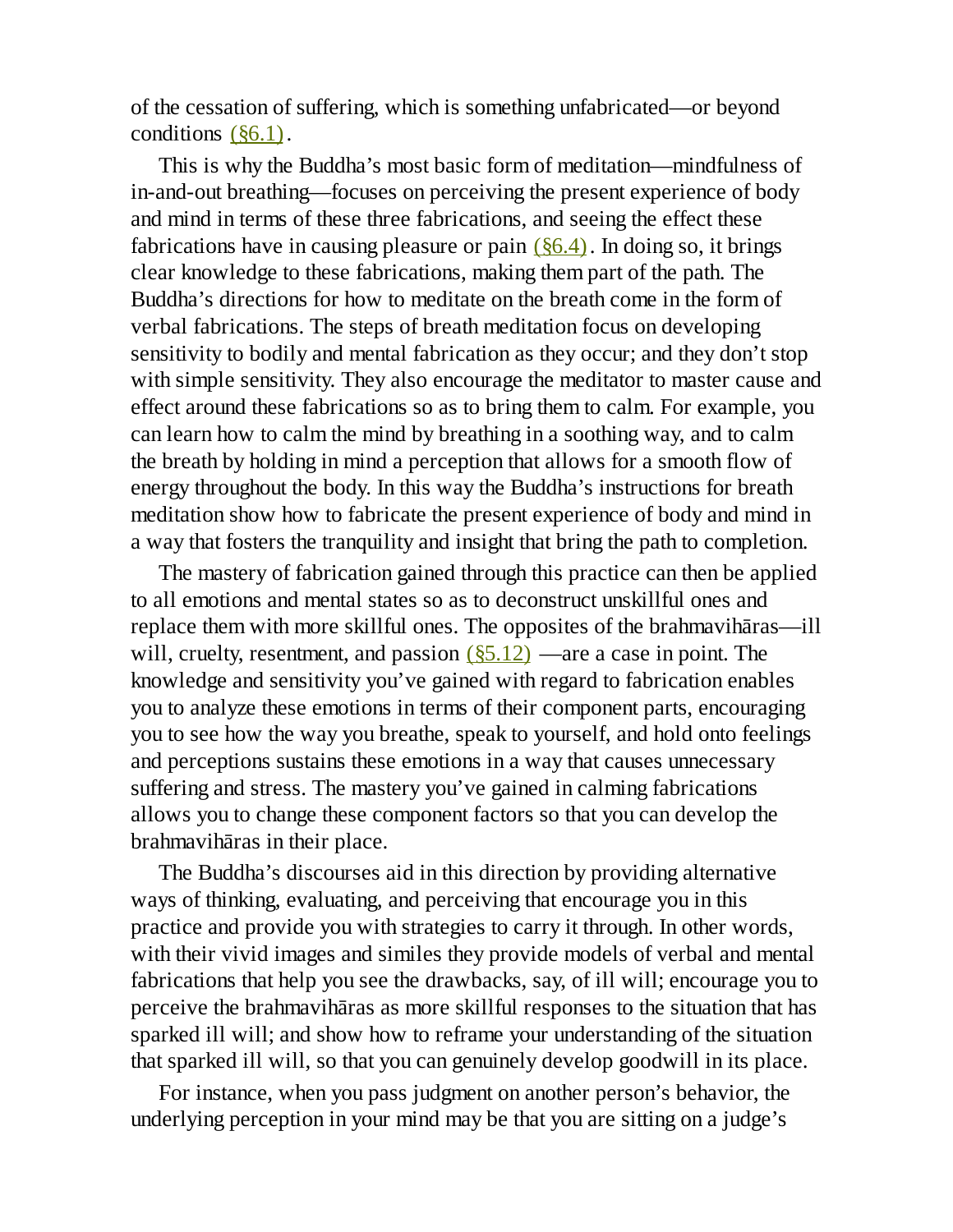bench, the other person stands accused beneath you, and you are unaffected by whatever suffering you would like to see that person undergo. In a case like this, you might feel it beneath you to look for that person's good qualities as a way of encouraging goodwill or compassion for the person instead. AN 5:162 [\(§6.7\)](#page-70-0), however, provides an alternative perception of the situation: You need to appreciate that person's good qualities in the same way that a person trembling with thirst needs water. Otherwise, your own goodness will die. In fact, your need for this water is so great that you should be willing to endure the "indignity" of looking for that person's good qualities, in the same way that a desperately thirsty person would be willing to get down on all fours to slurp up the puddle of water in a cow's footprint.

Similarly, MN 21  $(S6.9)$  provides a series of similes that encourage you to perceive goodwill as vast and impregnable, and to perceive as pitiful and weak the insults that otherwise might tempt you to abandon your goodwill. Goodwill, it says, is like space, like the river Ganges, like the great earth. The insults you meet with are like a person who wants to draw pictures in space, burn up the Ganges with a torch, or get rid of the earth by digging, spitting, and urinating here and there on the ground. Simply holding this mental fabrication in mind can help you endure many slights that you otherwise would find hard to handle in a skillful way. In fact, the same passage states that even if bandits were to carve you up savagely, limb by limb, you should still have goodwill for them. When you keep this perception in mind, the slights and insults of ordinary human life become easier to bear.

Khp 9 [\(§1.2\)](#page-31-0) provides another useful mental fabrication: You should develop and protect your goodwill for all in the same way that a mother would protect with her life her only child.

In addition to providing useful examples of mental fabrication for discouraging ill will and developing goodwill, the discourses provide examples of useful verbal fabrications as well. When you encounter abusive or thoughtless speech, MN 21 encourages you to check any ill will that might arise in response by reminding yourself that speech of this sort is a normal part of human experience. People all over the world are subjected to harsh, false, and untimely speech every day, so there's no need to feel that you've been singled out for particularly outrageous treatment. Other passages provide examples of phrases to keep in mind when trying to develop positive feelings of goodwill, such as this example from AN  $10:176$  ( $\S1.3$ ): "May these beings be free from animosity, free from oppression, free from trouble, and may they look after themselves with ease!" Or this from Khp  $9 \left( \frac{12}{2} \right)$ : "Happy, at rest,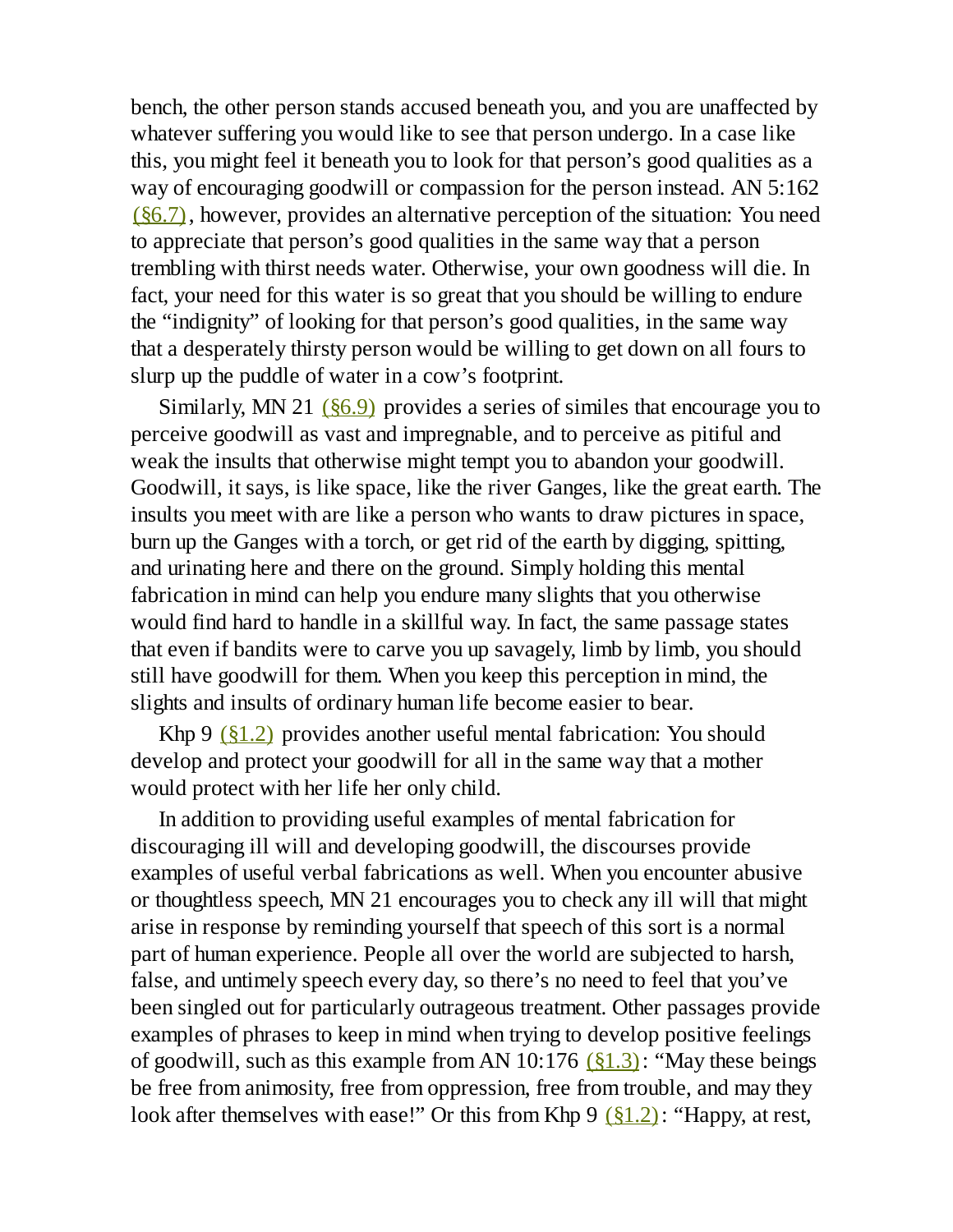may all beings be happy at heart. Whatever beings there may be—weak or strong, without exception, long, large, middling, short, subtle, blatant, seen & unseen, near & far, born & seeking birth: May all beings be happy at heart. Let no one deceive another or despise anyone anywhere, or through anger or irritation wish for another to suffer."

The discourses also provide useful examples of mental and verbal fabrication for developing equanimity. SN 15:3  $(S6.13)$  encourages you, when faced with loss, to hold in mind the perception that the tears you have already shed over the loss of loved ones through the many eons of wandering on is greater than the water in the oceans. AN  $5:49$  ( $\S6.12$ ) encourages a verbal fabrication: "It doesn't happen only to me that what is subject to destruction will be destroyed. To the extent that there are beings—past & future, passing away & re-arising—it happens to all of them that what is subject to destruction will be destroyed. And if, with the destruction of what is subject to destruction, I were to sorrow, grieve, lament, beat my breast, & become distraught, food would not agree with me, my body would become unattractive, my affairs would go untended, my enemies would be gratified and my friends unhappy." Paradoxically, reflection on the universality of suffering helps to lessen the sting of your own personal loss: You're not being singled out for unfair treatment, for loss and suffering are common throughout the cosmos.

MN 28 [\(§6.10\)](#page-75-0) encourages a long verbal fabrication for developing equanimity in the face of unpleasant words and physical attacks, beginning with the reflection that all these unpleasant sensations develop through physical contact. You wouldn't be feeling the pain of unpleasant words if a sound hadn't made contact at your ears. You wouldn't be feeling a physical attack if you didn't have a body that something could strike. If, by reflecting in this way, you can leave the event just at the contact—without adding the complaining commentary that the mind usually adds to such events—it helps to depersonalize the situation, and you free the mind from a huge load of unnecessary suffering and stress.

When you have gained skill in using these forms of fabrication in daily life, you can use them to develop the brahmavihāras beyond the level of right resolve to the various jhānas, or levels of right concentration. This is because the levels of concentration begin with the three types of fabrication and then, when mastering those fabrications, bring them to stillness and calm.

The discourses provide only very sketchy instructions for how to develop the brahmavihāras to this level, perhaps because the verbal fabrications used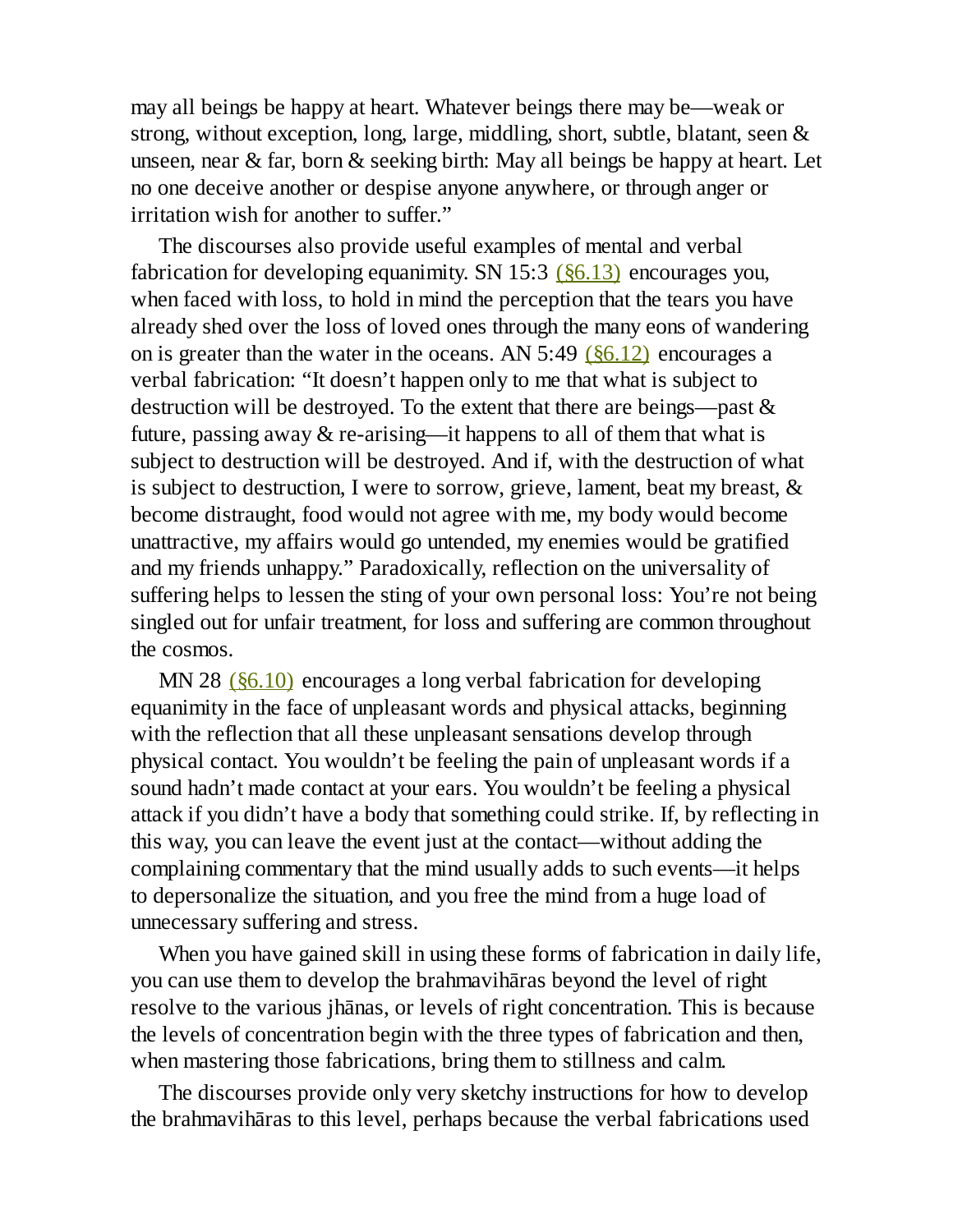in developing these themes into right concentration are the same as those for developing the brahmavihāras in daily life. However, the discourses do provide a vivid perception—a mental fabrication—for indicating the type of mind state that this practice should foster: "That disciple of the noble ones thus devoid of covetousness, devoid of ill will, unbewildered, alert, mindful —keeps pervading the first direction [the east] with an awareness imbued with goodwill… compassion… empathetic joy… equanimity, likewise the second, likewise the third, likewise the fourth. Thus above, below, & all around, everywhere, in its entirety, he keeps pervading the all-encompassing cosmos with an awareness imbued with equanimity—abundant, expansive, limitless, without hostility, without ill will—just as a strong conch-trumpet blower can notify the four directions without any difficulty."

As with all the objects of right concentration, you can be quite conscious at the beginning of just how fabricated the concentration based on the brahmavihāras can be. However, as the practice progresses and these states become easier to access, this fact often fades into the background. This does not mean, though, that they become unfabricated; simply that the mind offers less resistance to the processes of skillful fabrication. Nevertheless, meditators can easily miss this point, and the discourses provide cautionary tales of people who, thinking that their practice has reached an unconditioned level, practice no further.

In fact, the levels of concentration developed through the brahmavihāras are not only conditioned—and thus subject to falling away—they also provide a focus for self-identification as you hold to those levels as you or yours  $(S7.4)$ . This self-identification is a form of clinging that brings suffering. Thus the brahmavihāras, on their own, can't take you to the end of the path.

The next step is to use your head—your discernment—to focus on the fabricated nature of even the refined pleasure and calm provided by the brahmavihāras  $($ §§ $7.9-7.10)$ . Your purpose here is to help the heart develop dispassion for all fabricated phenomena. Because passion is what drives the processes of fabrication, once dispassion is absolute, all fabrications cease and the mind "unbinds," gaining total release from suffering and reaching the highest possible happiness: the goal toward which the brahmavihāras ultimately aim  $(S_{\frac{5}{27}}.11-7.14)$ .

After the experience of the deathless, the mind returns to the experience of the world of the senses, but now with a sense of being detached from the pleasures and pains they display. This is because the mind's own internal sense of wellbeing and freedom is so absolute that it feels no need to feed on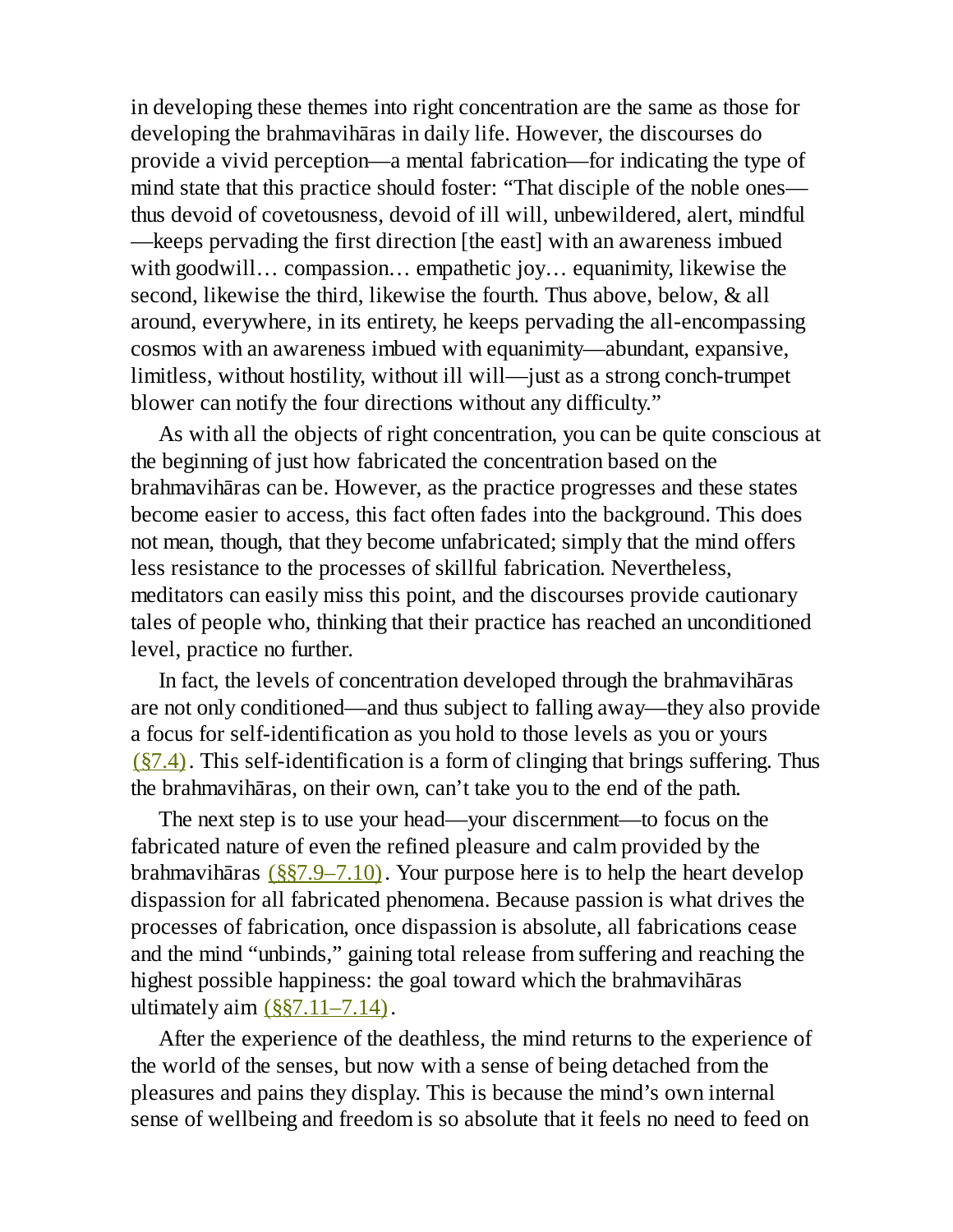the input of the senses ever again.

When you've reached this level—full awakening—your own task in searching for happiness is done. Head and heart have completed the work they need to do together for your own sake. However, having perfected the path, you can provide an inspiring example and accurate advice to others in *their* search for happiness. In this way, the act of attaining your own true benefit helps others attain theirs as well. The fully awakened person is thus the one who most effectively embodies the brahmavihāras in thought, word, and deed.

This is how the brahmavihāras relate to the Buddhist path.

## III : SEVEN MISUNDERSTANDINGS

When understood in context, the brahmavihāras are effective tools on the path to awakening. But unfortunately, now that the brahmavihāras have come to the West, they have often been taken out of context, giving rise to confusion about their nature and role. This may be because they deal with emotions that are common human property, so people feel that they intuitively understand them without needing to have their Buddhist context explained. Or it may be because the West has such a long tradition concerning the religious role of selfless love. Seeing that goodwill resembles selfless love, many people have assumed that the Buddha's teachings on this topic fit neatly in with what they have learned from Western religions.

Whatever their cause, these assumptions have given rise to some misunderstandings around brahmavihāra practice that are serious enough to get in the way of awakening. Most prominent among this sort of misunderstanding are these:

1) *Mettā,* the first brahmavihāra, means love or lovingkindness.

2) The practice of the brahmavihāras is a form of prayer.

3) Mettā is best expressed by acts of uncritical tenderness.

4) The brahmavihāras are part of the innate nature of the human heart.

5) Other people deserve our mettā, either because of their own innate goodness or because we are all one.

6) The brahmavihāras are purely heart qualities, needing no input from the analytical mind.

7) The brahmavihāras are, in themselves, a complete path to awakening.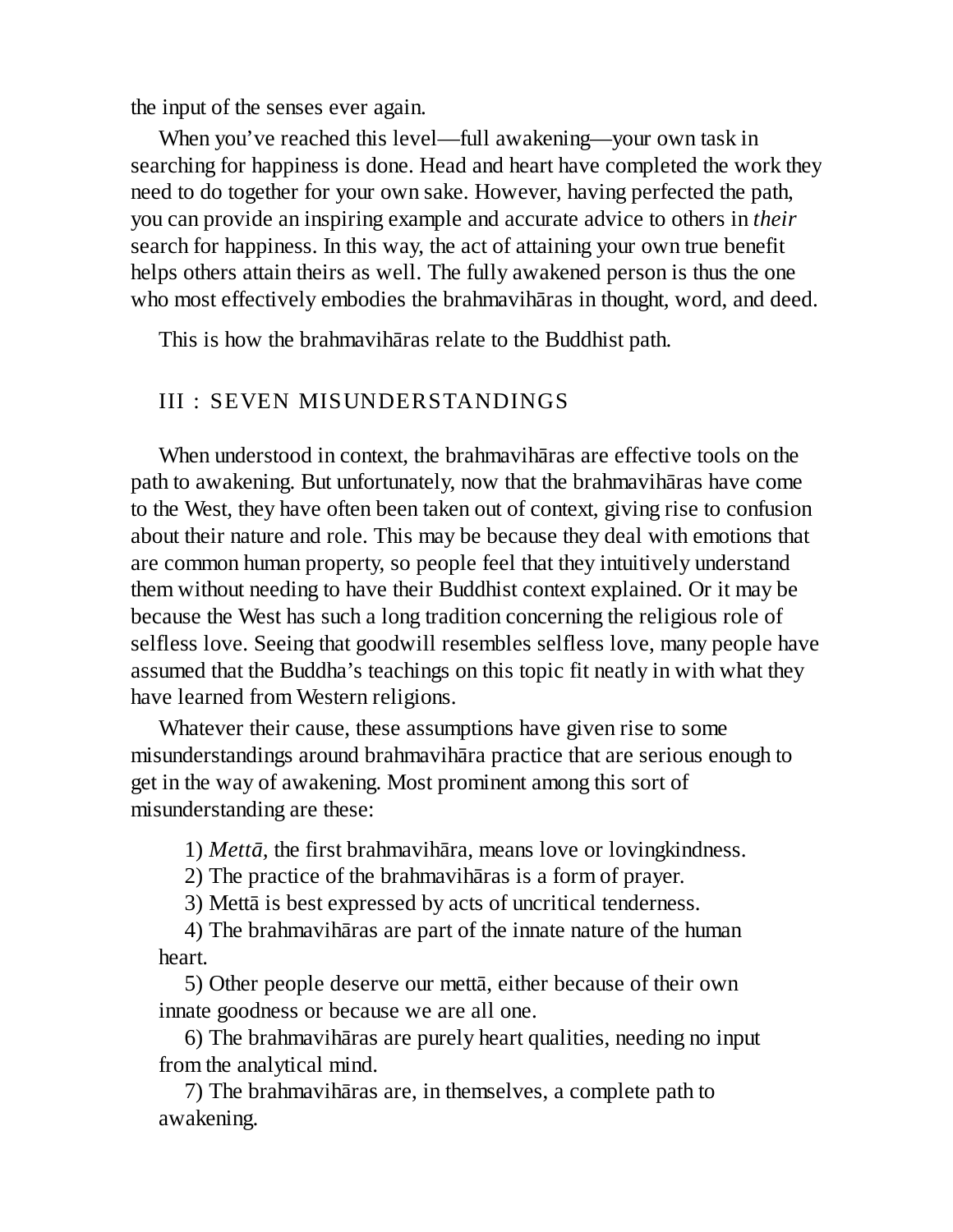Many of these misunderstandings arise from not viewing the brahmavihāras in the context of the Buddha's teachings on kamma and fabrication. Because they are so widely entrenched, it's worthwhile going into detail as to why they are actually detrimental on the path, and how a proper understanding of kamma and fabrication can help avoid that detriment. Delineating clearly what the brahmavihāras are *not* helps to clarify what they *are.*

What follows is a discussion, one by one, of exactly how these misunderstandings deviate from the Buddha's original teachings on the brahmavihāras, and how they can be corrected by examining what those teachings actually have to say about the issues that these misunderstandings raise.

This discussion is supplemented by the reading passages given in the second part of the book. These passages—drawn from the Pali Canon, the earliest extant record of the Buddha's teachings—have also been arranged in seven sections, corresponding to the seven sections in the discussion, so that you can easily find the material on which the discussion is based and explore it further.

The purpose of this presentation is to clear away any obstacles that might block the use for which the brahmavihāras were intended: as part of a path to the happiness of total release.

#### **Misunde rstanding # 1: Me ttā me ans love or lovingkindne ss.**

The Pali word for love is not *mettā.* It's *pema.* As the Buddha points out, pema is partial by nature. When you love people, you tend to love anyone who treats them well, and to hate anyone who mistreats them. And there are cases where you love anyone who mistreats the people you hate  $(\S1.1)$ . For this reason, love is not a good basis for an attitude that is universally skillful toward all.

Because mettā is essentially an impartial wish for happiness, it's best translated as goodwill. When goodwill is developed in line with right view, it understands that beings will be happy only from understanding and acting on the causes of genuine happiness, rather than from winning special favor with you. In this way, when you extend thoughts of mettā to others, you're not offering to make them happy, as you might in a loving relationship. Instead,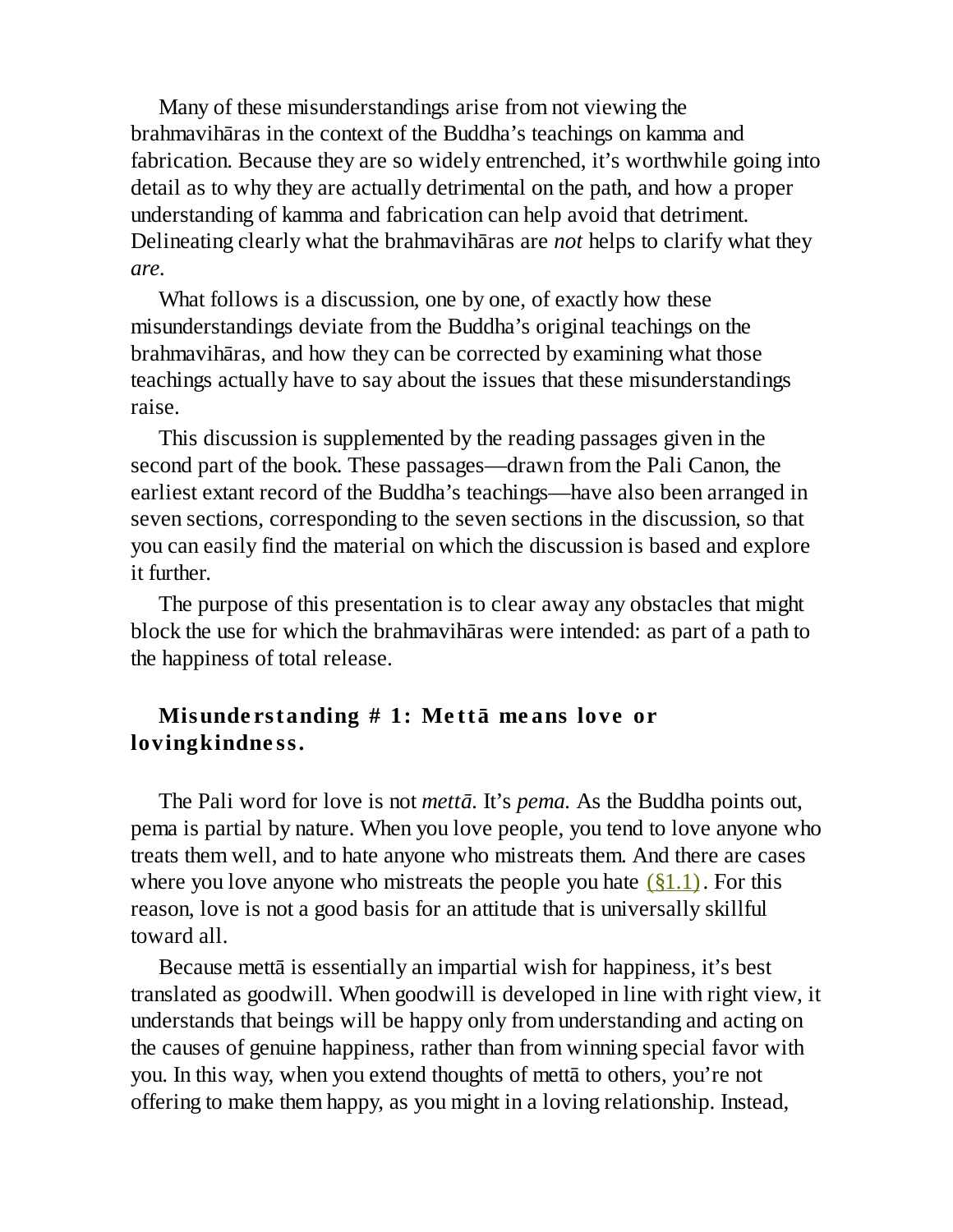you're expressing the wish that they take responsibility for their happiness themselves. If there's anything you can do to help them in this direction, you're happy to provide help; but you realize that—because they need to be willing to work for genuine happiness—you can only do so much. In this way, goodwill won't conflict with equanimity when you've reached the point beyond your ability to help.

This understanding of mettā is borne out in the passages where the Buddha recommends phrases to hold in mind when developing thoughts of mettā. These phrases provide his clearest guide not only to the emotional quality that underlies mettā, but also to the understanding of happiness that explains why it's wise and realistic to develop mettā for all.

The first set of phrases comes in a passage  $(§1.3)$  where the Buddha recommends thoughts to counter ill will. These phrases conclude with the wish that all beings "look after themselves with ease." In other words, you're not saying that you're going to be there for all beings all the time. And most beings would be happier knowing that they could depend on themselves rather than having to depend on you. If you really wish others well, it's best to wish them the happiness of independence and self-reliance.

Another set of mettā phrases, in the famous *Karaṇīya Mettā Sutta [\(§1.2\),](#page-31-0)* includes a wish that all beings avoid the causes that would lead them to unhappiness:

Let no one deceive another or despise anyone anywhere, or through anger or resistance wish for another to suffer.

In repeating these phrases, you remember that people will find true happiness only if they understand the causes for happiness and act on them. They also have to understand that true happiness is harmless. If it depends on something that harms others, it's not going to last  $(§5.4)$ . So again, when you express goodwill, you're not saying that you're going to be there for others all the time. Instead, you're hoping that all beings will wise up enough to be there for themselves.

The same discourse  $(81.2)$  goes on to say that when you're developing this attitude, you should protect it with all your vigilance and strength.

As a mother would risk her life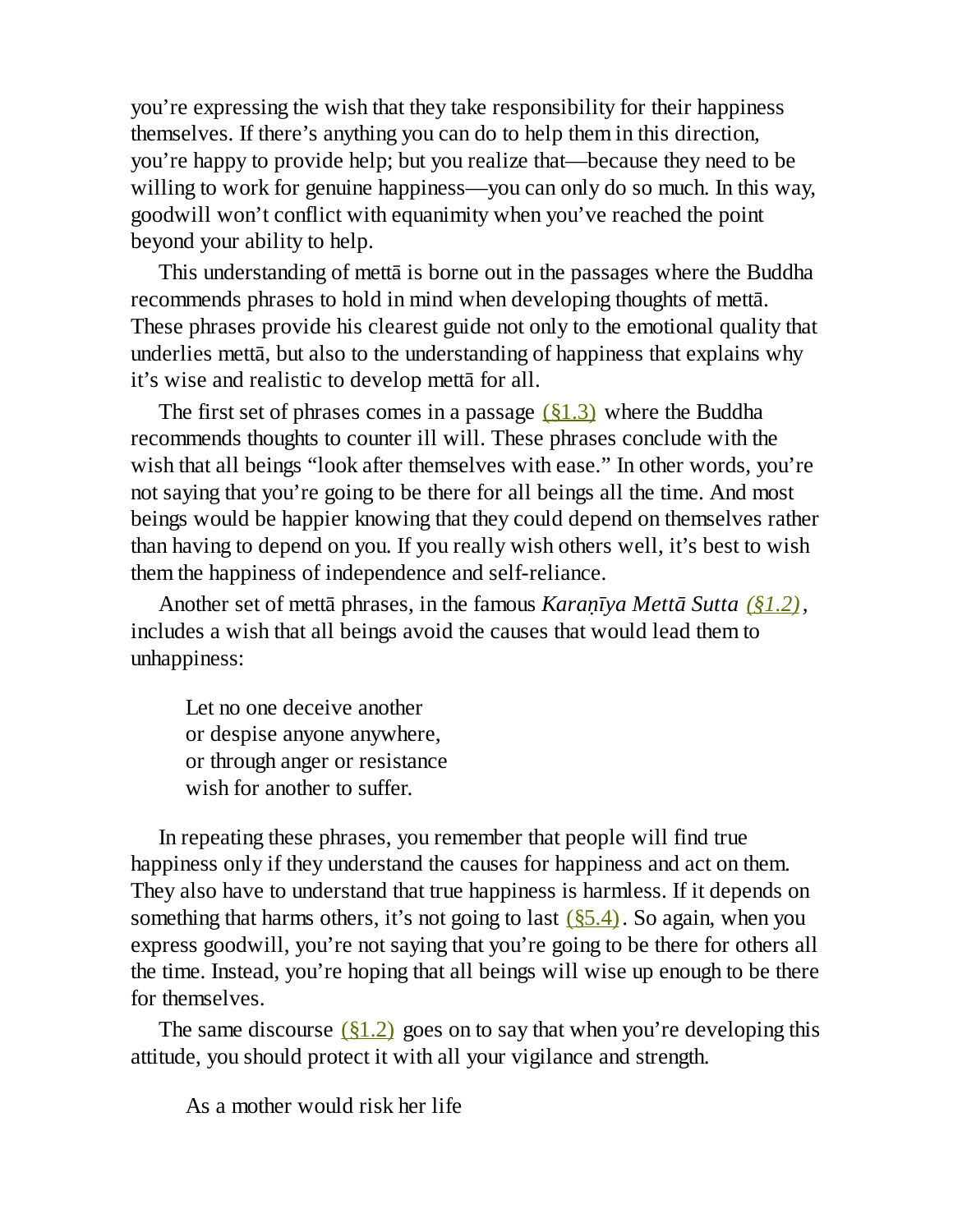to protect her child, her only child, even so should one cultivate a limitless heart with regard to all beings.

This passage has to be read carefully and in context. It's sometimes understood as saying that we should be willing to sacrifice our lives to protect all others, in the same way that a mother would sacrifice her life for the sake of her child. Putting aside the fact that such a requirement is simply impossible to carry out, there is nowhere in the Canon where the Buddha states this as a moral responsibility. You can't stop all those who want to mistreat their fellow beings. The best you can do to protect others is to adhere in all cases to the precepts against doing harm, so at the very least they will suffer no harm from you.

"There is the case where a disciple of the noble ones, abandoning the taking of life, abstains from taking life. In doing so, he gives freedom from danger, freedom from animosity, freedom from oppression to limitless numbers of beings. In giving freedom from danger, freedom from animosity, freedom from oppression to limitless numbers of beings, he gains a share in limitless freedom from danger, freedom from animosity, and freedom from oppression. [Similarly with the precepts against stealing, illicit sex, lying, and taking intoxicants.]" [\(§5.8\)](#page-58-0)

There *are* passages, however, where the Buddha says that you should protect your goodwill with your life, even when others are intent on killing you in a savage way:

"Monks, even if bandits were to carve you up savagely, limb by limb, with a two-handled saw, he among you who let his heart get angered even at that would not be doing my bidding. Even then you should train yourselves: 'Our minds will be unaffected and we will say no evil words. We will remain sympathetic, with a mind of goodwill, and with no inner hate. We will keep pervading these people with an awareness imbued with goodwill and, beginning with them, we will keep pervading the all-encompassing world with an awareness imbued with goodwill—abundant, expansive, limitless, free from hostility, free from ill will.' That's how you should train yourselves." [\(§6.9\)](#page-72-0)

So in the Buddha's image of the mother protecting the child, the child represents your goodwill—something you need to protect devotedly to make sure that your virtuous intentions don't waver, even in the most difficult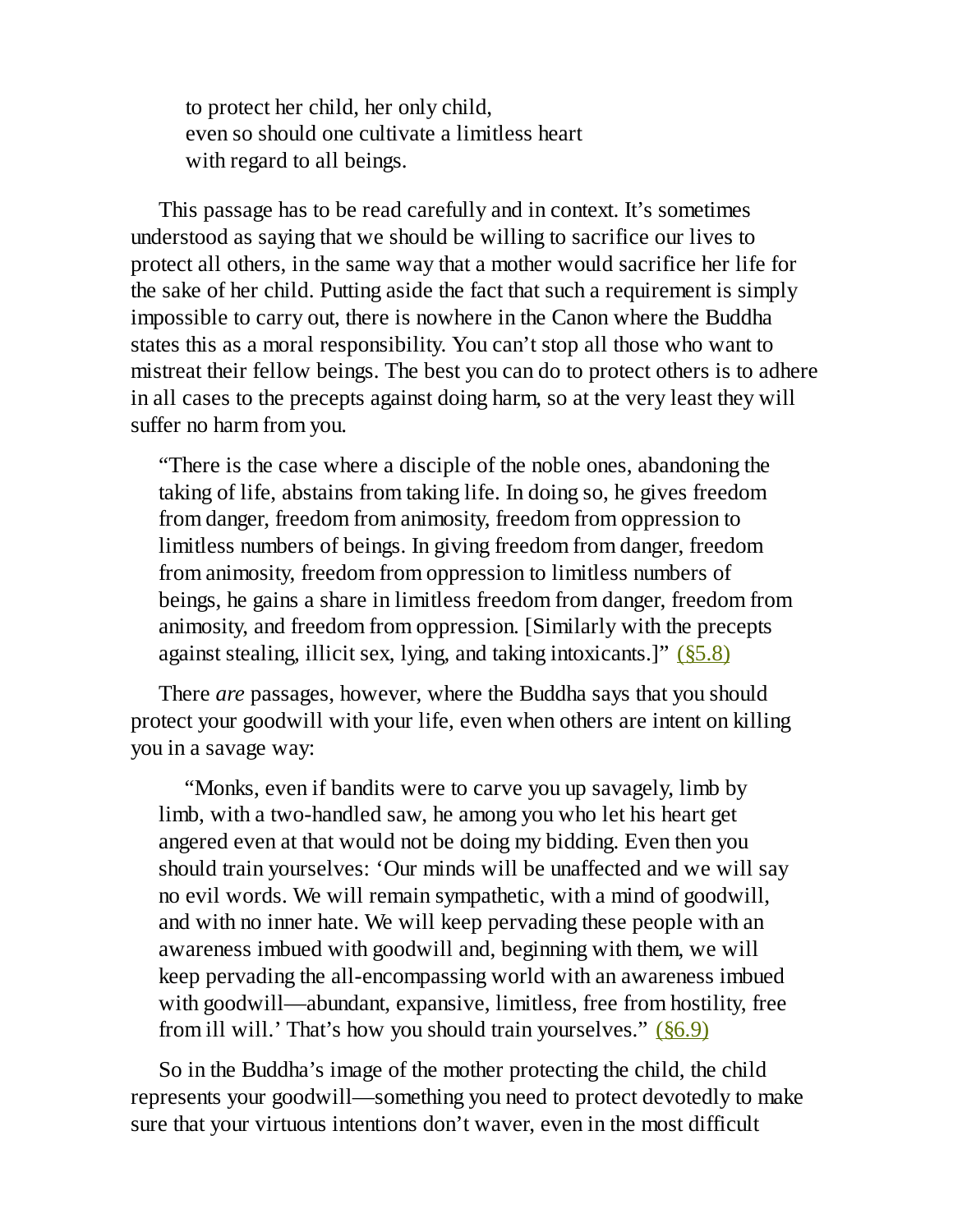situations. Harm can happen most easily when there's a lapse in your goodwill, so you do whatever you can to foster this attitude at all times. This is why, as the Buddha says toward the end of the *Karaṇīya Mettā Sutta*, you should stay determined to practice this form of mindfulness: the mindfulness of keeping in mind your wish that all beings be happy, to make sure that it always informs the motivation for everything you do.

Finally, there's a passage  $(§1.4)$  where the Buddha teaches the monks a chant for spreading goodwill to all snakes and other creeping things they encounter in the wilds. Strikingly, the chant concludes with the sentence, "May the beings depart." This wisely takes into consideration the truth that living together is often difficult*—*especially for beings of different species that can harm one another*—*and the happiest policy for all concerned is often to live harmlessly apart.

These different ways of expressing mettā show that mettā does not equal lovingkindness. Mettā is better thought of as goodwill, for two principal reasons. The first is that goodwill is an attitude you can express for everyone without fear of being hypocritical or unrealistic. It recognizes that people will become truly happy not as a result of your caring for them but as a result of their own skillful actions, and that the happiness of self-reliance is greater than any happiness coming from dependency.

The second reason is that goodwill is a more skillful feeling to have toward those who would react unskillfully to your lovingkindness. There are people who, when seeing that you want to express lovingkindness, would be quick to take advantage of it. There are also people you've harmed in the past who would rather not have anything to do with you ever again, so the intimacy of lovingkindness would actually be a source of pain for them, rather than joy. And there are plenty of animals out there who would feel threatened by any overt expressions of love from a human being. In these cases, a more distant sense of goodwill*—*that you promise yourself never to harm those people or those beings, and that you wish them well*—*would be better for everyone involved.

This doesn't mean that lovingkindness is never an appropriate expression of goodwill. You simply have to know when it's appropriate and when it's not. If you truly feel mettā for yourself and others, you can't let your desire for warm feelings of love and intimacy blind you to what would actually be the most skillful way to promote true happiness for all.

#### **Misunde rstanding # 2: The practice of the brahmavihāras**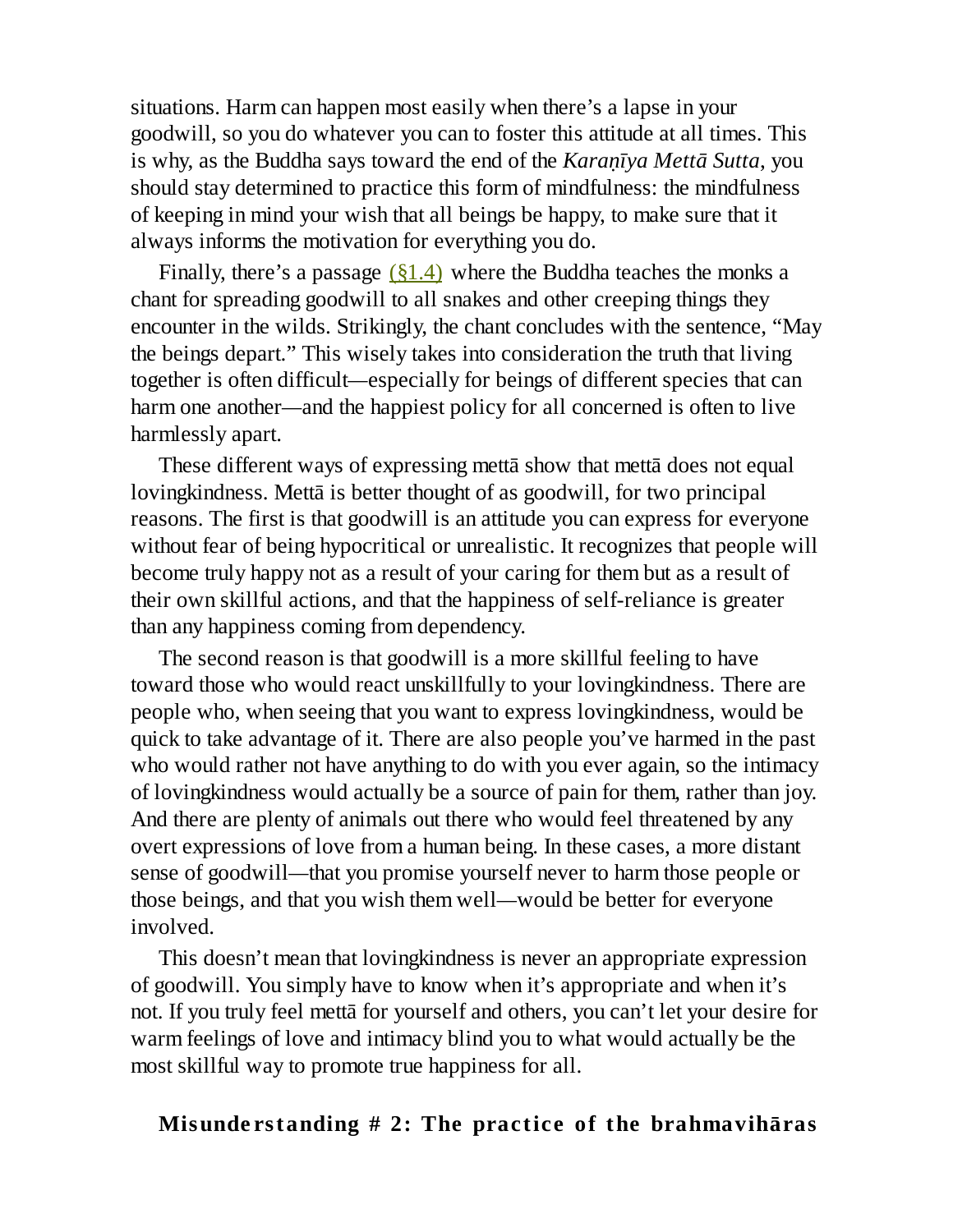#### **is a form of praye r.**

As the Buddha points out, if people could find happiness simply through the power of prayer, no one in the world would be short-lived, ugly, unhappy, or poor. Happiness has to come from taking actions that function as the causes of happiness  $(S_2, 1)$ . To perform these actions, you need to set your resolve on them, because they take effort. And because the thoughts on which you resolve bend your mind in their direction, you have to train your resolves so that they lead consistently in a skillful direction  $(S2.5)$ . This is why the brahmaviharas are a *practice,* something you work on again and again. You try to make them unlimited so that even in difficult circumstances you will keep in mind the need to act in ways that cause harm to no one—neither yourself nor others.

For these reasons, the practice of the brahmavihāras is a matter, not of prayer, but of resolve.

#### **Misunde rstanding # 3: Me ttā is be st e xpre ss e d by acts of uncritical t e nde rne ss.**

The word *mettā* is closely allied with the word *mitta,* or friend. It's the quality of heart that one genuine friend offers to another. There are many kinds of friendship—true and false, skillful and unskillful—and it's obvious that the quality of mettā the Buddha recommends is that of a friendship skillful and true.

The Pali Canon recognizes two types of worthwhile friends. The first is the *loyal* friend: One who is generous and steadfast, working for your benefit even when times are difficult, encouraging you when you're right, correcting you when you're wrong, and willing even to sacrifice his or her life for your sake [\(§§3.1–3.2\).](#page-47-0) The second type of friend is the *admirable* friend: one whose behavior is exemplary in terms of conviction, virtue, generosity, discernment, and—if possible—in the noble attainments; and who encourages you to emulate his or her good qualities in yourself  $(\frac{883.3}{3.6}$ ;  $3.6-3.7)$ .

As the Buddha says, the loyal friend is to be treasured; the admirable friend is to be emulated. The loyal friend is obviously one who feels love *(pema)* for you, and so is partial toward you. For this reason, this sort of friend, even though worth treasuring, is not the best model for developing universal goodwill, because partiality stands in the way of a mind state that's truly universal. Still, it's worth noting that even the loyal friend doesn't adopt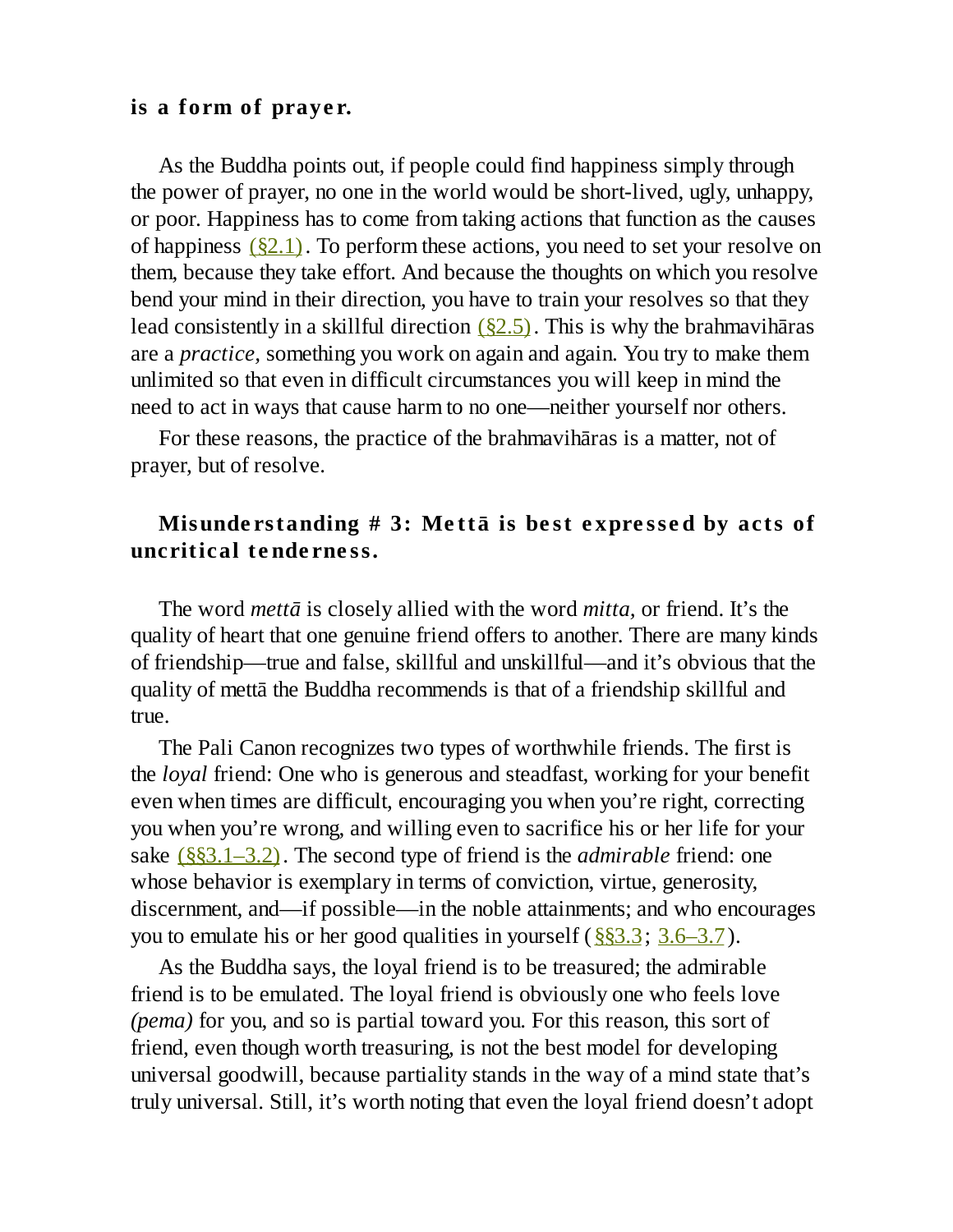an uncritical attitude toward your behavior, and doesn't encourage you to engage in activities— such as killing, stealing, illicit sex, lying, and taking intoxicants—that would go against the precepts of moral virtue. Because this sort of friend desires your true wellbeing, he or she can be critical and stern to prevent any moral lapses on your part.

The same is true of the admirable friend, who is the ideal model for the development of universal goodwill. This sort of friend is even more scrupulous in wanting you to avoid evil actions and to develop the best and highest qualities of the heart and mind. This is the sort of friend you try to be to the whole world when you develop thoughts of unlimited goodwill.

What this means in embodying the brahmavihāras is that not all acts of tenderness are in line with genuine goodwill; not all critical thoughts or words are harmful.

The Canon makes this point in many ways. To begin with, it states very clearly that a spiritual teacher should not engage in physical intimacy with a student. This is an area where a great deal of damage has been done—in schools, churches, and spiritual communities—over the centuries. However, the Vinaya—the section of the Canon containing the rules by which the monks should live—prohibits this form of behavior in no uncertain terms. A monk who has sexual intercourse with anyone at all is immediately expelled. If a monk even suggests that someone would benefit from having sex with an advanced spiritual practitioner—such as himself—he has to undergo a severe penance.

From the Buddha's point of view, acts of goodwill and compassion must fall within the bounds of the precepts if they are to be genuinely friendly—and he offers no room for the idea that goodwill or compassion can ever be used as excuses for breaking the precepts. In fact, it's only through adhering strictly to the precepts that you are forced to confront subtle unskillful attitudes within yourself that you otherwise might not have noticed or whose long-term harm you might not have seen.

There may be short-term benefits that come from breaking the precepts, but they are outweighed by the long-term harm they cause. If you break a precept, you harm yourself in creating bad kamma; you harm others in the impact of your actions on them and in setting them a bad example. And it's important to understand what the Buddha counts as harm. It may be necessary to sacrifice your comforts—and sometimes your health and even your life—for things you hold in higher esteem, but that doesn't count as doing yourself harm. True harm is when you abandon the principles of right speech, right action, and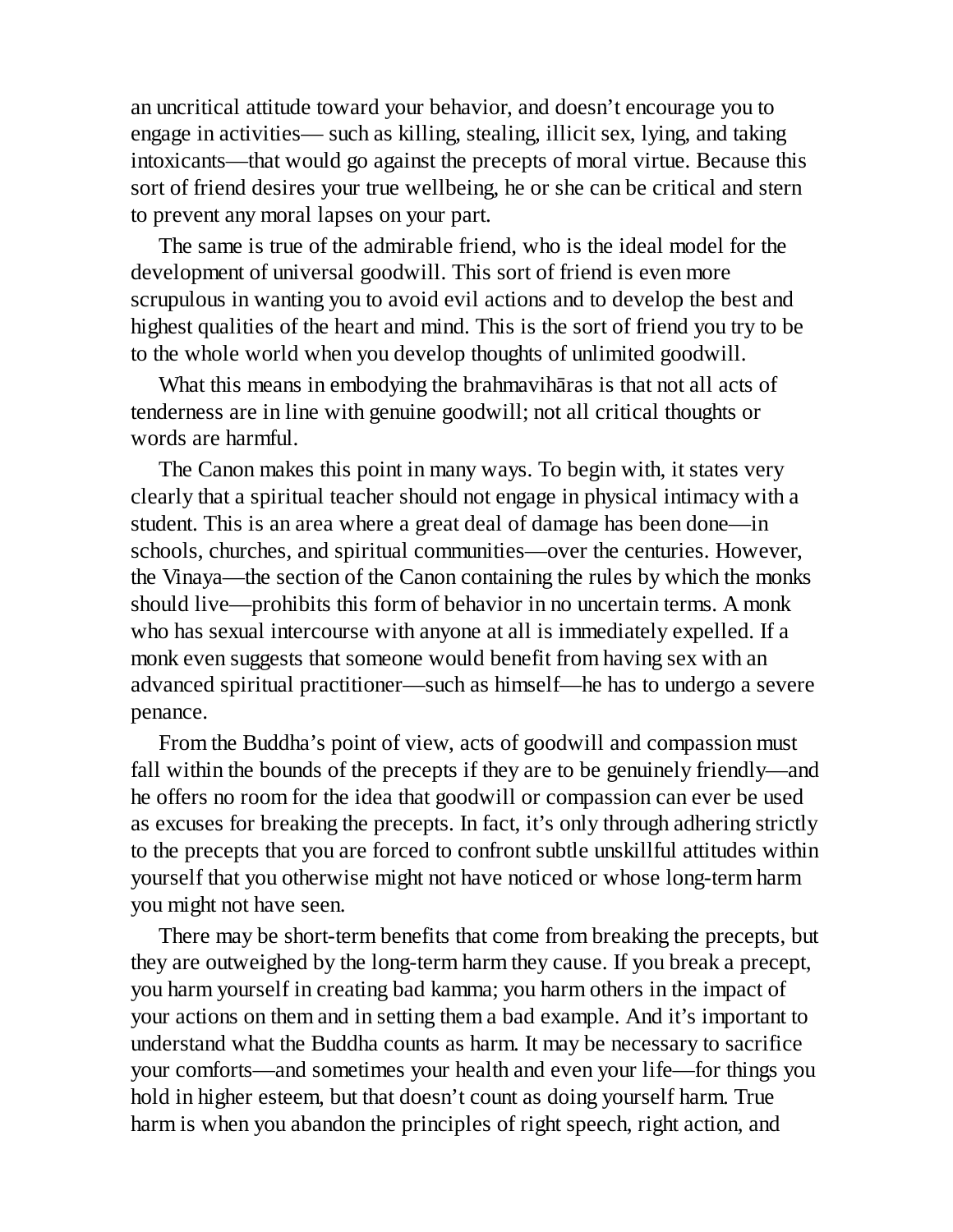right livelihood on the path  $(§3.5)$ .

Because an understanding of "right" and "wrong" requires critical judgment, the Buddha indicates that there is a place for critical thoughts and words in an attitude of genuine friendship because genuine friendship includes wanting what is right for your friend. Hurting your friend's feelings when aiming at his or her welfare does not count as harm. The image the Buddha gives is of a child who has placed a sharp object in its mouth. You have to get the object out, even if it means drawing blood, for if you let the child swallow the object, it will cause itself even greater harm. In the same way, the Buddha would speak harsh words when and where he saw that they needed to be harsh to have a beneficial effect  $(§3.4)$ .

His general principle on right speech is that he would speak words that are true and beneficial—note that he does not entertain the idea that false words could be beneficial—knowing when to state those words in pleasing ways, and when to state them in unpleasant ways. In other words, there are cases where pleasant words are *not* wise expressions of goodwill or sympathy. In all cases, his motive is compassionate: the welfare of those who are listening. And as he notes in his discussions of worthwhile friends, this is a quality not only of an admirable friend, but also of a loyal one. It's an expression both of love and of goodwill.

All of this means that mettā is best expressed in your own external behavior by words and deeds that set an upright example to others, and by encouraging others—harshly or gently, as the case may require—to be upright in their behavior as well.

### **Misunde rstanding # 4: The brahmavihāras are part of the innat e nature of the human he art.**

The Buddha never attributed an innate nature of any kind to the heart good or bad. In fact, in AN 4:199, he identified the thoughts "I am good" and "I am bad" among the "craving-verbalizations" that ensnare the mind. If you assume that the heart is basically bad, you won't feel capable of following the path, and will tend to look for outside help to do the work for you. If you assume that the heart is basically good, you'll feel capable but will easily get complacent. You won't exert the scrupulous effort needed to develop the brahmavihāras at all times.

So even though the Buddha's primary focus was on the *citta*—which can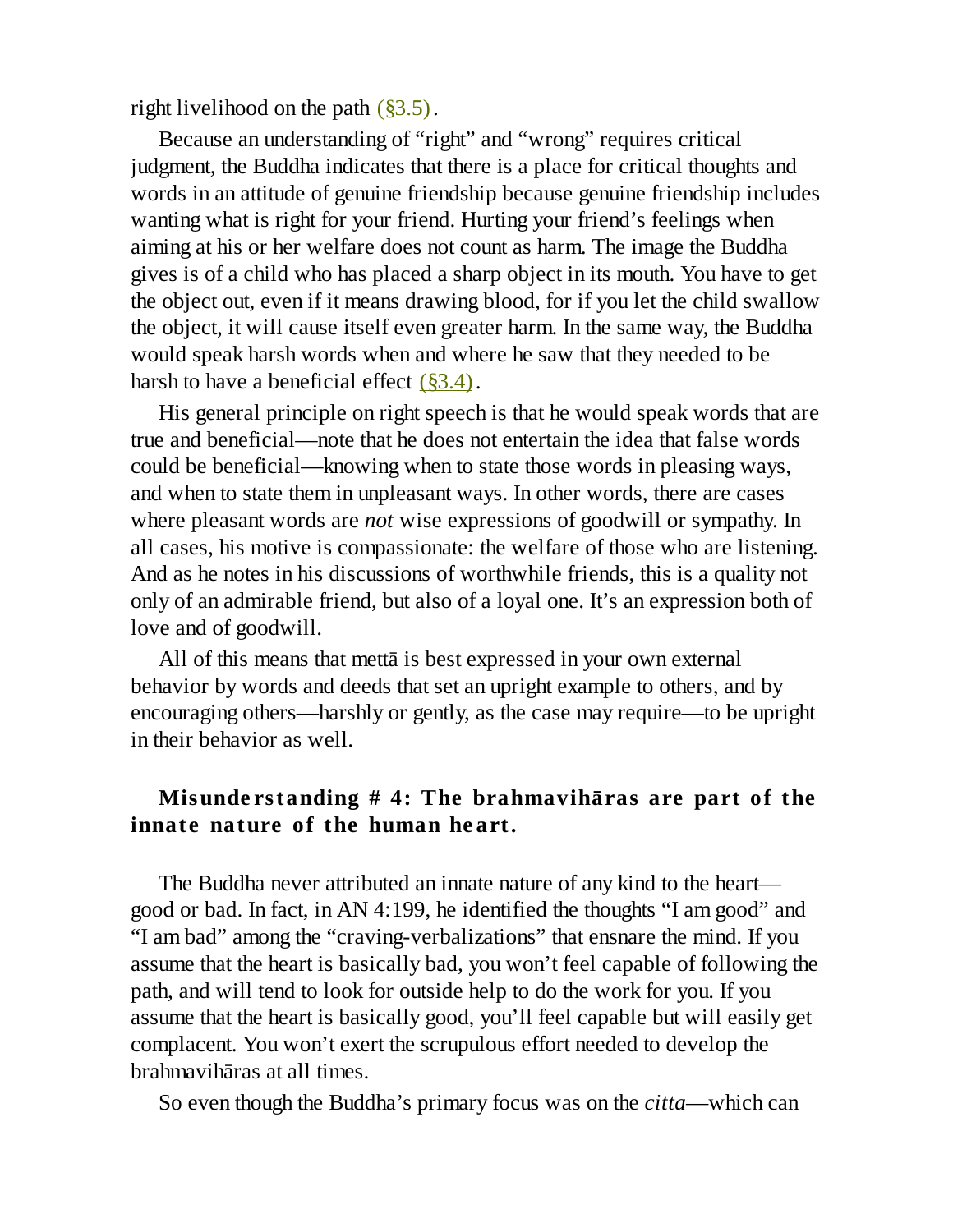be translated as both *heart* and *mind*—he nowhere defined what the citta is. As he said in SN 22:36, if you define yourself, you limit yourself. So instead he focused his assumptions on what the mind can *do.*

To begin with, the mind can change quickly. Normally a master of the apt simile, even the Buddha had to admit that he could find no adequate analogy for how quickly the mind can change  $(\S4.1)$ . We might say that it can change in the flash of an eye, but it's actually faster than that.

And it's capable of all sorts of things. Neither inherently good nor inherently bad, it can do a huge variety of good and bad actions. In the Buddha's words, the mind is more variegated than the animal kingdom. Think of the many species of fish in the sea, birds in the sky, animals on the land and under the ground, whether extant or extinct: All of these species are products of minds—the acts of mind that caused those beings to be born in those bodies —and the mind can take on a wider variety of forms than even that  $(\frac{24.2}{3})$ .

This variety comes from the many different choices the mind makes under the influence of ignorance and defilement. But the mind doesn't always have to be defiled. Past kamma is not entirely deterministic. Even though past kamma shapes the range of options open to the mind in the present, it doesn't have to determine present kamma—the intentions by which the mind chooses to fabricate actual experiences from among those options. Thus present kamma can choose to continue creating the conditions for more ignorance, or not, because present choices are what keep ignorance alive. Although no one —not even a Buddha—can trace back to when the defilement of ignorance first began, the continued existence of ignorance depends on conditions continually provided by unskillful kamma. If these conditions are removed, ignorance will disband  $(§4.3)$ .

This is why the Buddha said that the mind is luminous, stained with defilements that come and go  $(\frac{64.4}{9})$ . Taken out of context, this statement might be misconstrued as implying that the mind is inherently good, kind, or awakened. But in context the Buddha is simply saying that the mind, once stained, is not permanently stained. When the conditions for the stains are gone, the mind becomes luminous again. But this luminosity is not an awakened nature. As the Buddha states, this luminous mind can be developed. In the scheme of the four noble truths, if something is to be developed it's not the goal; it's part of the path to the goal. After this luminosity has been developed in the advanced stages of concentration, it can be used to help pierce through ignorance, and then—as with all the factors of the path—it is put aside so as to allow the goal to be fully experienced.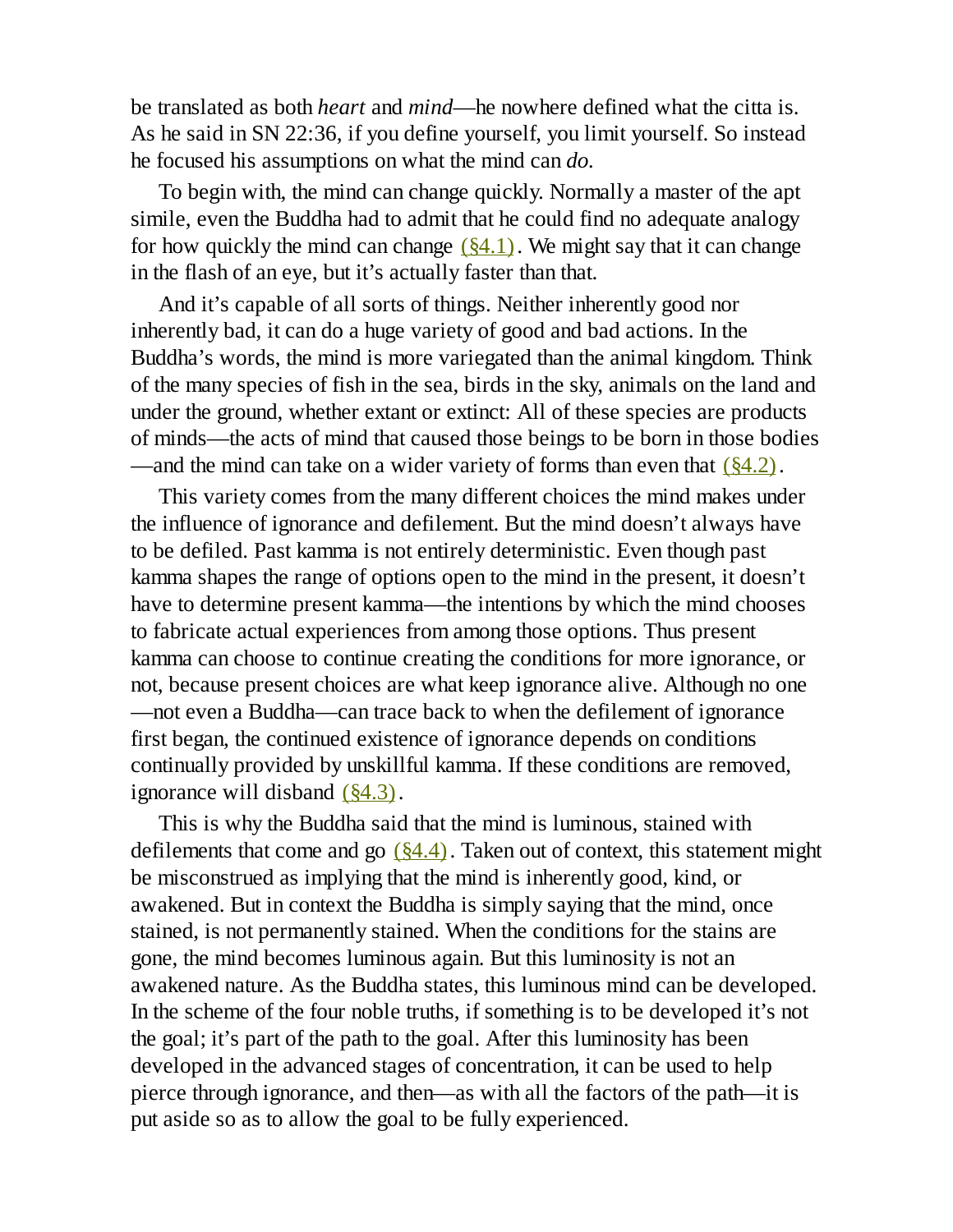What this means is that the brahmavihāras are not innate in the heart or mind, but then neither are their opposites. The heart is capable of either, and which attitudes you fabricate is a matter of choice. This is why the Buddha spent so much time explaining how and why the brahmavihāras should be fabricated and developed to an unlimited level. If these attitudes were innate to the heart, there would be no need for a "how" or a "why." The brahmavihāras would simply be there, and he would have told you to let them unfold on their own. But because the heart can just as simply go in the other direction, the Buddha did the responsible thing in warning of the dangers of the untrained heart, and did such a thorough job of displaying the benefits of and explaining the means for—getting it trained.

In fact, it's just as well that the brahmavihāras are not innate to the heart, for if they were, they would get in the way of total release. You'd need to stay in a universe where there would be objects for your goodwill, compassion, empathetic joy, and equanimity. You would never reach the freedom of a dimension where awareness has no need for objects at all.

### **Misunde rstanding # 5: Othe r pe ople de s e rve our me ttā, e ithe r be caus e of the ir own innat e goodne ss or be caus e we are all one .**

This is a misunderstanding on two levels.

The first level concerns other people: Just as we are not innately good, neither are they. Their hearts are as vastly variable as ours.

And the Buddha never said that we are all one. When asked if the cosmos is a oneness or a multiplicity, he declined to answer, as the question was irrelevant to the practice for ending suffering  $(\S5.1)$ . He taught the interdependence of events, not as a celebration of oneness or interconnectedness, but as a way of showing that all interdependent events are unstable and destined to pass away. On their own, they don't provide a reliable happiness. The appropriate way to respond to this insight is to use interdependent events skillfully, with knowledge, to reach a dimension totally free from dependency of any kind.

As for the oneness that can be experienced in meditation, the Buddha saw that it was a fabricated state, and so wasn't the ultimate attainment  $(\xi_5, 2)$ . As with all states of concentration, he saw the danger in giving a metaphysical meaning to the experience—as a ground of being or ultimate reality—and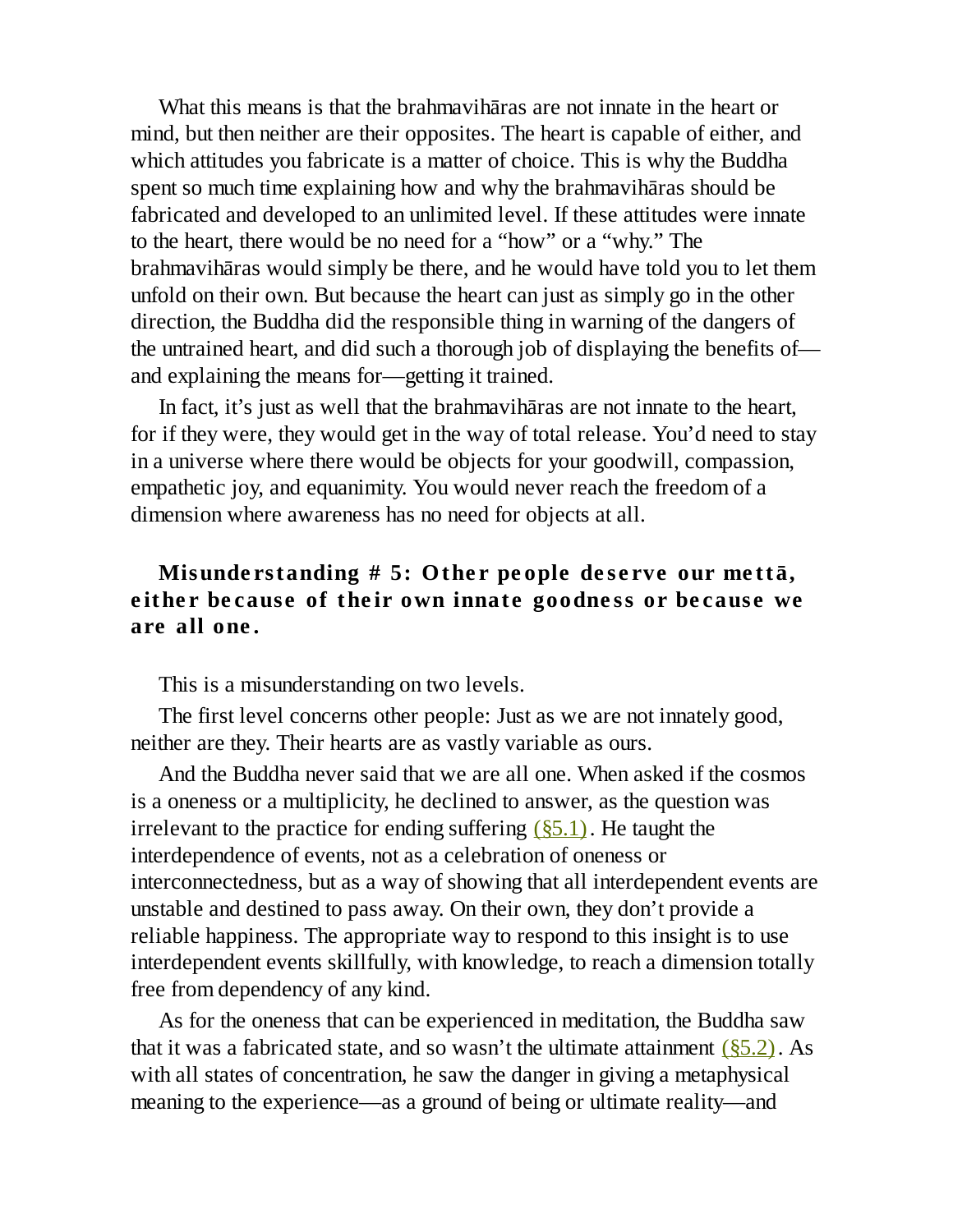instead advised the meditator to see how the state was fabricated so as to develop dispassion for it and to achieve freedom from its limitations.

So the Buddha never stated that all beings are good, or that we are all one. These ideas have nothing to do with his motivation for teaching the brahmavihāras or ours for developing them.

This leads to the second level of misunderstanding here. The fact is, we don't develop the brahmavihāras toward others because they deserve it. If we did, the unskillful parts of the mind could easily find proof that beings don't deserve our goodwill or compassion at all. The truth is, though, that we develop the brahmavihāras because we need these attitudes for the sake of our own happiness and protection.

This realization grows from a quality the Buddha called heedfulness *(appamāda),* and that he identified as the source of all good and skillful qualities in the mind  $(\S5.3)$ . In other words, we act skillfully toward others not because we're innately kind or because they deserve it. We do so because we realize that if we don't, it will lead to our long-term suffering. The principle of kamma shows that, if we want to live peacefully and harmoniously in this life, we need to develop the brahmavihāras toward all. If we want to train our hearts to the point where we can depend on them not to create bad kamma in the present or on into the future, we need these attitudes to be universal in our hearts.

Heedfulness even helps to protect us from our past kamma: Because our present experience is shaped both by past and by present kamma, the attitudes we bring to the potentials we encounter from our past kamma can play a huge role in determining whether we will shape those potentials into pleasure or pain. If the mind is expansive and unlimited—a quality developed through the brahmavihāras—then the results of past bad actions will hardly be felt, in the same way that, if a river is filled with clean water, a lump of salt thrown into the river won't make the water unfit to drink. However, if the mind is narrow and restricted, the results of past bad actions will be like a lump of salt thrown into a small cup of water: The water will be overwhelmed by the salt  $($ §5.14).

So, through heedfulness, we develop the brahmavihāras primarily for our own protection. And through protecting ourselves, we protect others as well  $($ §5.10).

#### **Misunde rstanding # 6: The brahmavihāras are pure ly he art**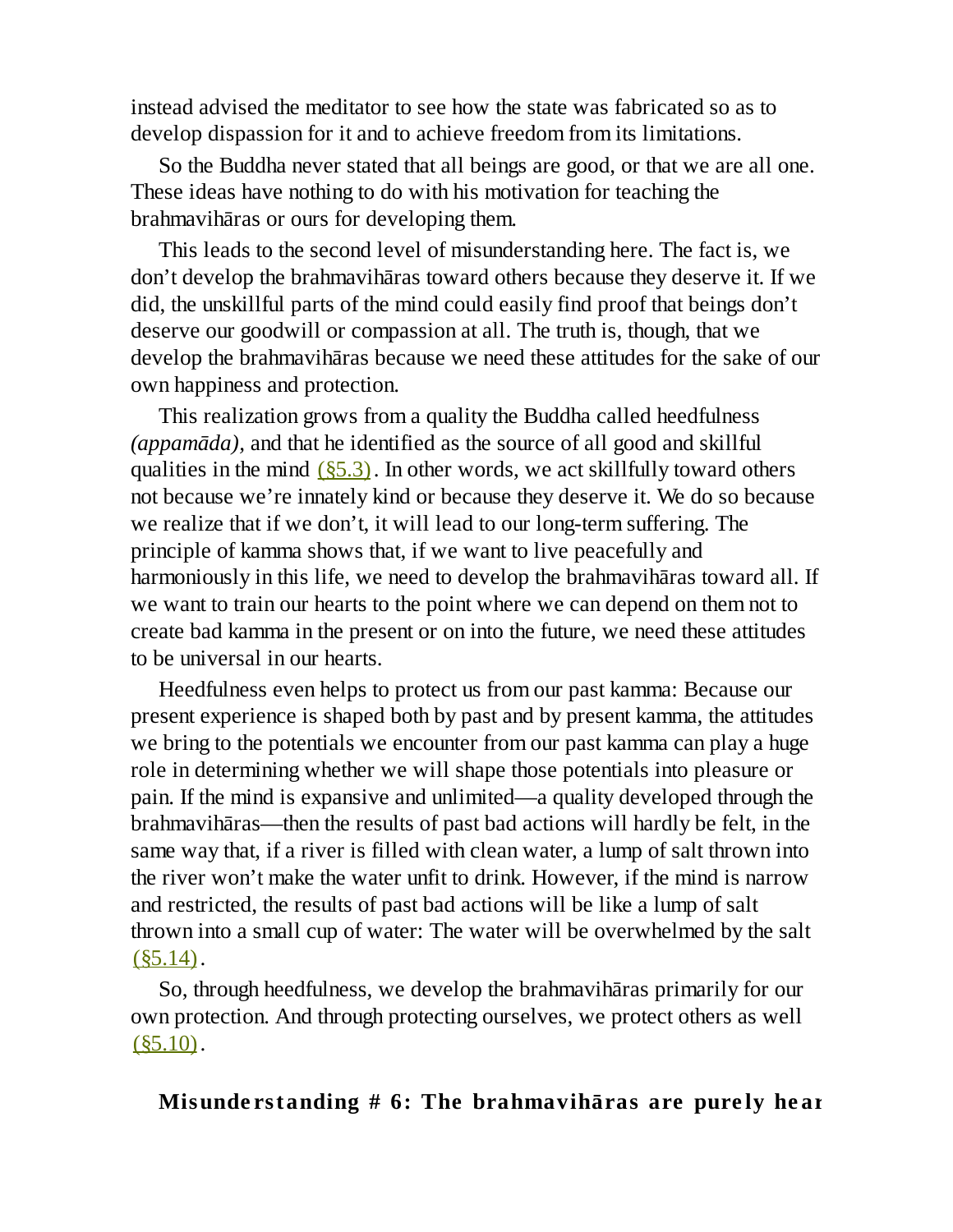#### **qualitie s, ne e ding no input f rom the analytical mind.**

Although it is possible to develop warm feelings without much help from the head, the brahmavihāras are much more than warm feelings. As we've already noted, you have to practice them within the context of right view concerning kamma and fabrication if you want to make them a part of the path.

We've also noted the ways in which an awareness of the three types of fabrication can help (a) in dismantling any attitudes that get in the way of the brahmavihāras, (b) in fashioning the brahmavihāras in their place, and (c) in making the brahmavihāras universal. And we've noted some of the ways in which a knowledge of kamma helps to understand what it means to have goodwill for all—wishing that they act on the causes of true happiness—and that we express that goodwill best by being a good example in our own behavior.

But it's worth paying attention to two further ways in which an understanding of kamma helps in developing the brahmavihāras. The first way deals with situations in which you might be tempted to treat people with equanimity when in fact a more appropriate response would be compassion or empathetic joy. The second way deals with the opposite problem: not being able to feel equanimity when in fact that is the appropriate attitude to develop. In other words, the analytical mind is useful for determining which brahmavihāra to develop at which place and time.

a) A proper understanding of kamma helps to correct the false idea that if people are suffering they deserve to suffer, so you might as well be equanimous and just leave them alone. When you catch yourself thinking in those terms, try to keep four principles in mind.

First, remember that when you look at people, you can't see all the karmic seeds from their past actions. They may be experiencing the results of past bad actions, but you don't know when those seeds will stop sprouting. Also, you have no idea what other seeds, what wonderful latent potentials, will sprout in their place.

There's a saying in some Buddhist circles that if you want to see a person's past actions, you look at his present condition; if you want to see his future condition, you look at his present actions. This principle, however, is based on a basic misperception: that we each have a single karmic account, and what we see in the present is the current running balance in each person's account. Actually, no one's karmic history is a single account. It's composed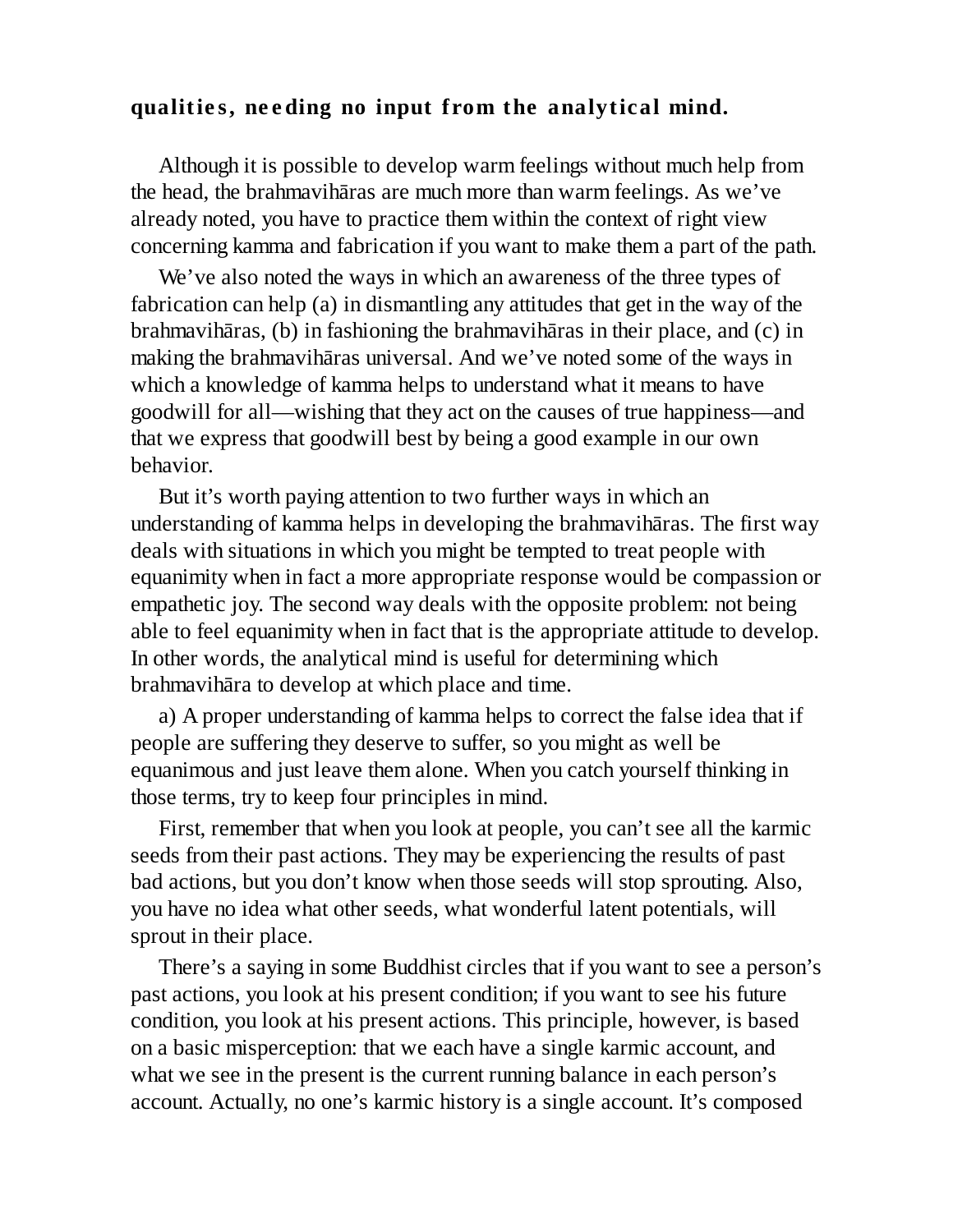of the many different seeds planted in many places through the many different actions we've done in the past, each seed maturing at its own rate. Some of these seeds have already sprouted and disappeared; some are sprouting now; some will sprout in the future. This means that a person's present condition reflects only a small portion of his or her past actions. As for the other seeds, you can't see them at all.

This reflection helps you when developing compassion, for it reminds you that you never know when the possibility to help somebody can have an effect. The seeds of the other person's past bad actions may be flowering right now but they could die at any time. You may happen to be the person who's there to help when that person is ready to receive help.

The same pattern applies to empathetic joy. Suppose that your neighbor is wealthier than you are. You may resist feeling empathetic joy for him because you think, "He's already well-off, while I'm still struggling. Why should I wish him to be even happier than he is?" If you find yourself thinking in those terms, remind yourself that you don't know what your karmic seeds are; you don't know what his karmic seeds are. Maybe his good karmic seeds are about to die. Do you want them to die any faster? Does his happiness diminish yours? What kind of attitude is that?

The second principle to keep in mind is that, in the Buddha's teaching, there's no question of a person's "deserving" happiness or "deserving" pain. The principle of kamma is an impersonal one: that there are actions leading to pleasure and actions leading to pain. In this way, it's not a respecter of persons; it's purely an issue of actions and results. Good people may have some bad actions squirreled away in their past. People who seem horrible now may have some wonderful actions in theirs. You never know. The Buddha didn't create the principle of kamma, or say that it's good or just. He simply pointed out the way actions produce results.

So there's no question of a person's deserving or not deserving pleasure or pain. There's simply the principle that actions have results and that your present experience of pleasure or pain is the combined result of past and present actions. You may have some very unskillful actions in your past, but if you learn to think and act skillfully when those actions bear fruit in the present, you don't have to suffer.

A third principle applies to the question of whether the person who's suffering "deserves" your compassion. Because no human being has a totally pure karmic past, if you make a person's purity the basis for extending your compassion, there will be no one to whom you can extend it.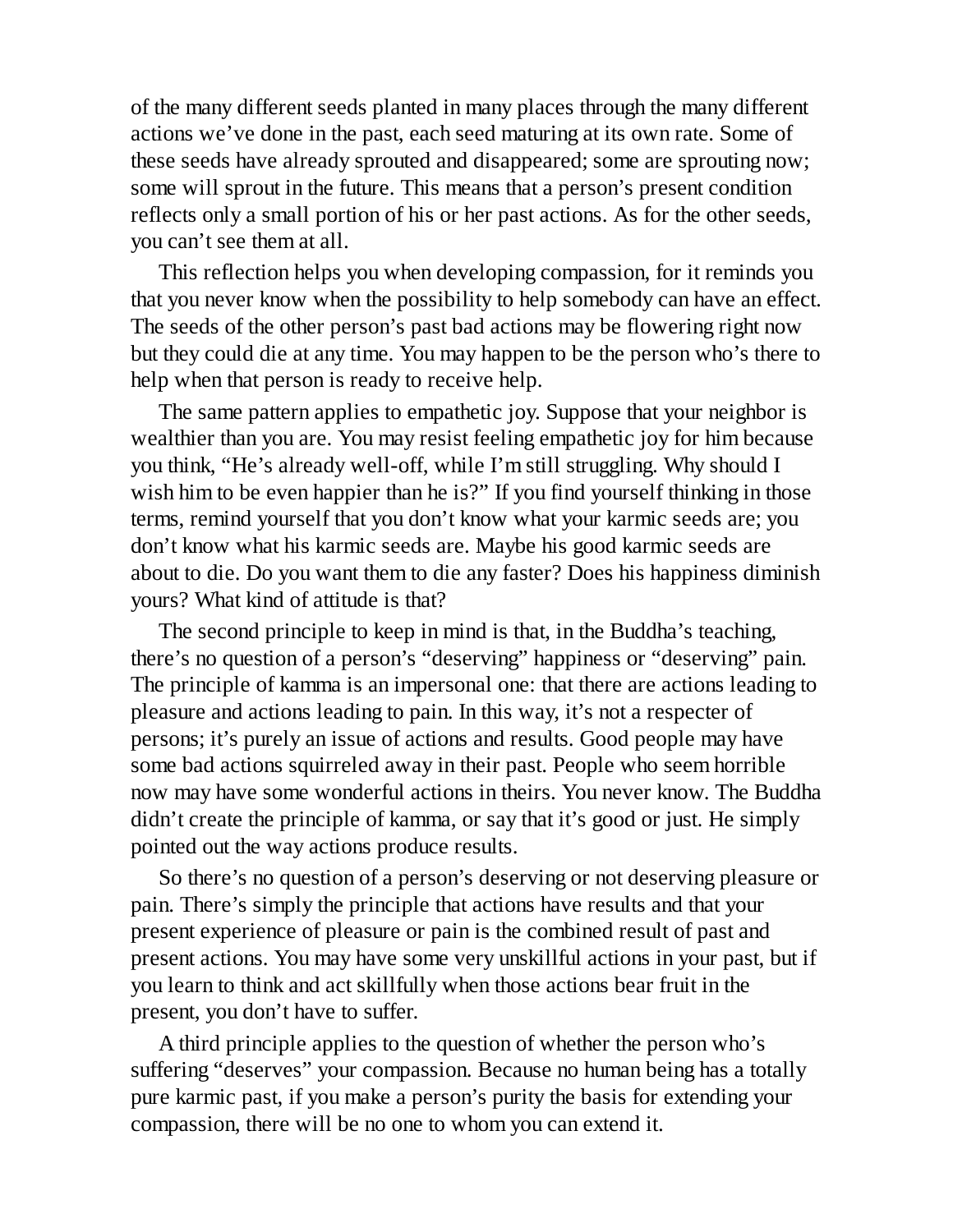Some people resist the idea that, for example, children born into a warzone, suffering from brutality and starvation, are there for a karmic reason. It seems heartless, they say, to attribute these sufferings to kamma from past lives. The only heartlessness here, though, is the insistence that people are worthy of compassion only if they are innocent of any wrongdoing. Actually, people who are doing wrong are just as deserving of our compassion as those who are being wronged. There's no need to like or admire the people for whom you feel compassion. All you have to do is wish for them to be happy. Then you do what you can to alleviate the suffering that comes from past mistakes and to stop the mistaken behavior that causes suffering now and into the future. The more you can develop this attitude toward people you *know* have misbehaved or are misbehaving, the more you'll be able to trust your intentions in any situation.

The fourth principle to remember concerns the kamma you're creating right now in reaction to other people's pleasure and pain. If you're resentful of somebody else's happiness, someday when you get happy there's going to be somebody resentful of yours. So ask yourself: Would you want that? Or if you're hard-hearted toward somebody who's suffering right now, someday you may face the same sort of suffering. Would you want people to be hardhearted toward you? Always remember that your reactions are a form of kamma, so be mindful to create the kind of kamma that gives the results you'd like to see.

b) The principle of kamma is also important to understand when you want to feel goodwill and compassion at times when equanimity would actually be more appropriate. No matter how unlimited the scope of your good wishes, their effect is going to run into limits. In the first place, there are limits to your own time and energy. In the second, there are bound to be people whose past actions are unskillful and who cannot or will not change their ways in the present. And there are times when your own past kamma gets in the way of your present desires for happiness. This is why you need equanimity as your reality check. When you encounter areas where you can't be of help, you learn not to get upset. When you encounter areas where you can't change your circumstances, or you meet up with obstacles in your path to awakening, you learn not to resent the fact. Think about the universality of the principle of kamma: It applies to you—and to everyone else regardless of whether you like them or not.

Accepting this fact puts you in a position where you can see more clearly what *can* be changed, where you *can* be of help. In other words, equanimity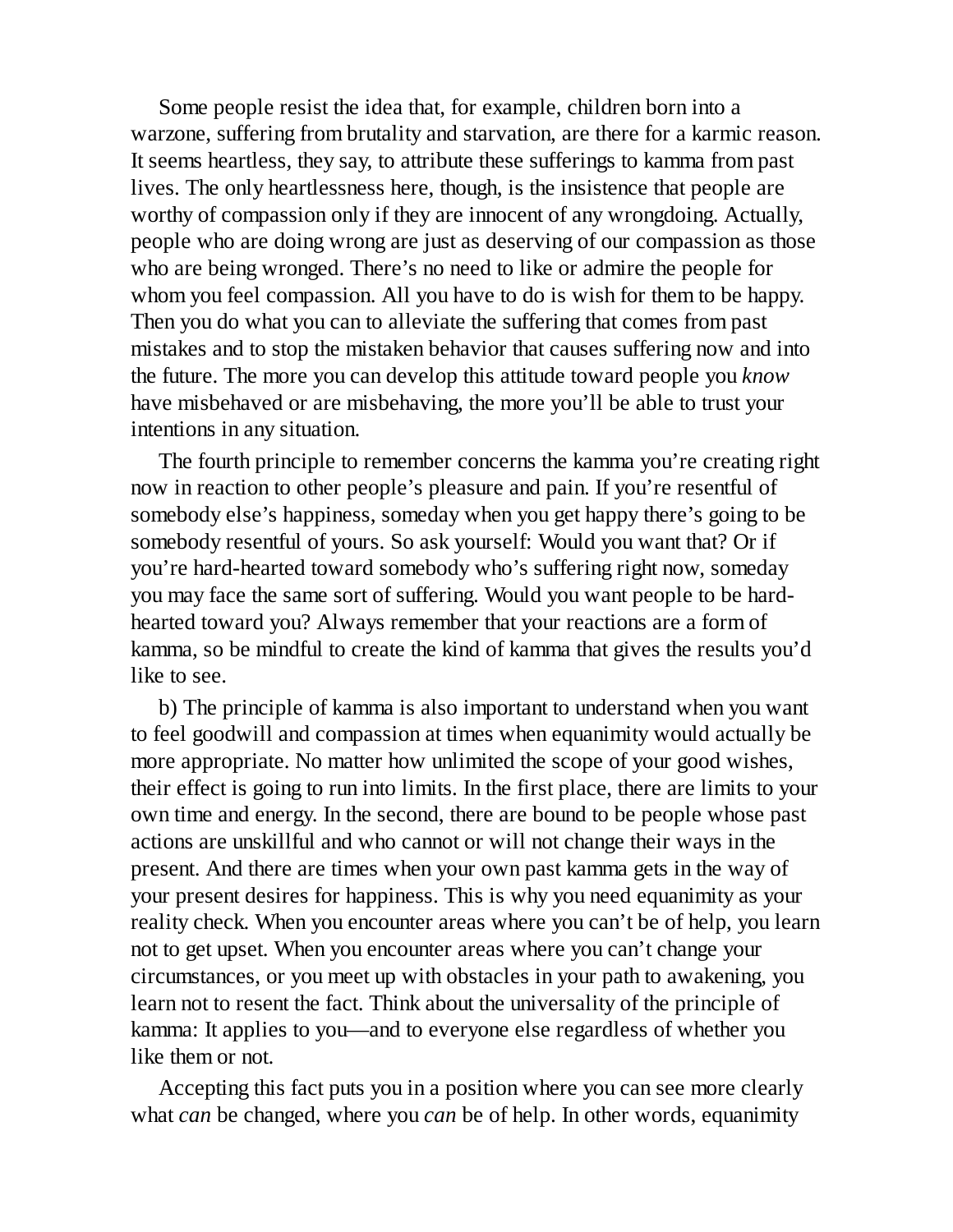isn't a blanket acceptance of things as they are. It's a tool for helping you to develop discernment as to which kinds of suffering you have to accept and which ones you don't. For example, someone in your family may be suffering from Alzheimer's. If you get upset about the fact of the disease, you're limiting your ability to be genuinely helpful. To be more effective, you have to use equanimity as a means of letting go of what you *want* to change and focusing more on what *can* be changed in the present.

Understanding this point can help you see equanimity as a positive thing, and you find it easier to develop it when you need to.

These are some of the ways in which the heart of the brahmavihāras benefits from the insights offered by the head of right view.

#### **Misunde rstanding # 7: The brahmavihāras are , in the mse lve s, a comple t e path to awake ning.**

The brahmavihāras provide a peaceful abiding in the here and now, and as the Buddha points out—after death can lead to rebirth in the Brahmā worlds. In terms of the path to awakening, however, they function directly—as we have noted—in only two of the eight factors of the path: right resolve and right concentration. To lead all the way to awakening, they need the assistance of all the factors of the path acting together.

To begin with, Khp  $9 \left( \frac{12}{2} \right)$  shows that the development of goodwill needs to be based on developing virtue in word, deed, and livelihood so as not to be hypocritical. This point applies to the other brahmavihāras as well.

Other discourses show why the concentration developed through the brahmavihāras needs to be supplemented by discernment to lead all the way to awakening.

AN 4:125  $(S7.8)$ , for example, states that each of the brahmaviharas, when practiced on its own, leads to rebirth in a particular Brahmā world, with goodwill leading to the lowest of the four—the Ābhassara, or Radiant Brahmās—and equanimity leading to the highest, the Vehapphala, or Sky-fruit Brahmās. DN 1 indicates that although these levels are not destroyed with the destruction of the rest of the universe at the end of each cosmic cycle, the beings who live there can still fall from those levels and experience rebirth on a lower plane elsewhere when a new universe evolves.

In fact, AN 4:125 states explicitly that a person who practices the brahmavihāras without having become a noble disciple—in other words,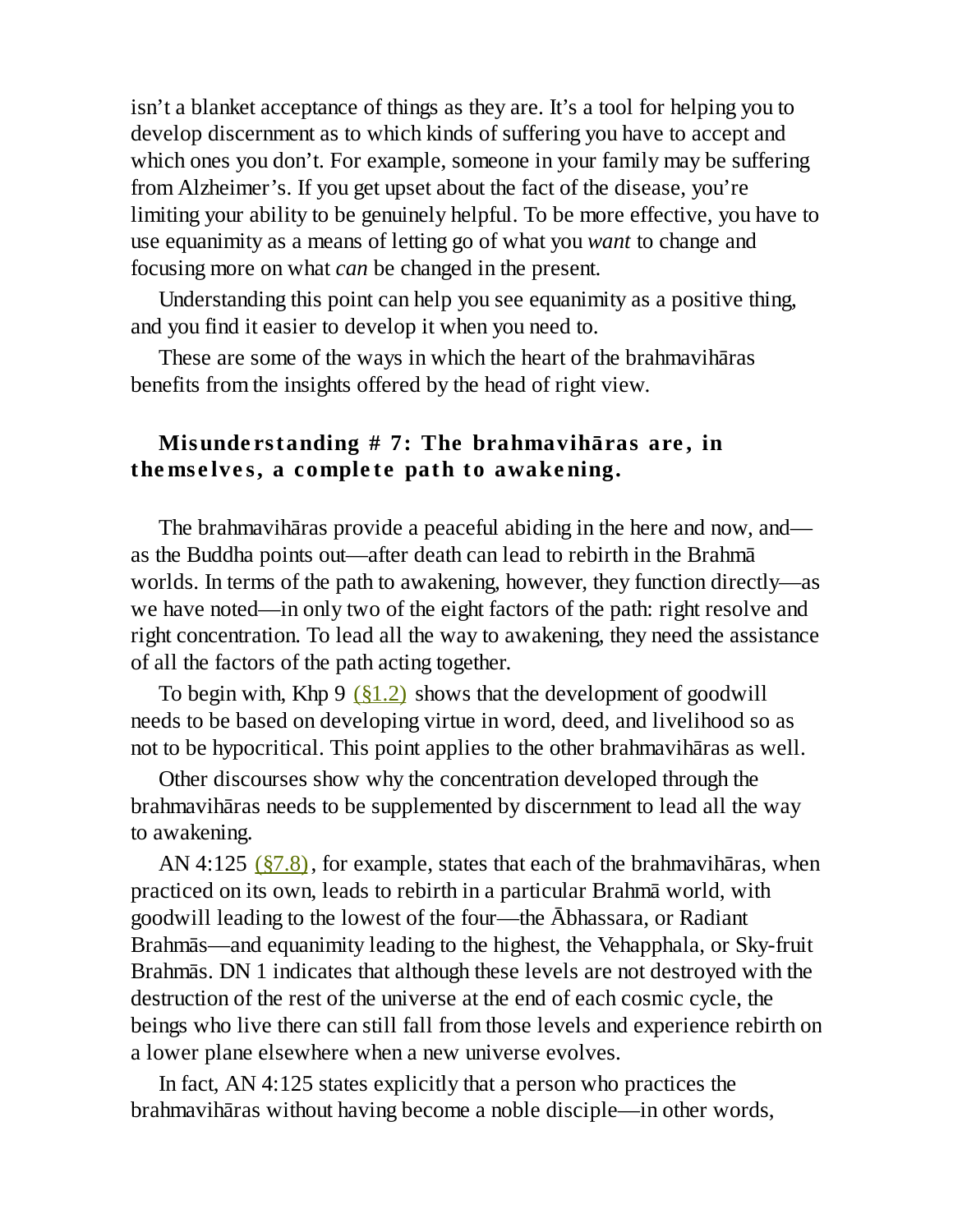without having reached the first level of awakening—can, after having lived out the life span of a Brahmā in any of these four Brahmā worlds, be reborn in any of the lowest realms of the universe: in hell, as an animal, or as a hungry ghost. Thus the attainment of a Brahmā world is not equivalent to nibbāna, which constitutes total release from the universe as a whole.

Two other discourses show clearly that the difference between nibbāna and union with Brahmā is anything but an idle issue, for it touches on the longterm consequences of choices made at the moment of death. Both discourses state clearly that if a dying person has his mind set on any of the Brahmā worlds, he should be told the drawbacks of those worlds so that he can set his mind on the higher goal of release.

The first discourse  $(\sqrt{87.6})$  makes this point in a fairly poignant manner. The brahman Dhanañjānin, a former student of Ven. Sāriputta, is dying and asks for Sāriputta to visit him. Dhanañjānin has been negligent as a meditator, and Sāriputta, on arrival, reflects, "These brahmans are set on the Brahmā world. What if I were to teach Dhanañjānin the brahman the path to union with the brahmas?" So he teaches him the way to union with the Brahmās, and Dhanañjānin, on dying, is actually reborn in a Brahmā world. However, when Sāriputta returns to the Buddha, the latter chides him for directing Dhanañjānin to an inferior goal at the moment of death when he could have directed him to a higher one.

The second discourse  $(\frac{87.7}{8})$  explains why the Brahma worlds are an inferior attainment. In this discourse, the Buddha's cousin, Mahānāma asks the Buddha for instructions on how to advise a wise person who is about to die. The Buddha replies that if the dying person is plagued by worries about his family, he should be reminded that his worries at this point cannot help his family, so he should let those worries go. If he is fixated on human sensual pleasures, he should be told that human sensual pleasures are no match for the pleasures of the sensual heavens, so he should focus his mind on those heavens instead. If he's fixated on the pleasures of the sensual heavens, he should be told that even those are inferior to the pleasures of the Brahmā world, and he should instead focus his thoughts there.

If the dying person is fixated on the Brahmā world, he should be told that even the Brahmā world is "inconstant, impermanent, and included in selfidentification." In other worlds, the Brahmā worlds are unstable, and the beings reborn there still have a sense of identification with the five clingingaggregates: form, feeling, perception, fabrications, and consciousness. Because this identification is a fetter dropped even at the first stage of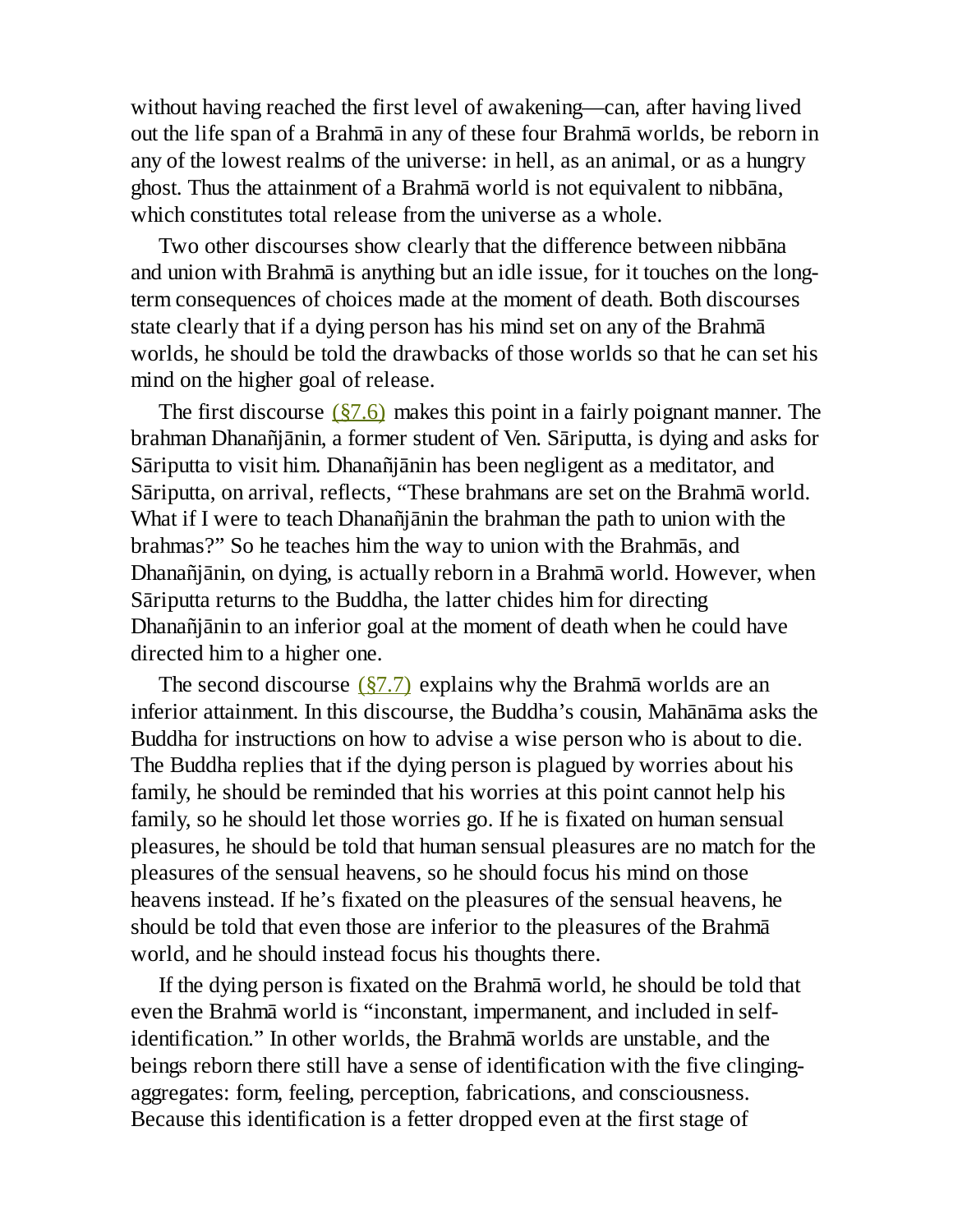awakening, the Brahmā worlds are inferior to that level of attainment. For this reason, the dying person should be told to focus on the cessation of identification. If he can do that as he dies, then even though he may be a layperson, his release is in no way inferior to the release of a monk whose mind is released.

The limitations of the Brahmā worlds are directly connected to the limitations of the brahmavihāras as a path. This connection is especially clear when we read the Buddha's remarks to Mahānāma in conjunction with AN 4:178  $(S7.4)$ . This discourse points out that it's possible to develop a state of concentration based on the brahmavihāras and yet still feel no interest in bringing an end to self-identification. This shows that the brahmavihāras on their own are not enough to arouse that interest. Something more is needed such as the reflection on the inconstancy, stress, and not-selfness of that state of concentration—to arouse the interest needed to bring self-identification to an end.

Another discourse  $(\frac{57.5}{2})$  makes a similar point: that it's possible to develop a strong state of equanimity in the higher levels of concentration and yet still cling to that equanimity. Only when there is the added determination not to fashion a sense of identification around the equanimity  $(S6.16)$  can that clinging be abandoned.

So it's obvious that the unlimited attitudes of the brahmavihāras do have at least one limit: On their own, they cannot lead to awakening. As a practice, they can't by themselves bring about dispassion for self-identification, and so they can lead only to an inferior goal in which self-identification is present as well.

But when the levels of concentration based on the brahmavihāras are analyzed in terms of the fabrications of which they are composed, the mind can develop dispassion around them  $(S\{-9, 7, 10\})$ . In this way, even though the brahmavihāras are not the whole path to awakening, they can play an important part.

To summarize, the correctives for the seven misunderstandings are these:

1) *Mettā* means goodwill.

2) The practice of the brahmavihāras is an act of resolve to act skillfully for the sake of genuine happiness.

3) Mettā is best expressed externally through your own virtue and by encouraging others to be virtuous as well.

4) Because the heart is neither innately good nor innately bad, the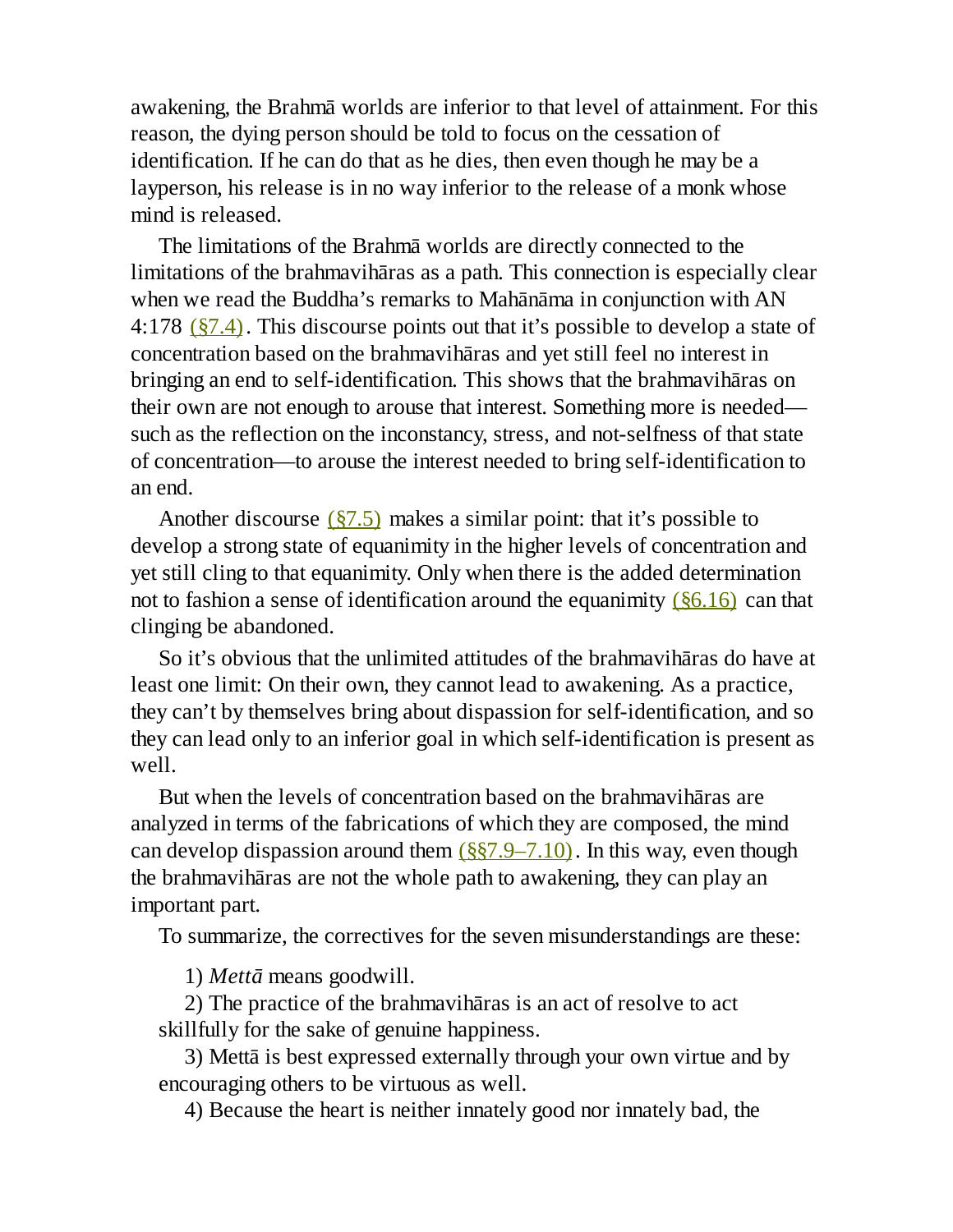brahmavihāras must be intentionally developed.

5) We develop the brahmavihāras toward others, not because they deserve it, but primarily for the sake of our own welfare and protection.

6) The brahmavihāras require the help of the analytical mind—one that understands the processes of kamma and fabrication—so that they can be developed skillfully and in an appropriate way.

7) The brahmavihāras act as a motivation to follow the path to awakening, at the same time functioning directly as two factors in the eightfold path: right resolve and right concentration. However, all eight factors of the path need to be developed to arrive at the goal of total release.

When properly understood in these ways, the brahmavihāras can help lead to genuine wellbeing and happiness, both on the mundane level of the worlds of the senses, and on the transcendent level of nibbāna. For this reason, their practice is well worth the time and effort involved—for your own good and for the good of all.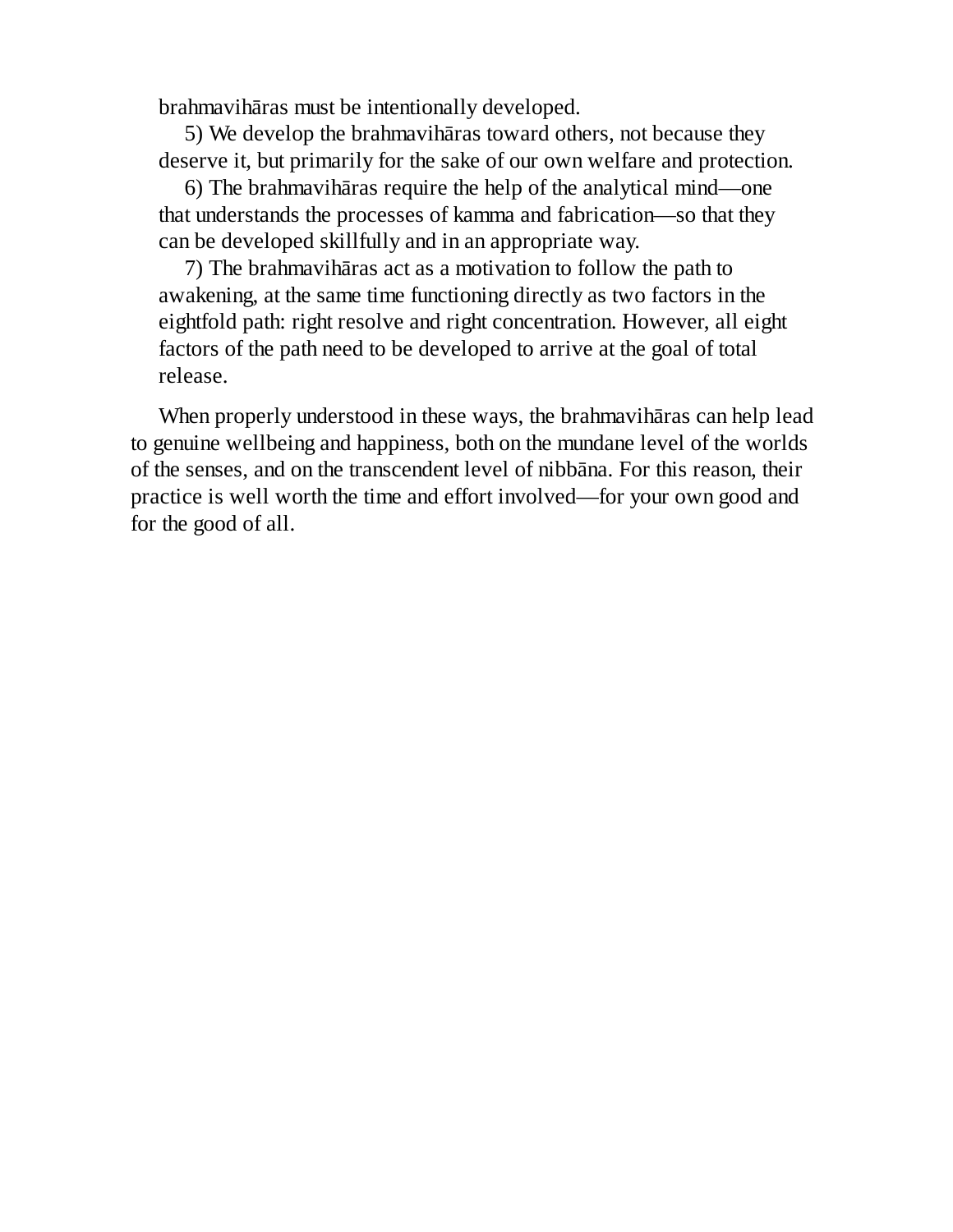# Readings

#### **1. METTĀ DEFINED**

<span id="page-30-0"></span>**§1.1** "Monks, these four things are born. Which four? Love *[pema]* is born of love. Aversion is born of love. Love is born of aversion. Aversion is born of aversion.

"And how is love born of love? There is the case where an individual is pleasing, appealing, & charming to (another) individual. Others treat that individual as pleasing, appealing, & charming, and the other one thinks, 'This individual is pleasing, appealing, & charming to me. Others treat this individual as pleasing, appealing, & charming.' He gives rise to love for them. This is how love is born of love.

"And how is aversion born of love? There is the case where an individual is pleasing, appealing, & charming to (another) individual. Others treat that individual as displeasing, unappealing, & not charming, and the other one thinks, 'This individual is pleasing, appealing, & charming to me. Others treat this individual as displeasing, unappealing, & not charming.' He gives rise to aversion for them. This is how aversion is born of love.

"And how is love born of aversion? There is the case where an individual is displeasing, unappealing, & not charming to (another) individual. Others treat that individual as displeasing, unappealing, & not charming, and the other one thinks, 'This individual is displeasing, unappealing, & not charming to me. Others treat this individual as displeasing, unappealing, & not charming.' He gives rise to love for them. This is how love is born of aversion.

"And how is aversion born of aversion? There is the case where an individual is displeasing, unappealing, & not charming to (another) individual. Others treat that individual as pleasing, appealing, & charming, and the other one thinks, 'This individual is displeasing, unappealing, & not charming to me. Others treat this individual as pleasing, appealing, & charming.' He gives rise to aversion for them. This is how aversion is born of aversion.

"Monks, these are the four things that are born.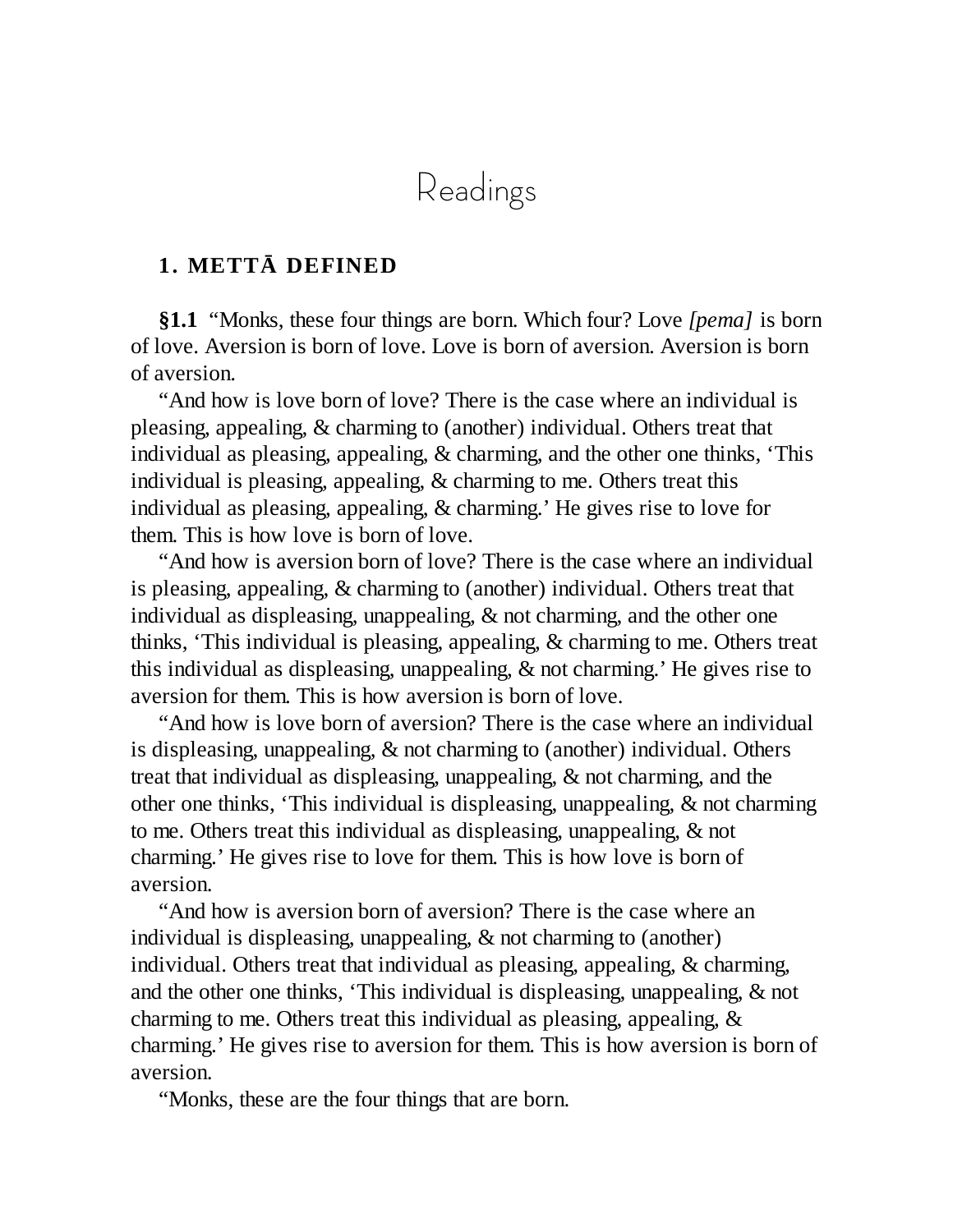"Now, on the occasion when a monk, quite secluded from sensuality, secluded from unskillful qualities, enters & remains in the first jhāna—rapture & pleasure born of seclusion, accompanied by directed thought & evaluation —then any love of his that is born of love does not come about. Any aversion of his that is born of love… any love of his that is born of aversion… any aversion of his that is born of aversion does not come about.

"On the occasion when a monk, with the stilling of directed thoughts & evaluations, enters & remains in the second jhāna—rapture & pleasure born of concentration, unification of awareness free from directed thought & evaluation, internal assurance—then any love of his that is born of love does not come about. Any aversion of his that is born of love… any love of his that is born of aversion… any aversion of his that is born of aversion does not come about.

"On the occasion when a monk, with the fading of rapture, remains equanimous, mindful, & alert, senses pleasure with the body, and enters & remains in the third jhāna—of which the noble ones declare, 'Equanimous & mindful, he has a pleasant abiding'—then any love of his that is born of love does not come about. Any aversion of his that is born of love… any love of his that is born of aversion… any aversion of his that is born of aversion does not come about.

"On the occasion when a monk, with the abandoning of pleasure & pain, as with the earlier disappearance of elation & distress, enters & remains in the fourth jhāna—purity of equanimity & mindfulness, neither pleasure nor pain then any love of his that is born of love does not come about. Any aversion of his that is born of love... any love of his that is born of aversion... any aversion of his that is born of aversion does not come about.

"On the occasion when a monk, through the ending of effluents, enters & remains in the effluent-free awareness-release & discernment-release, having directly known & realized them for himself right in the here & now, then any love of his that is born of love is abandoned, its root destroyed, made like a palmyra stump, deprived of the conditions of development, not destined for future arising. Any aversion of his that is born of love… any love of his that is born of aversion… any aversion of his that is born of aversion is abandoned, its root destroyed, made like a palmyra stump, deprived of the conditions of development, not destined for future arising." *— AN 4:200*

<span id="page-31-0"></span>**§1.2** This is to be done by one skilled in aims who wants to break through to the state of peace: Be capable, upright, & straightforward,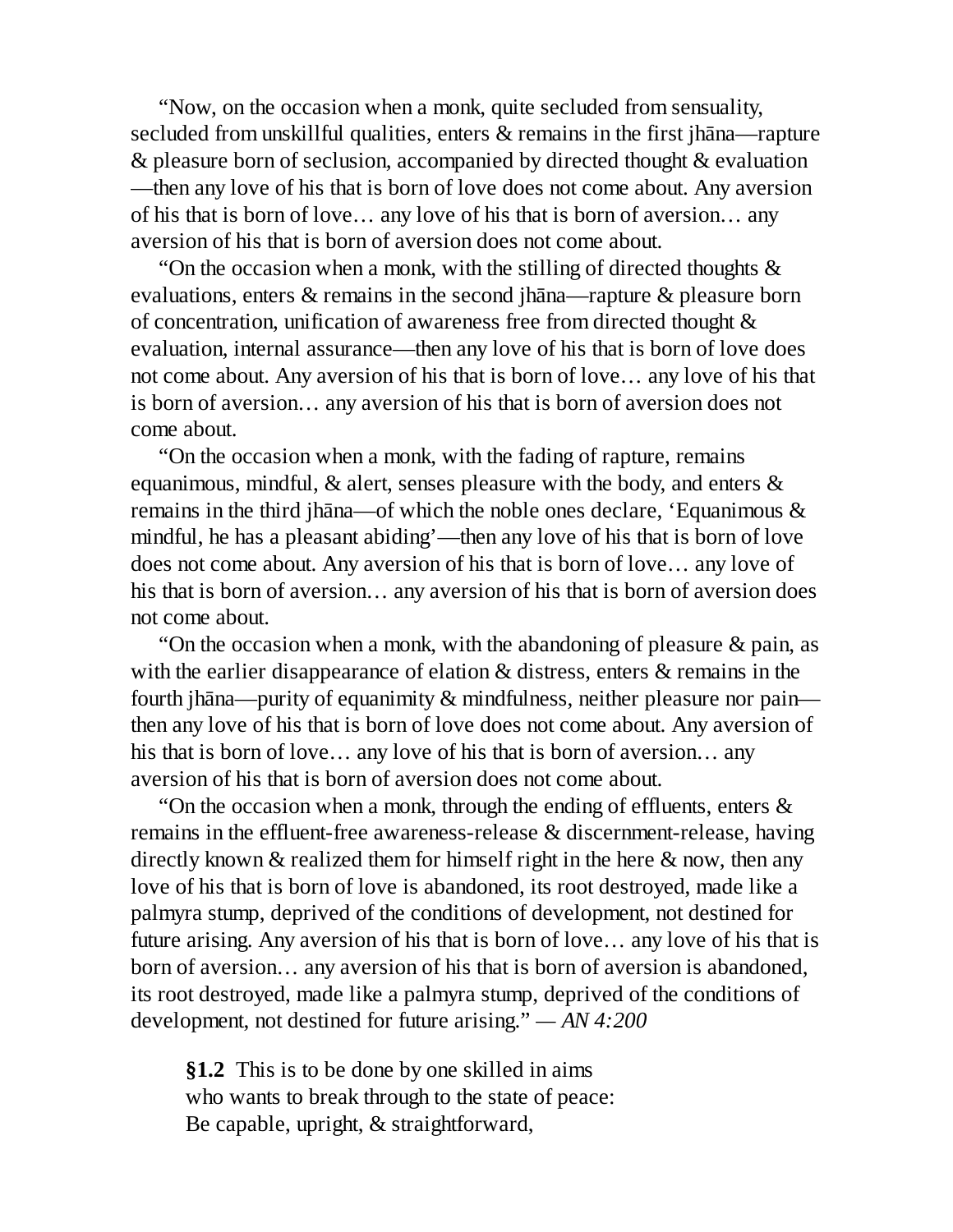easy to instruct, gentle, & not conceited, content & easy to support, with few duties, living lightly, with peaceful faculties, astute, modest, & no greed for supporters.

Do not do the slightest thing that the wise would later censure.

Think: *Happy, at rest, may all beings be happy at heart. Whatever beings there may be weak or strong, without exception, long, large, middling, short, subtle, blatant, seen & unseen, near & far, born & seeking birth: May all beings be happy at heart.*

*Let no one deceive another or despise anyone anywhere, or through anger or irritation wish for another to suffer.*

As a mother would risk her life to protect her child, her only child, even so should one cultivate a limitless heart with regard to all beings. With goodwill for the entire cosmos, cultivate a limitless heart: above, below, & all around, unobstructed, without hostility or hate. Whether standing, walking, sitting, or lying down, as long as one is alert, one should be determined on this mindfulness. This is called a Brahmā abiding

here & now.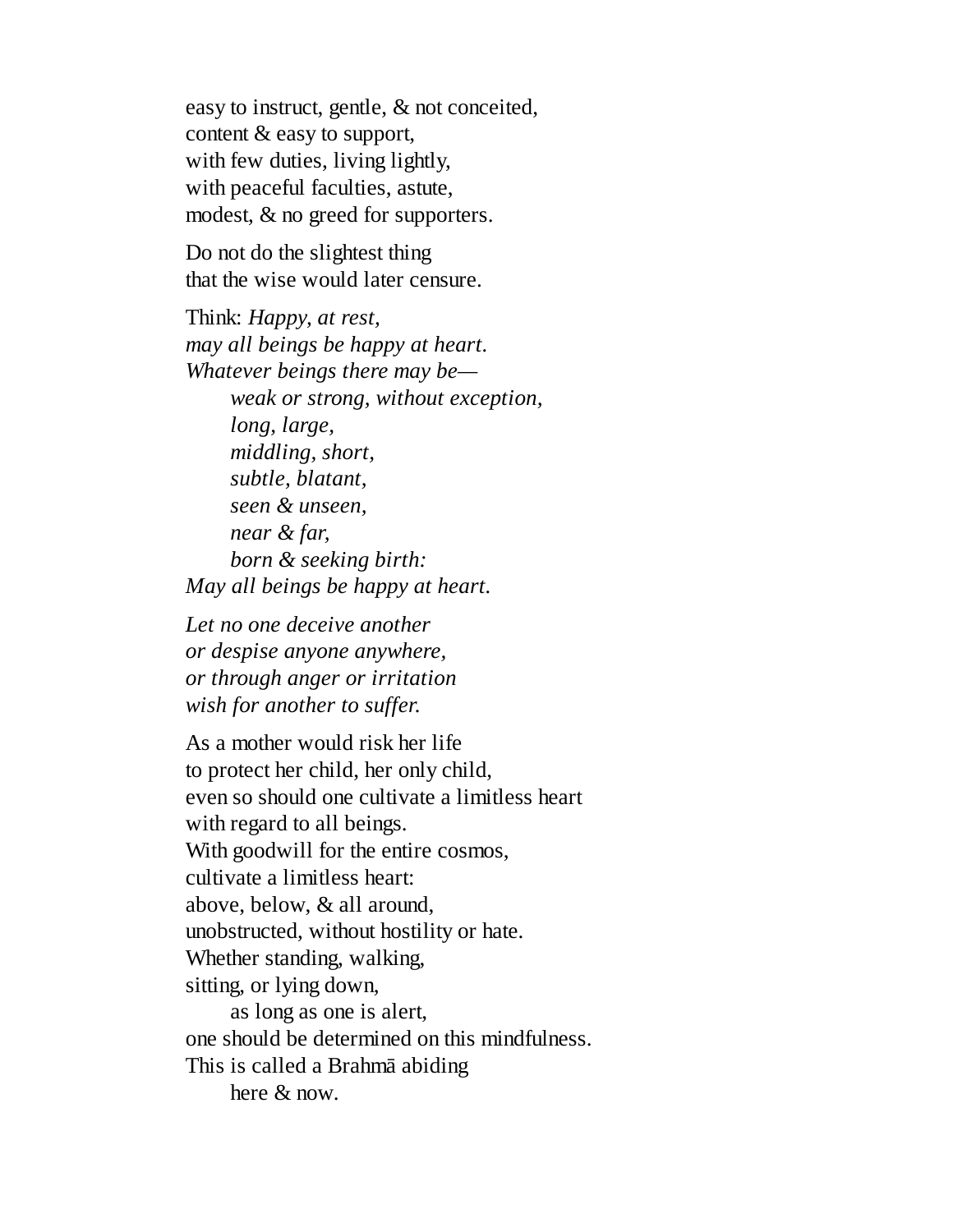Not taken with views, but virtuous & consummate in vision, having subdued desire for sensual pleasures, one never again will lie in the womb. *— Khp 9*

<span id="page-33-0"></span>**§1.3** "And how is one made pure in three ways by mental action? [1] There is the case where a certain person is not covetous. He doesn't covet the belongings of others, thinking, 'O, that what belongs to others would be mine!' [2] He bears no ill will and is not corrupt in the resolves of his heart. [He thinks,] *'May these beings be free from animosity, free from oppression, free from trouble, and may they look after themselves with ease!'* [3] He has right view and is not warped in the way he sees things: 'There is what is given, what is offered, what is sacrificed. There are fruits & results of good & bad actions. There is this world & the next world. There is mother & father. There are spontaneously reborn beings; there are contemplatives & brahmans who, faring rightly & practicing rightly, proclaim this world & the next after having directly known & realized it for themselves.' This is how one is made pure in three ways by mental action." *— AN 10:176*

<span id="page-33-1"></span>**§1.4** On one occasion the Blessed One was staying near Sāvatthī in Jeta's Grove, Anāthapiṇḍika's monastery. Now, at that time in Sāvatthī a certain monk had died after having been bitten by a snake. Then a large number of monks went to the Blessed One and, on arrival, having bowed down to him, sat to one side. As they were sitting there they said to him, "Lord, just now in Sāvatthī a certain monk died after having been bitten by a snake."

"Then it's certain, monks, that that monk didn't suffuse the four royal snake lineages with a mind of good will. For if he had suffused the four royal snake lineages with a mind of good will, he would not have died after having been bitten by a snake. Which four? The Virūpakkha royal snake lineage [the lineage of the nāgas], the Erāpatha royal snake lineage, the Chabyāputta royal snake lineage, the Dark Gotamaka royal snake lineage. It's certain that that monk didn't suffuse these four royal snake lineages with a mind of good will. For if he had suffused these four royal snake lineages with a mind of good will, he would not have died after having been bitten by a snake. I allow you, monks, to suffuse these four royal snake lineages with a mind of good will for the sake of self-protection, self-guarding, self-preservation."

I have goodwill for the Virūpakkhas,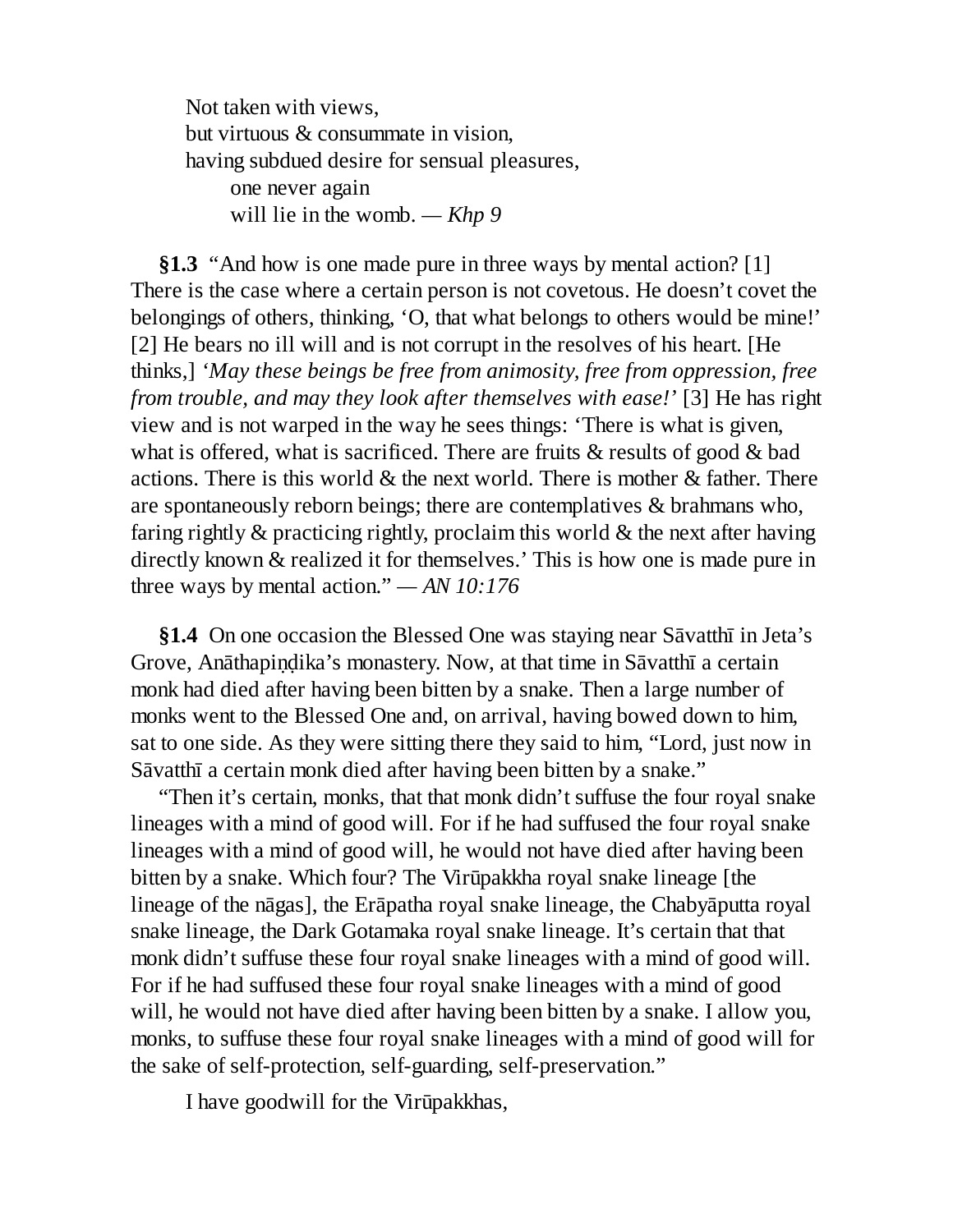goodwill for the Erāpathas, goodwill for the Chabyāputtas, goodwill for the Dark Gotamakas. I have goodwill for footless beings, goodwill for two-footed beings, goodwill for four-footed beings, goodwill for many-footed beings. May footless beings do me no harm. May two-footed beings do me no harm. May four-footed beings do me no harm. May many-footed beings do me no harm. May all creatures, all breathing things, all beings —each & every one meet with good fortune. May none of them come to any evil. Limitless is the Buddha, limitless the Dhamma, limitless the Saṅgha. There is a limit to creeping things: snakes, scorpions, centipedes, spiders, lizards, & rats. I have made this safeguard, I have made this protection. May the beings depart. I pay homage to the Blessed One, homage to the seven rightly self-awakened ones. *— AN 4:67*

**§1.5** *This was said by the Blessed One, said by the Arahant, so I have heard:* "Monks, don't be afraid of acts of merit. This is a synonym for what is blissful, desirable, pleasing, endearing, charming—i.e., acts of merit. I directly know that, having long performed meritorious deeds, I long experienced desirable, pleasing, endearing, charming results. Having developed a mind of good will for seven years, then for seven eons of contraction & expansion I didn't return to this world. Whenever the eon was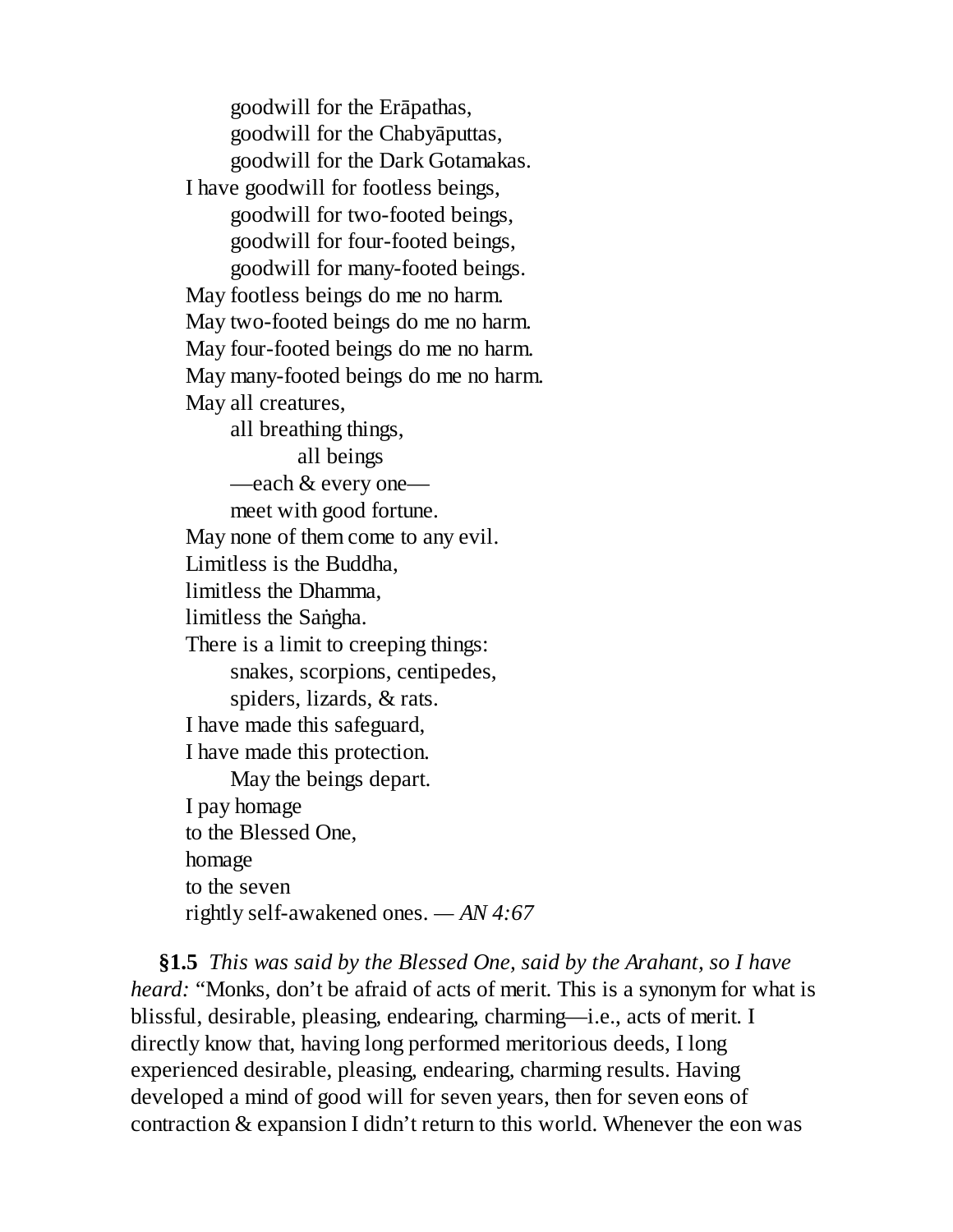contracting, I entered the [realm of] Radiance. Whenever the eon was expanding, I reappeared in an empty Brahmā-abode. There I was Brahmā, the Great Brahmā, the Unconquered Conqueror, Total Seer, Wielder of Power. Then for thirty-six times I was Sakka, ruler of the gods. For many hundreds of times I was a king, a wheel-turning emperor, a righteous king of Dhamma, conqueror of the four corners of the earth, maintaining stable control over the countryside, endowed with the seven treasures—to say nothing of the times I was a local king. The thought occurred to me, 'Of what action of mine is this the fruit, of what action the result, that I now have such great power & might?' Then the thought occurred to me, 'This is the fruit of my three [types of] action, the result of three types of action, that I now have such great power & might: i.e., generosity, self-control, & restraint.'"

Train in acts of merit that yield the foremost profit of bliss develop generosity, a life in tune, a mind of goodwill. Developing these three things that bring about bliss, the wise reappear in a world of bliss unalloyed. *— Iti 22*

**§1.6** "When the mind was thus concentrated, purified, bright, unblemished, rid of defilement, pliant, malleable, steady, & attained to imperturbability, I directed it to the *knowledge of recollecting my past lives.* I recollected my manifold past lives, i.e., one birth, two… five, ten… fifty, a hundred, a thousand, a hundred thousand, many eons of cosmic contraction, many eons of cosmic expansion, many eons of cosmic contraction & expansion: 'There I had such a name, belonged to such a clan, had such an appearance. Such was my food, such my experience of pleasure & pain, such the end of my life. Passing away from that state, I re-arose there. There too I had such a name, belonged to such a clan, had such an appearance. Such was my food, such my experience of pleasure & pain, such the end of my life. Passing away from that state, I re-arose here.' Thus I recollected my manifold past lives in their modes & details.

"This was the first knowledge I attained in the first watch of the night.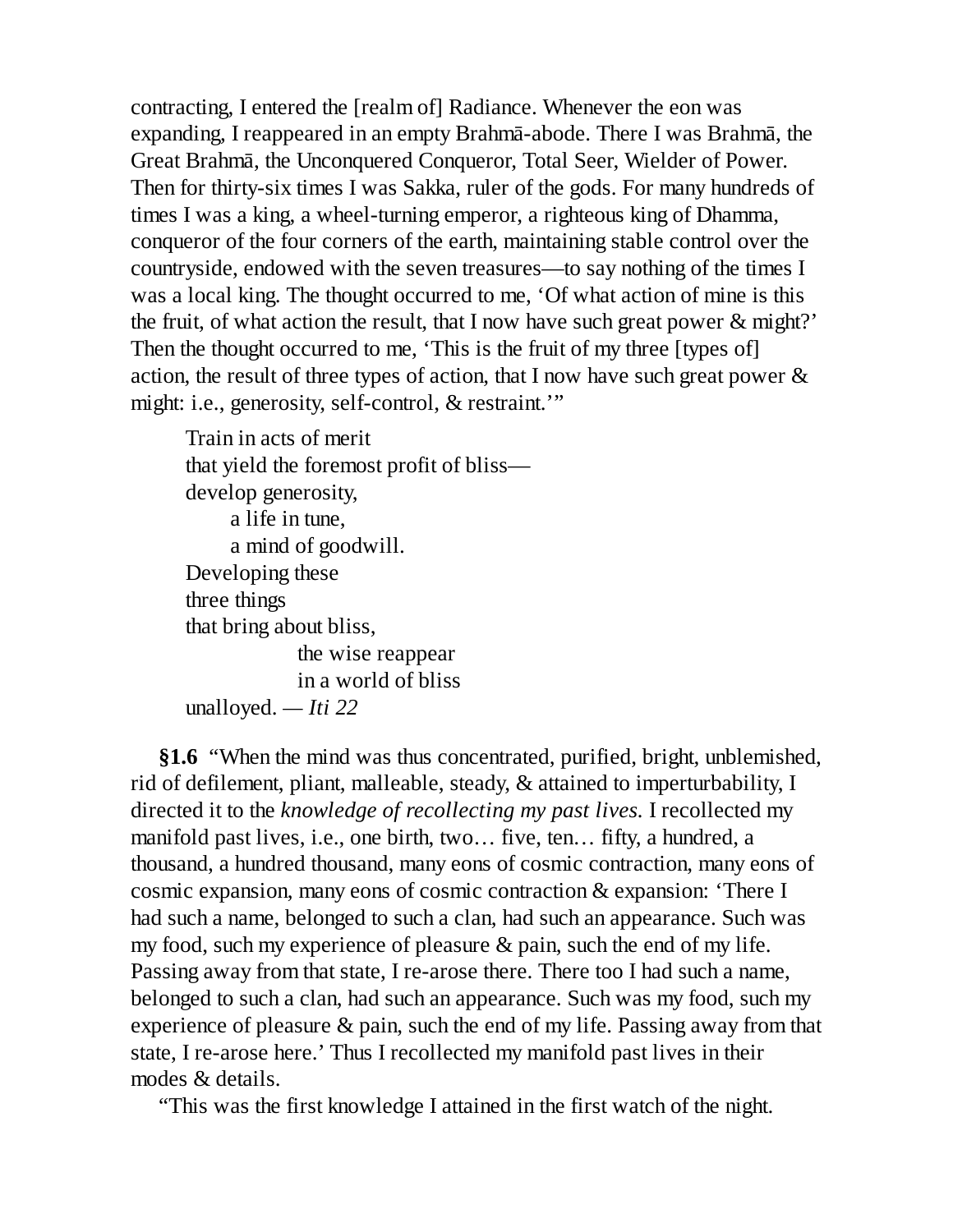Ignorance was destroyed; knowledge arose; darkness was destroyed; light arose—as happens in one who is heedful, ardent, & resolute.

"When the mind was thus concentrated, purified, bright, unblemished, rid of defilement, pliant, malleable, steady, & attained to imperturbability, I directed it to the *knowledge of the passing away & reappearance of beings.* I saw—by means of the divine eye, purified & surpassing the human—beings passing away & re-appearing, and I discerned how they are inferior & superior, beautiful & ugly, fortunate & unfortunate in accordance with their kamma: 'These beings—who were endowed with bad conduct of body, speech & mind, who reviled noble ones, held wrong views and undertook actions under the influence of wrong views—with the breakup of the body, after death, have reappeared in a plane of deprivation, a bad destination, a lower realm, hell. But these beings—who were endowed with good conduct of body, speech, & mind, who did not revile noble ones, who held right views and undertook actions under the influence of right views—with the break-up of the body, after death, have re-appeared in a good destination, a heavenly world.' Thus—by means of the divine eye, purified & surpassing the human— I saw beings passing away & re-appearing, and I discerned how they are inferior & superior, beautiful & ugly, fortunate & unfortunate in accordance with their kamma.

"This was the second knowledge I attained in the second watch of the night. Ignorance was destroyed; knowledge arose; darkness was destroyed; light arose—as happens in one who is heedful, ardent, & resolute.

"When the mind was thus concentrated, purified, bright, unblemished, rid of defilement, pliant, malleable, steady, & attained to imperturbability, I directed it to the *knowledge of the ending of effluents [āsavas].* I discerned, as it had come to be, that 'This is stress… This is the origination of stress… This is the cessation of stress… This is the way leading to the cessation of stress… These are effluents… This is the origination of effluents… This is the cessation of effluents… This is the way leading to the cessation of effluents.' My heart, thus knowing, thus seeing, was released from the effluent of sensuality, released from the effluent of becoming, released from the effluent of ignorance. With release, there was the knowledge, 'Released.' I discerned that 'Birth is ended, the holy life fulfilled, the task done. There is nothing further for this world.'

"This was the third knowledge I attained in the third watch of the night. Ignorance was destroyed; knowledge arose; darkness was destroyed; light arose—as happens in one who is heedful, ardent, & resolute." *— MN 4*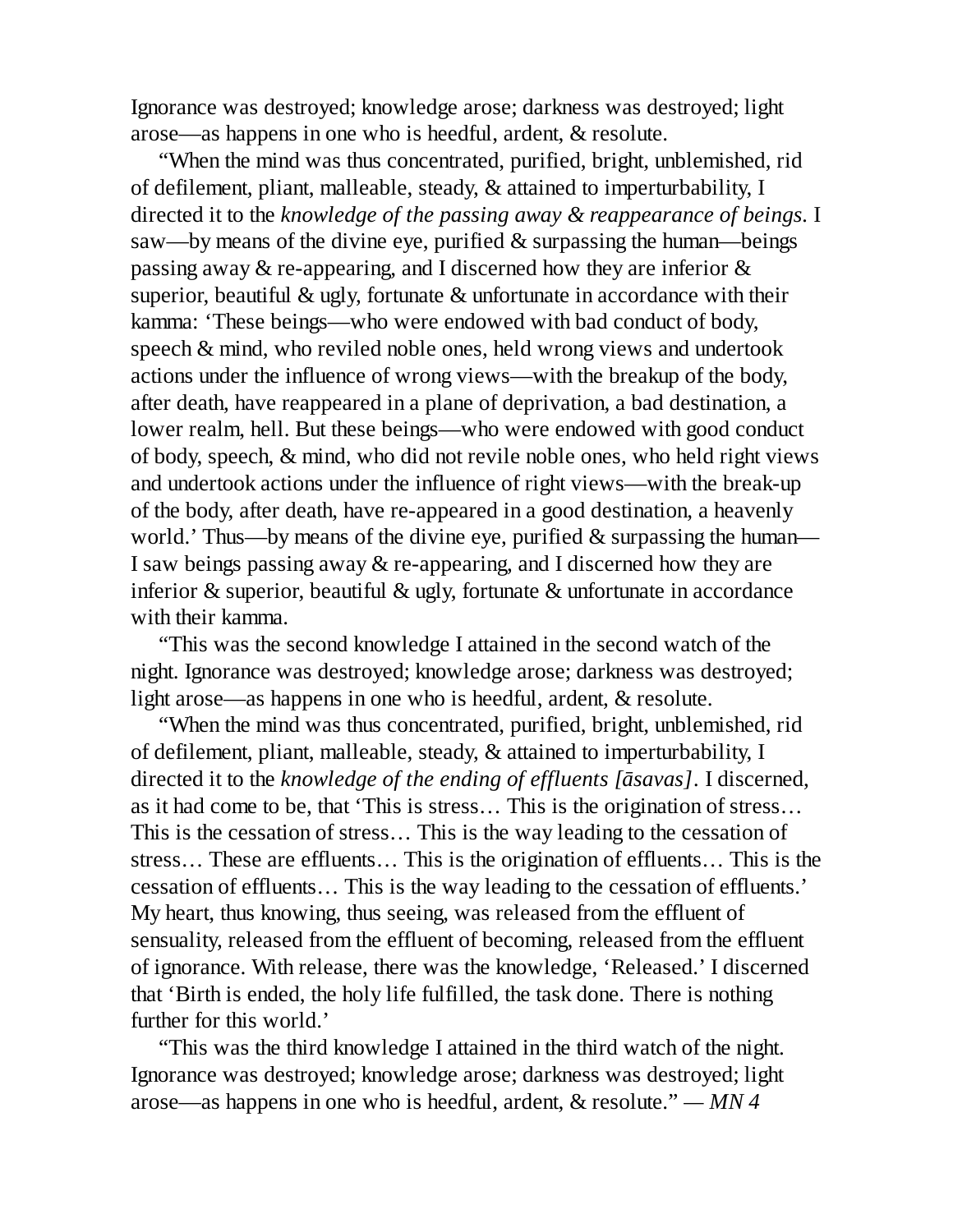**§1.7** Hunger: the foremost illness. Fabrications: the foremost pain. For one knowing this truth as it actually is, unbinding is the foremost bliss. Freedom from illness: the foremost good fortune. Contentment: the foremost wealth. Trust: the foremost kinship. Unbinding: the foremost bliss. *— Dhp 203–204*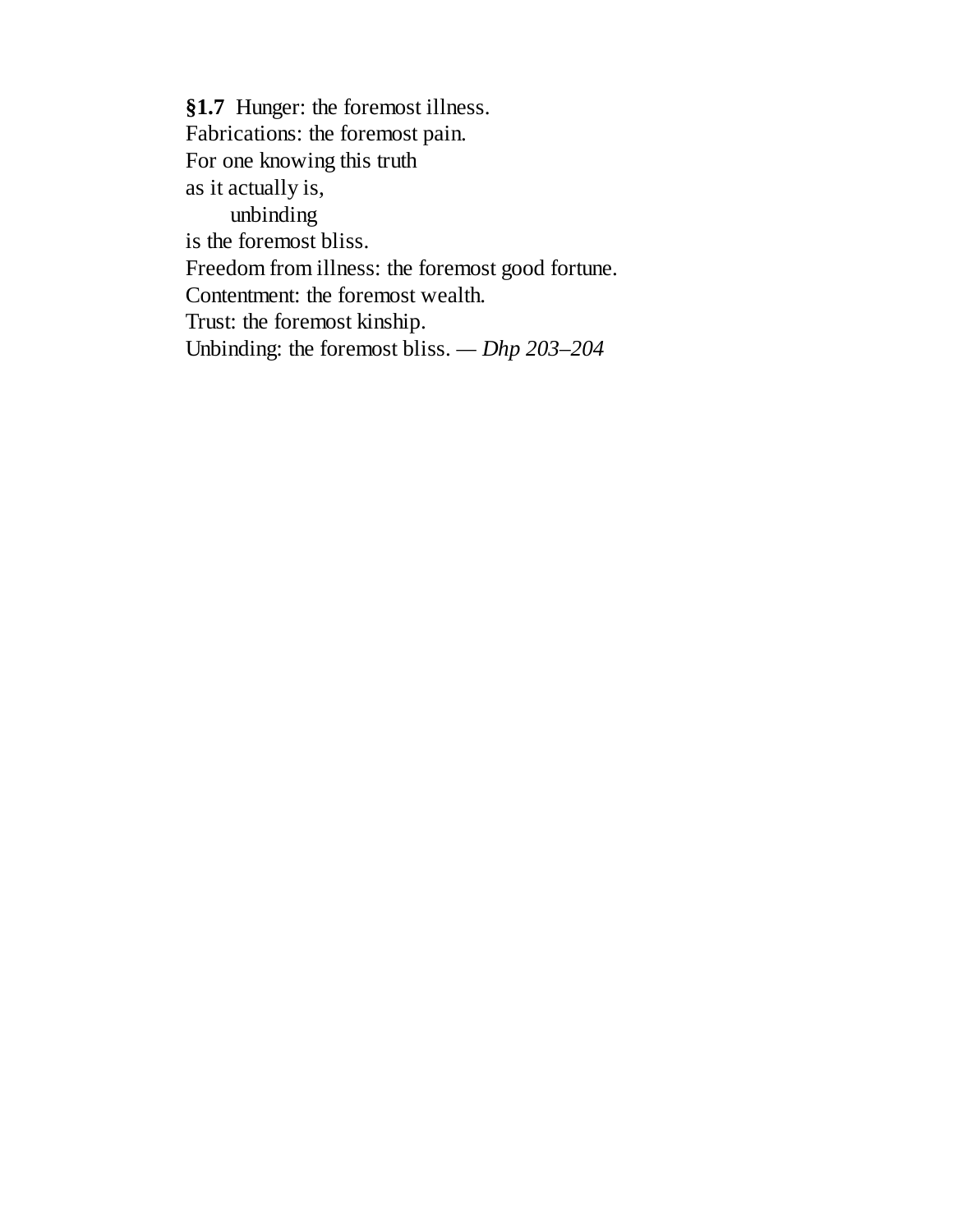### **2. PRAYER** *VS.* **RESOLVE**

**§2.1** Then Anāthapiṇḍika the householder went to the Blessed One and, on arrival, having bowed down to him, sat to one side. As he was sitting there the Blessed One said to him: "These five things, householder, are welcome, agreeable, pleasant, & hard to obtain in the world. Which five?

"Long life is welcome, agreeable, pleasant, & hard to obtain in the world.

"Beauty is welcome, agreeable, pleasant, & hard to obtain in the world.

"Happiness is welcome, agreeable, pleasant, & hard to obtain in the world.

"Status is welcome, agreeable, pleasant, & hard to obtain in the world.

"Rebirth in heaven is welcome, agreeable, pleasant, & hard to obtain in the world.

"Now, I tell you, these five things are not to be obtained by reason of prayers or wishes. If they were to be obtained by reason of prayers or wishes, who here would lack them?

"It's not fitting for the disciple of the noble ones who desires long life to pray for it or to delight in doing so. Instead, the disciple of the noble ones who desires long life should follow the path of practice leading to long life. In so doing, he will attain long life, either human or divine.

"… the disciple of the noble ones who desires beauty should follow the path of practice leading to beauty… *the disciple of the noble ones who desires happiness should follow the path of practice leading to happiness*. In so doing, he will attain happiness, either human or divine… the disciple of the noble ones who desires status should follow the path of practice leading to status…

"It's not fitting for the disciple of the noble ones who desires rebirth in heaven to pray for it or to delight in doing so. Instead, the disciple of the noble ones who desires rebirth in heaven should follow the path of practice leading to rebirth in heaven. In so doing, he will attain rebirth in heaven." *— AN 5:43*

**§2.2** "Suppose a man were to throw a large boulder into a deep lake of water, and a great crowd of people, gathering & congregating, would pray, praise, & circumambulate with their hands palm-to-palm over the heart, (saying,) 'Rise up, O boulder! Come floating up, O boulder! Come float to the shore, O boulder!' What do you think? Would that boulder—because of the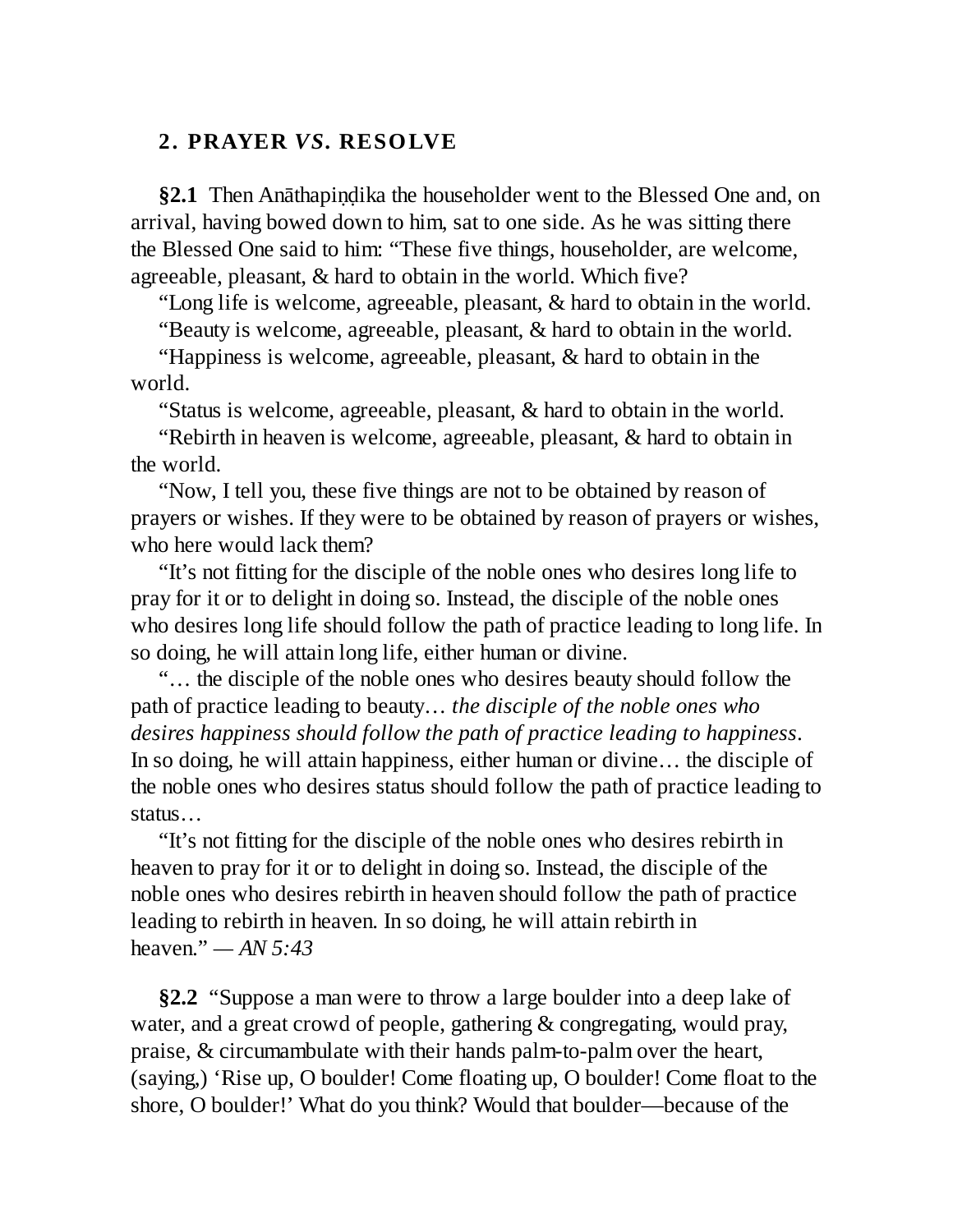prayers, praise, & circumambulation of that great crowd of people—rise up, come floating up, or come float to the shore?"

"No, lord."

"So it is with any man who takes life, steals, indulges in illicit sex; is a liar, one who speaks divisive speech, harsh speech, & idle chatter; is greedy, bears thoughts of ill-will, & holds to wrong views. Even though a great crowd of people, gathering & congregating, would pray, praise, & circumambulate with their hands palm-to-palm over the heart—(saying,) 'May this man, at the break-up of the body, after death, reappear in a good destination, a heavenly world!'—still, at the break-up of the body, after death, he would reappear in a plane of deprivation, a bad destination, a lower realm, hell. …

"Suppose a man were to throw a jar of ghee or a jar of oil into a deep lake of water, where it would break. There the shards & jar-fragments would go down, while the ghee or oil would come up. Then a great crowd of people, gathering & congregating, would pray, praise, & circumambulate with their hands palm-to-palm over the heart (saying,) 'Sink, O ghee/oil! Submerge, O ghee/oil! Go down, O ghee/oil!' What do you think? Would that ghee/oil, because of the prayers, praise, & circumambulation of that great crowd of people sink, submerge, or go down?"

"No, lord."

"So it is with any man who refrains from taking life, from stealing, & from indulging in illicit sex; refrains from lying, from speaking divisive speech, from harsh speech, & from idle chatter; is not greedy, bears no thoughts of illwill, & holds to right view. Even though a great crowd of people, gathering & congregating, would pray, praise, & circumambulate with their hands palm-topalm over the heart—(saying,) 'May this man, at the break-up of the body, after death, reappear in a plane of deprivation, a bad destination, a lower realm, hell!'—still, at the break-up of the body, after death, he would reappear in a good destination, a heavenly world." *— SN 42:6*

**§2.3** I have heard that on one occasion the Blessed One was staying near Sāvatthī in Jeta's Grove, Anāthapiṇḍika's monastery. Then Subha the student, Todeyya's son, went to the Blessed One and, on arrival, exchanged courteous greetings with him. After an exchange of friendly greetings & courtesies, he sat to one side. As he was sitting there, he said to the Blessed One: "Master Gotama, what is the reason, what is the cause, why baseness & excellence are seen among human beings, among the human race? For short-lived & longlived people are to be seen, sickly & healthy, ugly & beautiful, uninfluential & influential, poor & rich, low-born & high-born, stupid & discerning people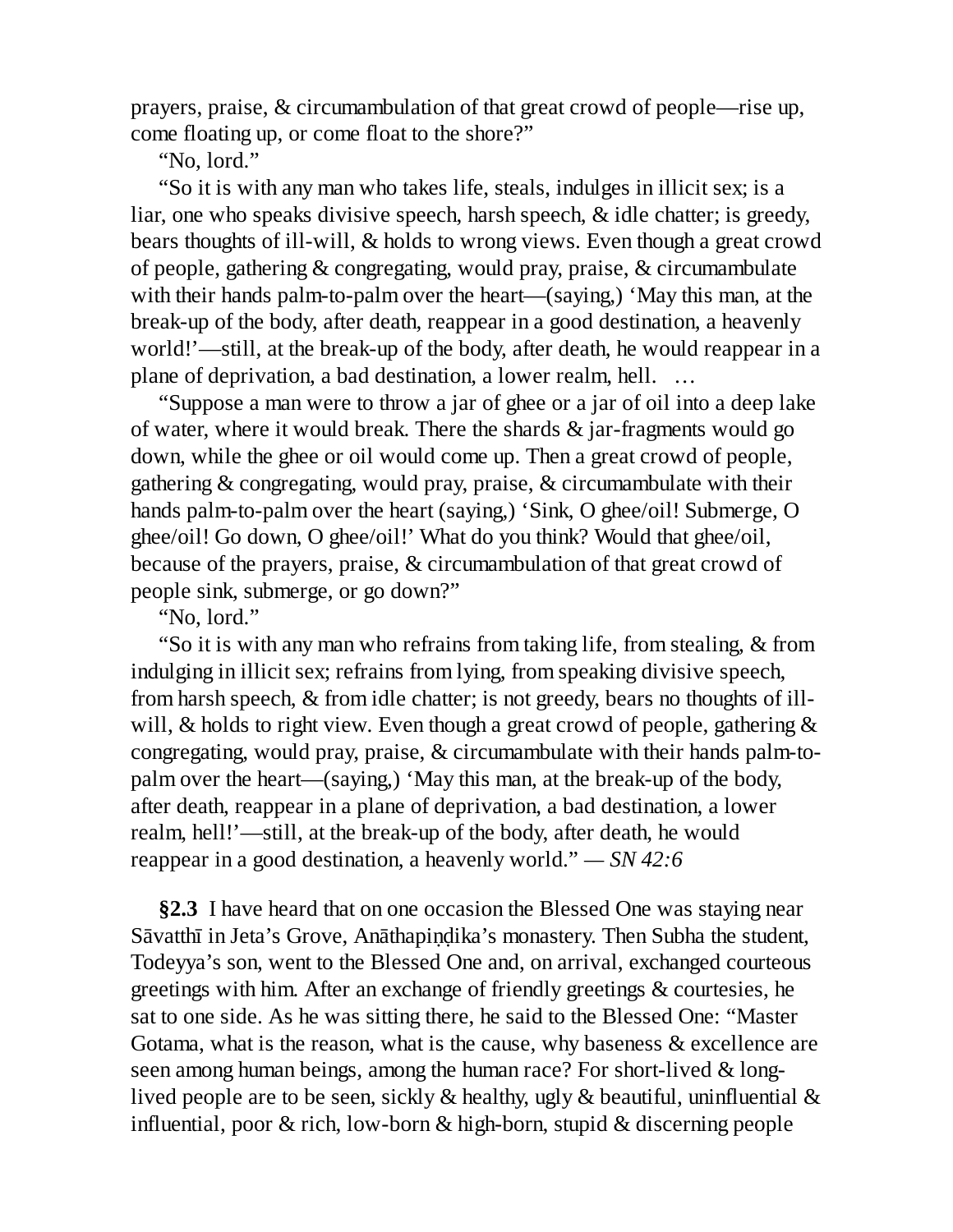are to be seen. So what is the reason, what is the cause, why baseness & excellence are seen among human beings, among the human race?"

"Student, beings are owners of their actions, heirs of their actions, born of their actions, related through their actions, and have their actions as their arbitrator. Action is what differentiates beings in terms of baseness & excellence."

"I don't understand the detailed meaning of Master Gotama's statement spoken in brief without explaining the detailed meaning. It would be good if Master Gotama taught me the Dhamma so that I might understand the detailed meaning of his brief statement."

"In that case, student, listen & pay close attention. I will speak."

"As you say, Master Gotama," Subha the student responded to the Blessed One.

The Blessed One said: "There is the case, student, where a woman or man is a killer of living beings, brutal, bloody-handed, given to killing & slaying, showing no mercy to living beings. Through having adopted & carried out such actions, on the break-up of the body, after death, he/she reappears in a plane of deprivation, a bad destination, a lower realm, hell. If, on the breakup of the body, after death—instead of reappearing in a plane of deprivation, a bad destination, a lower realm, hell—he/she comes to the human state, then he/she is short-lived wherever reborn. This is the way leading to a short life: to be a killer of living beings, brutal, bloody-handed, given to killing & slaying, showing no mercy to living beings.

"But then there is the case where a woman or man, having abandoned the killing of living beings, abstains from killing living beings, and dwells with the rod laid down, the knife laid down, scrupulous, merciful, & sympathetic for the welfare of all living beings. Through having adopted & carried out such actions, on the break-up of the body, after death, he/she reappears in a good destination, a heavenly world. If, on the break-up of the body, after death —instead of reappearing in a good destination, a heavenly world—he/she comes to the human state, then he/she is long-lived wherever reborn. This is the way leading to a long life: to have abandoned the killing of living beings, to abstain from killing living beings, to dwell with one's rod laid down, one's knife laid down, scrupulous, merciful, & sympathetic for the welfare of all living beings.

"There is the case where a woman or man is one who harms beings with his/her fists, with clods, with sticks, or with knives. Through having adopted & carried out such actions, on the break-up of the body, after death, he/she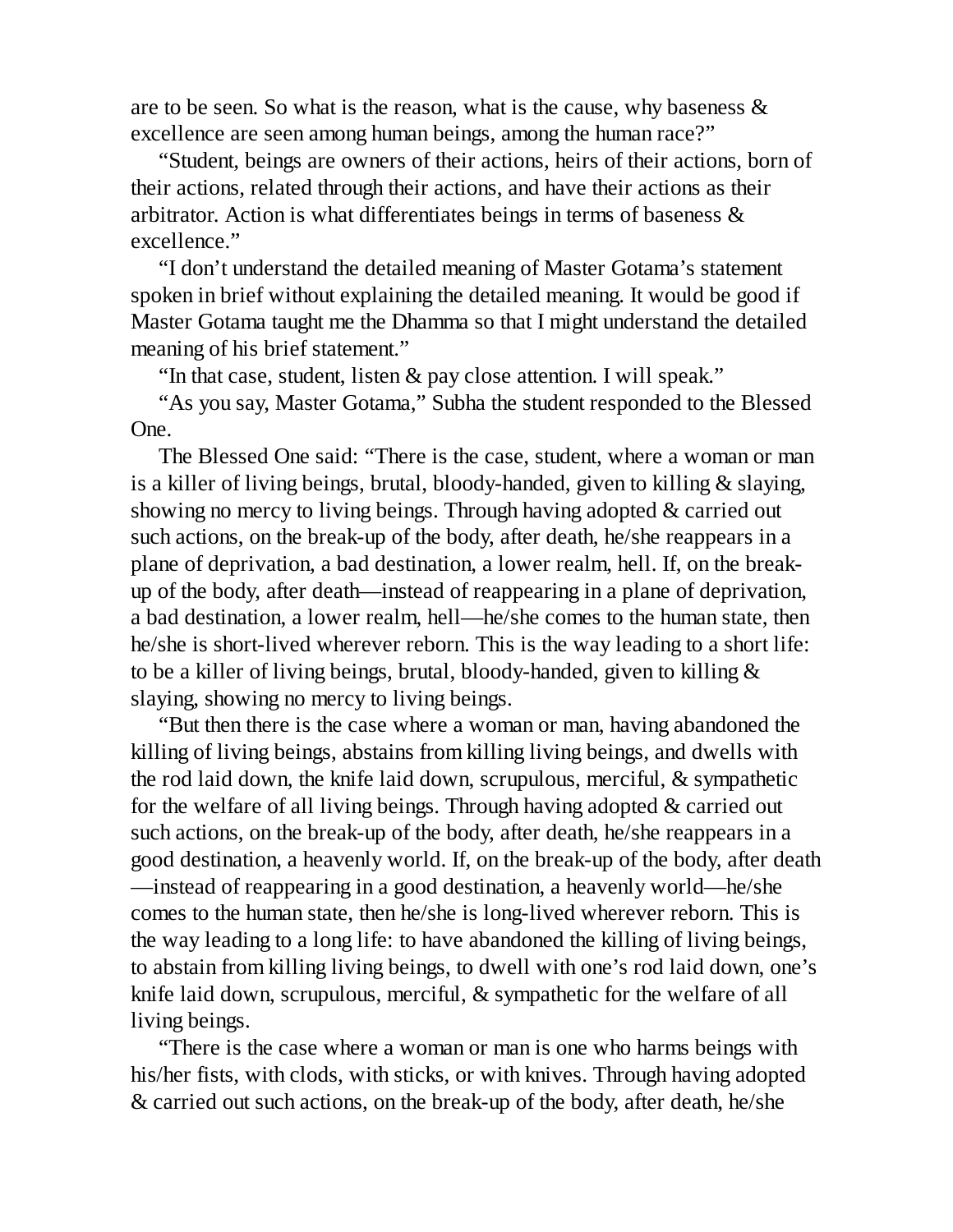reappears in a plane of deprivation… If instead he/she comes to the human state, then he/she is sickly wherever reborn. This is the way leading to sickliness: to be one who harms beings with one's fists, with clods, with sticks, or with knives.

"But then there is the case where a woman or man is not one who harms beings with his/her fists, with clods, with sticks, or with knives. Through having adopted & carried out such actions, on the break-up of the body, after death, he/she reappears in a good destination… If instead he/she comes to the human state, then he/she is healthy wherever reborn. This is the way leading to health: not to be one who harms beings with one's fists, with clods, with sticks, or with knives.

"There is the case, where a woman or man is ill-tempered & easily upset; even when lightly criticized, he/she grows offended, provoked, malicious, & resentful; shows annoyance, aversion, & bitterness. Through having adopted & carried out such actions, on the break-up of the body, after death, he/she reappears in a plane of deprivation… If instead he/she comes to the human state, then he/she is ugly wherever reborn. This is the way leading to ugliness: to be ill-tempered & easily upset; even when lightly criticized, to grow offended, provoked, malicious, & resentful; to show annoyance, aversion, & bitterness.

"But then there is the case where a woman or man is not ill-tempered or easily upset; even when heavily criticized, he/she doesn't grow offended, provoked, malicious, or resentful; doesn't show annoyance, aversion, or bitterness. Through having adopted & carried out such actions, on the breakup of the body, after death, he/she reappears in a good destination… If instead he/she comes to the human state, then he/she is beautiful wherever reborn. This is the way leading to beauty: not to be ill-tempered or easily upset; even when heavily criticized, not to be offended, provoked, malicious, or resentful; nor to show annoyance, aversion, & bitterness.

"There is the case where a woman or man is envious. He/she envies, begrudges, & broods about others' gains, honor, respect, reverence, salutations, & veneration. Through having adopted & carried out such actions, on the break-up of the body, after death, he/she reappears in a plane of deprivation… If instead he/she comes to the human state, then he/she is not influential wherever reborn. This is the way leading to being uninfluential: to be envious, to envy, begrudge, & brood about others' gains, honor, respect, reverence, salutations, & veneration.

"But then there is the case where a woman or man is not envious. He/she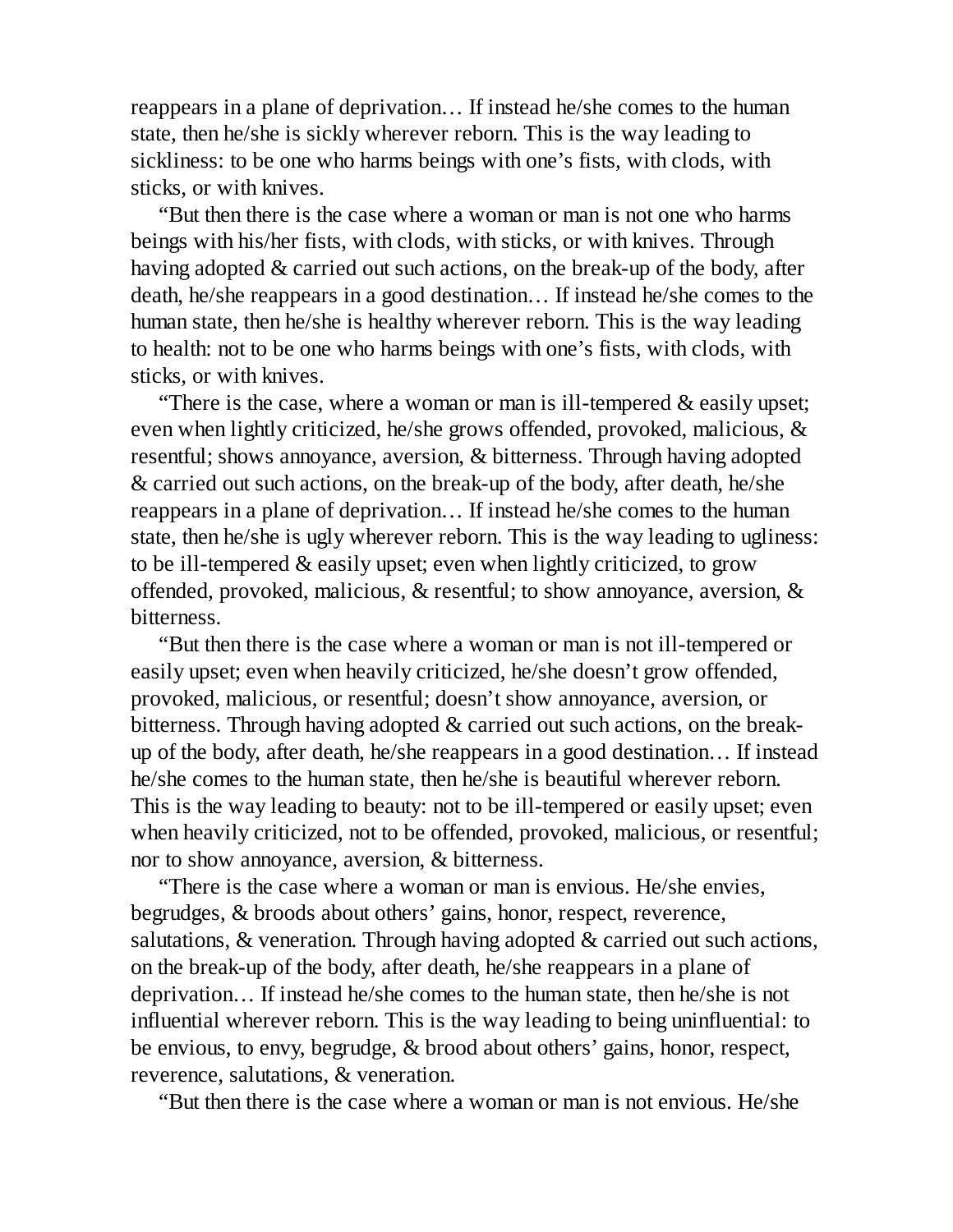does not envy, begrudge, or brood about others' gains, honor, respect, reverence, salutations, or veneration. Through having adopted & carried out such actions, on the break-up of the body, after death, he/she reappears in a good destination… If instead he/she comes to the human state, he/she is influential wherever reborn. This is the way leading to being influential: not to be envious; not to envy, begrudge, or brood about others' gains, honor, respect, reverence, salutations, or veneration.

"There is the case where a woman or man is not a giver of food, drink, cloth, sandals, garlands, scents, ointments, beds, dwellings, or lighting to contemplatives or brahmans. Through having adopted & carried out such actions, on the break-up of the body, after death he/she reappears in a plane of deprivation… If instead he/she comes to the human state, he/she is poor wherever reborn. This is the way leading to poverty: not to be a giver of food, drink, cloth, sandals, garlands, scents, ointments, beds, dwellings, or lighting to contemplatives or brahmans.

"But then there is the case where a woman or man is a giver of food, drink, cloth, sandals, scents, ointments, beds, dwellings, & lighting to contemplatives & brahmans. Through having adopted & carried out such actions, on the break-up of the body, after death, he/she reappears in a good destination… If instead he/she comes to the human state, then he/she is wealthy wherever reborn. This is the way leading to great wealth: to be a giver of food, drink, cloth, sandals, garlands, scents, ointments, beds, dwellings, & lighting to contemplatives & brahmans.

"There is the case where a woman or man is obstinate & arrogant. He/she does not pay homage to those who deserve homage, rise up for those for whom one should rise up, give a seat to those to whom one should give a seat, make way for those for whom one should make way, worship those who should be worshipped, respect those who should be respected, revere those who should be revered, or honor those who should be honored. Through having adopted & carried out such actions, on the break-up of the body, after death, he/she reappears in a plane of deprivation… If instead he/she comes to the human state, then he/she is low-born wherever reborn. This is the way leading to a low birth: to be obstinate & arrogant, not to pay homage to those who deserve homage, nor rise up for… nor give a seat to… nor make way for… nor worship… nor respect… nor revere… nor honor those who should be honored.

"But then there is the case where a woman or man is not obstinate or arrogant; he/she pays homage to those who deserve homage, rises up… gives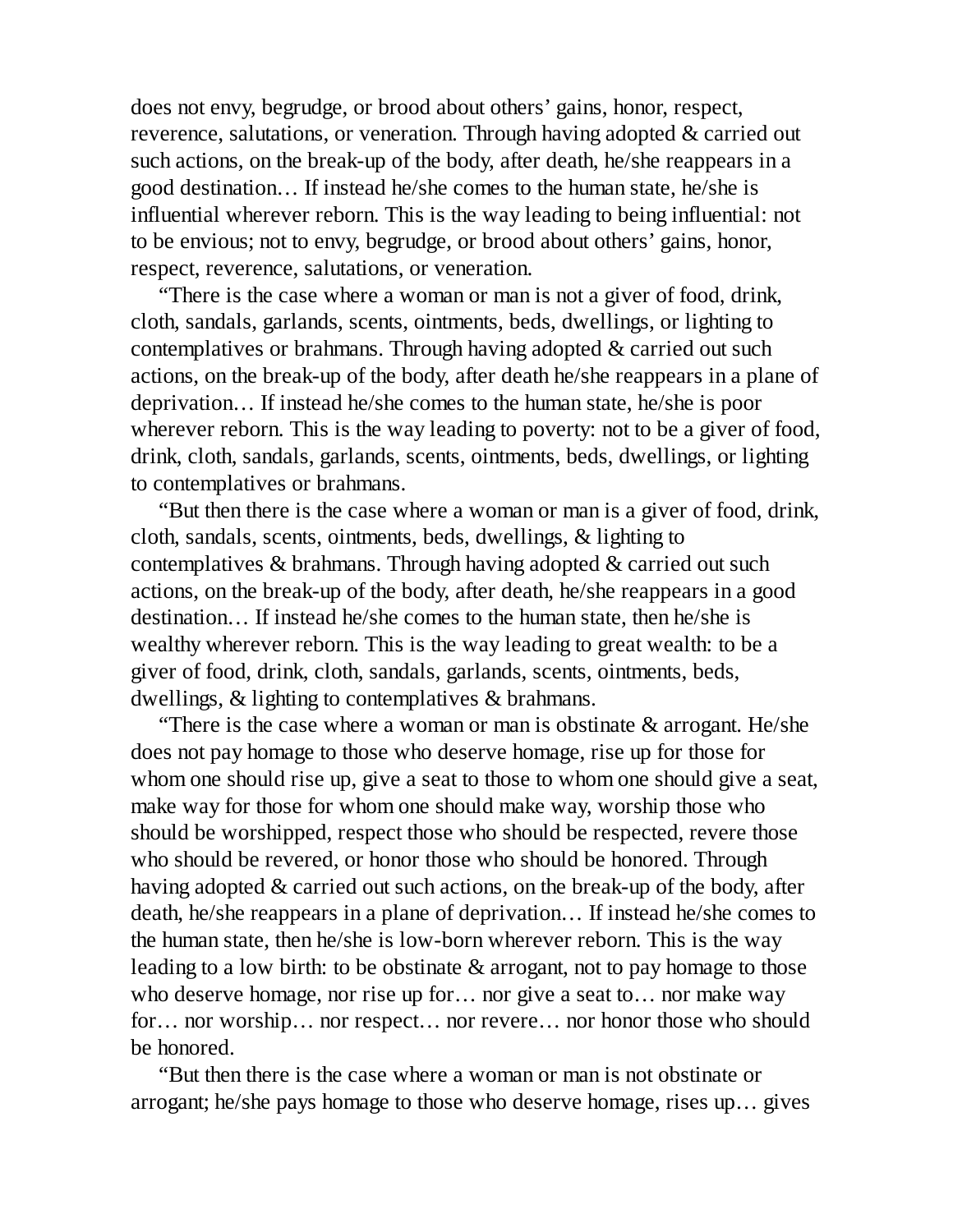a seat… makes way… worships… respects… reveres… honors those who should be honored. Through having adopted & carried out such actions, on the break-up of the body, after death, he/she reappears in a good destination… If instead he/she comes to the human state, then he/she is highborn wherever reborn. This is the way leading to a high birth: not to obstinate or arrogant; to pay homage to those who deserve homage, to rise up… give a seat… make way… worship… respect… revere… honor those who should be honored.

"There is the case where a woman or man when visiting a contemplative or brahman, does not ask: 'What is skillful, venerable sir? What is unskillful? What is blameworthy? What is blameless? What should be cultivated? What should not be cultivated? What, having been done by me, will be for my longterm harm & suffering? Or what, having been done by me, will be for my long-term welfare & happiness?' Through having adopted & carried out such actions, Through having adopted & carried out such actions, on the break-up of the body, after death, he/she reappears in a plane of deprivation, a bad destination, a lower realm, hell. If, on the break-up of the body, after death instead of reappearing in a plane of deprivation, a bad destination, a lower realm, hell—he/she comes to the human state, then he/she will be stupid wherever reborn. This is the way leading to stupidity: when visiting a contemplative or brahman, not to ask: 'What is skillful? … Or what, having been done by me, will be for my long-term welfare & happiness?'

"But then there is the case where a woman or man when visiting a contemplative or brahman, asks: 'What is skillful, venerable sir? What is unskillful? What is blameworthy? What is blameless? What should be cultivated? What should not be cultivated? What, having been done by me, will be for my long-term harm & suffering? Or what, having been done by me, will be for my long-term welfare & happiness?' Through having adopted & carried out such actions, on the break-up of the body, after death, he/she reappears in a good destination, a heavenly world. If, on the break-up of the body, after death—instead of reappearing in a good destination, a heavenly world—he/she comes to the human state, then he/she is discerning wherever reborn. This is the way leading to discernment: when visiting a contemplative or brahman, to ask: 'What is skillful?… Or what, having been done by me, will be for my long-term welfare & happiness?'

"So, student, the way leading to short life makes people short-lived, the way leading to long life makes people long-lived. The way leading to sickliness makes people sickly, the way leading to health makes people healthy. The way leading to ugliness makes people ugly, the way leading to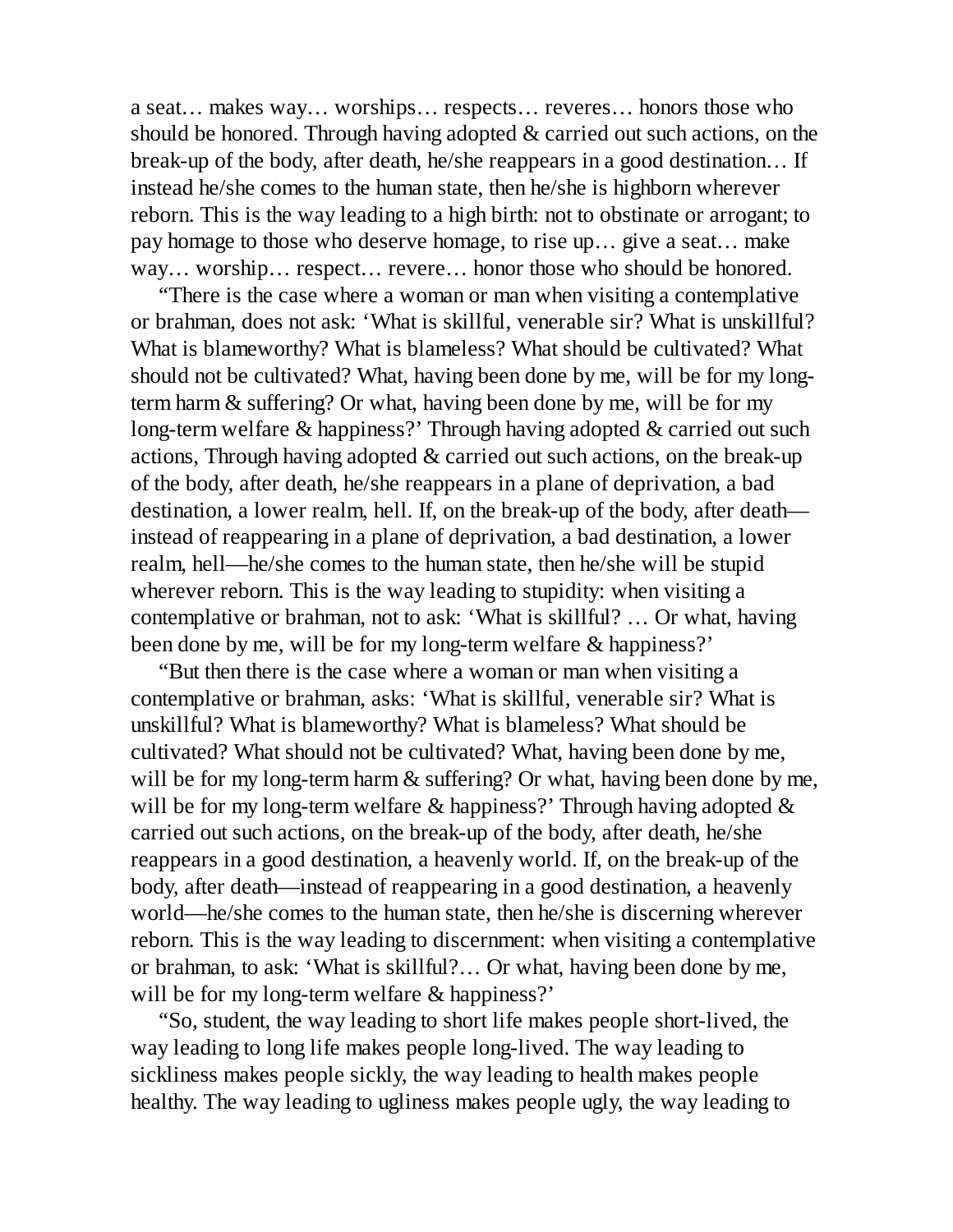beauty makes people beautiful. The way leading to lack of influence makes people uninfluential, the way leading to influence makes people influential. The way leading to poverty makes people poor, the way leading to wealth makes people wealthy. The way leading to low birth makes people low-born, the way leading to high birth makes people highborn. The way leading to stupidity makes people stupid, the way leading to discernment makes people discerning.

"Beings are owners of their actions, heirs of their actions, born of their actions, related through their actions, and have their actions as their arbitrator. Action is what differentiates beings in terms of baseness & excellence." *— MN 135*

**§2.4** "And what is right resolve? Being resolved on renunciation, on freedom from ill will, on harmlessness: This is called right resolve." *— SN 45:8*

**§2.5** The Blessed One said, "Monks, before my self-awakening, when I was still just an unawakened Bodhisatta, the thought occurred to me: 'Why don't I keep dividing my thinking into two sorts?' So I made thinking imbued with sensuality, thinking imbued with ill will, & thinking imbued with harmfulness one sort, and thinking imbued with renunciation, thinking imbued with non-ill will, & thinking imbued with harmlessness another sort.

"And as I remained thus heedful, ardent, & resolute, thinking imbued with sensuality arose in me. I discerned that 'Thinking imbued with sensuality has arisen in me; and that leads to my own affliction or to the affliction of others or to the affliction of both. It obstructs discernment, promotes vexation, & does not lead to unbinding.'

"As I noticed that it leads to my own affliction, it subsided. As I noticed that it leads to the affliction of others… to the affliction of both… it obstructs discernment, promotes vexation, & does not lead to unbinding, it subsided. Whenever thinking imbued with sensuality had arisen, I simply abandoned it, destroyed it, dispelled it, wiped it out of existence.

"[Similarly with thinking imbued with ill will and thinking imbued with harmfulness.]

"Whatever a monk keeps pursuing with his thinking & pondering, that becomes the inclination of his awareness. If a monk keeps pursuing thinking imbued with sensuality, abandoning thinking imbued with renunciation, his mind is bent by that thinking imbued with sensuality. If a monk keeps pursuing thinking imbued with ill will, abandoning thinking imbued with non-ill will,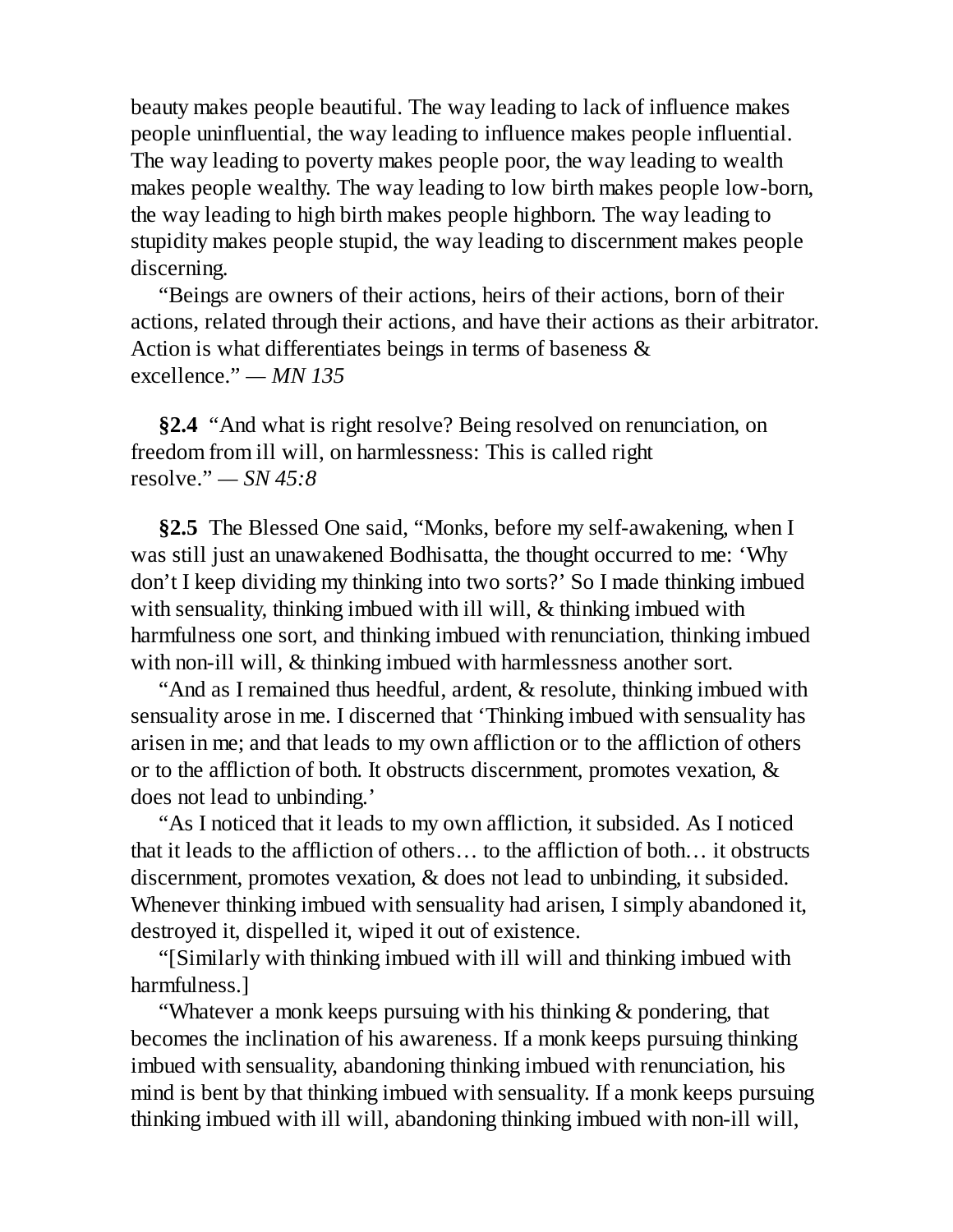his mind is bent by that thinking imbued with ill will. If a monk keeps pursuing thinking imbued with harmfulness, abandoning thinking imbued with harmlessness, his mind is bent by that thinking imbued with harmfulness.

"Just as in the last month of the Rains, in the autumn season when the crops are ripening, a cowherd would look after his cows: He would tap & poke & check & curb them with a stick on this side & that. Why is that? Because he foresees flogging or imprisonment or a fine or public censure arising from that [if he let his cows wander into the crops]. In the same way I foresaw in unskillful qualities drawbacks, degradation, & defilement, and I foresaw in skillful qualities rewards related to renunciation & promoting cleansing.

"And as I remained thus heedful, ardent, & resolute, thinking imbued with renunciation arose in me. I discerned that 'Thinking imbued with renunciation has arisen in me; and that leads neither to my own affliction, nor to the affliction of others, nor to the affliction of both. It fosters discernment, promotes lack of vexation, & leads to unbinding. If I were to think & ponder in line with that even for a night…even for a day…even for a day & night, I do not envision any danger that would come from it, except that thinking & pondering a long time would tire the body. When the body is tired, the mind is disturbed; and a disturbed mind is far from concentration.' So I steadied my mind right within, settled, unified, & concentrated it. Why is that? So that my mind would not be disturbed.

"[Similarly with thinking imbued with non-ill will and thinking imbued with harmlessness.]

"Whatever a monk keeps pursuing with his thinking & pondering, that becomes the inclination of his awareness. If a monk keeps pursuing thinking imbued with renunciation, abandoning thinking imbued with sensuality, his mind is bent by that thinking imbued with renunciation. If a monk keeps pursuing thinking imbued with non-ill will, abandoning thinking imbued with ill will, his mind is bent by that thinking imbued with non-ill will. If a monk keeps pursuing thinking imbued with harmlessness, abandoning thinking imbued with harmfulness, his mind is bent by that thinking imbued with harmlessness.

"Just as in the last month of the hot season, when all the crops have been gathered into the village, a cowherd would look after his cows: While resting under the shade of a tree or out in the open, he simply keeps himself mindful of 'those cows.' In the same way, I simply kept myself mindful of 'those qualities.'

"Unflagging persistence was aroused in me, and unmuddled mindfulness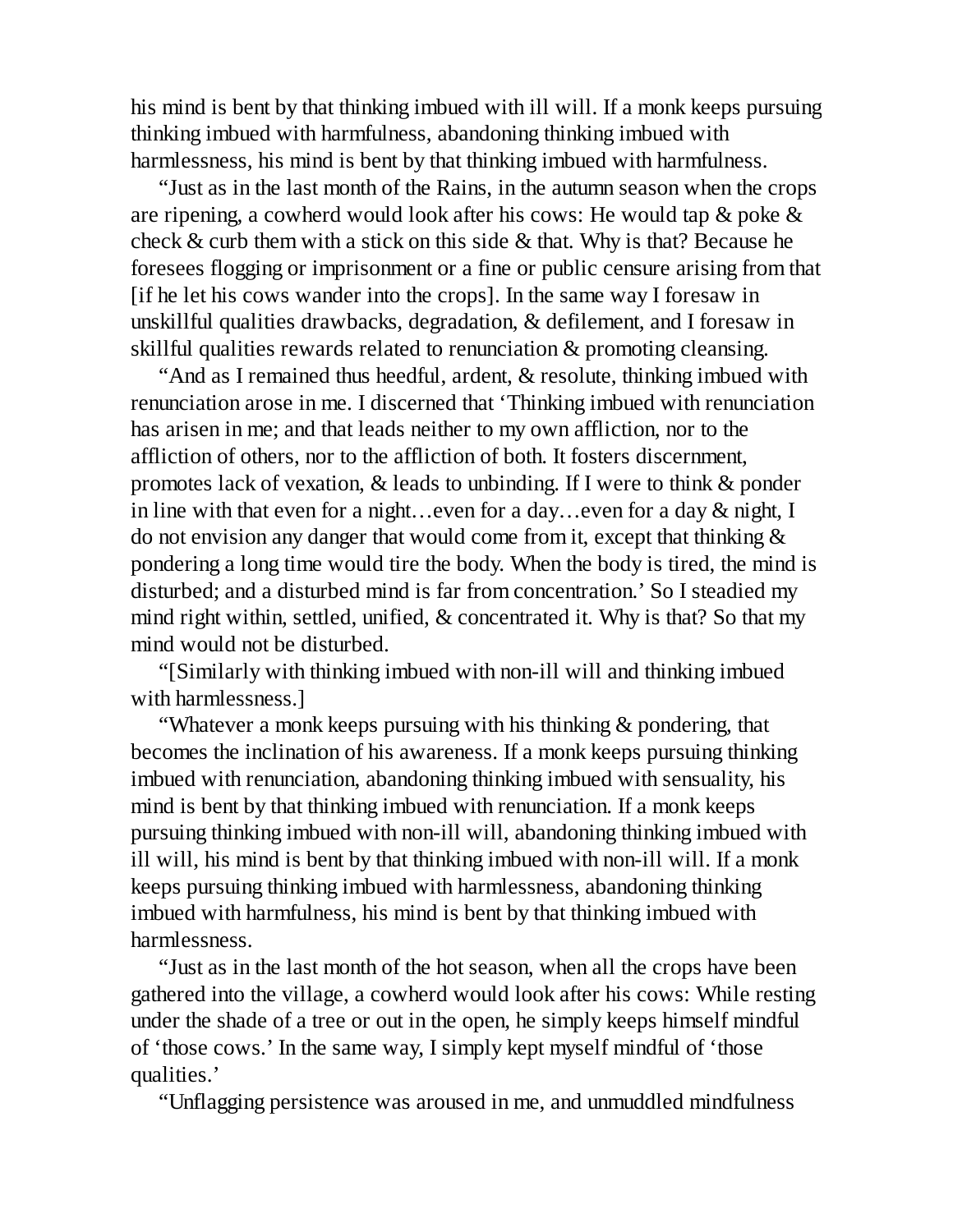established. My body was calm & unaroused, my mind concentrated & single. Quite secluded from sensuality, secluded from unskillful qualities, I entered & remained in the first jhāna: rapture & pleasure born of seclusion, accompanied by directed thought & evaluation. With the stilling of directed thoughts & evaluations, I entered & remained in the second jhāna: rapture & pleasure born of concentration, unification of awareness free from directed thought & evaluation—internal assurance. With the fading of rapture I remained equanimous, mindful, & alert, and sensed pleasure with the body. I entered & remained in the third jhāna, of which the noble ones declare, 'Equanimous & mindful, he has a pleasant abiding.' With the abandoning of pleasure & pain—as with the earlier disappearance of elation & distress—I entered & remained in the fourth jhāna: purity of equanimity & mindfulness, neither pleasure nor pain." *— MN 19*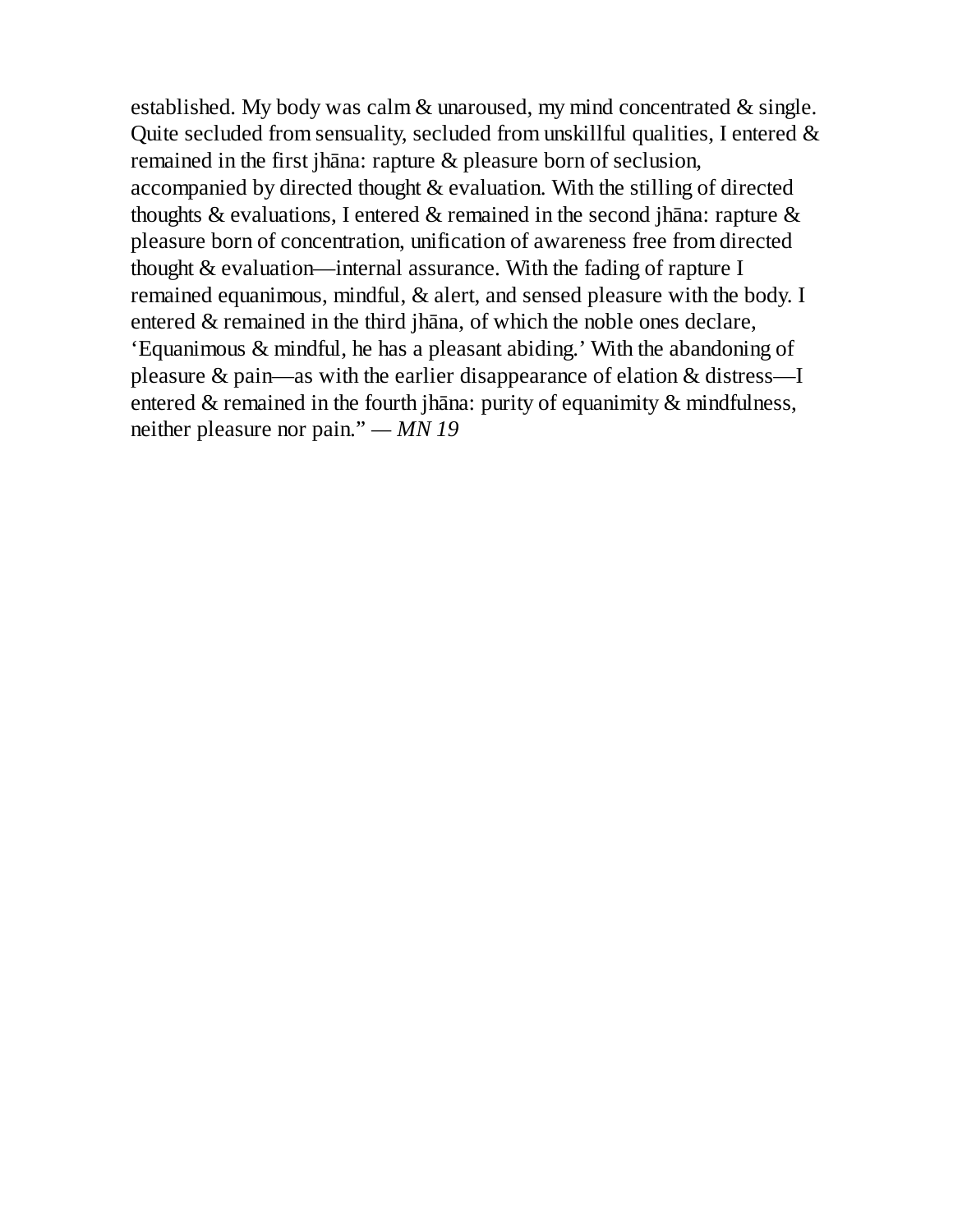### **3. METTĀ IN WORDS** *&* **DEEDS**

**§3.1** "Monks, a friend endowed with seven qualities is worth associating with. Which seven? He gives what is hard to give. He does what is hard to do. He endures what is hard to endure. He reveals his secrets to you. He keeps your secrets. When misfortunes strike, he doesn't abandon you. When you're down & out, he doesn't look down on you. A friend endowed with these seven qualities is worth associating with.

"He gives what is beautiful, hard to give; does what is hard to do; endures painful, ill-spoken words.

His secrets he tells you; your secrets he keeps.

When misfortunes strike, he doesn't abandon you; when you're down & out, doesn't look down on you.

A person in whom these traits are found, is a friend to be cultivated by anyone wanting a friend." *— AN 7:35*

**§3.2** "Householder-son, these four are to be known as non-friends, counterfeit friends: One who takes exclusively is to be known as a non-friend, a counterfeit friend. One who is good only in word is to be known as a nonfriend, a counterfeit friend. One who speaks flattery is to be known as a nonfriend, a counterfeit friend. A companion in dissipation is to be known as a non-friend, a counterfeit friend.

"On these four grounds is a person who takes exclusively to be known as a non-friend, a counterfeit friend: He takes exclusively. He wants a lot for a little. When there is danger, he doesn't do what should be done. He associates for his profit. On these four grounds a person who takes exclusively is to be known as a non-friend, a counterfeit friend.

"On these four grounds is a person who is good only in word to be known as a non-friend, a counterfeit friend: He converses about the past. He converses about the future. He does meaningless favors. When there are things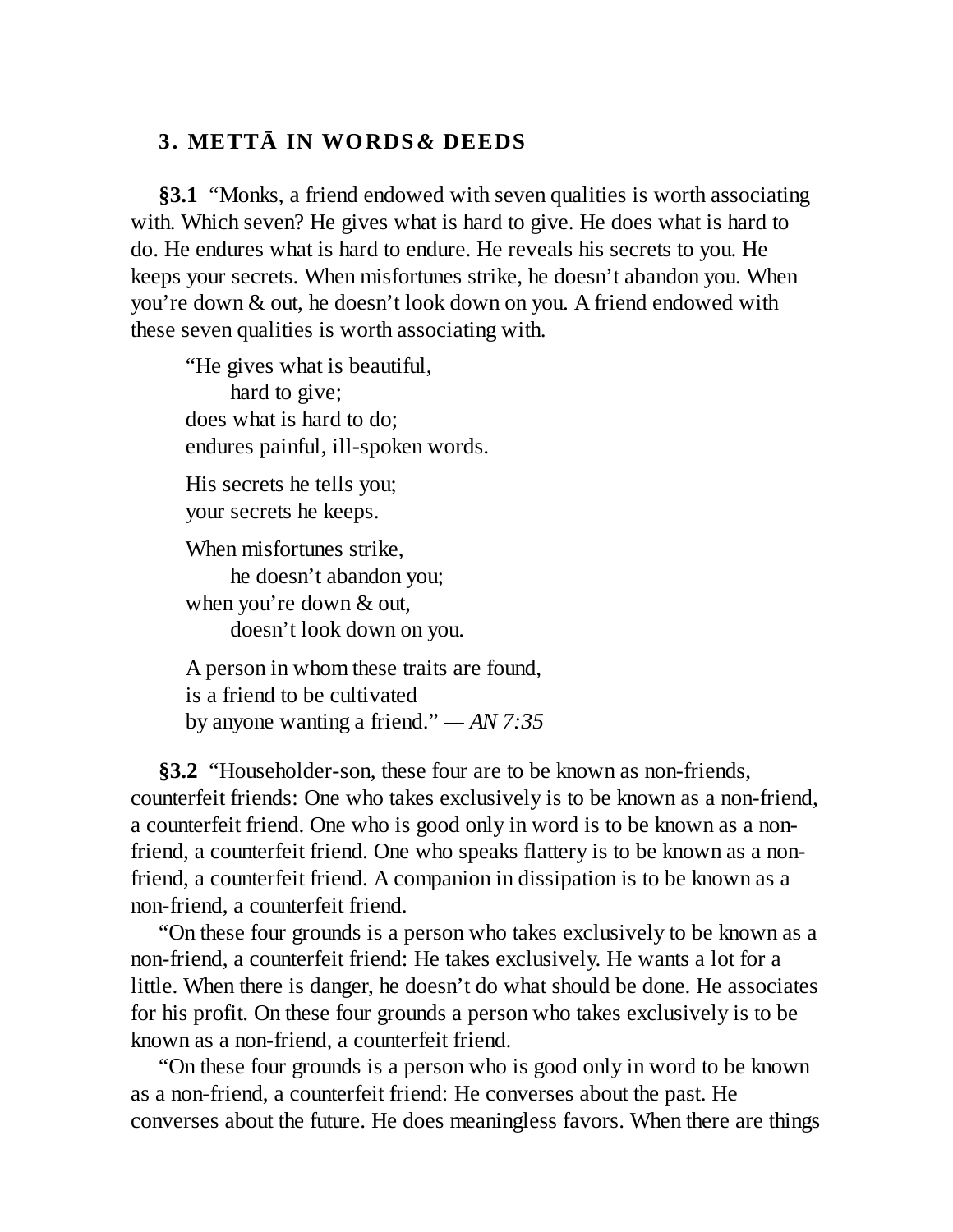to be done in the present, he claims to have suffered loss. On these four grounds a person who is good only in word is to be known as a non-friend, a counterfeit friend.

"On these four grounds is a person who speaks flattery to be known as a non-friend, a counterfeit friend: He approves of your evil actions. He approves of your admirable (actions). He speaks praise to your face. He speaks dispraise behind your back. On these four grounds a person who speaks flattery is to be known as a non-friend, a counterfeit friend.

"On these four grounds is a companion in dissipation to be known as a non-friend, a counterfeit friend: He's your companion when indulging in fermented & distilled liquors that are a cause for heedlessness. He's your companion when indulging in prowling the streets at the wrong hours. He's your companion when frequenting festivals. He's your companion when indulging in the heedlessness of gambling. On these four grounds a companion in dissipation is to be known as a non-friend, a counterfeit friend. …

"Householder-son, these four are to be known as friends who are loyal: One who is helpful is to be known as a friend who is loyal. One who is pleased & pained together with you is to be known as a friend who is loyal. One who points out your benefit is to be known as a friend who is loyal. One who is sympathetic is to be known as a friend who is loyal.

"On these four grounds is a helpful person to be known as a friend who is loyal: He protects you when you are heedless. He protects your belongings when you are heedless. He is a refuge when you are in danger or fear. When business duties have arisen, he provides you with twice the capital required. On these four grounds a helpful person is to be known as a friend who is loyal.

"On these four grounds is a person who is pleased & pained together with you to be known as a friend who is loyal: He tells you his secrets. He keeps your secrets. When there are calamities, he doesn't abandon you. For your benefit he would give even his life. On these four grounds a person who is pleased & pained together with you is to be known as a friend who is loyal.

"On these four grounds is a person who points out your benefit to be known as a friend who is loyal: He prevents you from evil actions. He establishes you in what is admirable. He lets you hear what you haven't heard before. He points out the way to heaven. On these four grounds a person who points out your benefit is to be known as a friend who is loyal.

"On these four grounds is a sympathetic person to be known as a friend who is loyal: He doesn't delight in your bad fortune. He delights in your good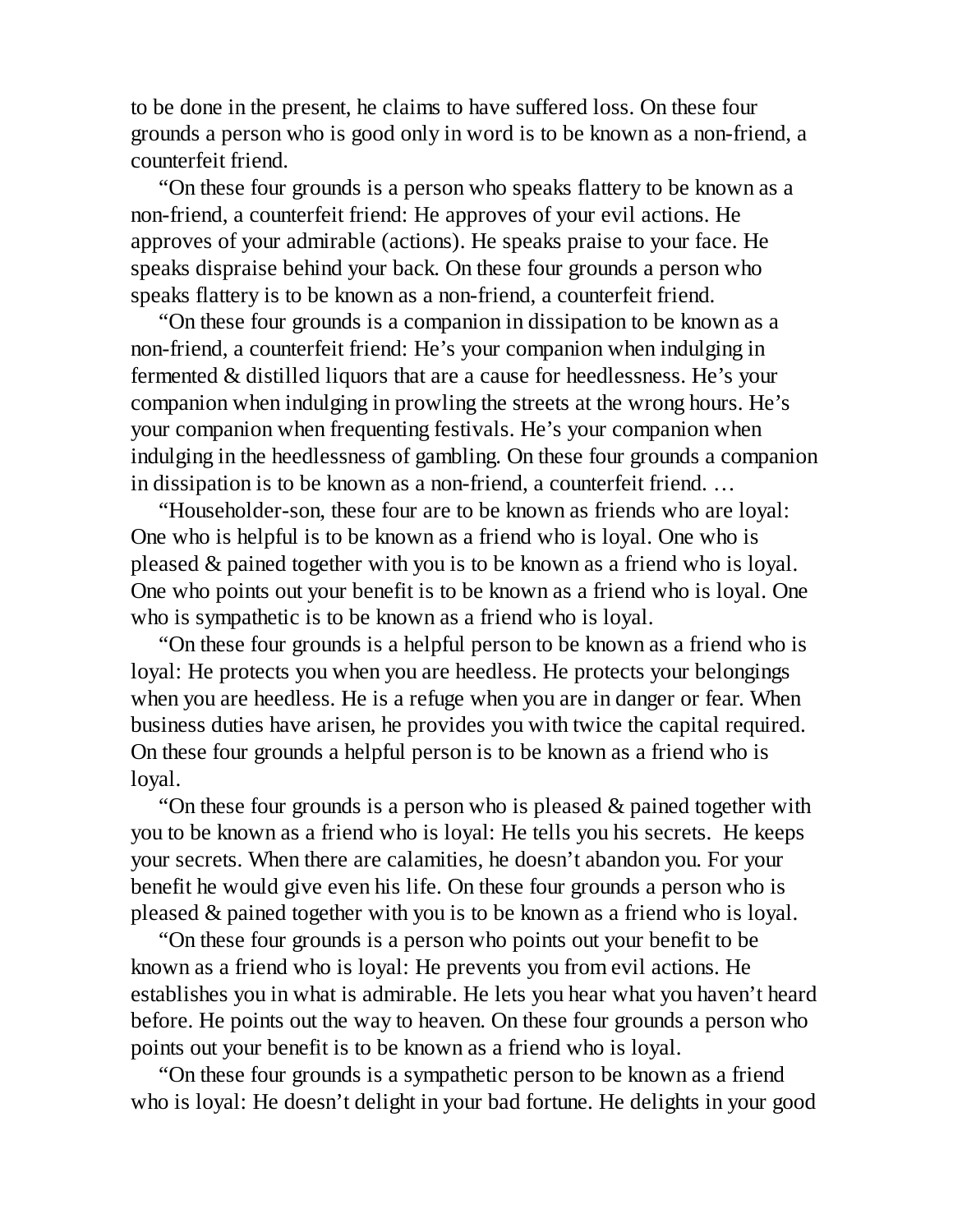fortune. He stops those who speak in dispraise of you. He rejoices in those who speak in your praise. On these four grounds a sympathetic person is to be known as a friend who is loyal." *— DN 31*

**§3.3** "And what is meant by admirable friendship? There is the case where a layperson, in whatever town or village he may dwell, spends time with householders or householders' sons, young or old, who are consummate in virtue. He talks with them, engages them in discussions. He emulates consummate conviction in those who are consummate in conviction, consummate virtue in those who are consummate in virtue, consummate generosity in those who are consummate in generosity, and consummate discernment in those who are consummate in discernment. This is called admirable friendship." *— AN 8:54*

**§3.4** As he was sitting there, Prince Abhaya said to the Blessed One, "Lord, would the Tathāgata say words that are unendearing & disagreeable to others?"

"Prince, there is no categorical yes-or-no answer to that."

"Then right here, lord, the Niganthas are destroyed."

"But prince, why do you say, 'Then right here, lord, the Nigaṇṭhas are destroyed'?"

"Just yesterday, lord, I went to Nigaṇṭha Nāṭaputta and… he said to me… 'Come now, prince. Go to Gotama the contemplative and on arrival say this: "Lord, would the Tathāgata say words that are unendearing & disagreeable to others?" If Gotama the contemplative, thus asked, answers, "The Tathāgata would say words that are unendearing & disagreeable to others," then you should say, "Then how is there any difference between you, lord, and run-ofthe-mill people? For even run-of-the-mill people say words that are unendearing & disagreeable to others." But if Gotama the contemplative, thus asked, answers, "The Tathāgata would not say words that are unendearing & disagreeable to others,' then you should say, "Then how, lord, did you say of Devadatta that 'Devadatta is headed for a plane of deprivation, Devadatta is headed for hell, Devadatta will boil for an eon, Devadatta is incurable'? For Devadatta was upset & disgruntled at those words of yours." When Gotama the contemplative is asked this two-pronged question by you, he won't be able to swallow it down or spit it up. Just as if a two-horned chestnut were stuck in a man's throat: He would not be able to swallow it down or spit it up. In the same way, when Gotama the contemplative is asked this two-pronged question by you, he won't be able to swallow it down or spit it up.'"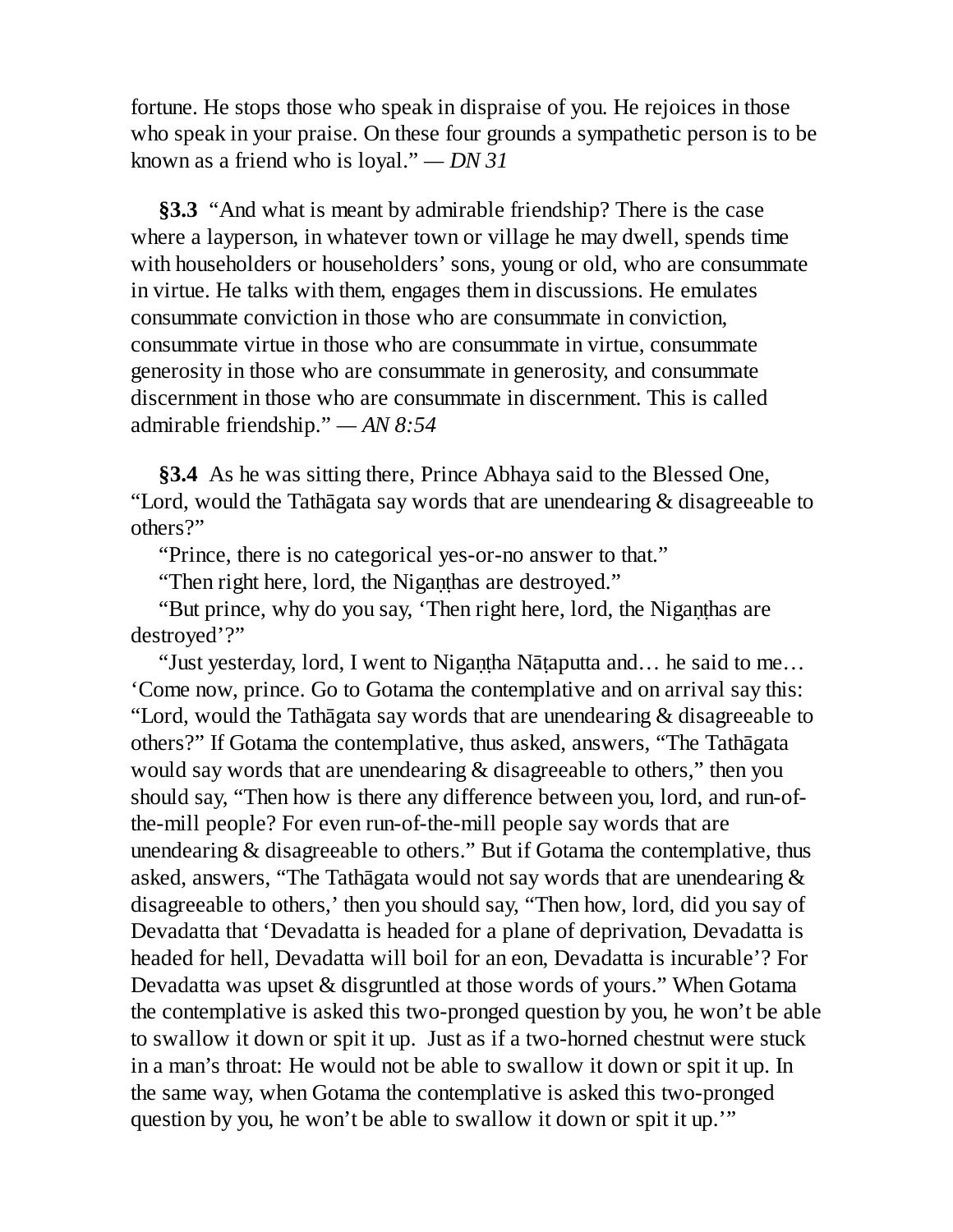Now at that time a baby boy was lying face-up on the prince's lap. So the Blessed One said to the prince, "What do you think, prince? If this young boy, through your own negligence or that of the nurse, were to take a stick or a piece of gravel into its mouth, what would you do?"

"I would take it out, lord. If I couldn't get it out right away, then holding its head in my left hand and crooking a finger of my right, I would take it out, even if it meant drawing blood. Why is that? Because I have sympathy for the young boy."

"In the same way, prince:

[1] In the case of words that the Tathagata knows to be unfactual, untrue, unbeneficial [or: not connected with the goal], unendearing & disagreeable to others, he does not say them.

[2] In the case of words that the Tathāgata knows to be factual, true, unbeneficial, unendearing & disagreeable to others, he does not say them.

[3] In the case of words that the Tathāgata knows to be factual, true, beneficial, but unendearing & disagreeable to others, he has a sense of the proper time for saying them.

[4] In the case of words that the Tathāgata knows to be unfactual, untrue, unbeneficial, but endearing & agreeable to others, he does not say them.

[5] In the case of words that the Tathāgata knows to be factual, true, unbeneficial, but endearing & agreeable to others, he does not say them.

[6] In the case of words that the Tathāgata knows to be factual, true, beneficial, and endearing & agreeable to others, he has a sense of the proper time for saying them. Why is that? Because the Tathāgata has sympathy for living beings." *— MN 58*

**§3.5** "Monks, there are these five kinds of loss. Which five? Loss of relatives, loss of wealth, loss through disease, loss in terms of virtue, loss in terms of views. It's not by reason of loss of relatives, loss of wealth, or loss through disease that beings—with the break-up of the body, after death reappear in a plane of deprivation, a bad destination, a lower realm, hell. It's by reason of loss in terms of virtue and loss in terms of views that beings with the break-up of the body, after death—reappear in a plane of deprivation, a bad destination, a lower realm, hell. These are the five kinds of loss." *— AN 5:130*

**§3.6** "And who is the individual who practices neither for his/her own benefit nor for that of others? There is the case where a certain individual doesn't practice for the subduing of passion within him/herself and doesn't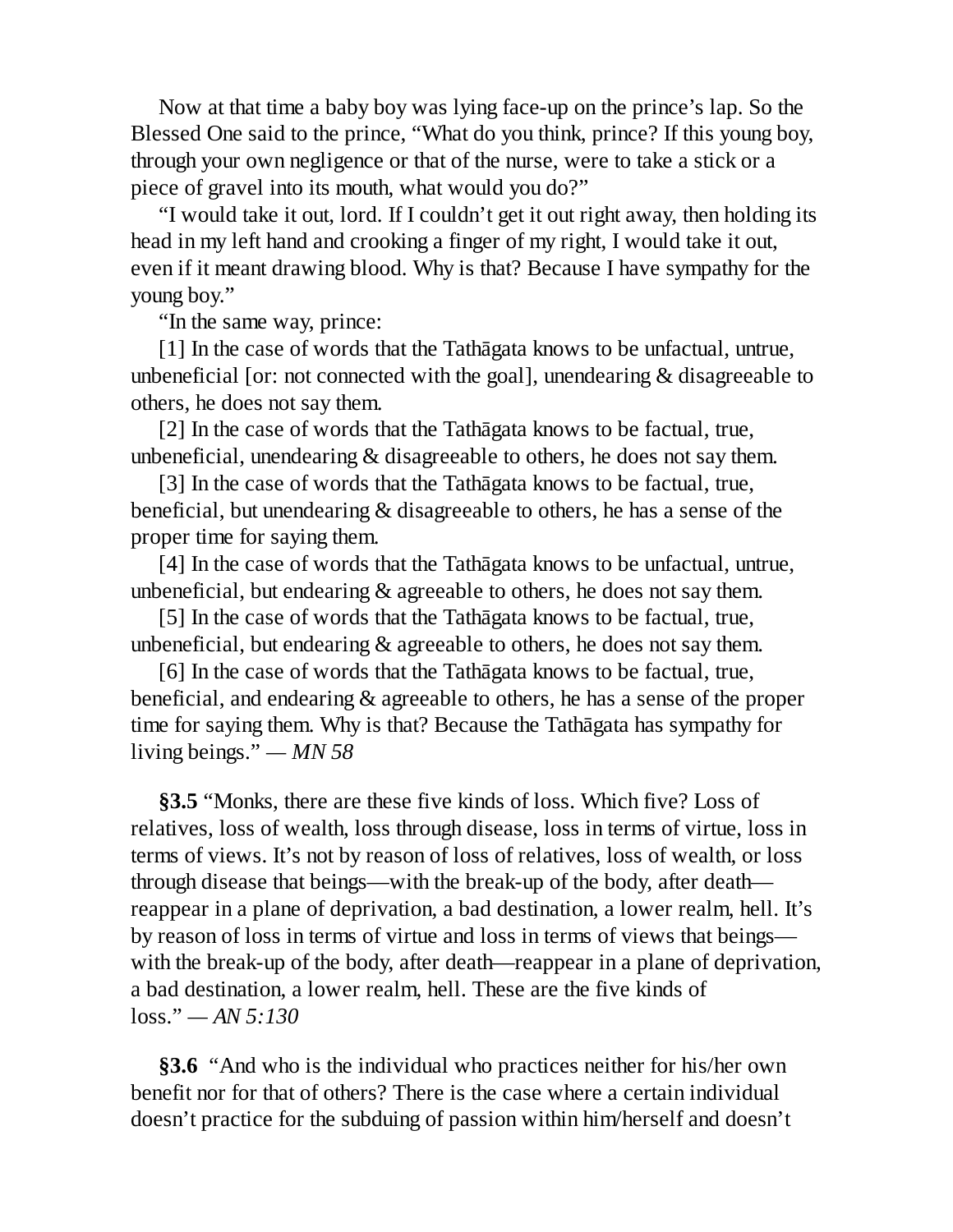encourage others in the subduing of passion; he/she doesn't practice for the subduing of aversion within him/herself and doesn't encourage others in the subduing of aversion; he/she doesn't practice for the subduing of delusion within him/herself and doesn't encourage others in the subduing of delusion. Such is the individual who practices neither for his/her own benefit nor for that of others.

"And who is the individual who practices for his/her own benefit and for that of others? There is the case where a certain individual practices for the subduing of passion within him/herself and encourages others in the subduing of passion; practices for the subduing of aversion within him/herself and encourages others in the subduing of aversion; practices for the subduing of delusion within him/herself and encourages others in the subduing of delusion. Such is the individual who practices for his/her own benefit and for that of others." *— AN 4:96*

**§3.7** "A monk endowed with five qualities practices both for his own benefit and for that of others. Which five?

"There is the case where a monk is himself consummate in virtue and encourages others to be consummate in virtue. He himself is consummate in concentration and encourages others to be consummate in concentration. He himself is consummate in discernment and encourages others to be consummate in discernment. He himself is consummate in release and encourages others to be consummate in release. He himself is consummate in the knowledge & vision of release and encourages others to be consummate in the knowledge & vision of release." *— AN 5:20*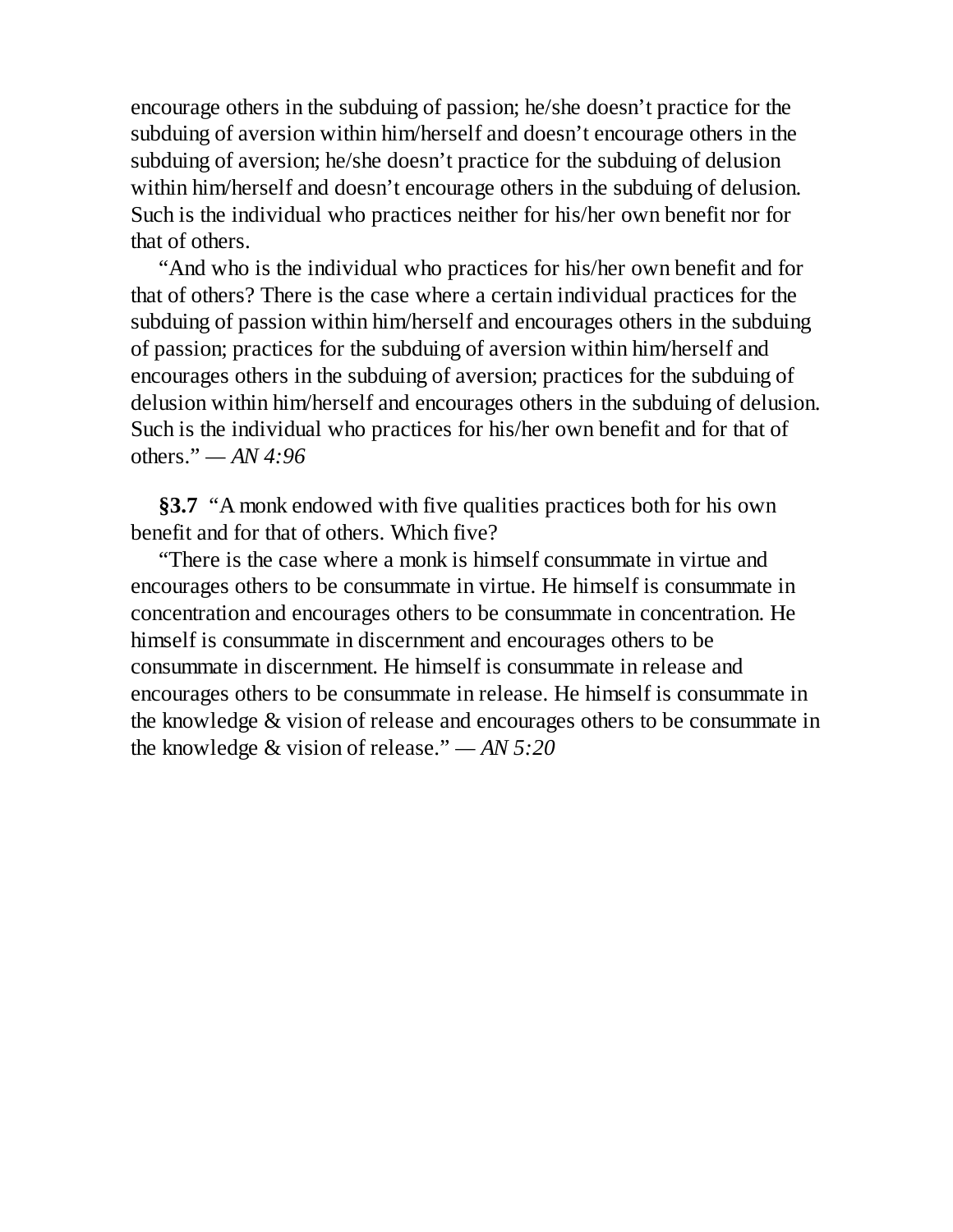#### **4. THE NATURE OF THE HEART***&* **MIND**

**§4.1** "I don't envision a single thing that is as quick to reverse itself as the mind—so much so that there's no satisfactory simile for how quick to reverse itself it is." *— AN 1:48*

**§4.2** "Monks, have you ever seen a moving-picture show [an ancient show similar to a shadow-puppet show]?"

"Yes, lord."

"That moving-picture show was created by the mind. And this mind is even more variegated than a moving-picture show. Thus one should reflect on one's mind with every moment: 'For a long time has this mind been defiled by passion, aversion, & delusion.' From the defilement of the mind are beings defiled. From the purification of the mind are beings purified.

"Monks, I can imagine no one group of beings more variegated than that of common animals. Common animals are created by mind [i.e., each animal's body is the result of that animal's kamma]. And the mind is even more variegated than common animals. Thus one should reflect on one's mind with every moment: 'For a long time has this mind been defiled by passion, aversion, & delusion.' From the defilement of the mind are beings defiled. From the purification of the mind are beings purified." *— SN 22:100*

**§4.3** "'Monks, a beginning point for ignorance—[such that one might say], "Before this, ignorance did not exist; then it came into play"—cannot be discerned.' This, monks, has been said. Nevertheless, it can be discerned, 'Ignorance comes from this condition.' And I tell you, ignorance has its food and is not without food. And what is the food for ignorance? 'The five hindrances,' it should be said. And I tell you, the five hindrances have their food and are not without food. And what is the food for the five hindrances? 'The three forms of misconduct' … And what is the food for the three forms of misconduct? 'Lack of restraint of the senses' … And what is the food for lack of restraint of the senses? 'Lack of mindfulness & alertness' … And what is the food for lack of mindfulness & alertness? 'Inappropriate attention' … And what is the food for inappropriate attention? 'Lack of conviction' … And what is the food for lack of conviction? 'Not hearing the true Dhamma' ... And what is the food for not hearing the true Dhamma? 'Associating with people of no integrity' [or: 'not associating with people of integrity'], it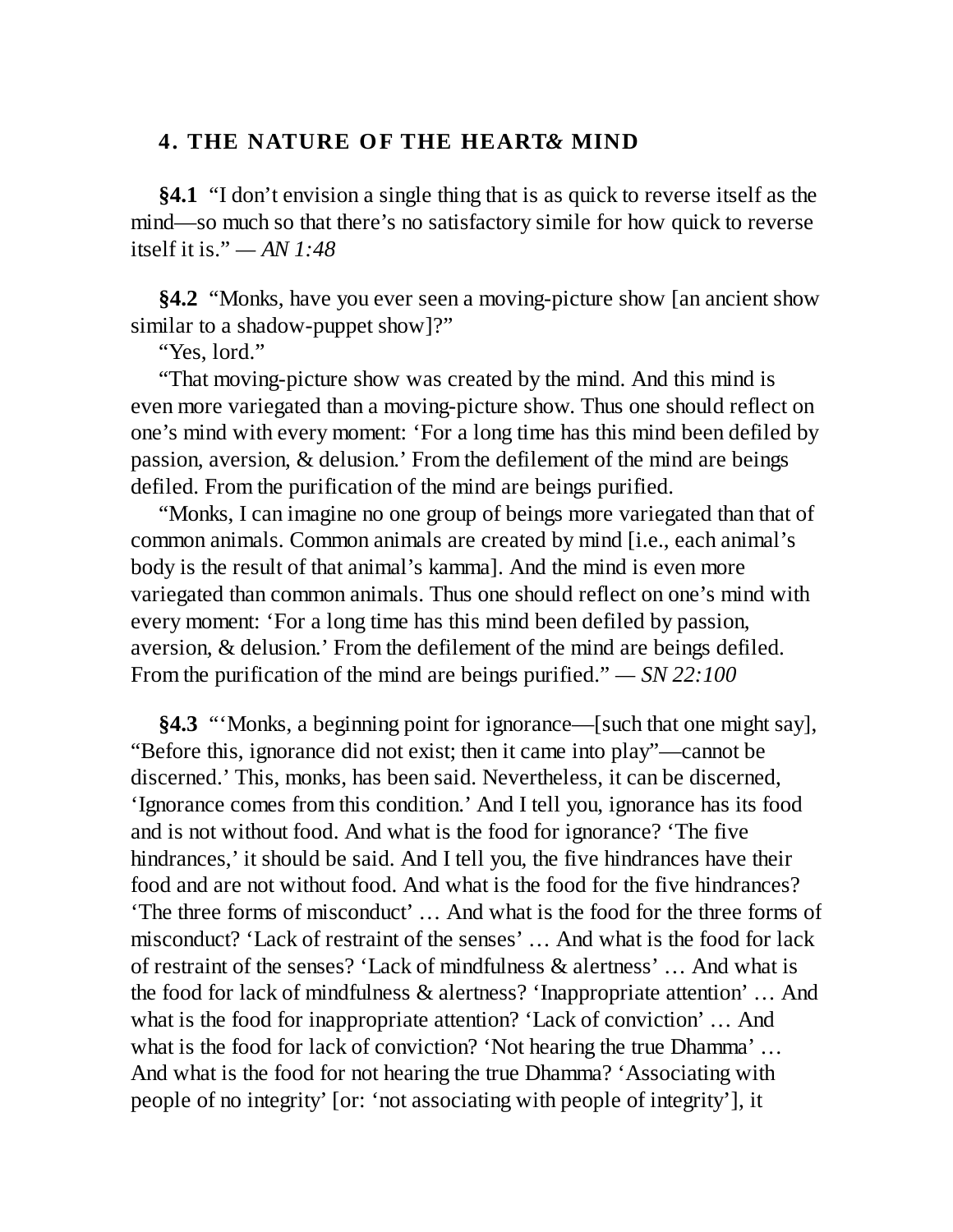should be said.…

"Just as when the devas pour rain in heavy drops & crash thunder on the upper mountains: The water, flowing down along the slopes, fills the branches of the mountain ravines & gullies. When the branches of the mountain ravines & gullies are full, they fill the little lakes. When the little lakes are full, they fill the big lakes… the little rivers… the big rivers. When the big rivers are full, they fill the great ocean. Such is the food of the great ocean, and thus is it made full. In the same way, when not associating with people of integrity is made full, it fills [the conditions for] not hearing the true Dhamma… lack of conviction… inappropriate attention… lack of mindfulness & alertness… lack of restraint of the senses… the three forms of misconduct… the five hindrances. When the five hindrances are made full, they fulfill [the conditions] for] ignorance. Such is the food of this ignorance, and thus is it made full.

"Now, I tell you, clear knowing & release have their food and are not without food. And what is their food? 'The seven factors for awakening *[sambojjhaṅga],'* it should be said. And I tell you, the seven factors for awakening have their food and are not without food. And what is the food for the seven factors for awakening? 'The four establishings of mindfulness *[satipaṭṭhāna]'* … And what is the food for the four establishings of mindfulness? 'The three forms of right conduct' … And what is the food for the three forms of right conduct? 'Restraint of the senses' … And what is the food for restraint of the senses? 'Mindfulness & alertness' … And what is the food for mindfulness & alertness? 'Appropriate attention' … And what is the food for appropriate attention? 'Conviction' … And what is the food for conviction? 'Hearing the true Dhamma' … And what is the food for hearing the true Dhamma? 'Associating with people of integrity,' it should be said.…

"Just as when the devas pour rain in heavy drops & crash thunder on the upper mountains: The water, flowing down along the slopes, fills the branches of the mountain ravines & gullies… the little lakes… the big lakes… the little rivers… the big rivers. When the big rivers are made full, they fill the great ocean. Such is the food of the great ocean, and thus is it made full. In the same way, when associating with people of integrity is made full, it fills [the conditions for] hearing the true Dhamma… conviction… appropriate attention… mindfulness & alertness… restraint of the senses… the three forms of right conduct… the four establishings of mindfulness… the seven factors for awakening. When the seven factors for awakening are made full, they fill [the conditions for] clear knowing & release. Such is the food for this clear knowing & release, and thus are they made full." *— AN 10:61*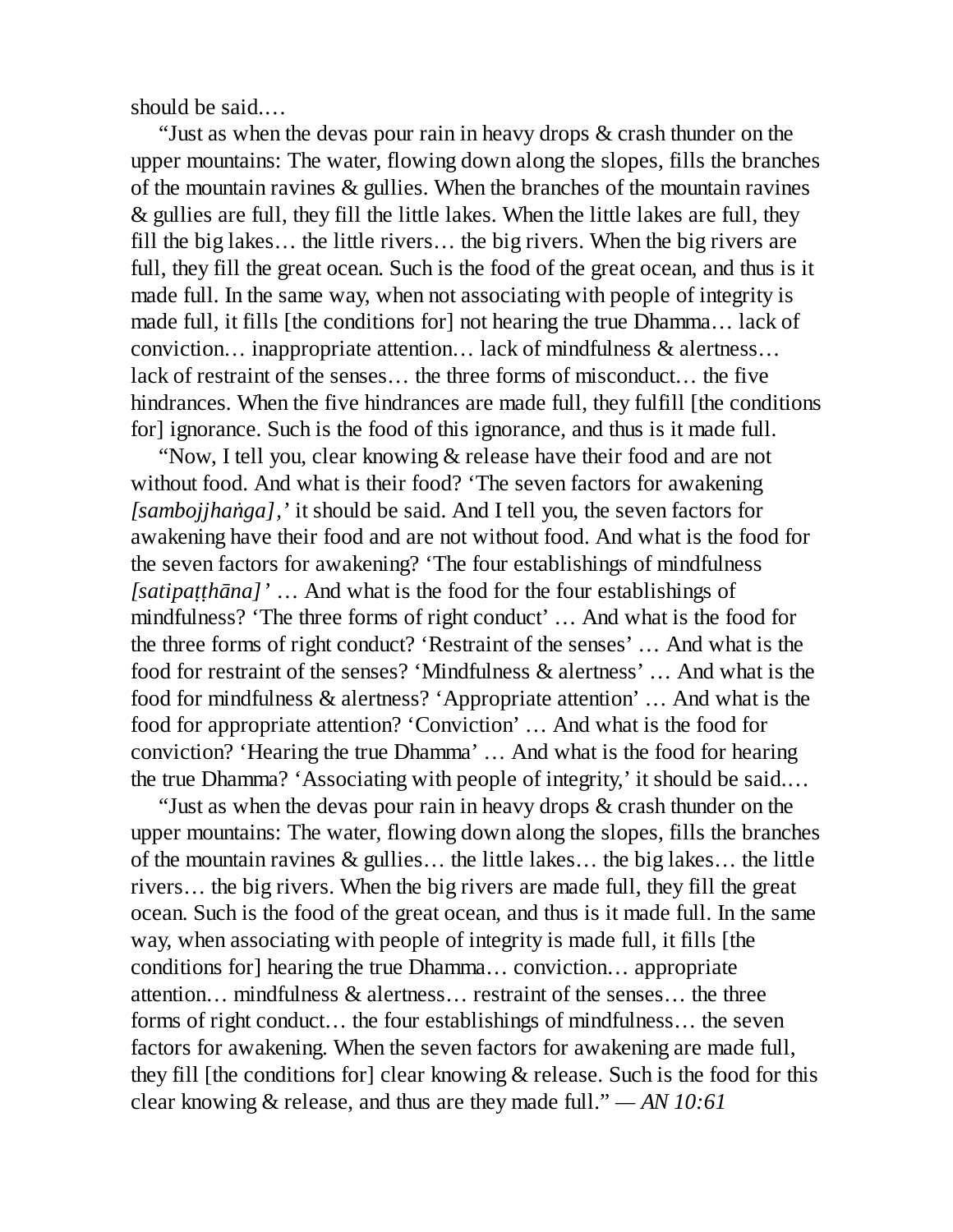**§4.4** "Luminous, monks, is the mind. And it is defiled by incoming defilements. The uninstructed run-of-the-mill person doesn't discern that as it has come to be, which is why I tell you that—for the uninstructed run-of-themill person—there is no development of the mind."

"Luminous, monks, is the mind. And it is freed from incoming defilements. The well-instructed disciple of the noble ones discerns that as it has come to be, which is why I tell you that—for the well-instructed disciple of the noble ones—there is development of the mind." *— AN 1:51–52*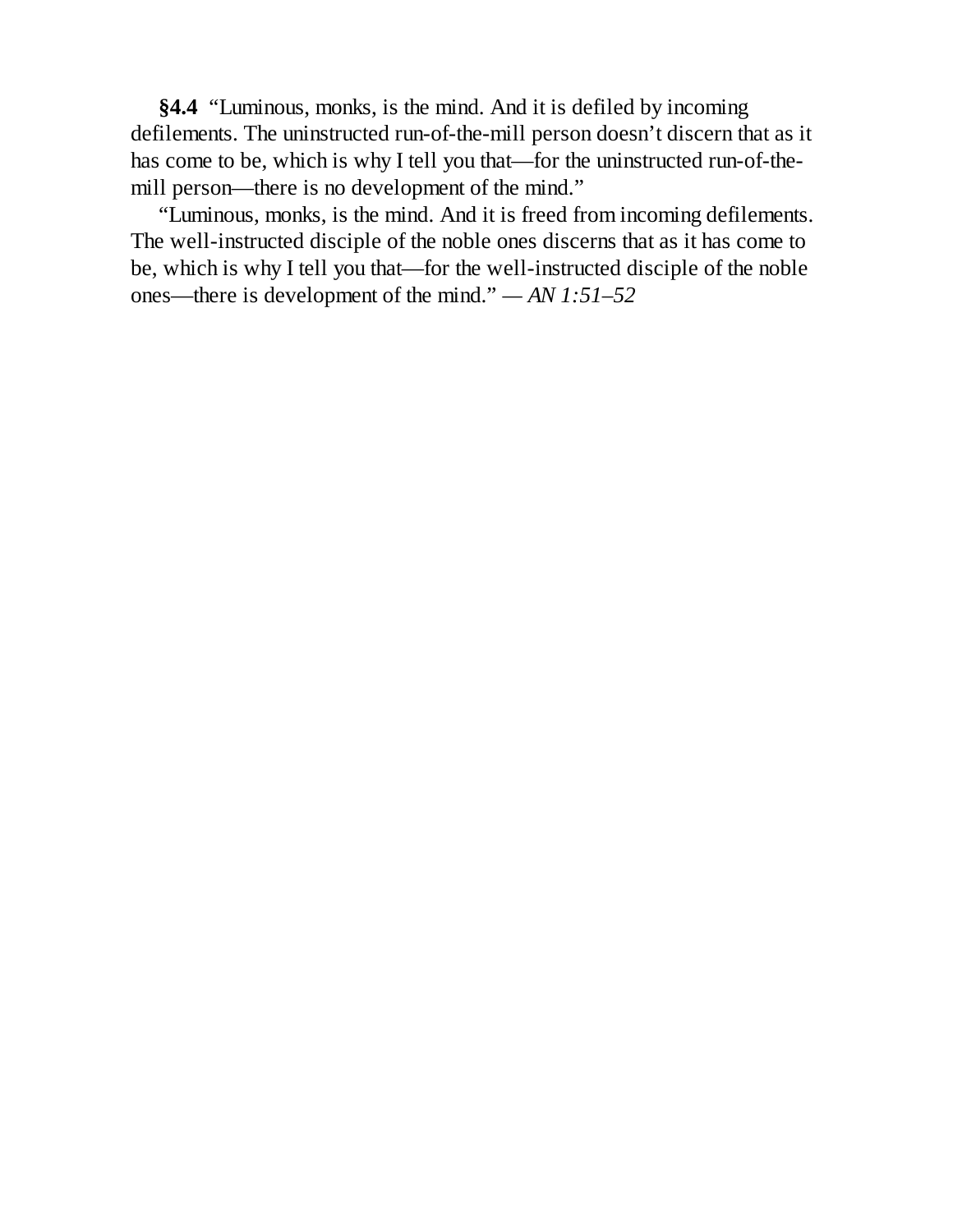# **5. MOTIVATION FOR THE BRAHMAVIHĀRAS**

**§5.1** Then a brahman cosmologist went to the Blessed One and, on arrival, exchanged courteous greetings with him. After an exchange of friendly greetings & courtesies, he sat to one side. As he was sitting there, he said to the Blessed One, "Now, then, Master Gotama, does everything exist?"

"'Everything exists' is the senior form of cosmology, brahman."

"Then, Master Gotama, does everything not exist?"

"'Everything does not exist' is the second form of cosmology, brahman." "Then is everything a Oneness?"

"'Everything is a Oneness' is the third form of cosmology, brahman." "Then is everything a plurality?"

"'Everything is a plurality is the fourth form of cosmology, brahman. Avoiding these two extremes, the Tathāgata teaches the Dhamma via the middle: From ignorance as a requisite condition come fabrications… consciousness… name-&-form… the six sense media." *— SN 12:48*

**§5.2** "There are these ten totality-dimensions. Which ten? One perceives the earth-totality above, below, all-around: non-dual *[advayaṁ],* immeasurable. One perceives the water-totality… the fire-totality… the windtotality… the blue-totality… the yellow-totality… the red-totality… the white-totality… the space-totality… the consciousness-totality above, below, all-around: non-dual, immeasurable. These are the ten totality-dimensions. Now, of these ten totality-dimensions, this is supreme: when one perceives the consciousness-totality above, below, all-around: non-dual, immeasurable. And there are beings who are percipient in this way. Yet even in the beings who are percipient in this way there is still aberration, there is change. Seeing this, the instructed disciple of the noble ones grows disenchanted with that. Being disenchanted with that, he becomes dispassionate toward what is supreme, and even more so toward what is inferior." *— AN 10:29*

**§5.3** "Just as the footprints of all legged animals are encompassed by the footprint of the elephant, and the elephant's footprint is reckoned the foremost among them in terms of size; in the same way, all skillful qualities are rooted in heedfulness, converge in heedfulness, and heedfulness is reckoned the foremost among them." *— AN 10:15*

**§5.4** I have heard that on one occasion the Blessed One was staying near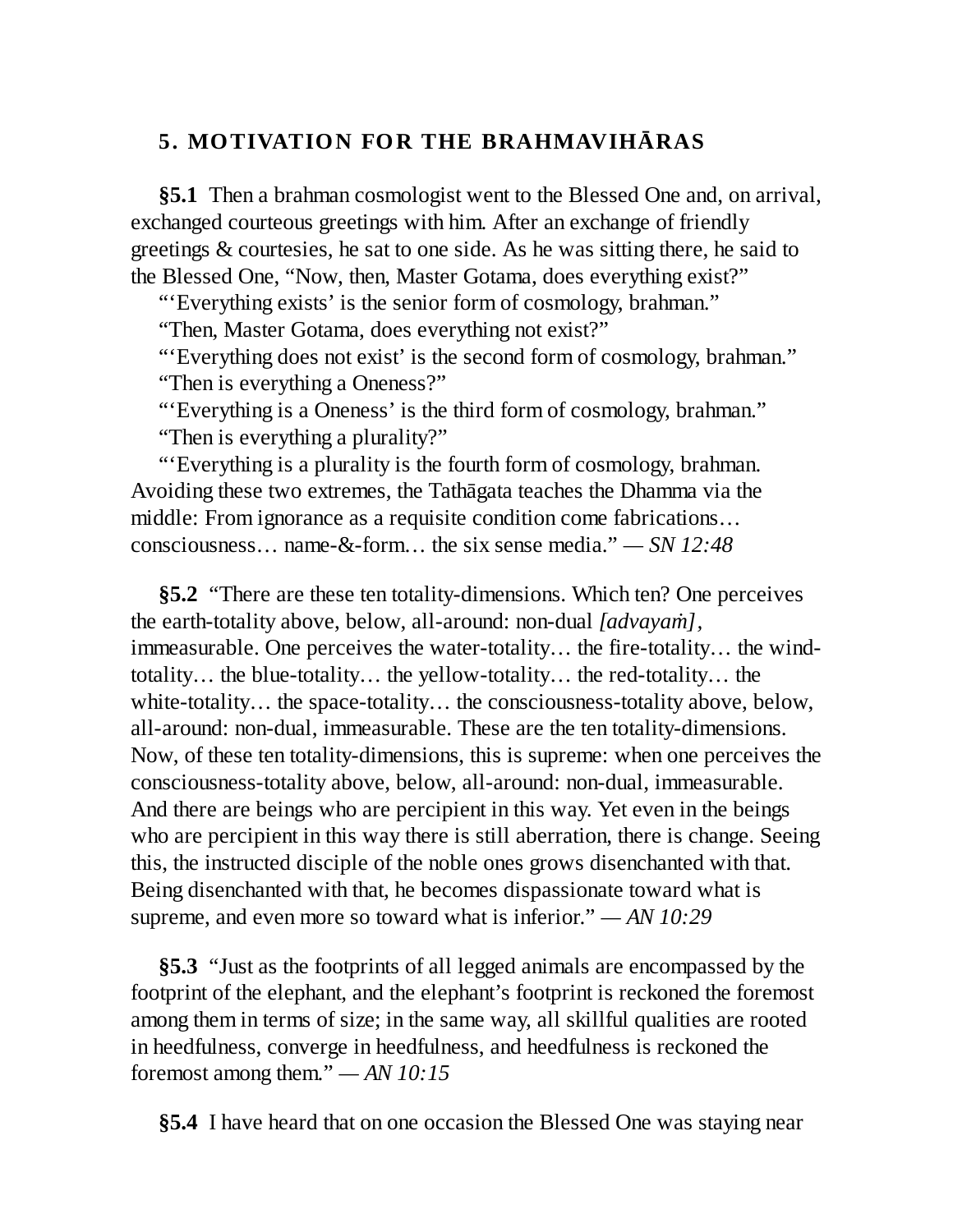Sāvatthī at Jeta's Grove, Anāthapiṇḍika's monastery. Now at that time King Pasenadi Kosala was together with Queen Mallikā in the upper palace. Then he said to her, "Is there anyone dearer to you than yourself?"

"No, your majesty," she answered. "There is no one dearer to me than myself. And what about you, your majesty? Is there anyone dearer to you than yourself?"

"No, Mallikā. There is no one dearer to me than myself."

Then the king, descending from the palace, went to the Blessed One and, on arrival, having bowed down to him, sat to one side. As he was sitting there, he [reported his conversation with Queen Mallikā].'"

Then, on realizing the significance of that, the Blessed One on that occasion exclaimed:

Searching all directions with your awareness, you find no one dearer than yourself.

In the same way, others are thickly dear to themselves. So you shouldn't hurt others if you love yourself. *— Ud 5:1*

**§5.5** I have heard that on one occasion the Blessed One was staying near Sāvatthī at Jeta's Grove, Anāthapiṇḍika's monastery. And on that occasion, a large number of boys on the road between Sāvatthī & Jeta's Grove were hitting a snake with a stick. Then early in the morning the Blessed One adjusted his under robe and—carrying his bowl & robes—went into Sāvatthī for alms. He saw the large number of boys on the road between Sāvatthī & Jeta's Grove hitting the snake with a stick.

Then, on realizing the significance of that, the Blessed One on that occasion exclaimed:

Whoever hits with a stick beings desiring ease, when he himself is looking for ease, will meet with no ease after death. Whoever doesn't hit with a stick beings desiring ease,

when he himself is looking for ease,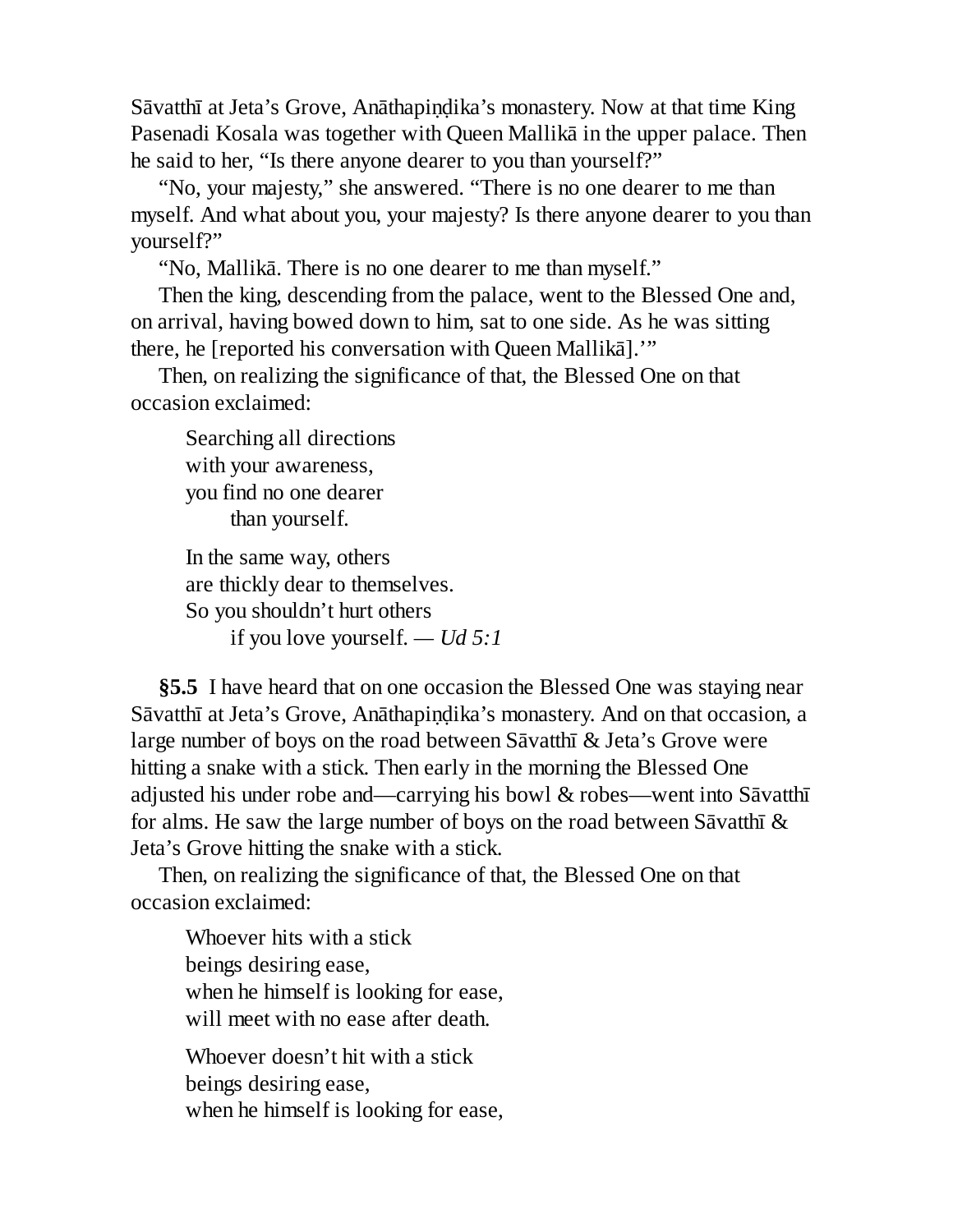will meet with ease after death. *— Ud 2:3*

**§5.6** I have heard that on one occasion the Blessed One was staying near Sāvatthī at Jeta's Grove, Anāthapiṇḍika's monastery. And on that occasion, a large number of boys on the road between Sāvatthī & Jeta's Grove were hitting a snake with a stick. Then early in the morning the Blessed One adjusted his under robe and—carrying his bowl & robes—went into Sāvatthī for alms. He saw the large number of boys on the road between Sāvatthī & Jeta's Grove catching little fish. Seeing them, he went up to them and, on arrival, said to them, "Boys, do you fear pain? Do you dislike pain?"

"Yes, lord, we fear pain. We dislike pain."

Then, on realizing the significance of that, the Blessed One on that occasion exclaimed:

If you fear pain, if you dislike pain, don't anywhere do an evil deed in open or in secret.

If you're doing or will do an evil deed, you won't escape pain catching up as you run away. *— Ud 5:4*

**§5.7** "There is the case where a disciple of the noble ones reflects thus: 'I love life and don't love death. I love happiness and abhor pain. Now if I loving life and not loving death, loving happiness and abhorring pain—were to be killed, that would be displeasing & disagreeable to me. And if I were to kill another who loves life and doesn't love death, who loves happiness and abhors pain, that would be displeasing & disagreeable to the other. What is displeasing & disagreeable to me is displeasing & disagreeable to others. How can I inflict on others what is displeasing & disagreeable to me?' Reflecting in this way, he refrains from taking life, gets others to refrain from taking life, and speaks in praise of refraining from taking life. In this way his bodily behavior is pure in three ways.

"And further, he reflects thus: 'If someone, by way of theft, were to take from me what I haven't given, that would be displeasing & disagreeable to me.… If someone were to commit adultery with my wives, that would be displeasing & disagreeable to me.… If someone were to damage my well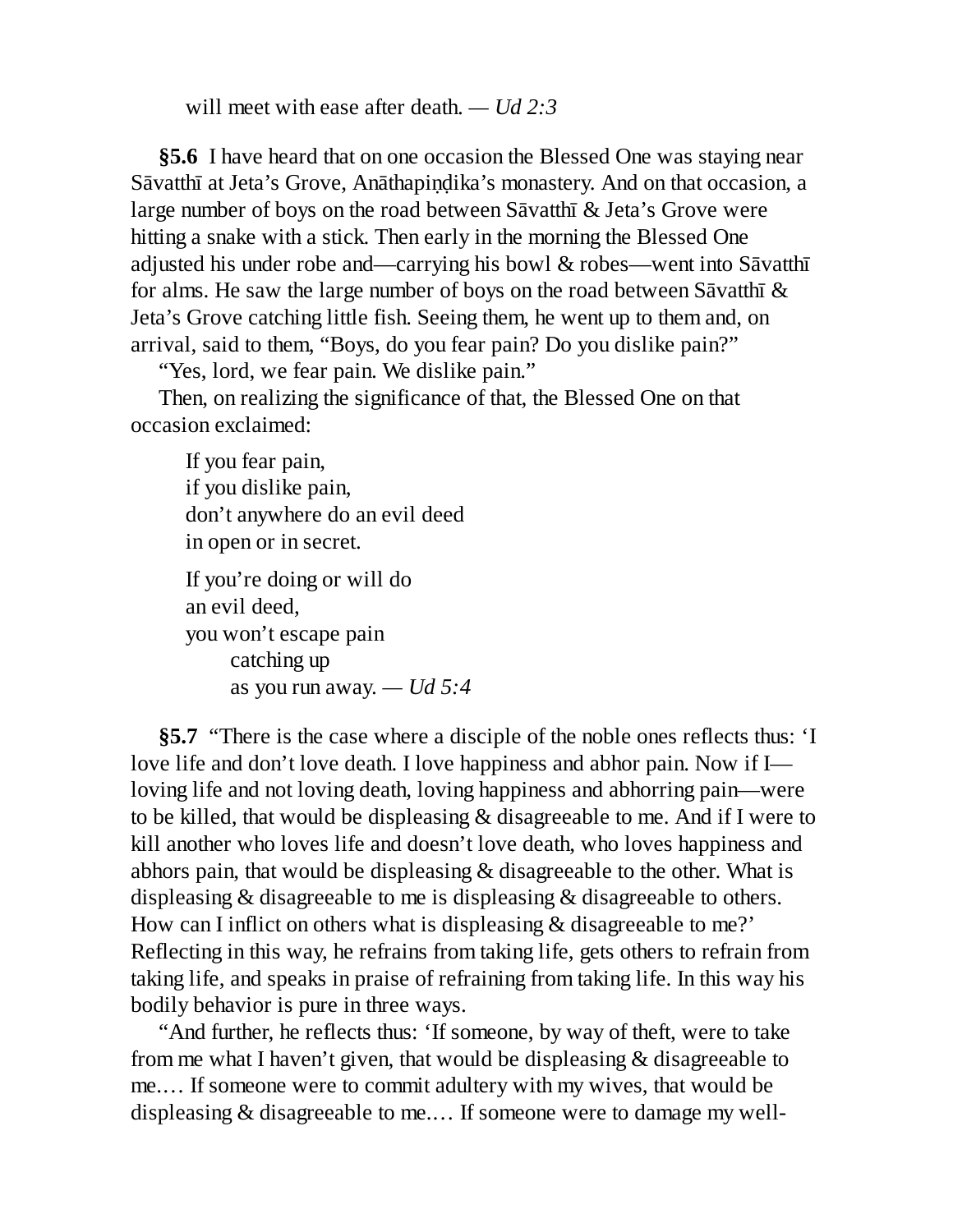being with a lie, that would be displeasing & disagreeable to me.… If someone were to divide me from my friends with divisive speech, that would be displeasing & disagreeable to me.… If someone were to address me with harsh speech, that would be displeasing & disagreeable to me.… If someone were to address me with idle chatter, that would be displeasing & disagreeable to me. And if I were to address another with idle chatter, that would be displeasing & disagreeable to the other. What is displeasing & disagreeable to me is displeasing & disagreeable to others. How can I inflict on others what is displeasing & disagreeable to me?' Reflecting in this way, he refrains from idle chatter, gets others to refrain from idle chatter, and speaks in praise of refraining from idle chatter." *— SN 55:7*

**§5.8** "Now, there are these five gifts, five great gifts—original, longstanding, traditional, ancient, unadulterated, unadulterated from the beginning —that are not open to suspicion, will never be open to suspicion, and are unfaulted by knowledgeable contemplatives & brahmans. Which five?

"There is the case where a disciple of the noble ones, abandoning the taking of life, abstains from taking life. In doing so, he gives freedom from danger, freedom from animosity, freedom from oppression to limitless numbers of beings. In giving freedom from danger, freedom from animosity, freedom from oppression to limitless numbers of beings, he gains a share in limitless freedom from danger, freedom from animosity, and freedom from oppression. This is the first gift, the first great gift—original, long-standing, traditional, ancient, unadulterated, unadulterated from the beginning—that is not open to suspicion, will never be open to suspicion, and is unfaulted by knowledgeable contemplatives & brahmans.…

"And further, abandoning taking what is not given [stealing], the disciple of the noble ones abstains from taking what is not given. In doing so, he gives freedom from danger, freedom from animosity, freedom from oppression to limitless numbers of beings. In giving freedom from danger, freedom from animosity, freedom from oppression to limitless numbers of beings, he gains a share in limitless freedom from danger, freedom from animosity, and freedom from oppression. This is the second gift, the second great gift… and this is the fifth bonanza of merit.…

"And further, abandoning illicit sex, the disciple of the noble ones abstains from illicit sex. In doing so, he gives freedom from danger, freedom from animosity, freedom from oppression to limitless numbers of beings. In giving freedom from danger, freedom from animosity, freedom from oppression to limitless numbers of beings, he gains a share in limitless freedom from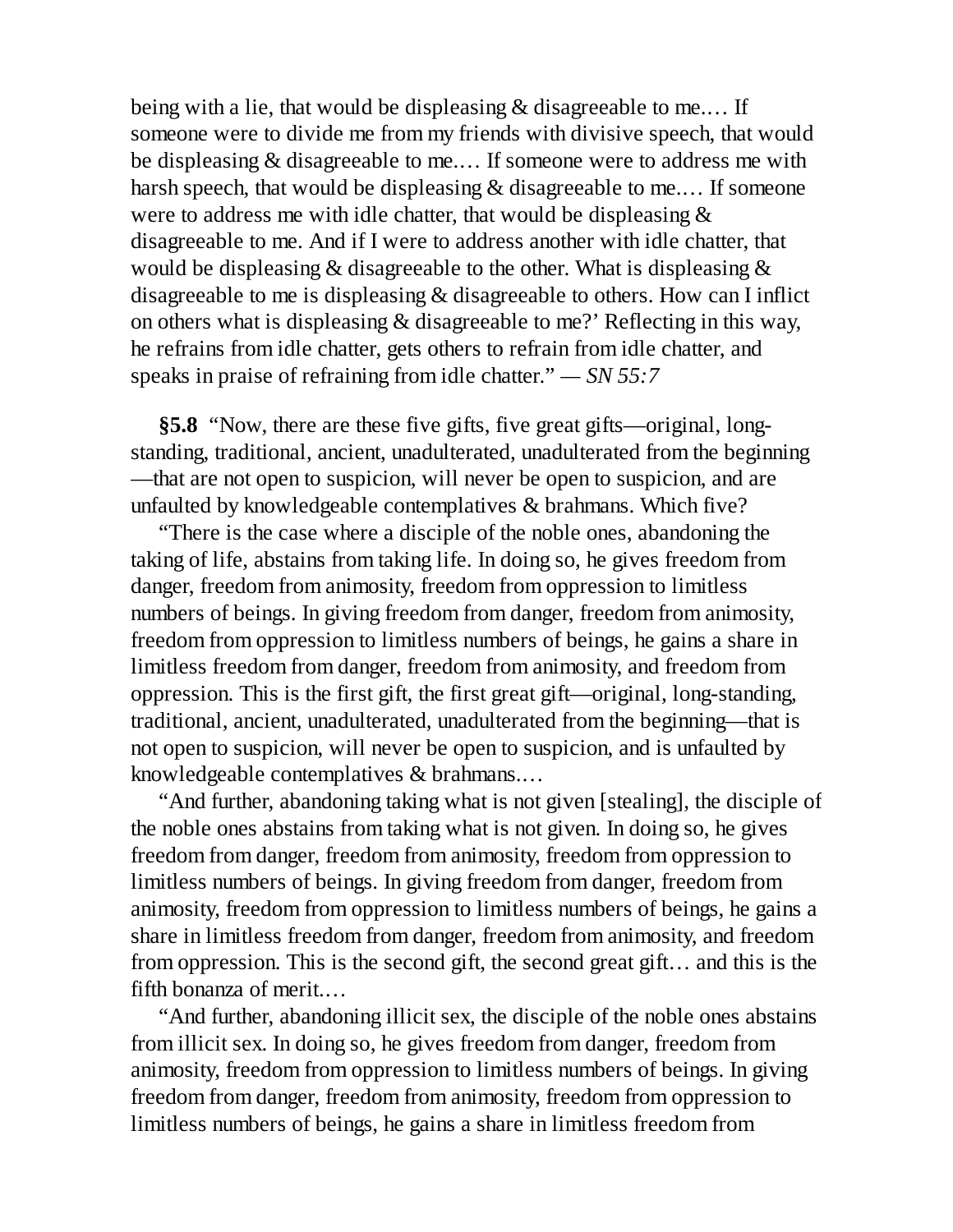danger, freedom from animosity, and freedom from oppression. This is the third gift, the third great gift.…

"And further, abandoning lying, the disciple of the noble ones abstains from lying. In doing so, he gives freedom from danger, freedom from animosity, freedom from oppression to limitless numbers of beings. In giving freedom from danger, freedom from animosity, freedom from oppression to limitless numbers of beings, he gains a share in limitless freedom from danger, freedom from animosity, and freedom from oppression. This is the fourth gift, the fourth great gift.…

"And further, abandoning the use of intoxicants, the disciple of the noble ones abstains from taking intoxicants. In doing so, he gives freedom from danger, freedom from animosity, freedom from oppression to limitless numbers of beings. In giving freedom from danger, freedom from animosity, freedom from oppression to limitless numbers of beings, he gains a share in limitless freedom from danger, freedom from animosity, and freedom from oppression. This is the fifth gift, the fifth great gift—original, long-standing, traditional, ancient, unadulterated, unadulterated from the beginning—that is not open to suspicion, will never be open to suspicion, and is unfaulted by knowledgeable contemplatives & brahmans." *— AN 8:39*

**§5.9** "Monks, these six conditions are conducive to amiability, that engender feelings of endearment, engender feelings of respect, leading to a sense of fellowship, a lack of disputes, harmony, & a state of unity. Which six?

"There is the case where a monk is set on bodily acts of goodwill with regard to his fellows in the holy life, to their faces & behind their backs.…

"And further, the monk is set on verbal acts of goodwill with regard to his fellows in the holy life, to their faces & behind their backs.…

"And further, the monk is set on mental acts of goodwill with regard to his fellows in the holy life, to their faces & behind their backs.…

"And further, whatever righteous gains the monk may obtain in a righteous way—even if only the alms in his bowl—he does not consume them alone. He consumes them after sharing them in common with his virtuous fellows in the holy life.…

"And further —with reference to the virtues that are untorn, unbroken, unspotted, unsplattered, liberating, praised by the wise, ungrasped at, leading to concentration—the monk dwells with his virtue in tune with that of his fellows in the holy life, to their faces & behind their backs.…

"And further —with reference to views that are noble, leading outward,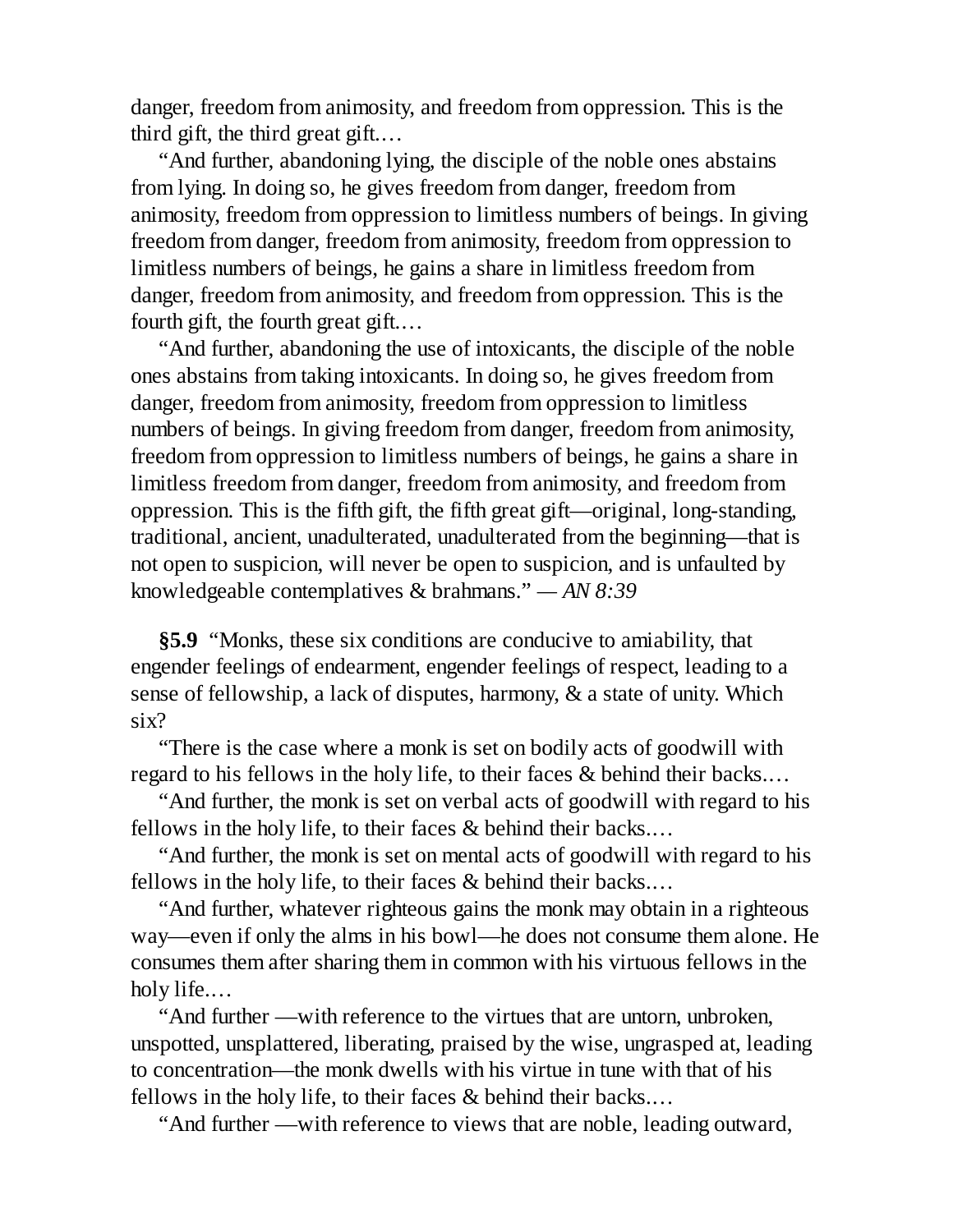that lead those who act in accordance with them to the right ending of suffering & stress—the monk dwells with his views in tune with those of his fellows in the holy life, to their faces & behind their backs.…

"These are the six conditions that are conducive to amiability, that engender feelings of endearment, engender feelings of respect, leading to a sense of fellowship, a lack of disputes, harmony, & a state of unity." *— AN 6:12*

**§5.10** The Blessed One said, "Once upon a time, monks, a bamboo acrobat, having erected a bamboo pole, addressed his assistant, Frying Pan: 'Come, my dear Frying Pan. Climb up the bamboo pole and stand on my shoulders.'

"'As you say, Master,' Frying Pan answered the bamboo acrobat and, climbing the bamboo pole, stood on his shoulders.

"So then the bamboo acrobat said to his assistant, 'Now you watch after me, my dear Frying Pan, and I'll watch after you. Thus, protecting one another, watching after one another, we'll show off our skill, receive our reward, and come down safely from the bamboo pole.'

"When he had said this, Frying Pan said to him, 'But that won't do at all, Master. You watch after yourself, and I'll watch after myself, and thus with each of us protecting ourselves, watching after ourselves, we'll show off our skill, receive our reward, and come down safely from the bamboo pole.'

"What Frying Pan, the assistant, said to her Master was the right way in that case.

"Monks, the establishing of mindfulness is to be practiced with the thought, 'I'll watch after myself.' The establishing of mindfulness is to be practiced with the thought, 'I'll watch after others.' When watching after yourself, you watch after others. When watching after others, you watch after yourself.

"And how do you watch after others when watching after yourself? Through pursuing [the practice], through developing it, through devoting oneself to it. This is how you watch after others when watching after yourself.

"And how do you watch after yourself when watching after others? Through endurance, through harmlessness, through a mind of goodwill, & through sympathy. This is how you watch after yourself when watching after others.

"The establishing of mindfulness is to be practiced with the thought, 'I'll watch after myself.' The establishing of mindfulness is to be practiced with the thought, 'I'll watch after others.' When watching after yourself, you watch after others. When watching after others, you watch after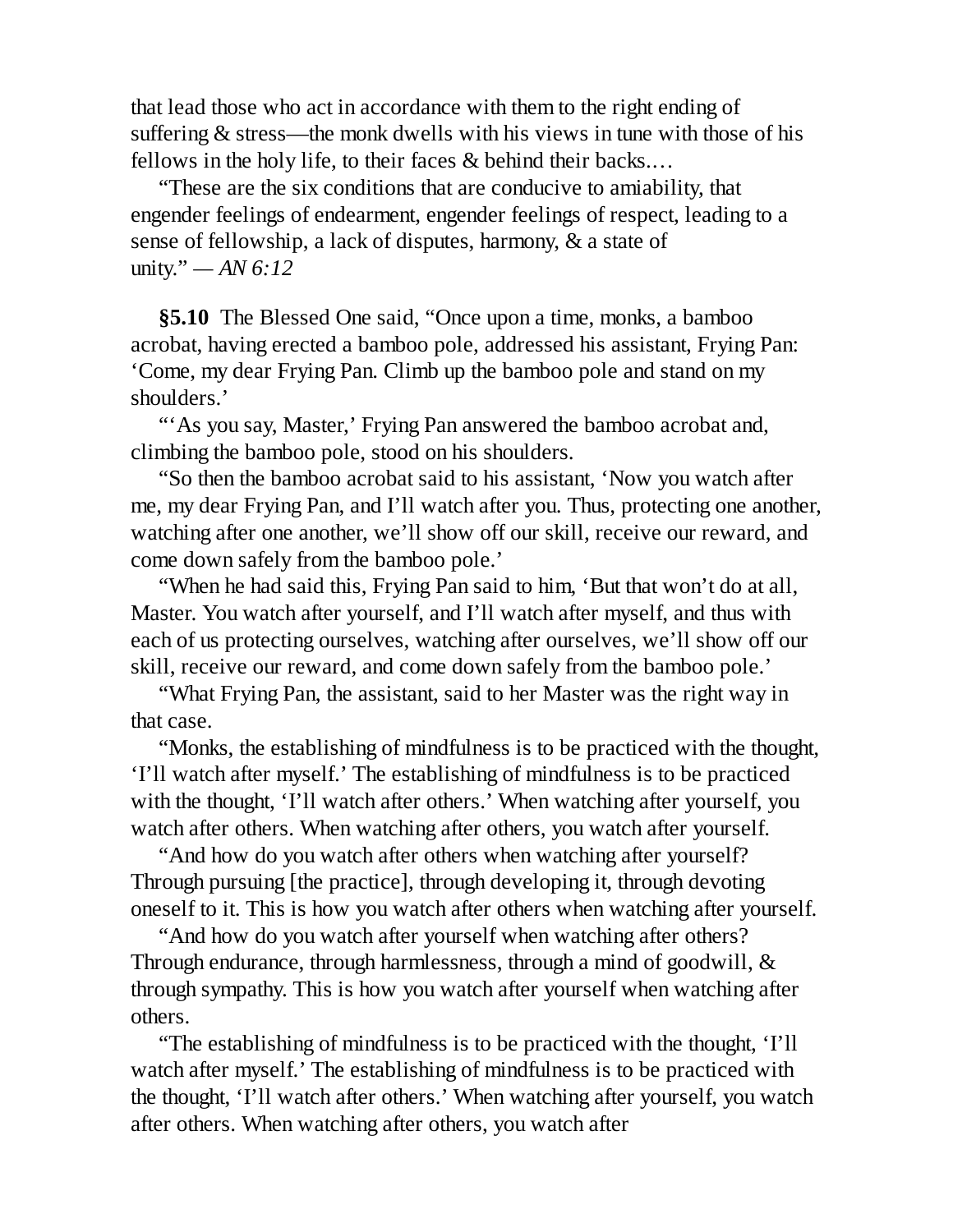yourself." *— SN 47:19*

**§5.11** "Monks, for one whose release of awareness through goodwill is cultivated, developed, pursued, given a means of transport, given a grounding, steadied, consolidated, and well-undertaken, eleven benefits can be expected. Which eleven?

"One sleeps easily, wakes easily, dreams no evil dreams. One is dear to human beings, dear to non-human beings. Devas protect one. Neither fire, poison, nor weapons can touch one. One's mind gains concentration quickly. One's complexion is bright. One dies unconfused and—if penetrating no higher—is headed for the Brahmā worlds." *— AN 9:16*

**§5.12** "This is the escape from ill will: goodwill as an awarenessrelease.…

"This is the escape from viciousness: compassion as an awarenessrelease.…

"This is the escape from resentment: empathetic joy as an awarenessrelease.'

"This is the escape from passion: equanimity as an awarenessrelease.'" *— AN 6:13*

**§5.13** "What do you think, Kālāmas? When lack of greed arises in a person, does it arise for welfare or for harm?"

"For welfare, lord."

"And this ungreedy person, not overcome by greed, his mind not possessed by greed, doesn't kill living beings, take what is not given, go after another person's wife, tell lies, or induce others to do likewise, all of which is for long-term welfare & happiness."

"Yes, lord."

"What do you think, Kālāmas? When lack of aversion arises in a person, does it arise for welfare or for harm?"

"For welfare, lord."

"And this unaversive person, not overcome by aversion, his mind not possessed by aversion, doesn't kill living beings, take what is not given, go after another person's wife, tell lies, or induce others to do likewise, all of which is for long-term welfare & happiness."

"Yes, lord."

"What do you think, Kālāmas? When lack of delusion arises in a person, does it arise for welfare or for harm?"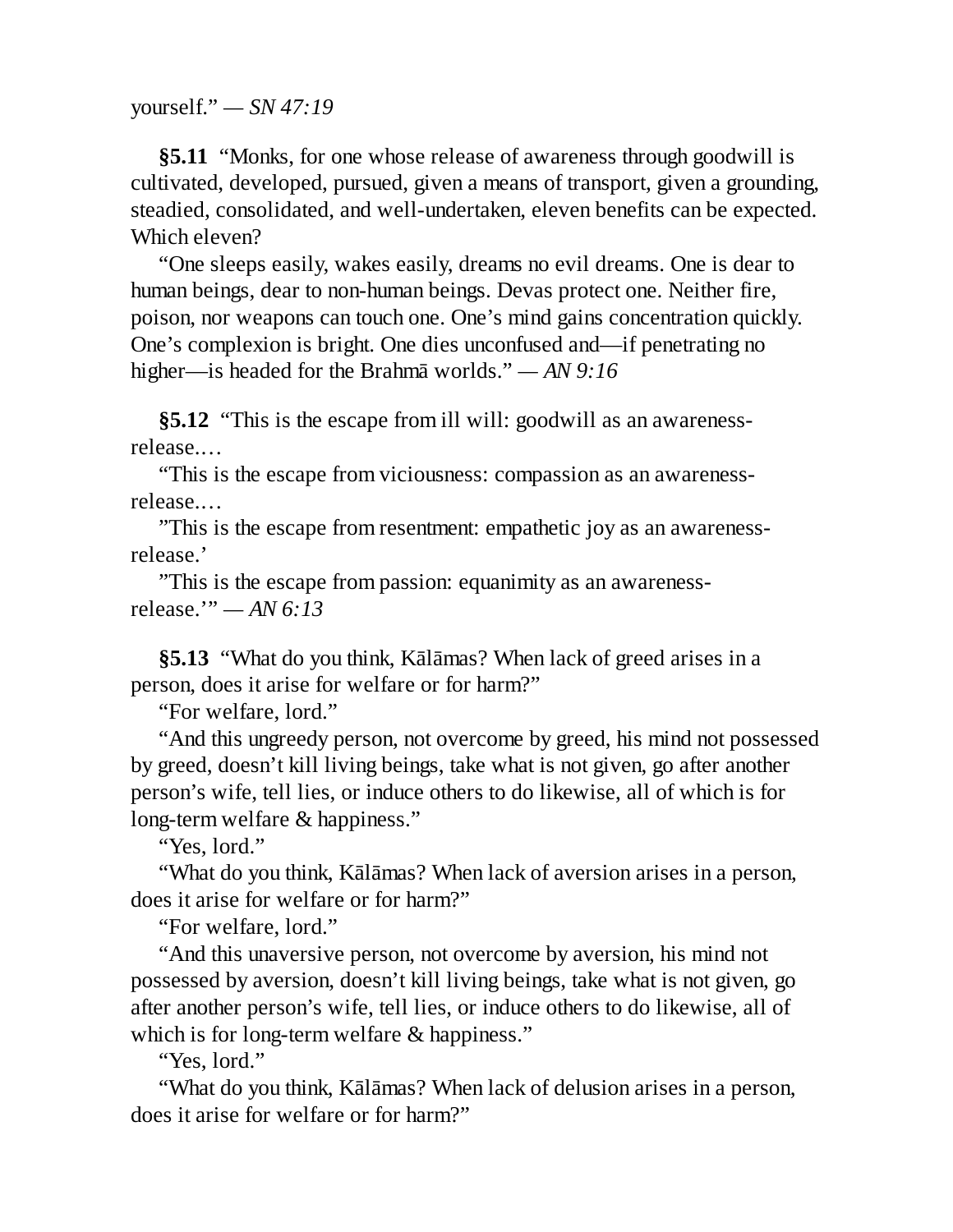"For welfare, lord."

"And this undeluded person, not overcome by delusion, his mind not possessed by delusion, doesn't kill living beings, take what is not given, go after another person's wife, tell lies, or induce others to do likewise, all of which is for long-term welfare & happiness."

"Yes, lord."

"So what do you think, Kālāmas: Are these qualities skillful or unskillful?" "Skillful, lord."

"Blameworthy or blameless?"

"Blameless, lord."

"Criticized by the observant or praised by the observant?"

"Praised by the observant, lord."

"When adopted & carried out, do they lead to welfare & to happiness, or not?"

"When adopted & carried out, they lead to welfare & to happiness. That is how it appears to us."

"So, as I said, Kālāmas: 'Don't go by reports, by legends, by traditions, by scripture, by logical conjecture, by inference, by analogies, by agreement through pondering views, by probability, or by the thought, "This contemplative is our teacher." When you know for yourselves that, "These qualities are skillful; these qualities are blameless; these qualities are praised by the observant; these qualities, when adopted & carried out, lead to welfare & to happiness"—then you should enter & remain in them.' Thus was it said. And in reference to this was it said.

"Now, Kālāmas, one who is a disciple of the noble ones—thus devoid of greed, devoid of ill will, undeluded, alert, & resolute—keeps pervading the first direction [the east]—as well as the second direction, the third, & the fourth—with an awareness imbued with good will. Thus he keeps pervading above, below, & all around, everywhere & in every respect the allencompassing cosmos with an awareness imbued with good will: abundant, expansive, immeasurable, free from hostility, free from ill will.

"He keeps pervading the first direction—as well as the second direction, the third, & the fourth—with an awareness imbued with compassion. Thus he keeps pervading above, below, & all around, everywhere & in every respect the all-encompassing cosmos with an awareness imbued with compassion: abundant, expansive, immeasurable, free from hostility, free from ill will.

"He keeps pervading the first direction—as well as the second direction, the third, & the fourth—with an awareness imbued with empathetic joy. Thus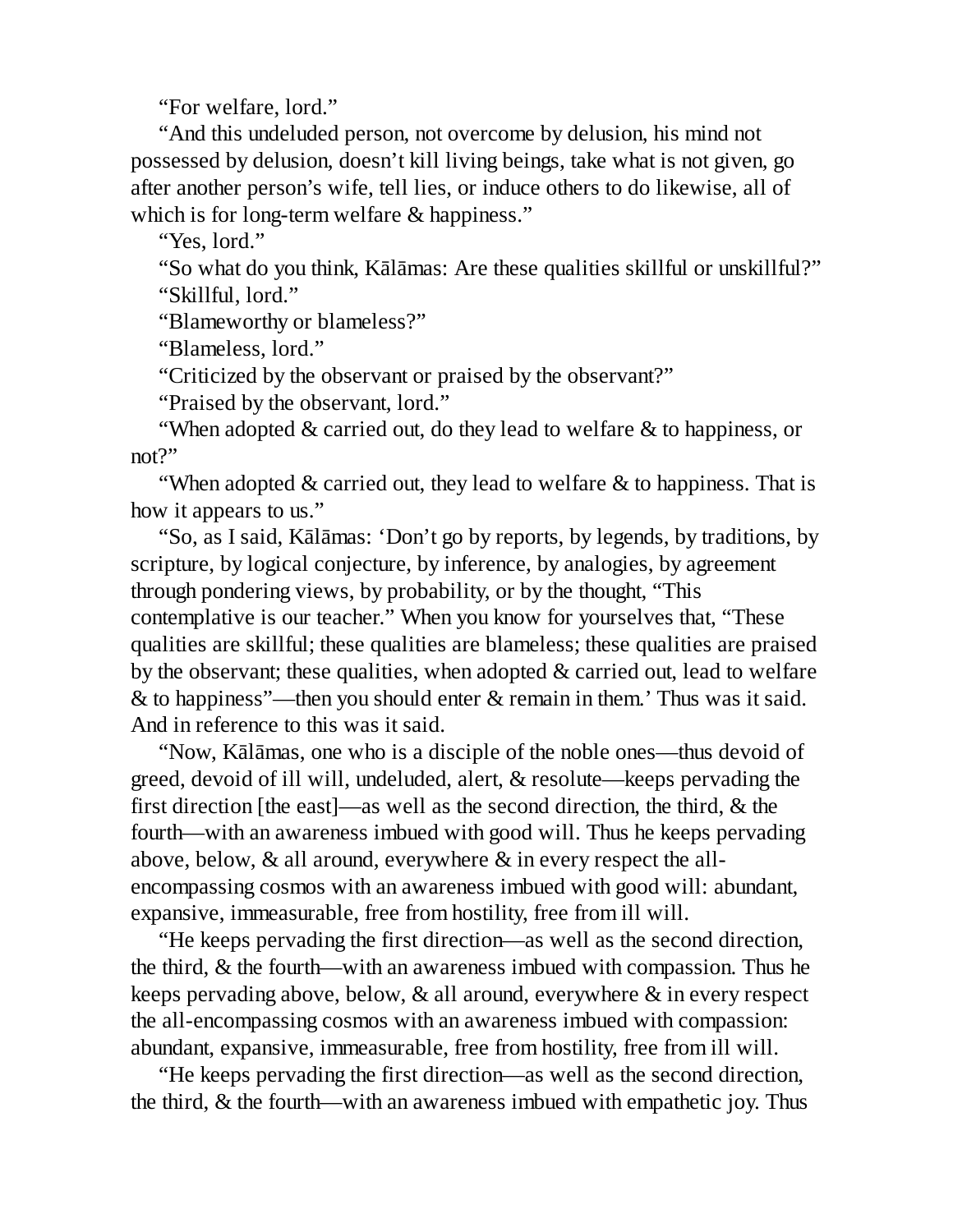he keeps pervading above, below, & all around, everywhere & in every respect the all-encompassing cosmos with an awareness imbued with empathetic joy: abundant, expansive, immeasurable, free from hostility, free from ill will.

"He keeps pervading the first direction—as well as the second direction, the third, & the fourth—with an awareness imbued with equanimity. Thus he keeps pervading above, below, & all around, everywhere & in every respect the all-encompassing cosmos with an awareness imbued with equanimity: abundant, expansive, immeasurable, free from hostility, free from ill will.

"Now, Kālāmas, one who is a disciple of the noble ones—his mind thus free from hostility, free from ill will, undefiled, & pure—acquires four assurances in the here & now:

"'If there is a world after death, if there is the fruit & result of actions rightly & wrongly done, then this is the basis by which, with the break-up of the body, after death, I will reappear in a good destination, a heavenly world.' This is the first assurance he acquires.

"'But if there is no world after death, if there is no fruit & result of actions rightly & wrongly done, then here in the present life I look after myself with ease—free from hostility, free from ill will, free from trouble.' This is the second assurance he acquires.

"'If evil is done through acting, still I have willed no evil for anyone. Having done no evil action, from where will suffering touch me?' This is the third assurance he acquires.

"'But if no evil is done through acting, then I can assume myself pure in both respects.' This is the fourth assurance he acquires.

"One who is a disciple of the noble ones—his mind thus free from hostility, free from ill will, undefiled, & pure—acquires these four assurances in the here & now." *— AN 3:66*

**§5.14** "There is the case where a trifling evil deed done by a certain individual takes him to hell. There is the case where the very same sort of trifling deed done by another individual is experienced in the here & now, and for the most part barely appears for a moment.

"Now, a trifling evil deed done by what sort of individual takes him to hell? There is the case where a certain individual is undeveloped in body [unable to resist the influence of pleasure], undeveloped in virtue, undeveloped in mind [unable to resist the influence of pain], undeveloped in discernment: restricted, small-hearted, dwelling with suffering. A trifling evil deed done by this sort of individual takes him to hell.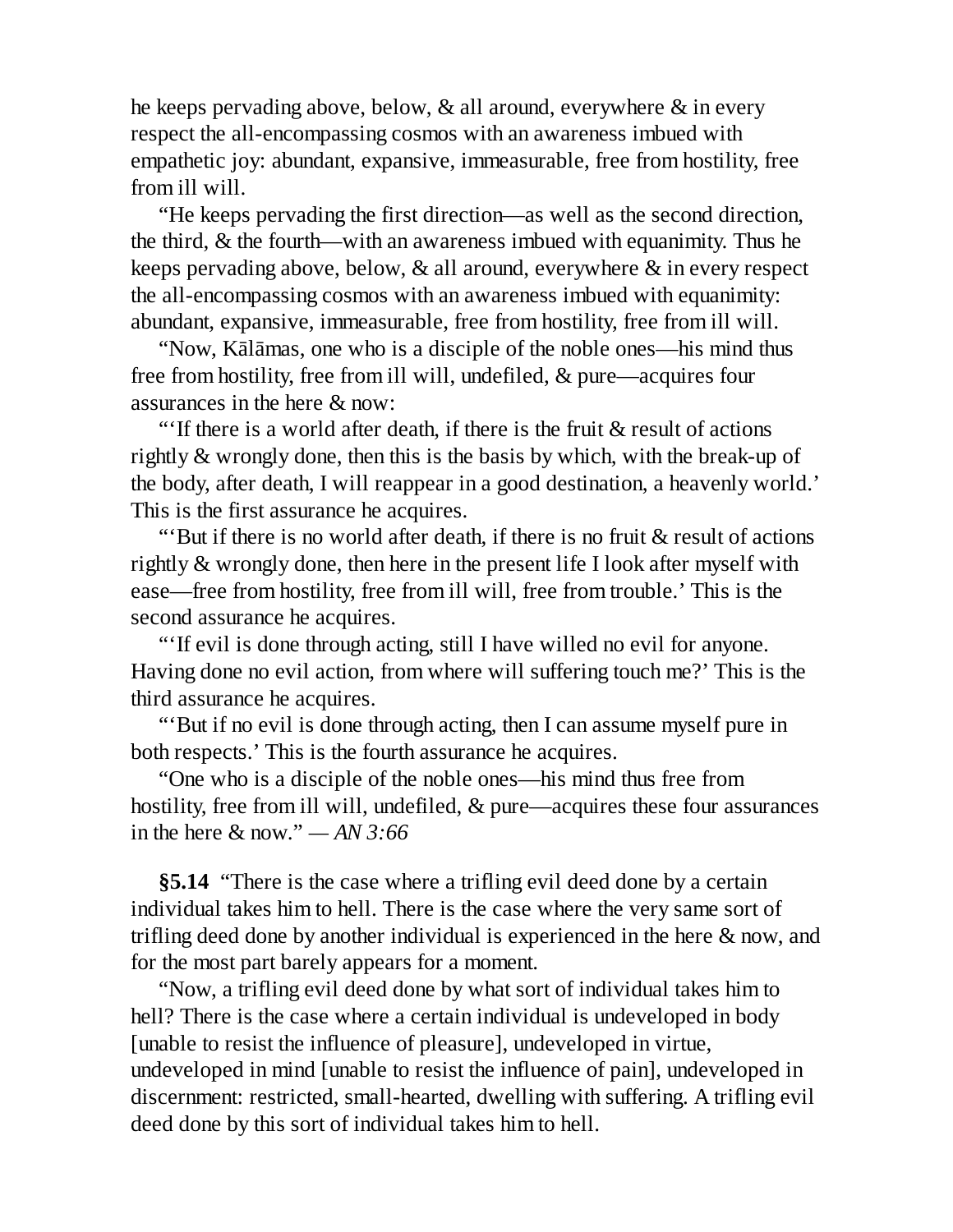"Now, a trifling evil deed done by what sort of individual is experienced in the here & now, and for the most part barely appears for a moment? There is the case where a certain individual is developed in body, developed in virtue, developed in mind, developed in discernment: unrestricted, largehearted, dwelling with the unlimited. A trifling evil deed done by this sort of individual is experienced in the here & now, and for the most part barely appears for a moment.

"Suppose that a man were to drop a salt crystal into a small amount of water in a cup. What do you think? Would the water in the cup become salty because of the salt crystal, and unfit to drink?"

"Yes, lord. Why is that? There being only a small amount of water in the cup, it would become salty because of the salt crystal, and unfit to drink."

"Now suppose that a man were to drop a salt crystal into the River Ganges. What do you think? Would the water in the River Ganges become salty because of the salt crystal, and unfit to drink?"

"No, lord. Why is that? There being a great mass of water in the River Ganges, it would not become salty because of the salt crystal or unfit to drink."

"In the same way, there is the case where a trifling evil deed done by one individual [the first] takes him to hell; and there is the case where the very same sort of trifling deed done by the other individual is experienced in the here & now, and for the most part barely appears for a moment." *— AN 3:101*

**§5.15** "A disciple with faith in the Tathāgata reflects: 'The Blessed One in a variety of ways criticizes & censures the taking of life, and says, "Abstain from taking life." There are living beings that I have killed, to a greater or lesser extent. That was not right. That was not good. But if I become remorseful for that reason, that evil deed of mine will not be undone.' So, reflecting thus, he abandons right then the taking of life, and in the future refrains from taking life. This is how there comes to be the abandoning of that evil deed. This is how there comes to be the transcending of that evil deed.

"[He reflects:] 'The Blessed One in a variety of ways criticizes & censures stealing… indulging in illicit sex… the telling of lies, and says, "Abstain from the telling of lies." There are lies that I have told, to a greater or lesser extent. That was not right. That was not good. But if I become remorseful for that reason, that evil deed of mine will not be undone.' So, reflecting thus, he abandons right then the telling of lies, and in the future refrains from telling lies. This is how there comes to be the abandoning of that evil deed. This is how there comes to be the transcending of that evil deed.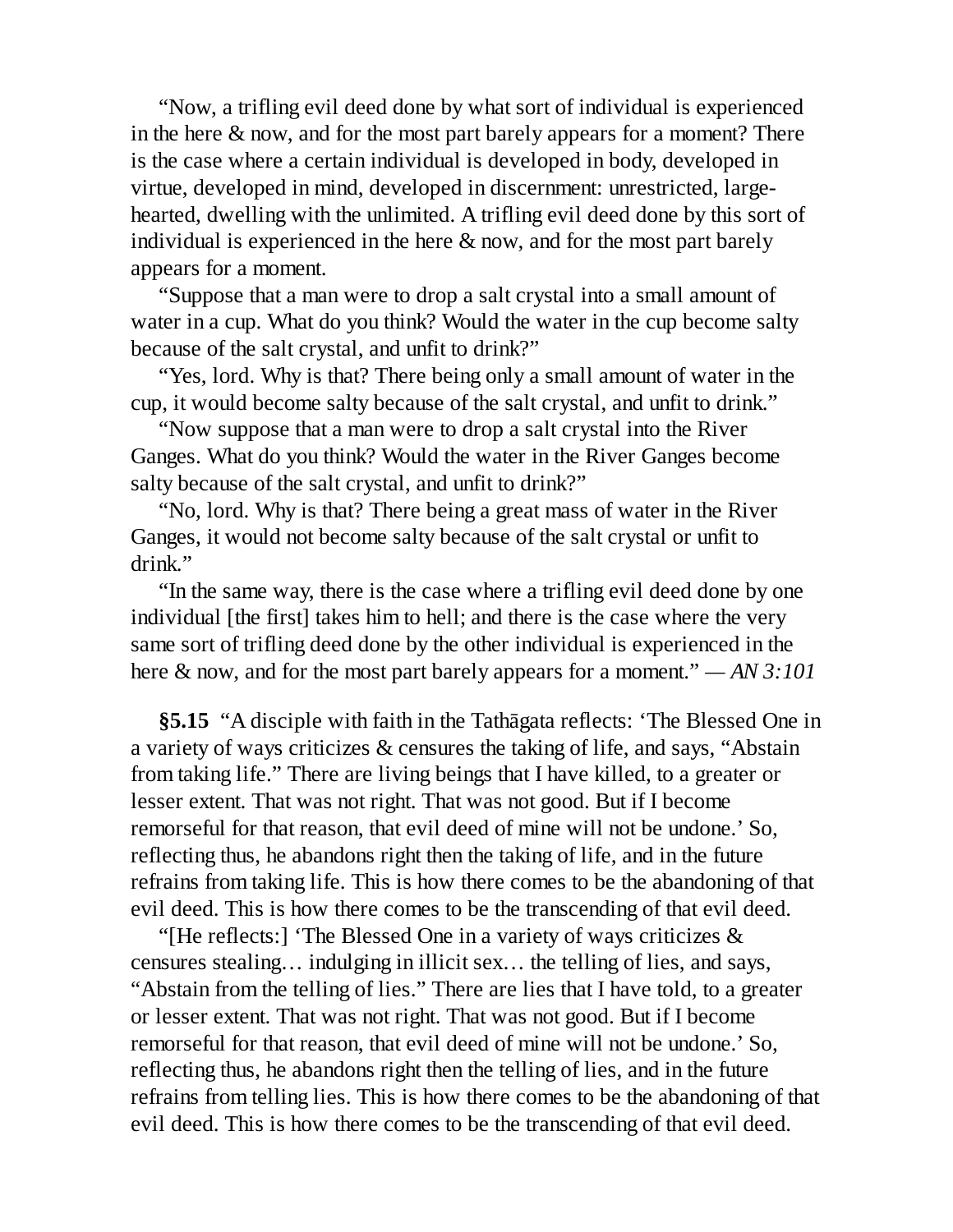"Having abandoned the taking of life, he refrains from taking life. Having abandoned stealing, he refrains from stealing. Having abandoned illicit sex, he refrains from illicit sex. Having abandoned lies, he refrains from lies. Having abandoned divisive speech, he refrains from divisive speech. Having abandoned harsh speech, he refrains from harsh speech. Having abandoned idle chatter, he refrains from idle chatter. Having abandoned covetousness, he becomes uncovetous. Having abandoned ill will & anger, he becomes one with a mind of no ill will. Having abandoned wrong views, he becomes one with right views.

"That disciple of the noble ones, headman—thus devoid of covetousness, devoid of ill will, unbewildered, alert, mindful—keeps pervading the first direction [the east] with an awareness imbued with goodwill... compassion… empathetic joy… equanimity, likewise the second, likewise the third, likewise the fourth. Thus above, below, & all around, everywhere, in its entirety, he keeps pervading the all-encompassing cosmos with an awareness imbued with equanimity—abundant, expansive, limitless, without hostility, without ill will. Just as a strong conch-trumpet blower can notify the four directions without any difficulty, in the same way, when the awarenessrelease through goodwill… compassion… empathetic joy… equanimity is thus developed, thus pursued, any deed done to a limited extent no longer remains there, no longer stays there." *— SN 42:8*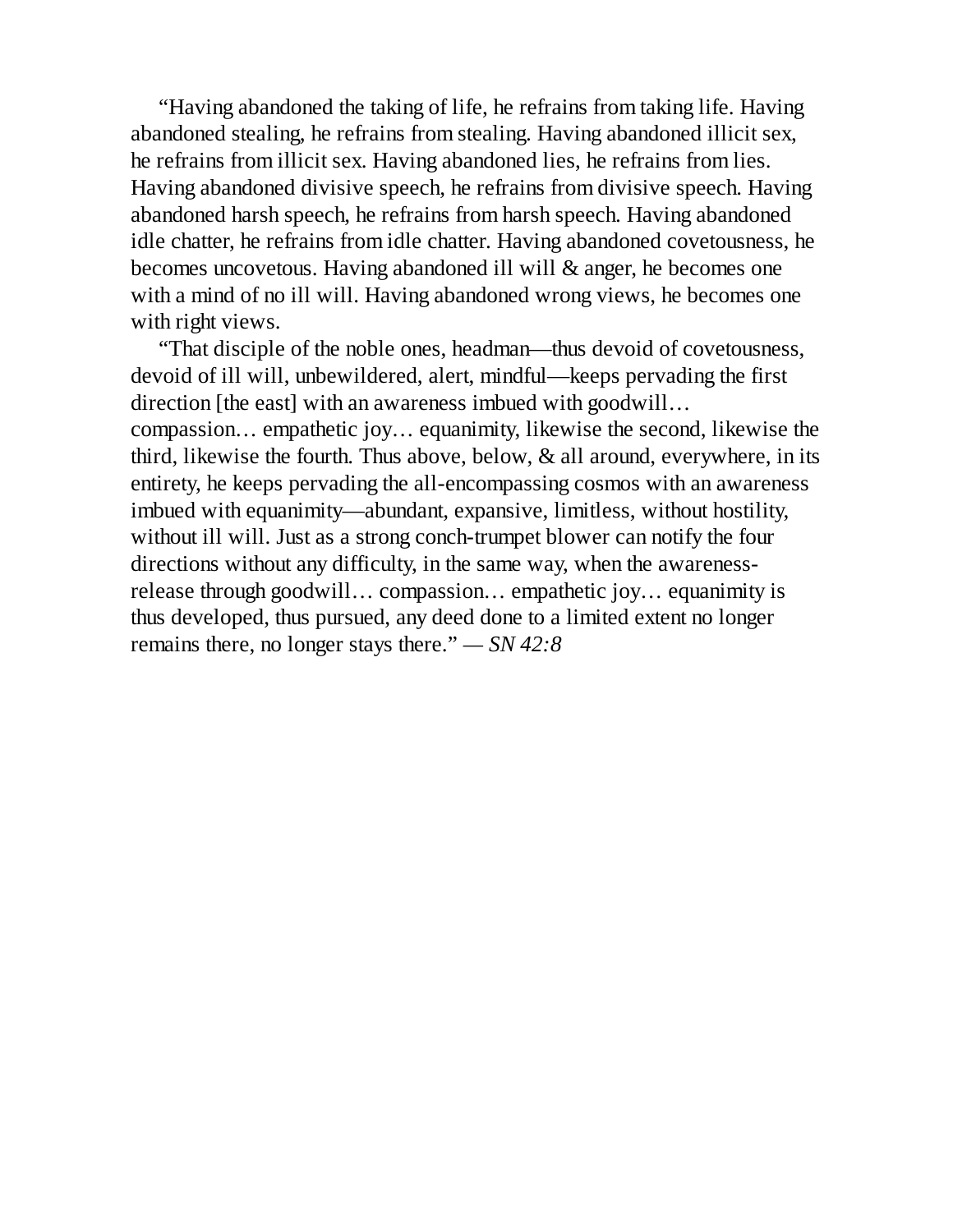# **6. FABRICATING SKILLFUL MIND STATES**

**§6.1** "Among whatever fabricated qualities there may be, the noble eightfold path—right view, right resolve, right speech, right action, right livelihood, right effort, right mindfulness, right concentration—is considered supreme. Those who have confidence in the dhamma of the noble path have confidence in what is supreme; and for those with confidence in the supreme, supreme is the result." *— Iti 90*

**§6.2** "And what, monks, is right view? Knowledge with regard to [or: in terms of] stress, knowledge with regard to the origination of stress, knowledge with regard to the stopping of stress, knowledge with regard to the way of practice leading to the stopping of stress: This, monks, is called right view.

"And what, monks, is right resolve? Resolve for renunciation, resolve for non-ill will, resolve for harmlessness: This, monks, is called right resolve.

"And what, monks, is right speech? Abstaining from lying, abstaining from divisive speech, abstaining from harsh speech, abstaining from idle chatter: This, monks, is called right speech.

"And what, monks, is right action? Abstaining from taking life, abstaining from stealing, abstaining from sexual intercourse: This, monks, is called right action.

"And what, monks, is right livelihood? There is the case where a disciple of the noble ones, having abandoned dishonest livelihood, keeps his life going with right livelihood: This, monks, is called right livelihood.

"And what, monks, is right effort? [i] There is the case where a monk generates desire, endeavors, activates persistence, upholds & exerts his intent for the sake of the non-arising of evil, unskillful qualities that have not yet arisen. [ii] He generates desire, endeavors, activates persistence, upholds & exerts his intent for the sake of the abandoning of evil, unskillful qualities that have arisen. [iii] He generates desire, endeavors, activates persistence, upholds & exerts his intent for the sake of the arising of skillful qualities that have not yet arisen. [iv] He generates desire, endeavors, activates persistence, upholds & exerts his intent for the maintenance, non-confusion, increase, plenitude, development, & culmination of skillful qualities that have arisen: This, monks, is called right effort.

"And what, monks, is right mindfulness? [i] There is the case where a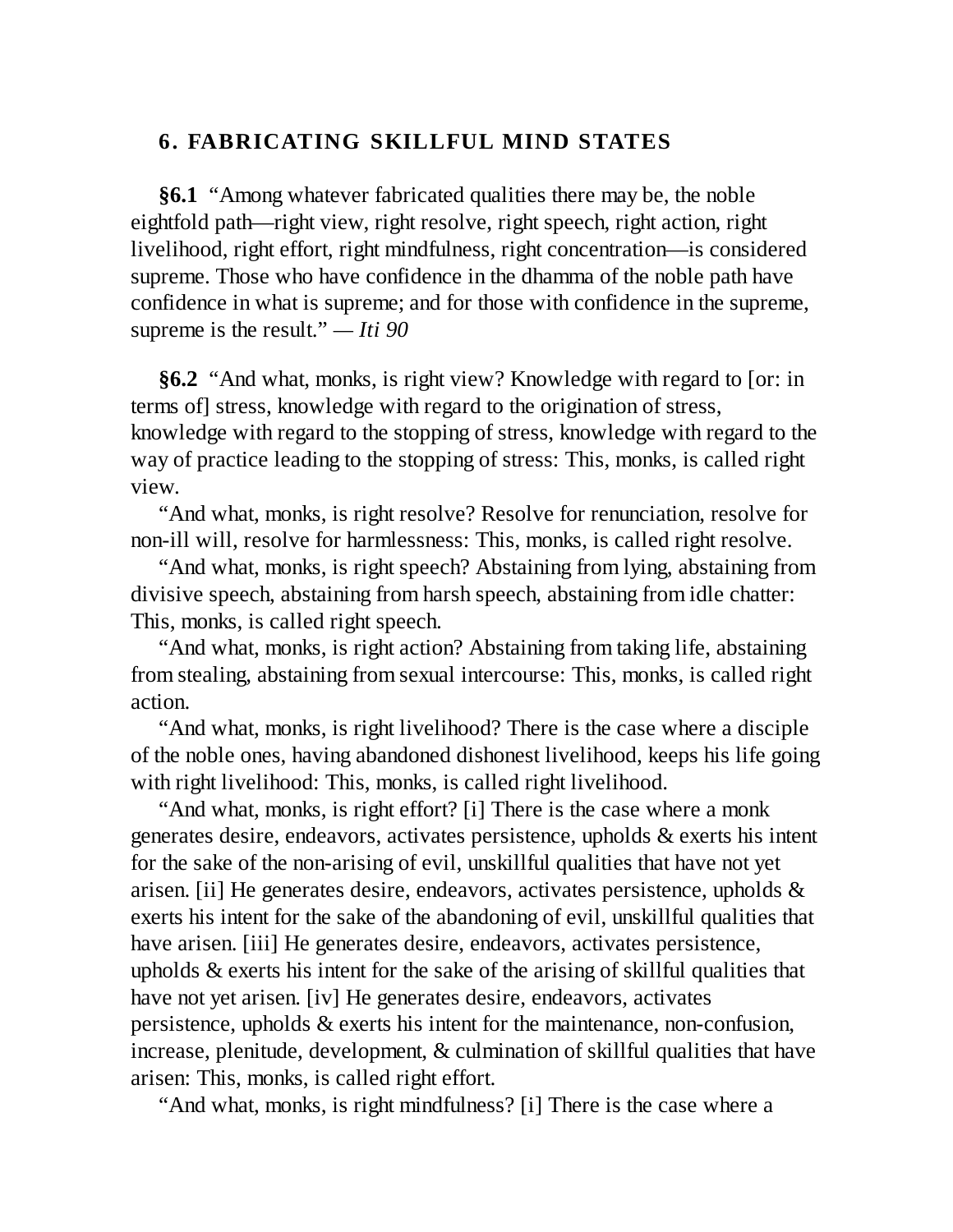monk remains focused on the body in & of itself—ardent, alert, & mindful subduing greed & distress with reference to the world. [ii] He remains focused on feelings in & of themselves—ardent, alert, & mindful—subduing greed & distress with reference to the world. [iii] He remains focused on the mind in & of itself—ardent, alert, & mindful—subduing greed & distress with reference to the world. [iv] He remains focused on mental qualities in & of themselves—ardent, alert, & mindful—subduing greed & distress with reference to the world. This, monks, is called right mindfulness.

"And what, monks, is right concentration? [i] There is the case where a monk—quite secluded from sensuality, secluded from unskillful qualities enters & remains in the first jhāna: rapture & pleasure born of seclusion, accompanied by directed thought & evaluation. [ii] With the stilling of directed thoughts & evaluations, he enters & remains in the second jhāna: rapture & pleasure born of concentration, unification of awareness free from directed thought & evaluation—internal assurance. [iii] With the fading of rapture, he remains equanimous, mindful, & alert, and senses pleasure with the body. He enters & remains in the third jhāna, of which the noble ones declare, 'Equanimous & mindful, he has a pleasant abiding.' [iv] With the abandoning of pleasure & pain—as with the earlier disappearance of elation & distress—he enters & remains in the fourth jhāna: purity of equanimity & mindfulness, neither pleasure nor pain. This, monks, is called right concentration." *— SN 45:8*

**§6.3** [Sister Dhammadinnā:] "In-&-out breaths are bodily; these are things tied up with the body. That's why in-&-out breaths are bodily fabrications. Having first directed one's thoughts and made an evaluation, one then breaks out into speech. That's why directed thought & evaluation are verbal fabrications. Perceptions & feelings are mental; these are things tied up with the mind. That's why perceptions & feelings are mental fabrications." *— MN 44*

**§6.4** "Now how is mindfulness of in-&-out breathing developed & pursued so as to be of great fruit, of great benefit?

"There is the case where a monk, having gone to the wilderness, to the shade of a tree, or to an empty building, sits down folding his legs crosswise, holding his body erect, and setting mindfulness to the fore. Always mindful, he breathes in; mindful he breathes out.

"[1] Breathing in long, he discerns, 'I am breathing in long'; or breathing out long, he discerns, 'I am breathing out long.' [2] Or breathing in short, he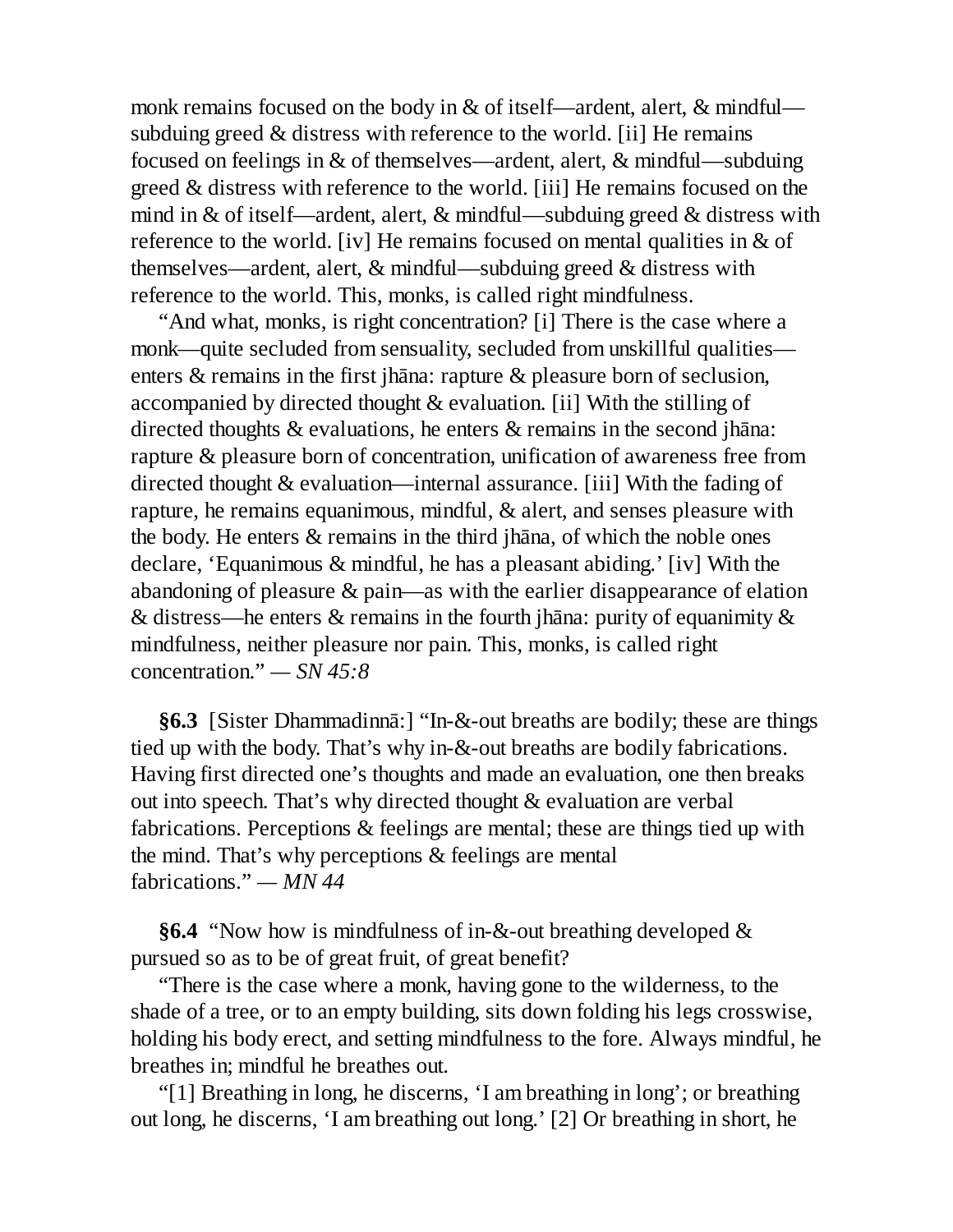discerns, 'I am breathing in short'; or breathing out short, he discerns, 'I am breathing out short.' [3] He trains himself, 'I will breathe in sensitive to the entire body.' He trains himself, 'I will breathe out sensitive to the entire body.' [4] He trains himself, 'I will breathe in calming bodily fabrication.' He trains himself, 'I will breathe out calming bodily fabrication.'

"[5] He trains himself, 'I will breathe in sensitive to rapture.' He trains himself, 'I will breathe out sensitive to rapture.' [6] He trains himself, 'I will breathe in sensitive to pleasure.' He trains himself, 'I will breathe out sensitive to pleasure.' [7] He trains himself, 'I will breathe in sensitive to mental fabrication.' He trains himself, 'I will breathe out sensitive to mental fabrication.' [8] He trains himself, 'I will breathe in calming mental fabrication.' He trains himself, 'I will breathe out calming mental fabrication.'

"[9] He trains himself, 'I will breathe in sensitive to the mind.' He trains himself, 'I will breathe out sensitive to the mind.' [10] He trains himself, 'I will breathe in gladdening the mind.' He trains himself, 'I will breathe out gladdening the mind.' [11] He trains himself, 'I will breathe in steadying the mind.' He trains himself, 'I will breathe out steadying the mind.' [12] He trains himself, 'I will breathe in releasing the mind.' He trains himself, 'I will breathe out releasing the mind.'

"[13] He trains himself, 'I will breathe in focusing on inconstancy.' He trains himself, 'I will breathe out focusing on inconstancy.' [14] He trains himself, 'I will breathe in focusing on dispassion *[lit:* fading].' He trains himself, 'I will breathe out focusing on dispassion.' [15] He trains himself, 'I will breathe in focusing on cessation.' He trains himself, 'I will breathe out focusing on cessation.' [16] He trains himself, 'I will breathe in focusing on relinquishing.' He trains himself, 'I will breathe out focusing on relinquishing.'

"This is how mindfulness of in-&-out breathing is developed & pursued so as to be of great fruit, of great benefit." *— MN 118*

# **Antidot e s to Ange r** *&* **Ill Will**

**§6.5** "These seven things—pleasing to an enemy, bringing about an enemy's aim—come to a man or woman who is angry. Which seven?

"…When a person is angry—overcome with anger, oppressed with anger —then even though that he may be well-bathed, well-anointed, dressed in white clothes, his hair & beard neatly trimmed, he is ugly nevertheless, all because he is overcome with anger.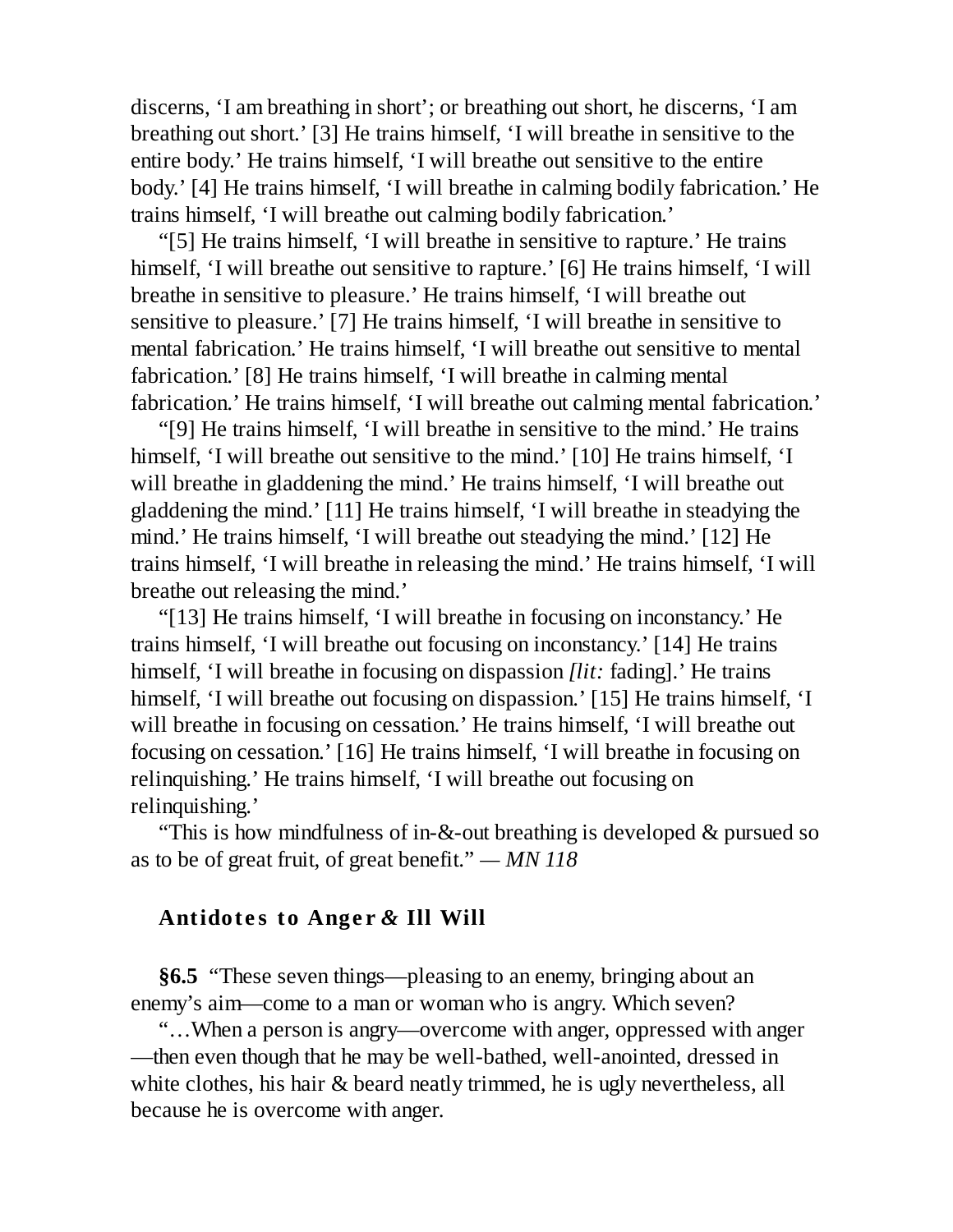"…When a person is angry—overcome with anger, oppressed with anger —then even though he sleeps on a bed spread with a white blanket, spread with a woolen coverlet, spread with a flower-embroidered bedspread, covered with a rug of deerskins, with a canopy overhead, or on a sofa with red cushions at either end, he sleeps badly nevertheless.…

"… When a person is angry—overcome with anger, oppressed with anger —then even when he suffers a loss, he thinks, 'I've gained a profit'; and even when he gains a profit, he thinks, 'I've suffered a loss.' When he has grabbed hold of these ideas that work in mutual opposition [to the truth], they lead to his long-term suffering & loss.…

"… When a person is angry—overcome with anger, oppressed with anger —then whatever his wealth, earned through his efforts & enterprise, amassed through the strength of his arm, and piled up through the sweat of his brow righteous wealth righteously gained—the king orders it sent to the royal treasury [in payment of fines levied for his behavior].…

"… When a person is angry—overcome with anger, oppressed with anger —whatever reputation he has gained from being heedful, it falls away.…

"… When a person is angry—overcome with anger, oppressed with anger —his friends, companions, & relatives will avoid him from afar.…

"… When a person is angry—overcome with anger, oppressed with anger —he engages in misconduct with the body, misconduct with speech, misconduct with the mind. Having engaged in misconduct with the body, misconduct with speech, misconduct with the mind, then—on the break-up of the body, after death—he reappears in a plane of deprivation, a bad bourn, a lower realm, hell, all because he was overcome with anger.

"These are the seven things—pleasing to an enemy, bringing about an enemy's aim—that come to a man or woman who is angry." *— AN 7:60*

**§6.6** "There are these ten ways of subduing hatred. Which ten?

[1] "Thinking, 'He has done me harm. But what should I expect?' one subdues hatred. [2] "Thinking, 'He is doing me harm. But what should I expect?' one subdues hatred. [3] "Thinking, 'He is going to do me harm. But what should I expect?' one subdues hatred.

[4] "Thinking, 'He has done harm to people who are dear & pleasing to me. But what should I expect?' one subdues hatred. [5] "Thinking, 'He is doing harm to people who are dear & pleasing to me. But what should I expect?' one subdues hatred. [6] "Thinking, 'He is going to do harm to people who are dear & pleasing to me. But what should I expect?' one subdues hatred.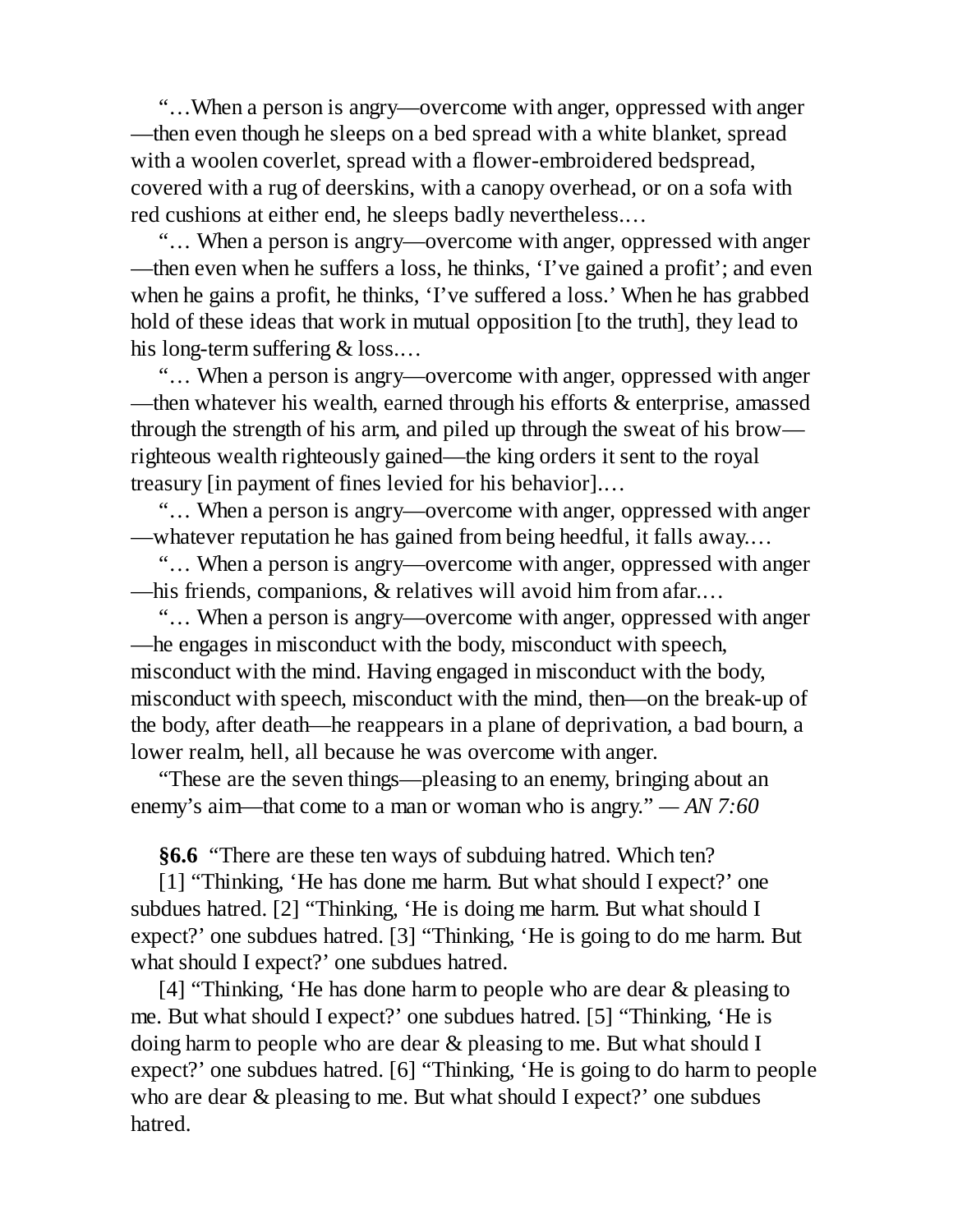[7] "Thinking, 'He has aided people who are not dear or pleasing to me. But what should I expect?' one subdues hatred. [8] "Thinking, 'He is aiding people who are not dear or pleasing to me. But what should I expect?' one subdues hatred. [9] "Thinking, 'He is going to aid people who are not dear or pleasing to me. But what should I expect?' one subdues hatred.

[10] "One doesn't get worked up over impossibilities.

"These are ten ways of subduing hatred." *— AN 10:80*

**§6.7** Ven. Sāriputta said: "When a person is impure in his bodily behavior but pure in his verbal behavior, how should one subdue hatred for him? Just as when a monk who makes use of things that are thrown away sees a rag in the road: Taking hold of it with his left foot and spreading it out with his right, he would tear off the sound part and go off with it. In the same way, when the individual is impure in his bodily behavior but pure in his verbal behavior, one should at that time pay no attention to the impurity of his bodily behavior, and instead pay attention to the purity of his verbal behavior. Thus the hatred for him should be subdued.

"When a person is impure in his verbal behavior, but pure in his bodily behavior, how should one subdue hatred for him? Just as when there is a pool overgrown with slime & water plants, and a person comes along, burning with heat, covered with sweat, exhausted, trembling, & thirsty. He would jump into the pool, part the slime & water plants with both hands, and then, cupping his hands, drink the water and go on his way. In the same way, when the individual is impure in his verbal behavior but pure in his bodily behavior, one should at that time pay no attention to the impurity of his verbal behavior, and instead pay attention to the purity of his bodily behavior. Thus the hatred for him should be subdued.

"When a person is impure in his bodily behavior & verbal behavior, but periodically experiences mental clarity & calm, how should one subdue hatred for him? Just as when there is a little puddle in a cow's footprint, and a person comes along, burning with heat, covered with sweat, exhausted, trembling, & thirsty. The thought would occur to him, 'Here is this little puddle in a cow's footprint. If I tried to drink the water using my hand or cup, I would disturb it, stir it up, & make it unfit to drink. What if I were to get down on all fours and slurp it up like a cow, and then go on my way?' So he would get down on all fours, slurp up the water like a cow, and then go on his way. In the same way, when an individual is impure in his bodily behavior & verbal behavior, but periodically experiences mental clarity & calm, one should at that time pay no attention to the impurity of his bodily behavior...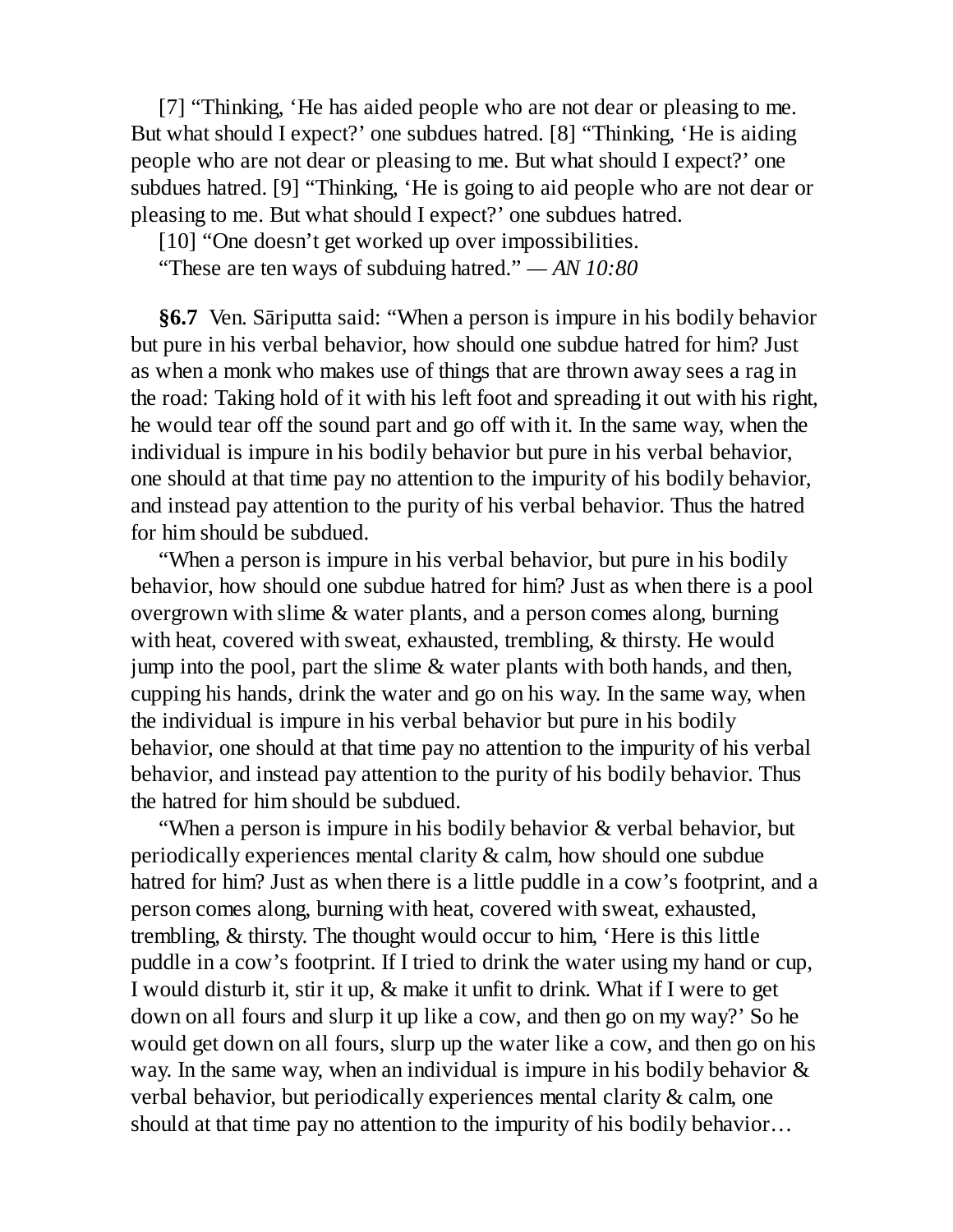the impurity of his verbal behavior, and instead pay attention to the fact that he periodically experiences mental clarity & calm. Thus the hatred for him should be subdued.

"When a person is impure in his bodily behavior & verbal behavior, and does not periodically experience mental clarity & calm, how should one subdue hatred for him? Just as when there is a sick man—in pain, seriously ill —traveling along a road, far from the next village & far from the last, unable to get the food he needs, unable to get the medicine he needs, unable to get a suitable assistant, unable to get anyone to take him to human habitation. Now suppose another person were to see him coming along the road. He would do what he could out of compassion, pity, & sympathy for the man, thinking, 'O that this man should get the food he needs, the medicine he needs, a suitable assistant, someone to take him to human habitation. Why is that? So that he won't fall into ruin right here.' In the same way, when a person is impure in his bodily behavior & verbal behavior, and who does not periodically experience mental clarity & calm, one should do what one can out of compassion, pity, & sympathy for him, thinking, 'O that this man should abandon wrong bodily conduct and develop right bodily conduct, abandon wrong verbal conduct and develop right verbal conduct, abandon wrong mental conduct and develop right mental conduct. Why is that? So that, on the break-up of the body, after death, he won't fall into a plane of deprivation, a bad destination, a lower realm, hell.' Thus the hatred for him should be subdued.

"And as for a person who is pure in his bodily behavior & verbal behavior, and who periodically experiences mental clarity & calm, how should one subdue hatred for him? Just as when there is a pool of clear water —sweet, cool, & limpid, with gently sloping banks, & shaded on all sides by trees of many kinds—and a person comes along, burning with heat, covered with sweat, exhausted, trembling, & thirsty. Having plunged into the pool, having bathed & drunk & come back out, he would sit down or lie down right there in the shade of the trees. In the same way, when an individual is pure in his bodily behavior & verbal behavior, and periodically experiences mental clarity & calm, one should at that time pay attention to the purity of his bodily behavior… the purity of his verbal behavior, and to the fact that he periodically experiences mental clarity & calm. Thus the hatred for him should be subdued. An entirely inspiring individual can make the mind grow serene.

"These are five ways of subduing hatred by which, when hatred arises in a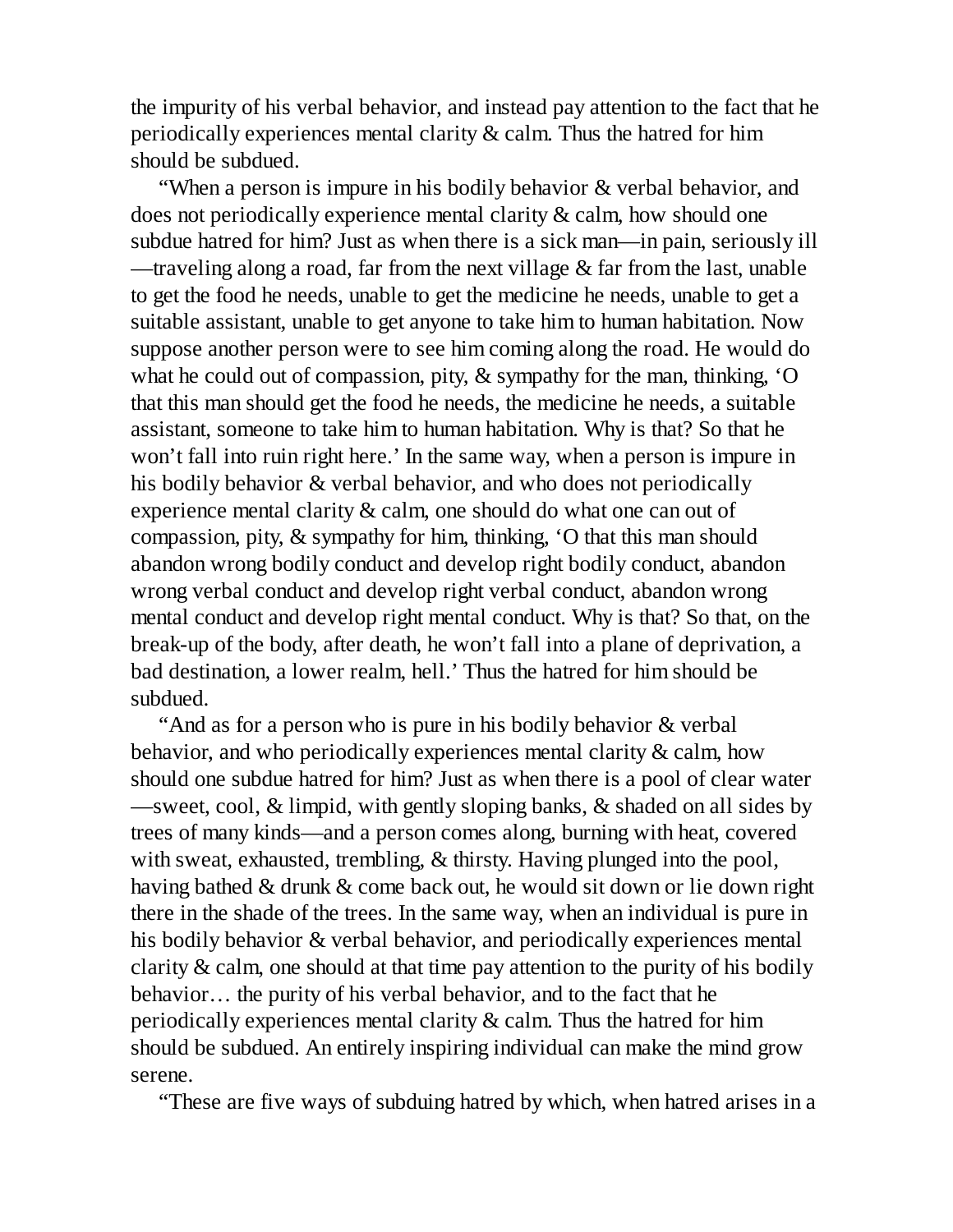monk, he should wipe it out completely." *— AN 5:162*

**§6.8** "When you give birth to hatred for an individual, you should develop goodwill for that individual… you should develop compassion for that individual… you should develop equanimity toward that individual… you should pay him no mind & pay him no attention… you should direct your thoughts to the fact of his being the product of his actions: 'This venerable one is the doer of his actions, heir of his actions, born of his actions, related by his actions, and has his actions as his arbitrator. Whatever action he does, for good or for evil, to that will he fall heir.' Thus the hatred for that individual should be subdued." *— AN 5:161*

**§6.9** "Suppose that a man were to come along carrying a hoe & a basket, saying, 'I will make this great earth be without earth.' He would dig here & there, scatter soil here & there, spit here & there, urinate here & there, saying, 'Be without earth. Be without earth.' Now, what do you think—would he make this great earth be without earth?"

"No, lord. Why is that? Because this great earth is deep & enormous. It can't easily be made to be without earth. The man would reap only a share of weariness & disappointment."

"In the same way, monks, there are these five aspects of speech by which others may address you: timely or untimely, true or false, affectionate or harsh, beneficial or unbeneficial, with a mind of goodwill or with inner hate. Others may address you in a timely way or an untimely way. They may address you with what is true or what is false. They may address you in an affectionate way or a harsh way. They may address you in a beneficial way or an unbeneficial way. They may address you with a mind of goodwill or with inner hate. In any event, you should train yourselves: 'Our minds will be unaffected and we will say no evil words. We will remain sympathetic to that person's welfare, with a mind of goodwill, and with no inner hate. We will keep pervading him with an awareness imbued with goodwill and, beginning with him, we will keep pervading the all-encompassing world with an awareness imbued with goodwill equal to the great earth—abundant, expansive, limitless, free from hostility, free from ill will.' That's how you should train yourselves.

"Suppose that a man were to come along carrying lac, yellow orpiment, indigo, or crimson, saying, 'I will draw pictures in space, I will make pictures appear.' Now, what do you think? Would he draw pictures in space & make pictures appear?"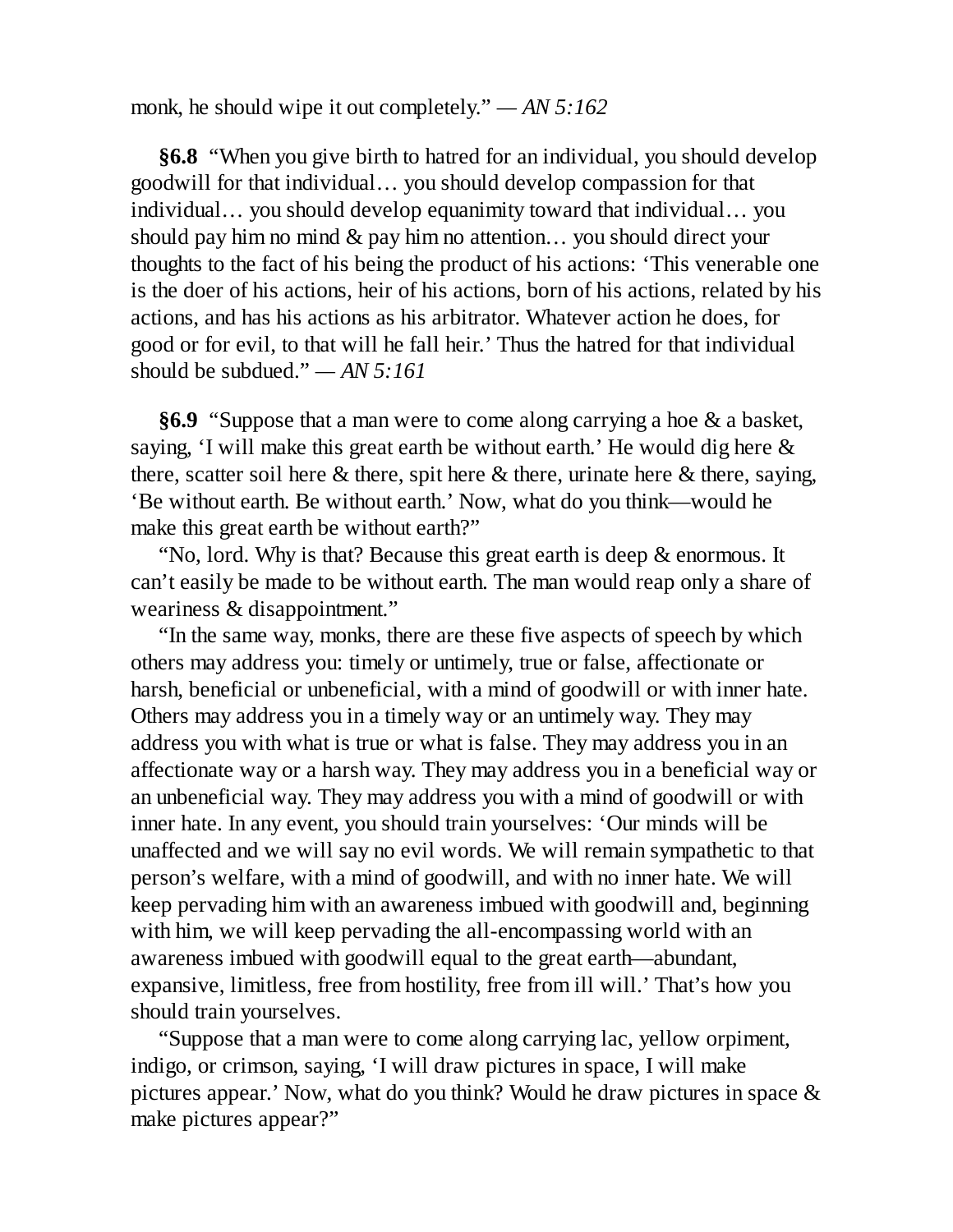"No, lord. Why is that? Because space is formless & featureless. It's not easy to draw pictures there and to make them appear. The man would reap only a share of weariness & disappointment."

"In the same way, monks, there are these five aspects of speech by which others may address you…. In any event, you should train yourselves: 'Our minds will be unaffected and we will say no evil words. We will remain sympathetic to that person's welfare, with a mind of goodwill, and with no inner hate. We will keep pervading him with an awareness imbued with goodwill and, beginning with him, we will keep pervading the allencompassing world with an awareness imbued with goodwill equal to space —abundant, expansive, immeasurable, free from hostility, free from ill will.' That's how you should train yourselves.

"Suppose that a man were to come along carrying a burning grass torch and saying, 'With this burning grass torch I will heat up the river Ganges and make it boil.' Now, what do you think? Would he, with that burning grass torch, heat up the river Ganges and make it boil?"

"No, lord. Why is that? Because the river Ganges is deep & enormous. It's not easy to heat it up and make it boil with a burning grass torch. The man would reap only a share of weariness & disappointment."

"In the same way, monks, there are these five aspects of speech by which others may address you.… In any event, you should train yourselves: 'Our minds will be unaffected and we will say no evil words. We will remain sympathetic to that person's welfare, with a mind of goodwill, and with no inner hate. We will keep pervading him with an awareness imbued with goodwill and, beginning with him, we will keep pervading the allencompassing world with an awareness imbued with goodwill equal to the river Ganges—abundant, expansive, immeasurable, free from hostility, free from ill will.' That's how you should train yourselves.

"Suppose there were a catskin bag—beaten, well-beaten, beaten through & through, soft, silky, free of rustling & crackling—and a man were to come along carrying a stick or shard and saying, 'With this stick or shard I will take this catskin bag—beaten, well-beaten, beaten through & through, soft, silky, free of rustling & crackling—and I will make it rustle & crackle.' Now, what do you think? Would he, with that stick or shard, take that catskin bag beaten, well-beaten, beaten through & through, soft, silky, free of rustling & crackling—and make it rustle & crackle?"

"No, lord. Why is that? Because the catskin bag is beaten, well-beaten, beaten through & through, soft, silky, free of rustling & crackling. It's not easy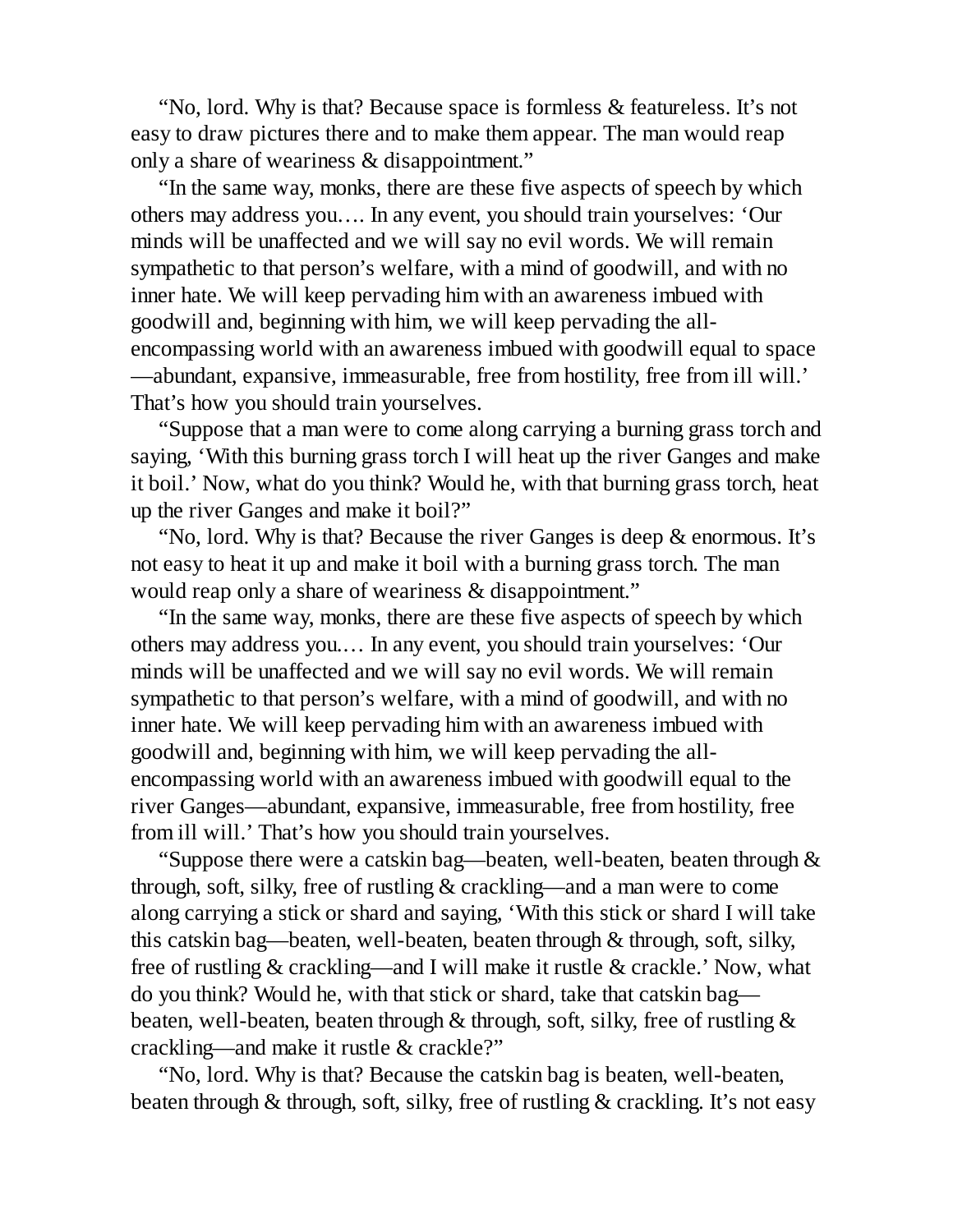to make it rustle & crackle with a stick or shard. The man would reap only a share of weariness & disappointment."

"In the same way, monks, there are these five aspects of speech by which others may address you: timely or untimely, true or false, affectionate or harsh, beneficial or unbeneficial, with a mind of goodwill or with inner hate. Others may address you in a timely way or an untimely way. They may address you with what is true or what is false. They may address you in an affectionate way or a harsh way. They may address you in a beneficial way or an unbeneficial way. They may address you with a mind of goodwill or with inner hate. In any event, you should train yourselves: 'Our minds will be unaffected and we will say no evil words. We will remain sympathetic to that person's welfare, with a mind of goodwill, and with no inner hate. We will keep pervading him with an awareness imbued with goodwill and, beginning with him, we will keep pervading the all-encompassing world with an awareness imbued with goodwill equal to a catskin bag—abundant, expansive, immeasurable, free from hostility, free from ill will.' That's how you should train yourselves.

"Monks, even if bandits were to carve you up savagely, limb by limb, with a two-handled saw, he among you who let his heart get angered even at that would not be doing my bidding. Even then you should train yourselves: 'Our minds will be unaffected and we will say no evil words. We will remain sympathetic, with a mind of goodwill, and with no inner hate. We will keep pervading these people with an awareness imbued with goodwill and, beginning with them, we will keep pervading the all-encompassing world with an awareness imbued with goodwill—abundant, expansive, limitless, free from hostility, free from ill will.' That's how you should train yourselves.

"Monks, if you attend constantly to this admonition on the simile of the saw, do you see any aspects of speech, slight or gross, that you could not endure?"

"No, lord."

"Then attend constantly to this admonition on the simile of the saw. That will be for your long-term welfare & happiness." *— MN 21*

## **Antidotes to Partiality**

**§6.10** "Now if other people insult, malign, exasperate, & harass a monk, he discerns that 'A painful feeling, born of ear-contact, has arisen within me. And that is dependent, not independent. Dependent on what? Dependent on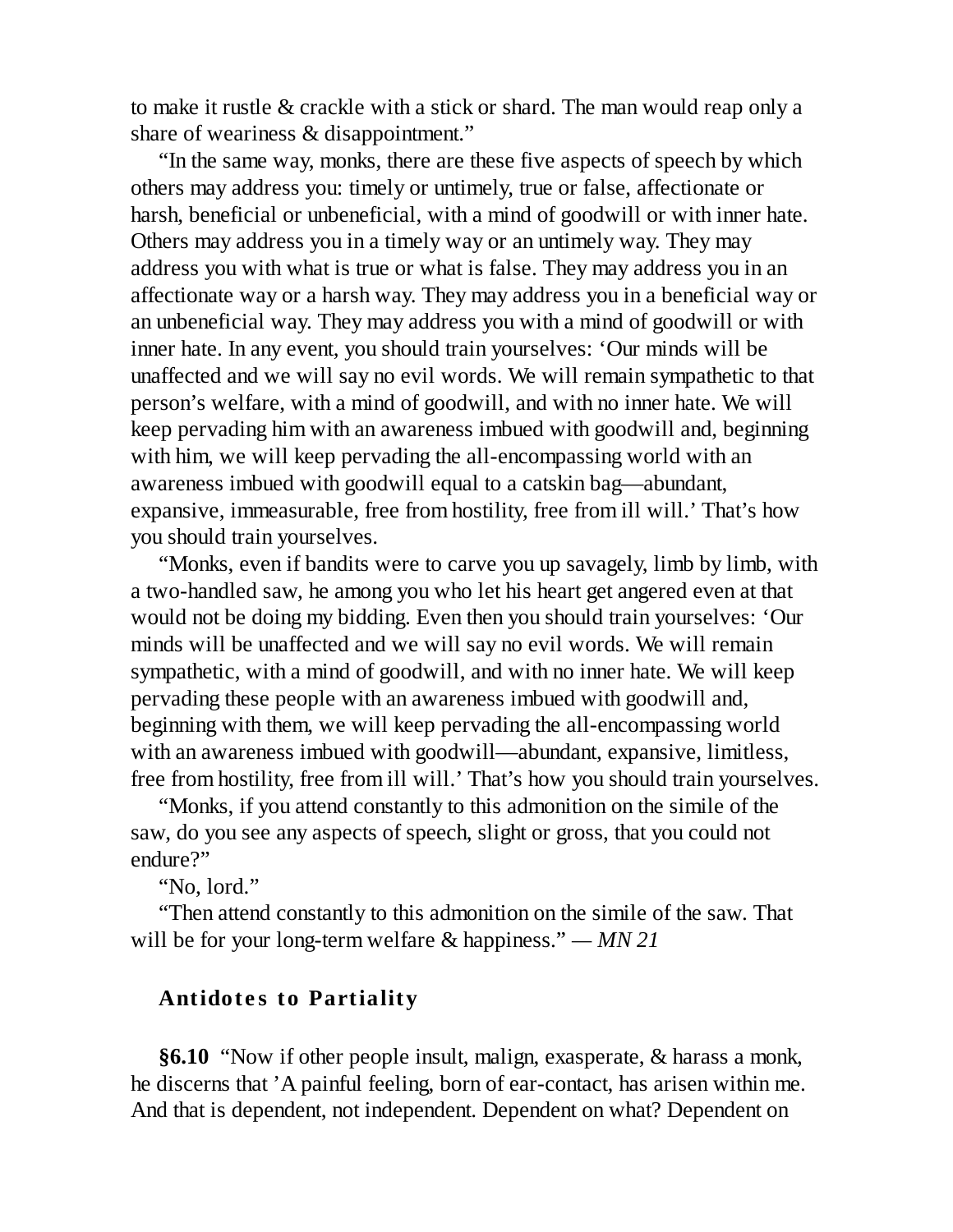contact.' And he sees that contact is inconstant, feeling is inconstant, perception is inconstant, consciousness is inconstant. His mind, with the (earth… liquid… wind… fire) property as its object/support, leaps up, grows confident, steadfast, & released.

"And if other people attack the monk in ways that are undesirable, displeasing, & disagreeable—through contact with fists, contact with stones, contact with sticks, or contact with knives—the monk discerns that 'This body is of such a nature contacts with fists come, contacts with stones come, contacts with sticks come, & contacts with knives come. Now the Blessed One has said, in his exhortation of the simile of the saw [MN 21], "Monks, even if bandits were to carve you up savagely, limb by limb, with a twohandled saw, he among you who let his heart get angered even at that would not be doing my bidding." So my persistence will be aroused & untiring, my mindfulness established & unconfused, my body calm & unaroused, my mind centered & unified. And now let contact with fists come to this body, let contact with stones, with sticks, with knives come to this body, for this is how the Buddha's bidding is done.'

"And if, in the monk recollecting the Buddha, Dhamma, & Saṅgha in this way, equanimity based on what is skillful is not established, he feels apprehensive at that and gives rise to a sense of urgency: 'It is a loss for me, not a gain; ill-gotten for me, not well-gotten, that when I recollect the Buddha, Dhamma, & Saṅgha in this way, equanimity based on what is skillful is not established within me.' Just as when a daughter-in-law, on seeing her fatherin-law, feels apprehensive and gives rise to a sense of urgency (to please him), in the same way, if, in the monk recollecting the Buddha, Dhamma, & Saṅgha in this way, equanimity based on what is skillful is not established, he feels apprehensive at that and gives rise to a sense of urgency: 'It is a loss for me, not a gain; ill-gotten for me, not well-gotten, that when I recollect the Buddha, Dhamma, & Saṅgha in this way, equanimity based on what is skillful is not established within me.'

"But if, in the monk recollecting the Buddha, Dhamma, & Saṅgha in this way, equanimity based on what is skillful is established, then he is gratified at that. And even to this extent, friends, the monk has accomplished a great deal." *— MN 28*

**§6.11** I have heard that on one occasion the Blessed One was staying near Sāvatthī at Jeta's Grove, Anāthapiṇḍika's monastery. Now at that time a certain householder's dear & beloved little son, his only child, had died. Because of his death, the father had no desire to work or to eat. He kept going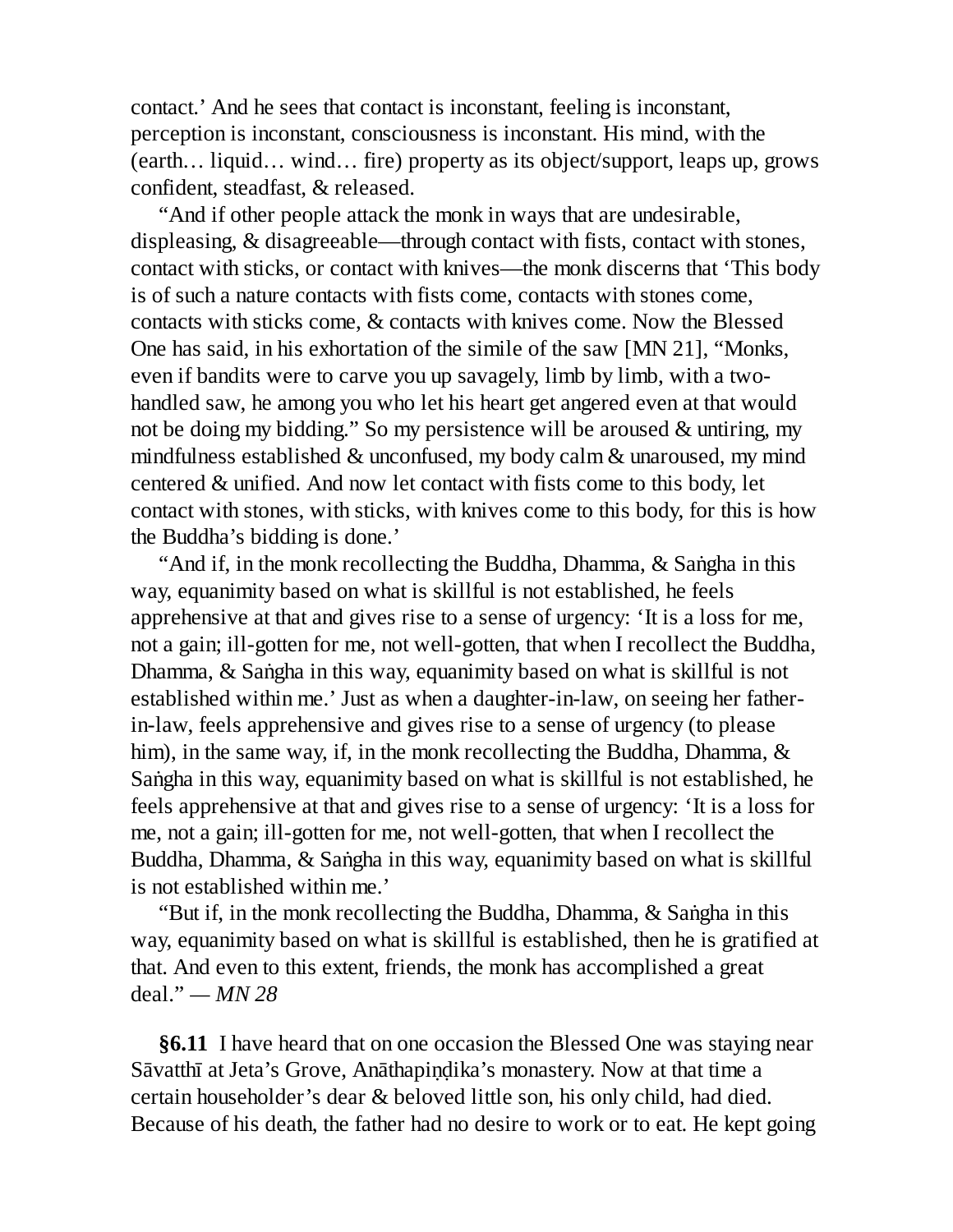to the cemetery and crying out, "Where have you gone, my only little child? Where have you gone, my only little child?"

Then he went to the Blessed One and, on arrival, having bowed down to him, sat to one side. As he was sitting there the Blessed One said to him, "Householder, your faculties are not those of one who is steady in his own mind. There is an aberration in your faculties."

"Lord, how could there not be an aberration in my faculties? My dear & beloved little son, my only child, has died. Because of his death, I have no desire to work or to eat. I keep going to the cemetery and crying out, 'Where have you gone, my only little child? Where have you gone, my only little child?'"

"That's the way it is, householder. That's the way it is—for sorrow, lamentation, pain, distress, & despair are born from one who is dear, come springing from one who is dear."

"But lord, who would ever think that sorrow, lamentation, pain, distress, & despair are born from one who is dear, come springing from one who is dear? Happiness & joy are born from one who is dear, come springing from one who is dear." So the householder, not delighting in the Blessed One's words, rejecting the Blessed One's words, got up from his seat and left.

Now at that time a large number of gamblers were playing dice not far from the Blessed One. So the householder went to them and, on arrival, said to them, "Just now, venerable sirs, I went to Gotama the contemplative and, on arrival, having bowed down to him, sat to one side. As I was sitting there, Gotama the contemplative said to me, 'Householder, your faculties are not those of one who is steady in his own mind. There is an aberration in your faculties.'

"When this was said, I said to him, 'Lord, how could there not be an aberration in my faculties? My dear & beloved little son, my only child, has died. Because of his death, I have no desire to work or to eat. I keep going to the cemetery and crying out, "Where have you gone, my only little child? Where have you gone, my only little child?"'

"'That's the way it is, householder. That's the way it is—for sorrow, lamentation, pain, distress, & despair are born from one who is dear, come springing from one who is dear.'

"'But, lord, who would ever think that sorrow, lamentation, pain, distress, & despair are born from one who is dear, come springing from one who is dear? Happiness & joy are born from one who is dear, come springing from one who is dear.' So, not delighting in the words of Gotama the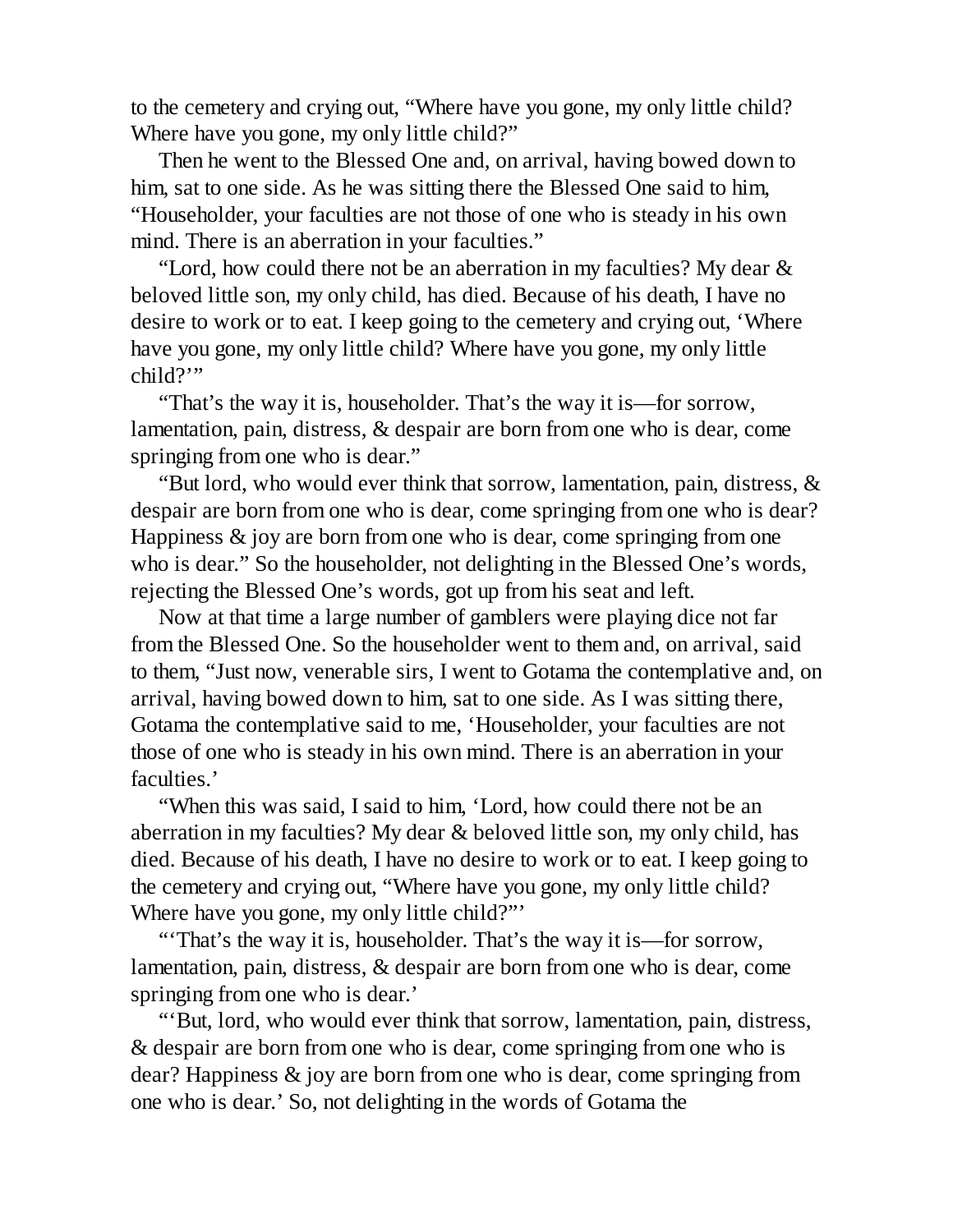contemplative, rejecting them, I got up from my seat and left."

"That's the way it is, householder (said the gamblers). That's the way it is. Happiness & joy are born from one who is dear, come springing from one who is dear."

So the householder left, thinking, "I agree with the gamblers."

Eventually, word of this conversation made its way into the king's inner chambers. Then King Pasenadi Kosala addressed Queen Mallikā, "Mallikā, your contemplative, Gotama, has said this: 'Sorrow, lamentation, pain, distress, & despair are born from one who is dear, come springing from one who is dear."

"If that was said by the Blessed One, great king, then that's the way it is."

"No matter what Gotama the contemplative says, Mallikā endorses it: 'If that was said by the Blessed One, great king, then that's the way it is.' Just as, no matter what his teacher says, a pupil endorses it: 'That's the way it is, teacher. That's the way is.' In the same way, no matter what Gotama the contemplative says, Mallikā endorses it: 'If that was said by the Blessed One, great king, then that's the way it is.' Go away, Mallikā! Out of my sight!"

Then Queen Mallikā called for the brahman Nāḷijaṅgha: "Come, brahman. Go to the Blessed One and, on arrival, showing reverence with your head to his feet in my name, ask whether he is free from illness & affliction, is carefree, strong, & living in comfort, saying: 'Queen Mallikā, lord, shows reverence with her head to your feet and asks whether you are free from illness & affliction, are carefree, strong, & living in comfort.' And then say: 'Lord, did the Blessed One say that sorrow, lamentation, pain, distress, & despair are born from one who is dear, come springing from one who is dear?' Whatever the Blessed One says, remember it well and tell it to me for Tathāgatas do not speak untruthfully."

"Yes, madam," the brahman Nāḷijaṅgha responded to Queen Mallikā. Going to the Blessed One, on arrival he exchanged courteous greetings with the Blessed One. After an exchange of friendly greetings & courtesies, he sat to one side. As he was sitting there he said to the Blessed One: "Master Gotama, Queen Mallikā shows reverence with her head to your feet and asks whether you are free from illness & affliction, are carefree, strong, & living in comfort. And she says further: 'Lord, did the Blessed One say that sorrow, lamentation, pain, distress, & despair are born from one who is dear, come springing from one who is dear?"

"That's the way it is, brahman. That's the way it is. Sorrow, lamentation, pain, distress, & despair are born from one who is dear, come springing from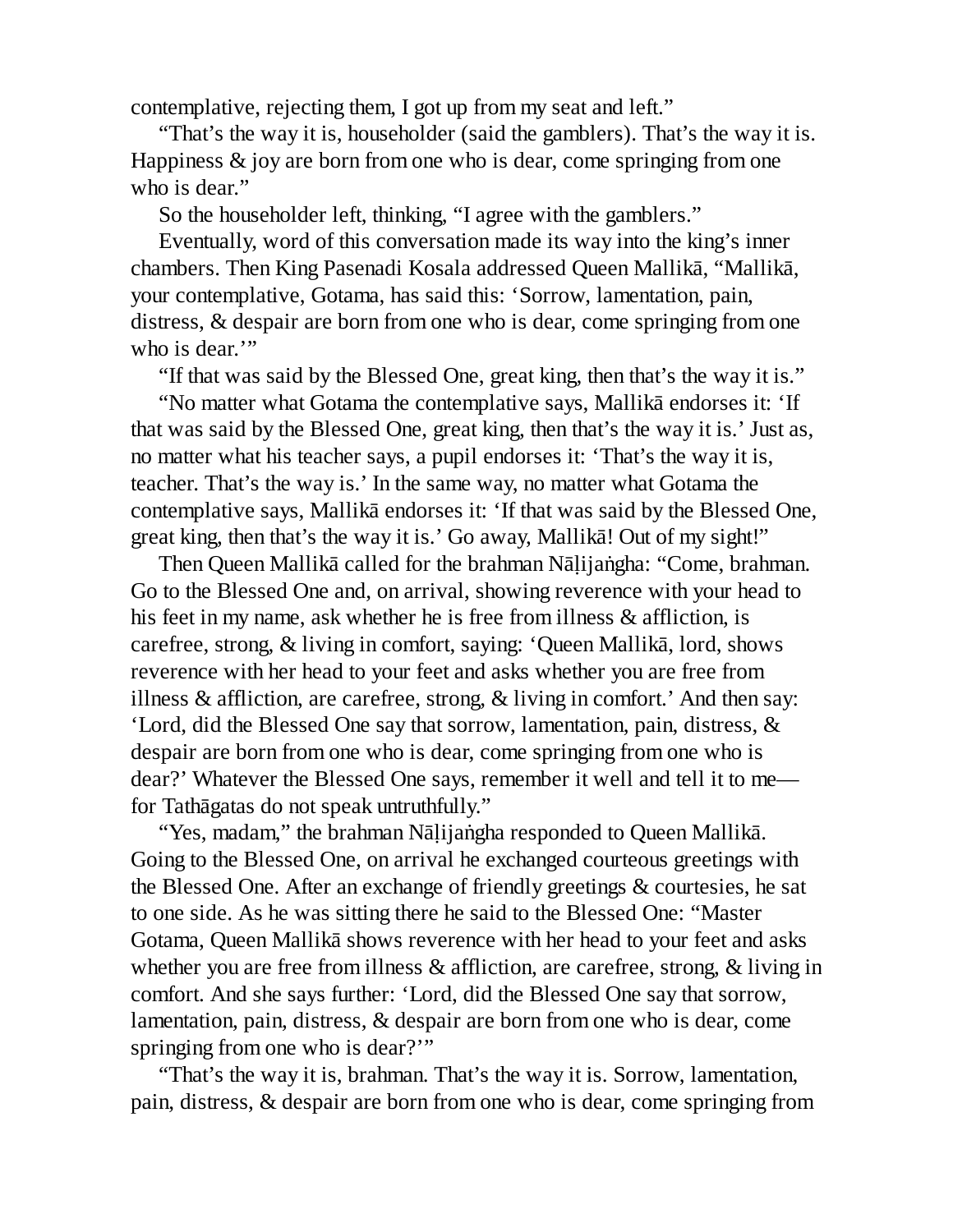one who is dear. And it's through this line of reasoning that it may be understood how sorrow, lamentation, pain, distress, & despair are born from one who is dear, come springing from one who is dear.

"Once in this same Sāvatthī there was a woman whose mother died. Owing to her mother's death she went mad, out of her mind, and wandering from street to street, crossroads to crossroads, would say, 'Have you seen my mother? Have you seen my mother?' It's through this line of reasoning that it may be understood how sorrow, lamentation, pain, distress, & despair are born from one who is dear, come springing from one who is dear.

"Once in this same Sāvatthī there was a woman whose father died… whose brother died… whose sister died… whose son died… whose daughter died… whose husband died. Owing to his death she went mad, out of her mind, and wandering from street to street, crossroads to crossroads, would say, 'Have you seen my husband? Have you seen my husband?' It's through this line of reasoning that it may be understood how sorrow, lamentation, pain, distress, & despair are born from one who is dear, come springing from one who is dear.

"Once in this same Sāvatthī there was a man whose mother died. Owing to her death he went mad, out of his mind, and wandering from street to street, crossroads to crossroads, would say, 'Have you seen my mother? Have you seen my mother?' It's through this line of reasoning that it may be understood how sorrow, lamentation, pain, distress, & despair are born from one who is dear, come springing from one who is dear.

"Once in this same Sāvatthī there was a man whose father died… whose brother died… whose sister died… whose son died… whose daughter died… whose wife died. Owing to her death he went mad, out of his mind, and wandering from street to street, crossroads to crossroads, would say, 'Have you seen my wife? Have you seen my wife?' It's through this line of reasoning that it may be understood how sorrow, lamentation, pain, distress, & despair are born from one who is dear, come springing from one who is dear.

"Once in this same Sāvatthī there was a wife who went to her relatives' home. Her relatives, having separated her from her husband, wanted to give her to another against her will. So she said to her husband, 'These relatives of mine, having separated us, want to give me to another against my will,' whereupon he cut her in two and slashed himself open, thinking, 'Dead we will be together.' It's through this line of reasoning that it may be understood how sorrow, lamentation, pain, distress, & despair are born from one who is dear, come springing from one who is dear."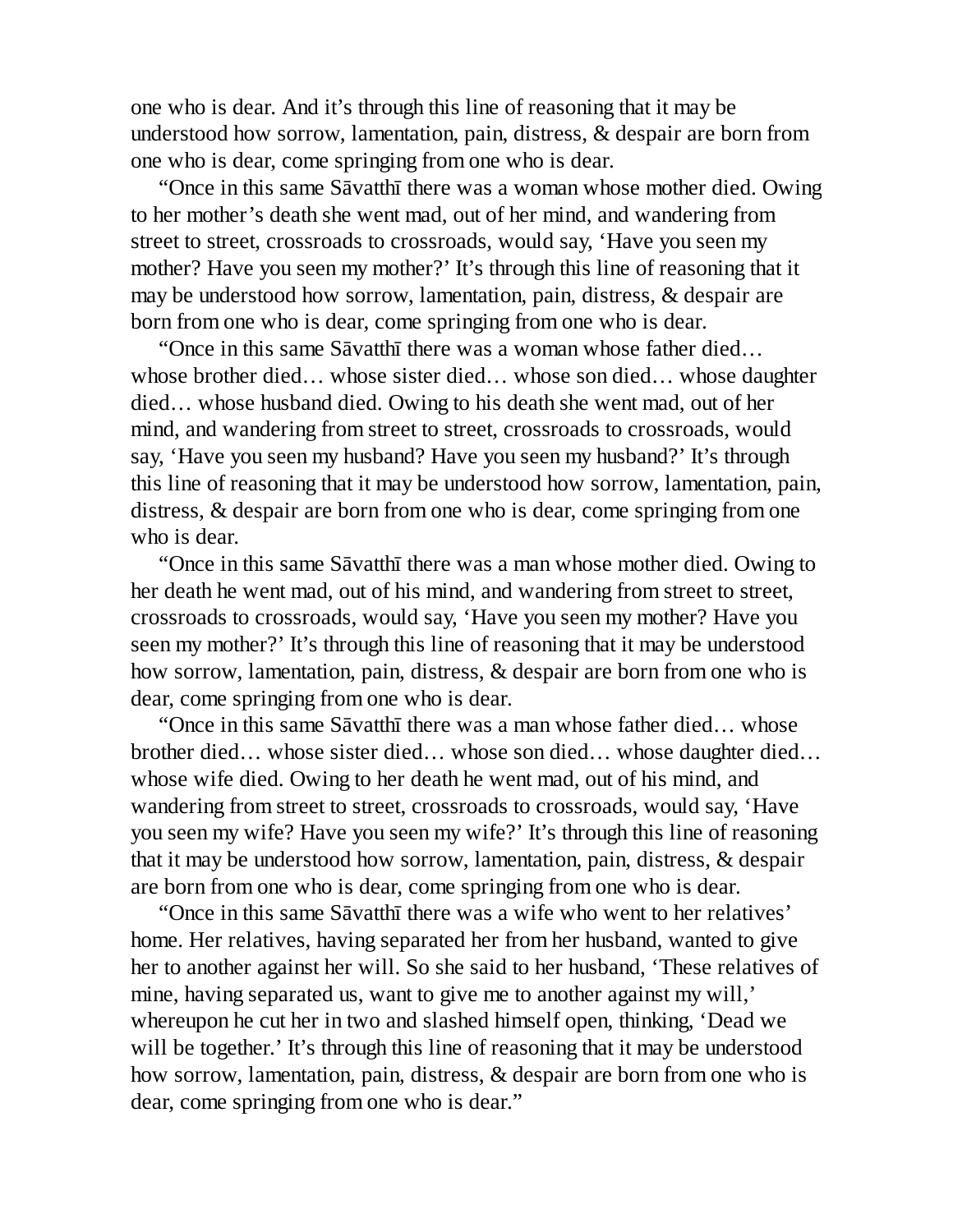Then the brahman Nāḷijaṅgha, delighting in & approving of the Blessed One's words, got up from his seat and went to Queen Mallikā. On arrival, he told her all that had been said in his conversation with the Blessed One.

Then Queen Mallikā went to King Pasenadi Kosala and on arrival said to him, "What do you think, great king? Is Princess Vajirī dear to you?"

"Yes, Mallikā, Princess Vajirī is dear to me."

"And what do you think? Would sorrow, lamentation, pain, distress, & despair arise in you from any change & aberration in Princess Vajirī?"

"Mallikā, any change & aberration in Princess Vajirī would mean an aberration of my very life. How could sorrow, lamentation, pain, distress, & despair not arise in me?"

"Great king, it was in connection with this that the Blessed One—the One who knows, the One who sees, worthy & rightly self-awakened—said, 'Sorrow, lamentation, pain, distress, & despair are born from one who is dear, come springing from one who is dear.'

"Now what do you think, great king? Is the noble Queen Vāsabhā dear to you? .… Is [your son] General Viḍūḍabha dear to you? .… Am I dear to you?"

"Yes, Mallikā, you are dear to me."

"And what do you think? Would sorrow, lamentation, pain, distress, & despair arise in you from any change & aberration in me?"

"Mallikā, any change & aberration in you would mean an aberration of my very life. How could sorrow, lamentation, pain, distress, & despair not arise in me?"

"Great king, it was in connection with this that the Blessed One—the One who knows, the One who sees, worthy & rightly self-awakened—said, 'Sorrow, lamentation, pain, distress, & despair are born from one who is dear, come springing from one who is dear.'

"Now what do you think, great king? Are [your subjects] the Kāsis & Kosalans dear to you?"

"Yes, Mallikā, the Kāsis & Kosalans are dear to me. It's through the might of the Kāsis & Kosalans that we use Kāsi sandalwood and wear garlands, scents, & ointments."

"And what do you think? Would sorrow, lamentation, pain, distress, & despair arise in you from any change & aberration in the Kāsis & Kosalans?"

"Mallikā, any change & aberration in the Kāsis & Kosalans would mean an aberration of my very life. How could sorrow, lamentation, pain, distress, & despair not arise in me?"

"Great king, it was in connection with this that the Blessed One—the One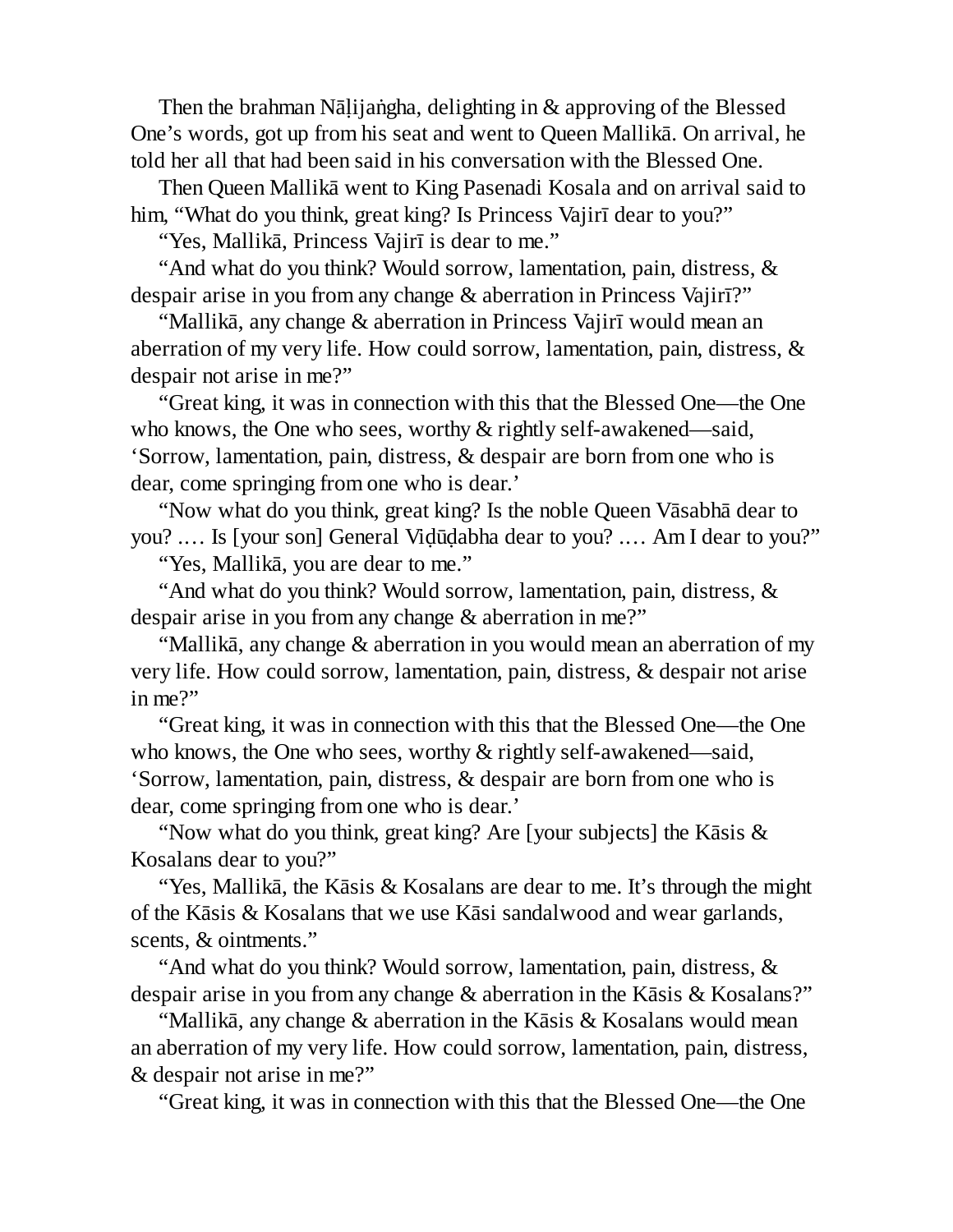who knows, the One who sees, worthy & rightly self-awakened—said, 'Sorrow, lamentation, pain, distress, & despair are born from one who is dear, come springing from one who is dear.'"

"It's amazing, Mallikā. It's astounding: how deeply the Blessed One sees, having pierced through, as it were, with discernment. Come Mallikā: Give me the ablution water." Then King Pasenadi Kosala, rising from his seat and arranging his upper robe over one shoulder, paid homage in the direction of the Blessed One with his hands palm-to-palm in front of his heart, and exclaimed three times:

"Homage to the Blessed One, worthy & rightly self-awakened! Homage to the Blessed One, worthy & rightly self-awakened! Homage to the Blessed One, worthy & rightly self-awakened!" *— MN 87*

**§6.12** Once the Blessed One was staying near Sāvatthī in Jeta's Grove, Anāthapiṇḍika's monastery. Then King Pasenadi the Kosalan went to the Blessed One and, on arrival, having bowed down, sat to one side. Now, at that time Queen Mallikā died. Then a certain man went to the king and whispered in his ear: "Your majesty, Queen Mallikā has died." When this was said, King Pasenadi the Kosalan sat there miserable, sick at heart, his shoulders drooping, his face down, brooding, at a loss for words. Then the Blessed One saw the king sitting there miserable, sick at heart… at a loss for words, and so said to him, "There are these five things, great king, that cannot be gotten by a contemplative, a brahman, a deva, a Māra, a Brahmā, or anyone at all in the world. Which five?

"'May what is subject to aging not age.' This is something that cannot be gotten by a contemplative, a brahman, a deva, a Māra, a Brahmā, or anyone at all in the world.

"'May what is subject to illness not grow ill.' This is something that cannot be gotten by a contemplative, a brahman, a deva, a Māra, a Brahmā, or anyone at all in the world.

"'May what is subject to death not die.' This is something that cannot be gotten by a contemplative, a brahman, a deva, a Māra, a Brahmā, or anyone at all in the world.

"'May what is subject to ending not end.' This is something that cannot be gotten by a contemplative, a brahman, a deva, a Māra, a Brahmā, or anyone at all in the world.

"'May what is subject to destruction not be destroyed.' This is something that cannot be gotten by a contemplative, a brahman, a deva, a Māra, a Brahmā, or anyone at all in the world.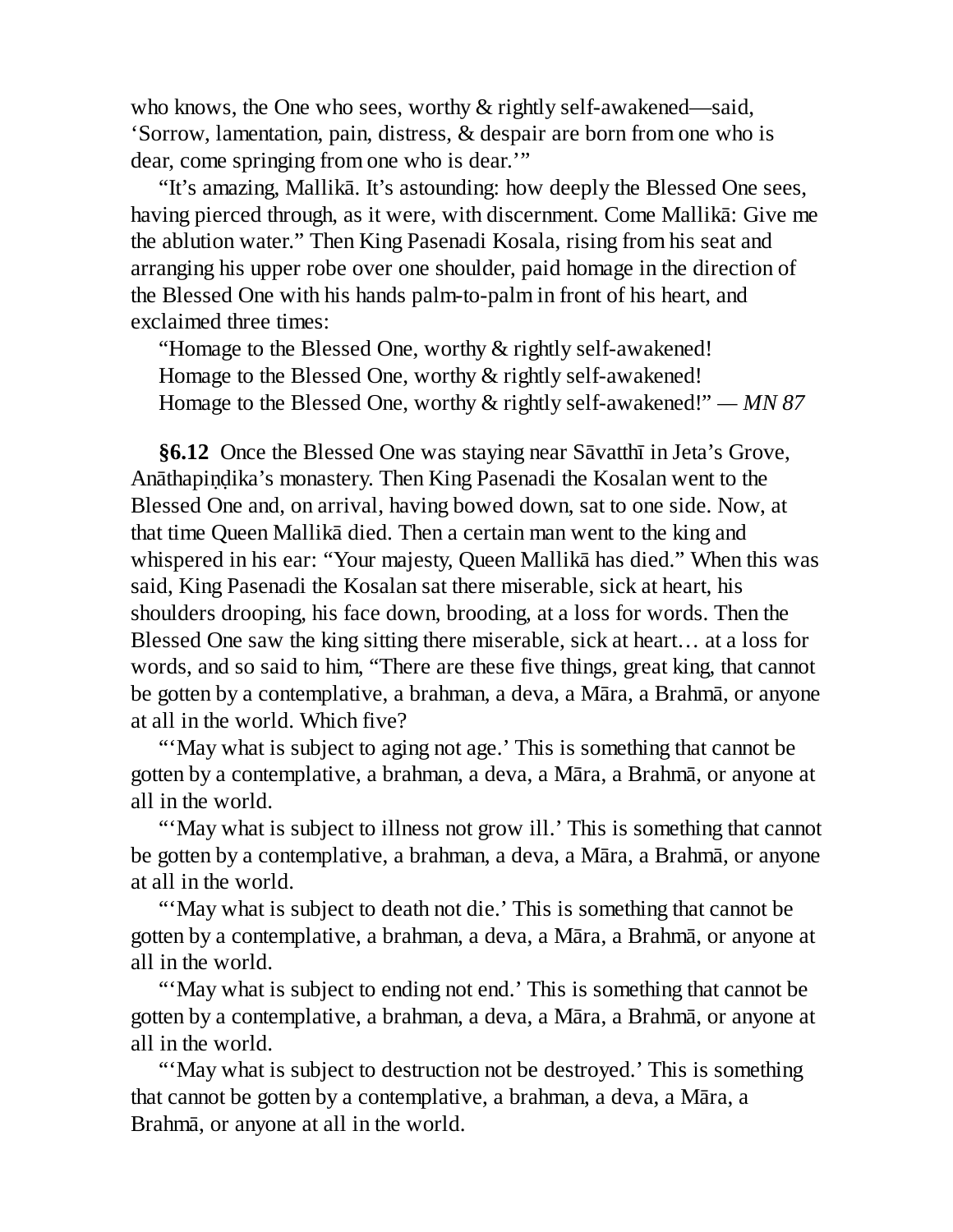"Now, it happens to an uninstructed run-of-the-mill person that something that is subject to aging ages. With the aging of what is subject to aging, he does not reflect: 'It doesn't happen only to me that what is subject to aging will age. To the extent that there are beings—past & future, passing away & re-arising—it happens to all of them that what is subject to aging will age. And if, with the aging of what is subject to aging, I were to sorrow, grieve, lament, beat my breast, & become distraught, food would not agree with me, my body would become unattractive, my affairs would go untended, my enemies would be gratified and my friends unhappy.' So, with the aging of what is subject to aging, he sorrows, grieves, laments, beats his breast, & becomes distraught. This is called an uninstructed run-of-the-mill person pierced by the poisoned arrow of sorrow, tormenting himself.

"And further, it happens to an uninstructed run-of-the-mill person that something that is subject to illness grows ill… that something subject to death dies… that something subject to ending ends… that something subject to destruction is destroyed. With the destruction of what is subject to destruction, he does not reflect: 'It doesn't happen only to me that what is subject to destruction will be destroyed. To the extent that there are beings—past & future, passing away & re-arising—it happens to all of them that what is subject to destruction will be destroyed. And if, with the destruction of what is subject to destruction, I were to sorrow, grieve, lament, beat my breast, & become distraught, food would not agree with me, my body would become unattractive, my affairs would go untended, my enemies would be gratified and my friends unhappy.' So, with the destruction of what is subject to destruction, he sorrows, grieves, laments, beats his breast, & becomes distraught. This is called an uninstructed run-of-the-mill person pierced by the poisoned arrow of sorrow, tormenting himself.

"Now, it happens to an instructed disciple of the noble ones that something that is subject to aging ages. With the aging of what is subject to aging, he reflects: 'It doesn't happen only to me that what is subject to aging will age. To the extent that there are beings—past & future, passing away & re-arising —it happens to all of them that what is subject to aging will age. And if, with the aging of what is subject to aging, I were to sorrow, grieve, lament, beat my breast, & become distraught, food would not agree with me, my body would become unattractive, my affairs would go untended, my enemies would be gratified and my friends unhappy.' So, with the aging of what is subject to aging, he does not sorrow, grieve, or lament, does not beat his breast or become distraught. This is called an instructed disciple of the noble ones who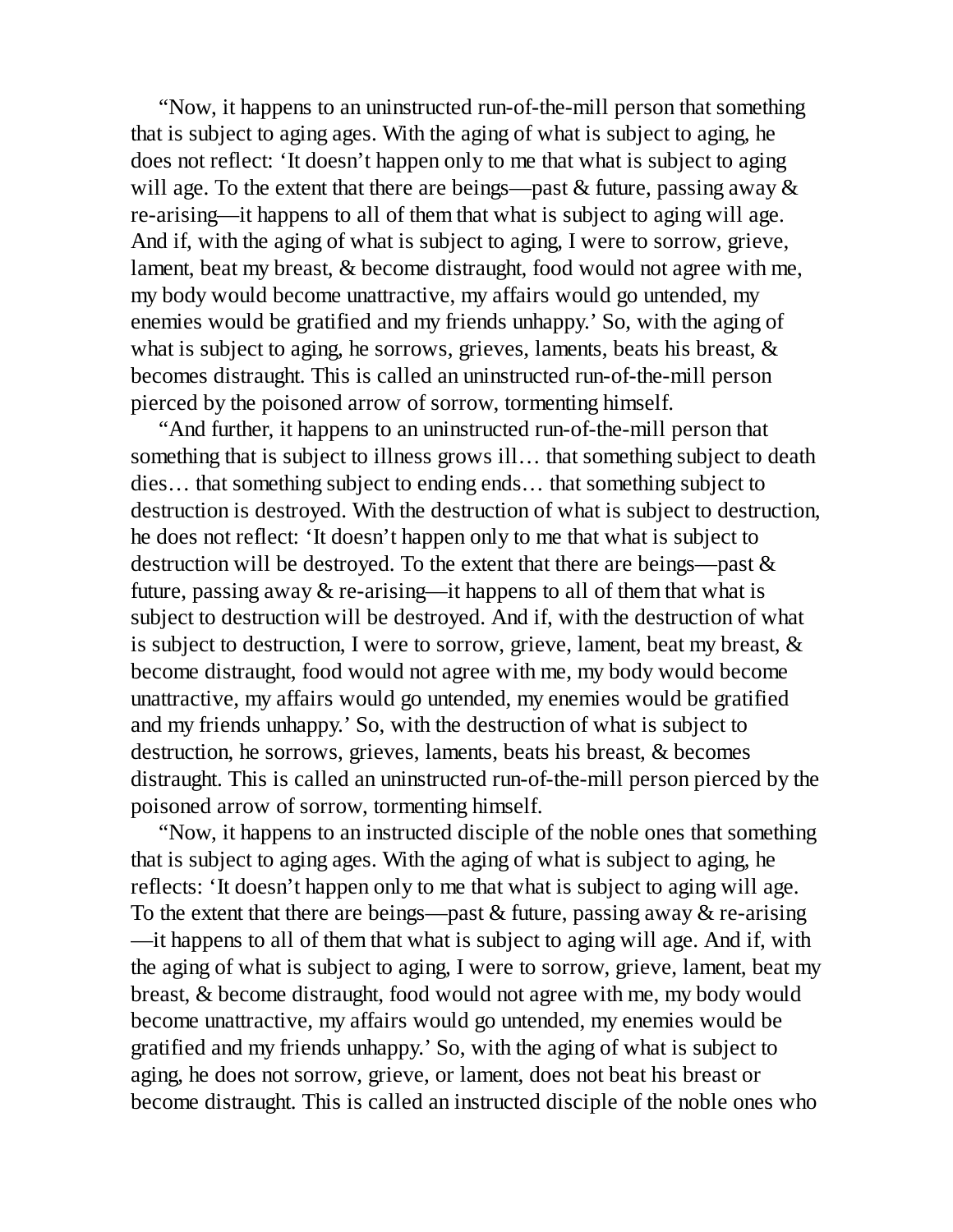has pulled out the poisoned arrow of sorrow pierced with which the uninstructed run-of-the-mill person torments himself. Sorrowless, arrowless, the disciple of the noble ones is totally unbound right within himself.

"And further, it happens to an instructed disciple of the noble ones that something that is subject to illness grows ill… that something subject to death dies… that something subject to ending ends… that something subject to destruction is destroyed. With the destruction of what is subject to destruction, he reflects: 'It doesn't happen only to me that what is subject to destruction will be destroyed. To the extent that there are beings—past & future, passing away & re-arising—it happens to all of them that what is subject to destruction will be destroyed. And if, with the destruction of what is subject to destruction, I were to sorrow, grieve, lament, beat my breast, & become distraught, food would not agree with me, my body would become unattractive, my affairs would go untended, my enemies would be gratified and my friends unhappy.' So, with the destruction of what is subject to destruction, he does not sorrow, grieve, or lament, does not beat his breast or become distraught. This is called an instructed disciple of the noble ones who has pulled out the poisoned arrow of sorrow pierced with which the uninstructed run-of-the-mill person torments himself. Sorrowless, arrowless, the disciple of the noble ones is totally unbound right within himself.

"These are the five things, great king, that cannot be gotten by a contemplative, a brahman, a deva, a Māra, a Brahmā, or anyone at all in the world."

Not by sorrowing, not by lamenting, is any aim accomplished here, not even a bit. Knowing you're sorrowing & in pain, your enemies are gratified. But when a sage

with a sense for determining what is his aim doesn't waver in the face of misfortune,

his enemies are pained, seeing his face unchanged, as of old. Where & however an aim is accomplished through

> eulogies, chants, good sayings, donations, & family customs,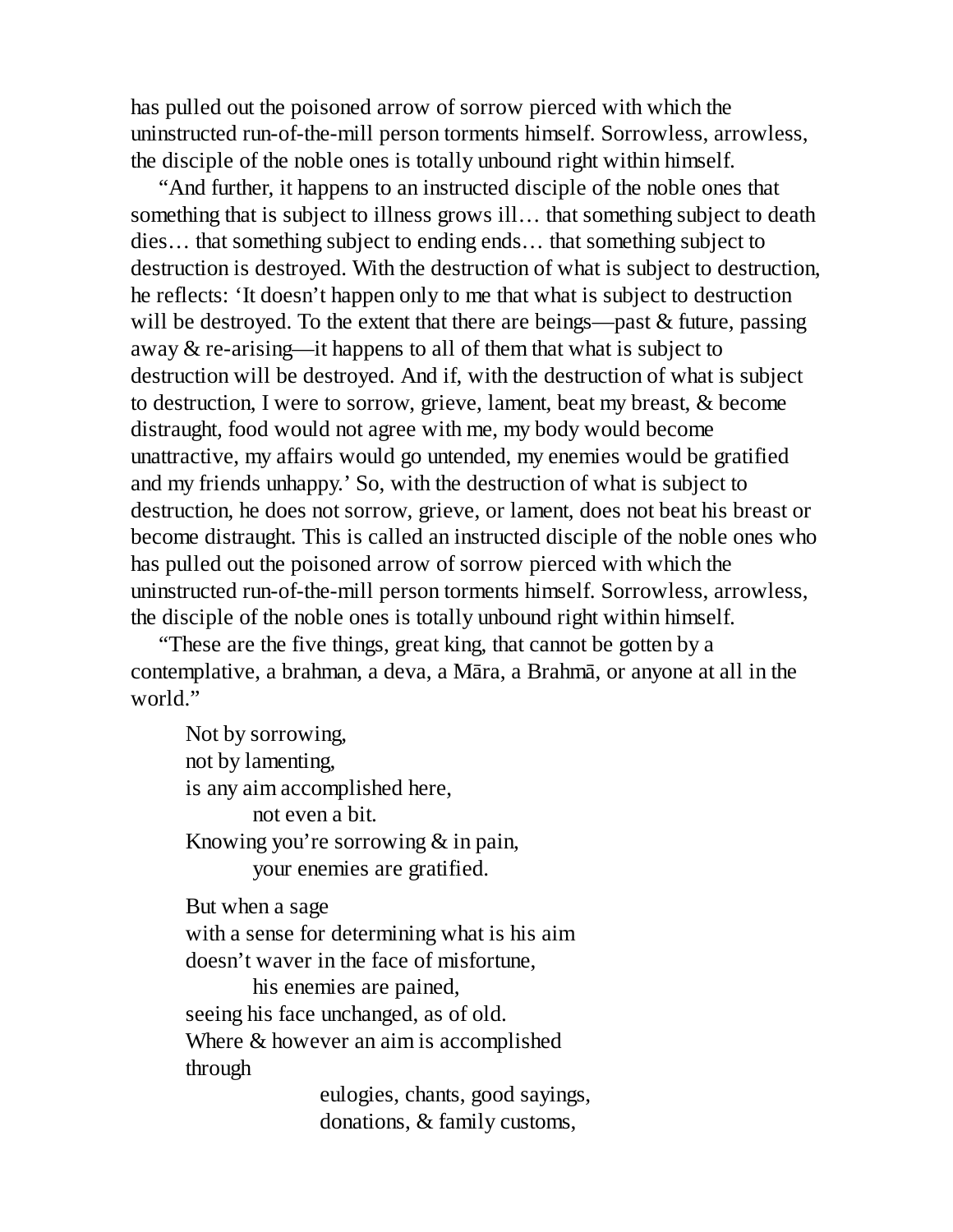follow them diligently there & that way. But if you discern that your own aim or that of others is not gained in this way, acquiesce (to the nature of things) unsorrowing, with the thought: 'What important work am I doing now?' *— AN 5:49*

**§6.13** "From an inconceivable beginning comes transmigration. A beginning point is not evident, though beings hindered by ignorance and fettered by craving are transmigrating & wandering on. What do you think, monks? Which is greater, the tears you have shed while transmigrating & wandering this long, long time—crying & weeping from being joined with what is displeasing, being separated from what is pleasing—or the water in the four great oceans?"

"As we understand the Dhamma taught to us by the Blessed One, this is the greater: the tears we have shed while transmigrating & wandering this long, long time—crying & weeping from being joined with what is displeasing, being separated from what is pleasing—not the water in the four great oceans."

"Excellent, monks. Excellent. It's excellent that you thus understand the Dhamma taught by me.

"This is the greater: the tears you have shed while transmigrating & wandering this long, long time—crying & weeping from being joined with what is displeasing, being separated from what is pleasing—not the water in the four great oceans.

"Long have you (repeatedly) experienced the death of a mother. The tears you have shed over the death of a mother while transmigrating & wandering this long, long time—crying & weeping from being joined with what is displeasing, being separated from what is pleasing—are greater than the water in the four great oceans.

"Long have you (repeatedly) experienced the death of a father… the death of a brother… the death of a sister… the death of a son… the death of a daughter… loss with regard to relatives… loss with regard to wealth… loss with regard to disease. The tears you have shed over loss with regard to disease while transmigrating & wandering this long, long time—crying & weeping from being joined with what is displeasing, being separated from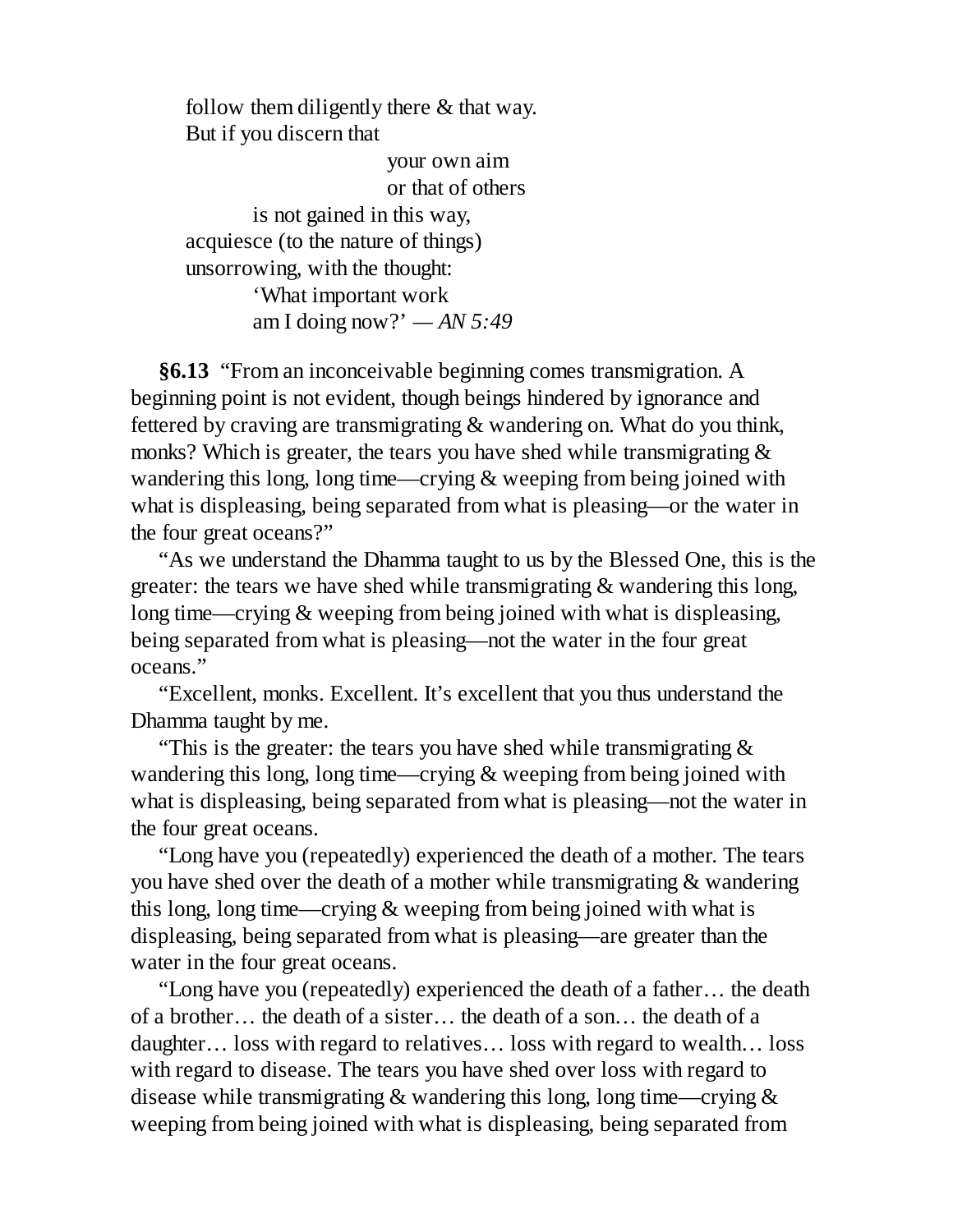what is pleasing—are greater than the water in the four great oceans.

"Why is that? From an inconceivable beginning comes transmigration. A beginning point is not evident, though beings hindered by ignorance and fettered by craving are transmigrating & wandering on. Long have you thus experienced stress, experienced pain, experienced loss, swelling the cemeteries—enough to become disenchanted with all fabricated things, enough to become dispassionate, enough to be released." *— SN 15:3*

*§6.14 [Pāṭācārā recounts the Buddha's words:]*

"You don't know the path of his coming or going, that being who has come from where? the one you lament as 'my son.' But when you know the path of his coming or going, you don't grieve after him, for that is the nature of beings. Unasked, he came from there. Without permission, he went from here —coming from where? having stayed a few days. And coming one way from here, he goes yet another from there. Dying in the human form, he will go wandering on. As he came, so he has gone so what is there to lament?"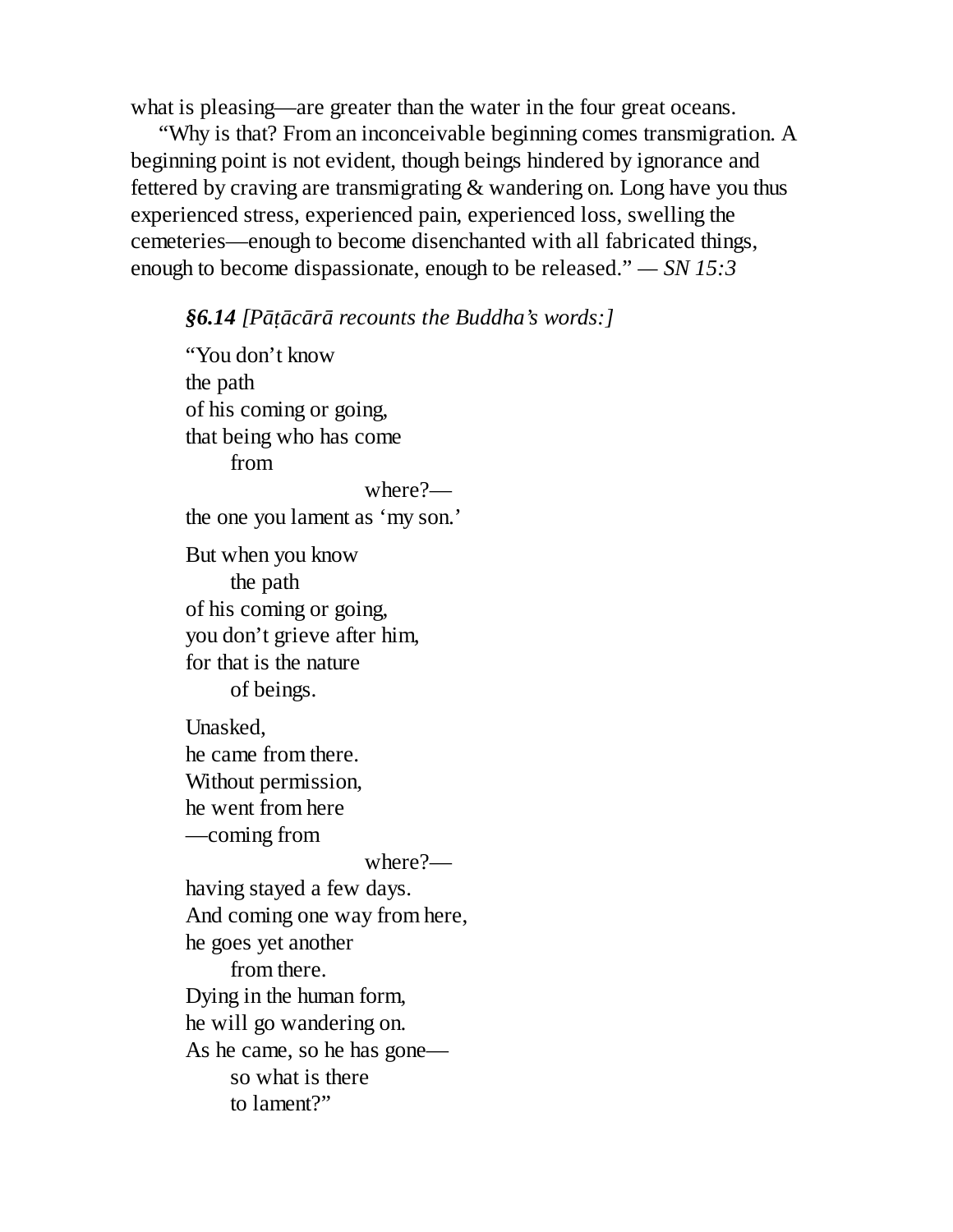Pulling out —completely out the arrow so hard to see, embedded in my heart, he [the Buddha] expelled from me —overcome with grief the grief over my son. Today—with arrow removed, without hunger, entirely unbound to the Buddha, Dhamma, & Saṅgha I go, for refuge to the Sage. *— Thig 6:1*

*§6.15 [Ubbiri recalls the Buddha's words:]*

"'Jīva, my daughter,' you cry in the woods. Come to your senses, Ubbiri. 84,000 all named Jīva have been burned in that charnel ground. For which of them do you grieve?"

Pulling out —completely out the arrow so hard to see, embedded in my heart, he expelled from me —overcome with grief the grief over my daughter. Today—with arrow removed, without hunger, entirely unbound to the Buddha, Dhamma, & Saṅgha I go, for refuge to the Sage. *— Thig 3:5*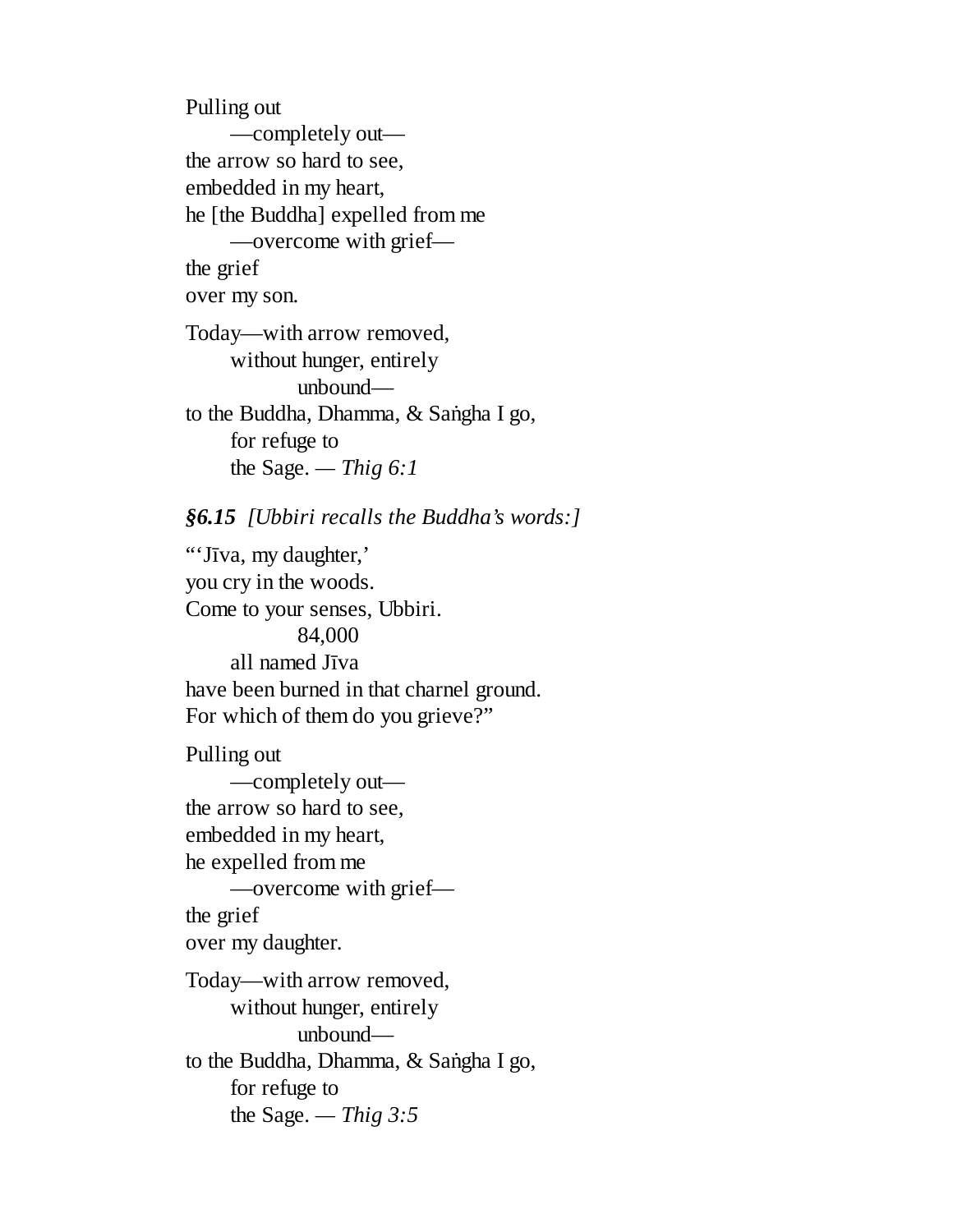**§6.16** "'The thirty-six emotions to which beings are attached should be known': Thus was it said. And in reference to what was it said? Six kinds of household joy & six kinds of renunciation joy; six kinds of household distress & six kinds of renunciation distress; six kinds of household equanimity & six kinds of renunciation equanimity.

"And what are the six kinds of household joy? The joy that arises when one regards as an acquisition the acquisition of forms cognizable by the eye agreeable, pleasing, charming, endearing, connected with worldly baits—or when one recalls the previous acquisition of such forms after they have passed, ceased, & changed: That is called household joy. [Similarly with sounds, smells, tastes, tactile sensations, & ideas.]

"And what are the six kinds of renunciation joy? The joy that arises when —experiencing the inconstancy of those very forms, their change, fading, & cessation—one sees with right discernment as it has come to be that all forms, past or present, are inconstant, stressful, subject to change: That is called renunciation joy. [Similarly with sounds, smells, tastes, tactile sensations, & ideas.]

"And what are the six kinds of household distress? The distress that arises when one regards as a non-acquisition the non-acquisition of forms cognizable by the eye—agreeable, pleasing, charming, endearing, connected with worldly baits—or when one recalls the previous non-acquisition of such forms after they have passed, ceased, & changed: That is called household distress. [Similarly with sounds, smells, tastes, tactile sensations, & ideas.]

"And what are the six kinds of renunciation distress? The distress coming from the longing that arises in one who is filled with longing for the unexcelled liberations when—experiencing the inconstancy of those very forms, their change, fading, & cessation—he sees with right discernment as it has come to be that all forms, past or present, are inconstant, stressful, subject to change and he is filled with this longing: 'O when will I enter & remain in the sphere that the noble ones now enter & remain in?' This is called renunciation distress. [Similarly with sounds, smells, tastes, tactile sensations, & ideas.]

"And what are the six kinds of household equanimity? The equanimity that arises when a foolish, deluded person—a run-of-the-mill, untaught person who has not conquered his limitations or the results of action & who is blind to danger—sees a form with the eye. Such equanimity does not go beyond the form, which is why it is called household equanimity. [Similarly with sounds, smells, tastes, tactile sensations, & ideas.]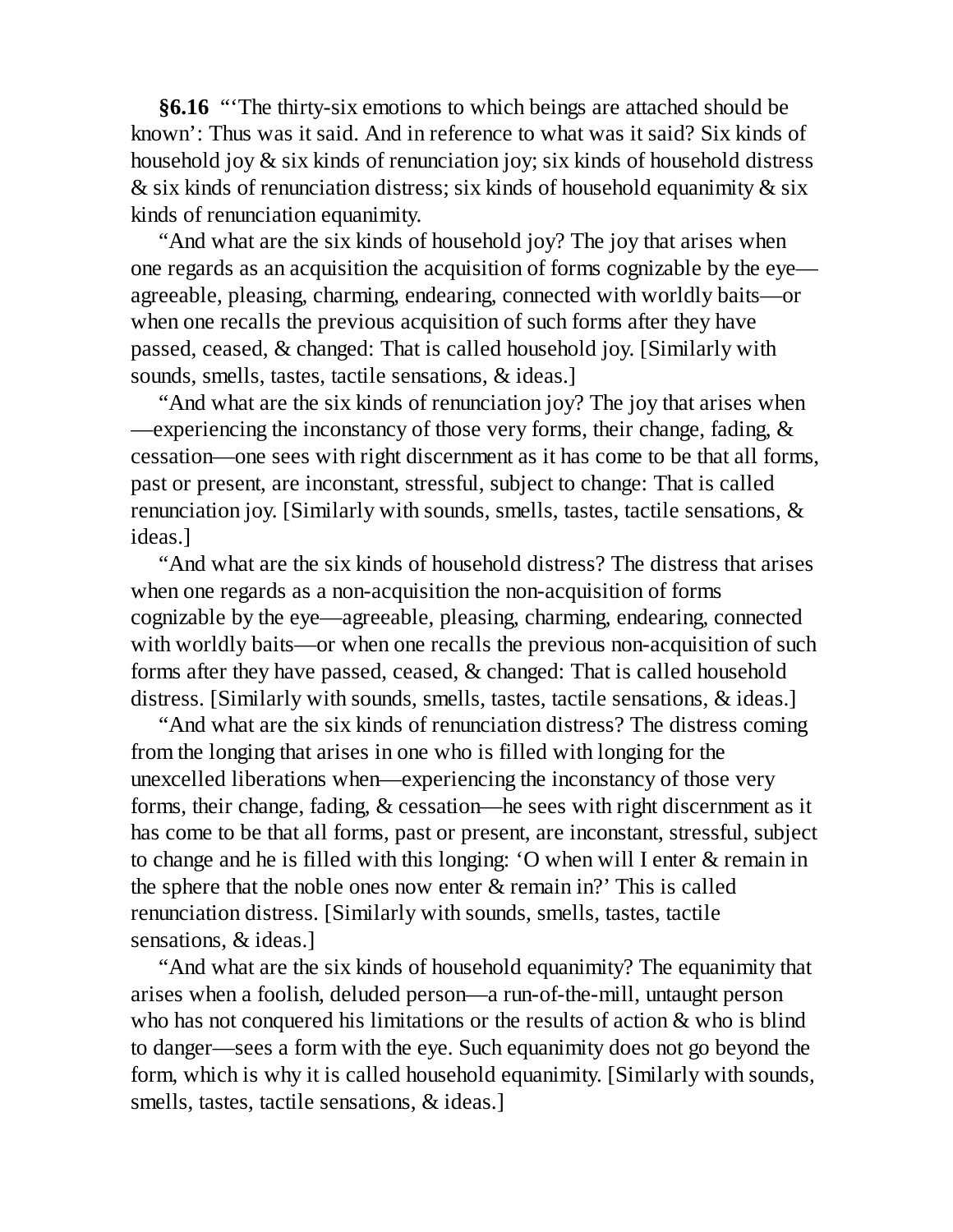"And what are the six kinds of renunciation equanimity? The equanimity that arises when—experiencing the inconstancy of those very forms, their change, fading, & cessation—one sees with right discernment as it has come to be that all forms, past or present, are inconstant, stressful, subject to change: This equanimity goes beyond form, which is why it is called renunciation equanimity. [Similarly with sounds, smells, tastes, tactile sensations, & ideas.]

"'The thirty-six emotions to which beings are attached should be known': Thus was it said. And in reference to this was it said.

"'With regard to them, depending on this, abandon that': Thus was it said. And in reference to what was it said?

"Here, by depending & relying on the six kinds of renunciation joy, abandon & transcend the six kinds of household joy. Such is their abandoning, such is their transcending. By depending & relying on the six kinds of renunciation distress, abandon & transcend the six kinds of household distress. Such is their abandoning, such is their transcending. By depending & relying on the six kinds of renunciation equanimity, abandon & transcend the six kinds of household equanimity. Such is their abandoning, such their transcending.

"By depending & relying on the six kinds of renunciation joy, abandon & transcend the six kinds of renunciation distress. Such is their abandoning, such is their transcending. By depending & relying on the six kinds of renunciation equanimity, abandon & transcend the six kinds of renunciation joy. Such is their abandoning, such their transcending.

"There is equanimity coming from multiplicity, dependent on multiplicity; and there is equanimity coming from singleness, dependent on singleness.

"And what is equanimity coming from multiplicity, dependent on multiplicity? There is equanimity with regard to forms, equanimity with regard to sounds… smells… tastes… tactile sensations [& ideas: this word appears in one of the recensions]. This is equanimity coming from multiplicity, dependent on multiplicity.

"And what is equanimity coming from singleness, dependent on singleness? There is equanimity dependent on the sphere of the infinitude of space, equanimity dependent on the sphere of the infinitude of consciousness… dependent on the sphere of nothingness… dependent on the sphere of neither perception nor non-perception. This is equanimity coming from singleness, dependent on singleness.

"By depending & relying on equanimity coming from singleness, dependent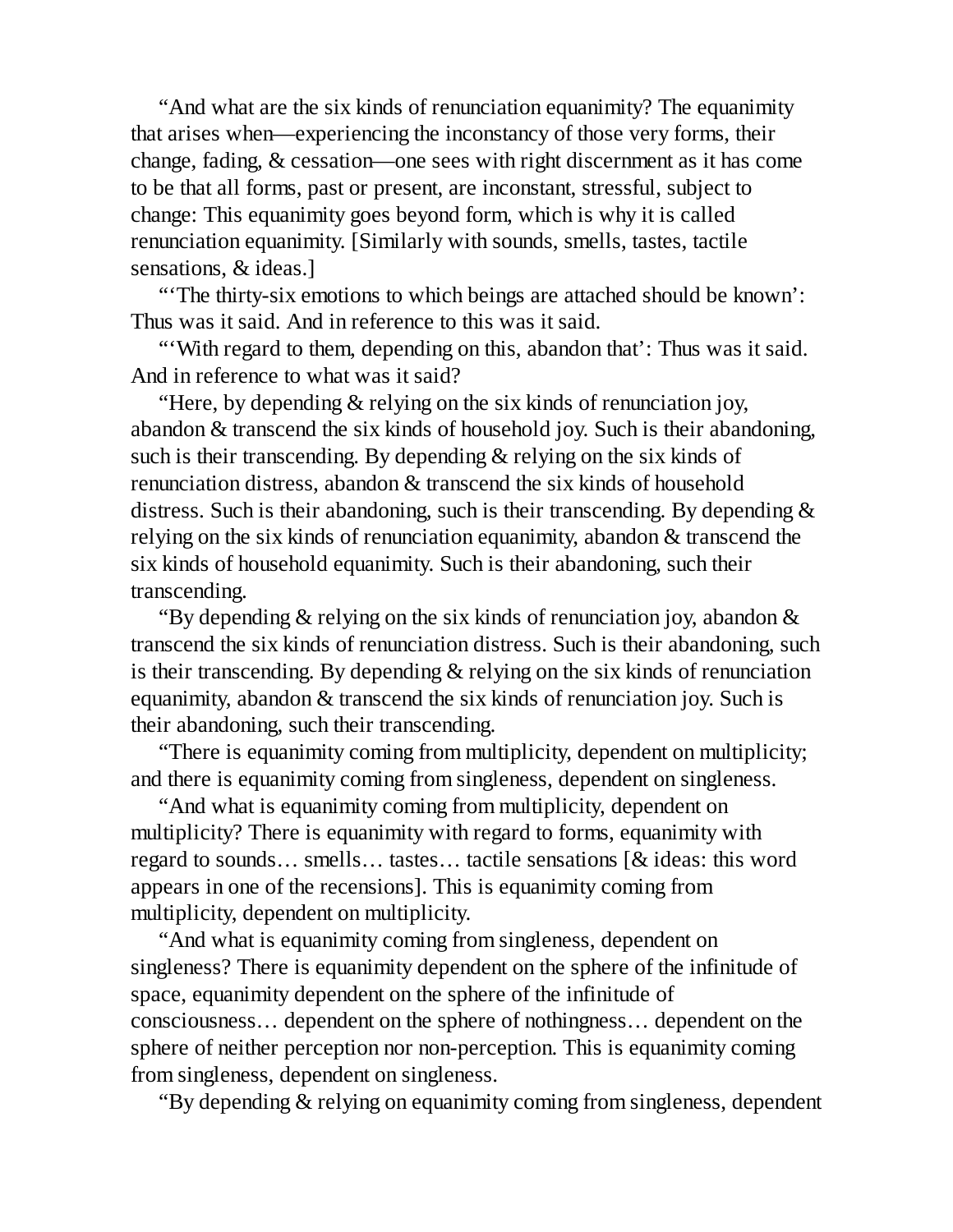on singleness, abandon & transcend equanimity coming from multiplicity, dependent on multiplicity. Such is its abandoning, such its transcending.

"By depending & relying on non-fashioning *[atammayatā],* abandon & transcend the equanimity coming from singleness, dependent on singleness. Such is its abandoning, such its transcending.

"'Depending on this, abandon that': Thus was it said. And in reference to this was it said." *— MN 137*

**§6.17** Ven. Sāriputta said, "Friends, just now as I was withdrawn in seclusion, this train of thought arose to my awareness: 'Is there anything in the world with whose change or alteration there would arise within me sorrow, lamentation, pain, distress, & despair?' Then the thought occurred to me: 'There is nothing in the world with whose change or alteration there would arise within me sorrow, lamentation, pain, distress, & despair.'"

When this was said, Ven. Ānanda said to Ven. Sāriputta, "Sāriputta my friend, even if there were change & alteration in the Teacher would there arise within you no sorrow, lamentation, pain, distress, or despair?"

"Even if there were change & alteration in the Teacher, my friend, there would arise within me no sorrow, lamentation, pain, distress, or despair. Still, I would have this thought: 'What a great being, of great might, of great prowess, has disappeared! For if the Blessed One were to remain for a long time, that would be for the benefit of many people, for the happiness of many people, out of sympathy for the world; for the welfare, benefit, & happiness of human & divine beings.'"

"Surely," [said Ven. Ānanda,] "it's because Ven. Sāriputta's I-making & mine-making and conceit-obsessions have long been well uprooted that even if there were change & alteration in the Teacher, there would arise within him no sorrow, lamentation, pain, distress, or despair." *— SN 21.2*

**§6.18** So Ven. Ānanda & Cunda the novice went to the Blessed One and, on arrival, having bowed down to him, sat to one side. As they were sitting there, Ven. Ānanda said to him, "Lord, just now Cunda the novice said to me, 'Venerable sir, Ven. Sāriputta has totally unbound. Here are his bowl & robes.' It was as if my body were drugged, I lost my bearings, things weren't clear to me, on hearing that Ven. Sāriputta had totally unbound."

"But, Ānanda, when he totally unbound, did Sāriputta take the aggregate of virtue along with him? Did he take the aggregate of concentration… discernment… release… the aggregate of knowledge & vision of release along with him?"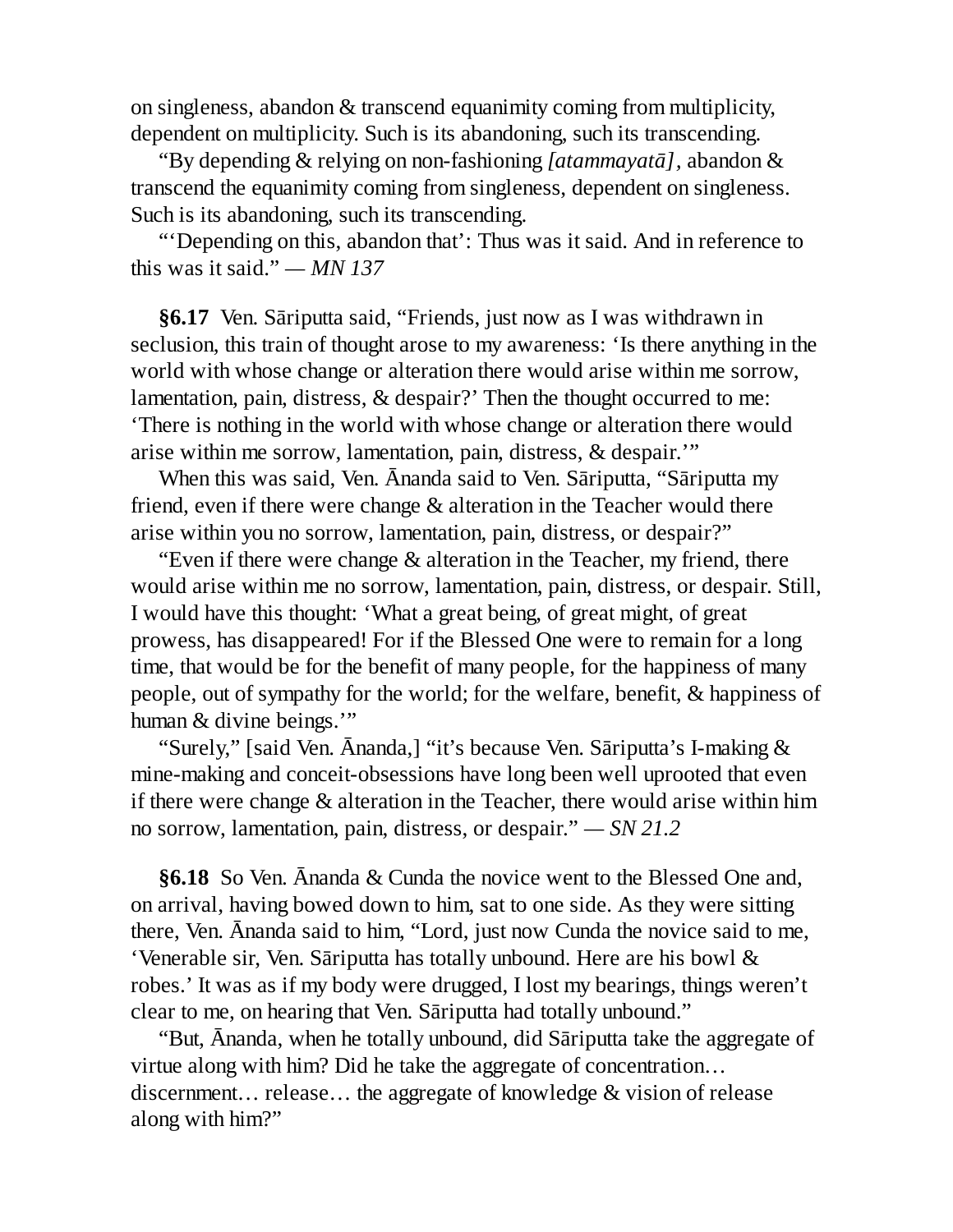"No, lord.… It's just that he was my instructor & counselor, one who exhorted, urged, roused, & encouraged me. He was tireless in teaching the Dhamma, a help to his companions in the holy life. We miss the nourishment of his Dhamma, the wealth of his Dhamma, his help in the Dhamma."

"But, Ānanda, haven't I already taught you the state of growing different with regard to all things dear & appealing, the state of becoming separate, the state of becoming otherwise? What else is there to expect? It's impossible that one could forbid anything born, existent, fabricated, & subject to disintegration from disintegrating.

"Just as if the largest limb were to fall off of a great tree composed of heartwood, standing firm; in the same way, Sāriputta has totally unbound from this great community of monks composed of heartwood, standing firm. What else is there to expect? It's impossible that one could forbid anything born, existent, fabricated, & subject to disintegration from disintegrating.

"Therefore, Ānanda, each of you should remain with your self as an island, your self as your refuge, without anything else as a refuge. Remain with the Dhamma as an island, the Dhamma as your refuge, without anything else as a refuge. And how does a monk remain with his self as an island, his self as his refuge, without anything else as a refuge? How does he remain with the Dhamma as an island, the Dhamma as his refuge, without anything else as a refuge? There is the case where a monk remains focused on the body in & of itself—ardent, alert, & mindful—putting aside greed & distress with reference to the world. He remains focused on feelings… mind… mental qualities in & of themselves—ardent, alert, & mindful—putting aside greed & distress with reference to the world. This is how a monk remains with his self as an island, his self as his refuge, without anything else as a refuge, with the Dhamma as an island, the Dhamma as his refuge, without anything else as a refuge. For those who—now or after I am gone—remain with their self as an island, their self as their refuge, without anything else as a refuge, with the Dhamma as an island, the Dhamma as their refuge, without anything else as a refuge, they will be the highest of the monks who desire training." *— SN 47:13*

**§6.19** How blissful it is, for one who has nothing who has mastered the Dhamma, is learned. See him suffering, one who has something, a person bound in body with people.  $-$  *Ud* 2:5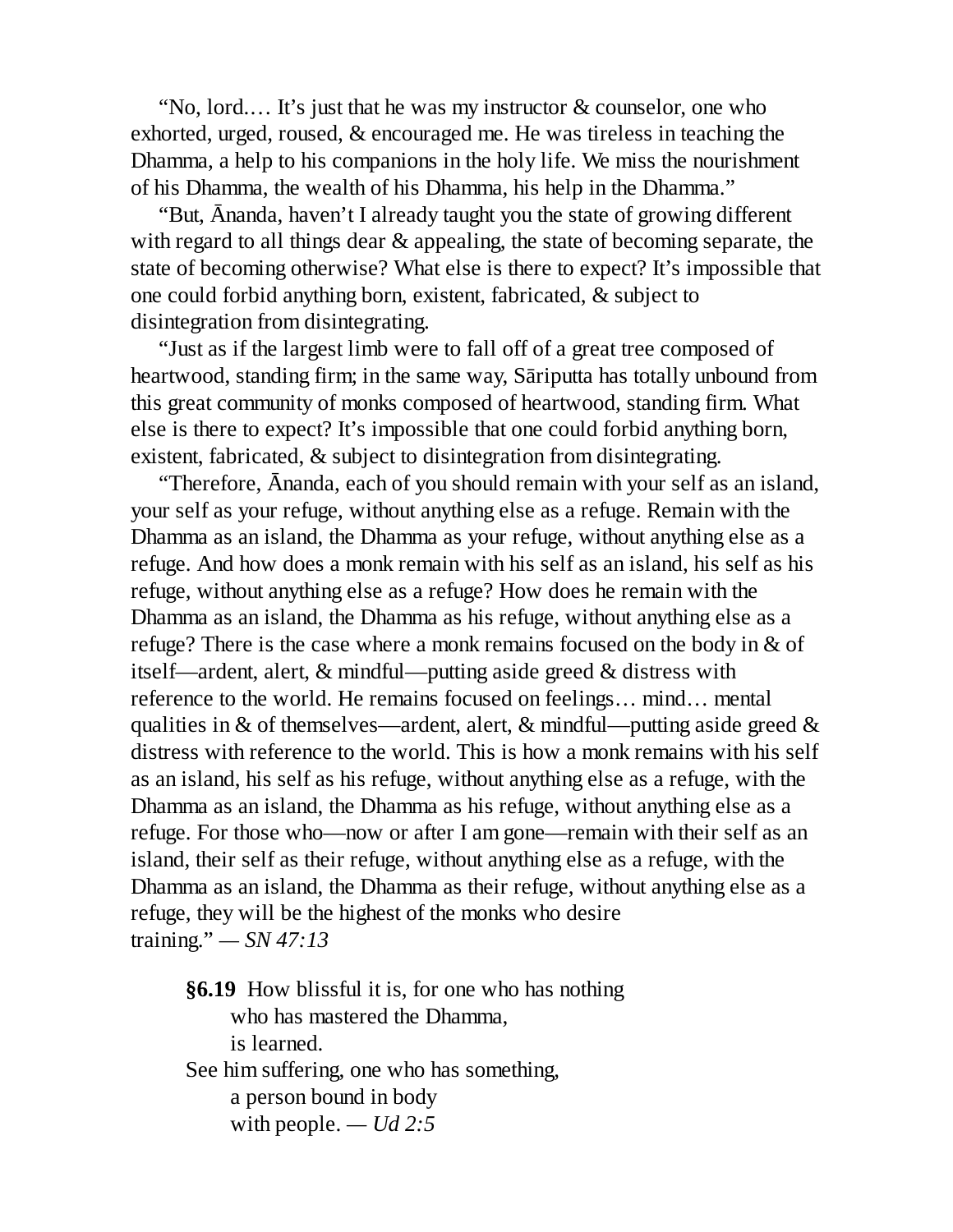**§6.20** How blissful it is, for one who has nothing. Attainers-of-wisdom are people with nothing. See him suffering, one who has something, a person bound in mind with people. *— Ud 2:6*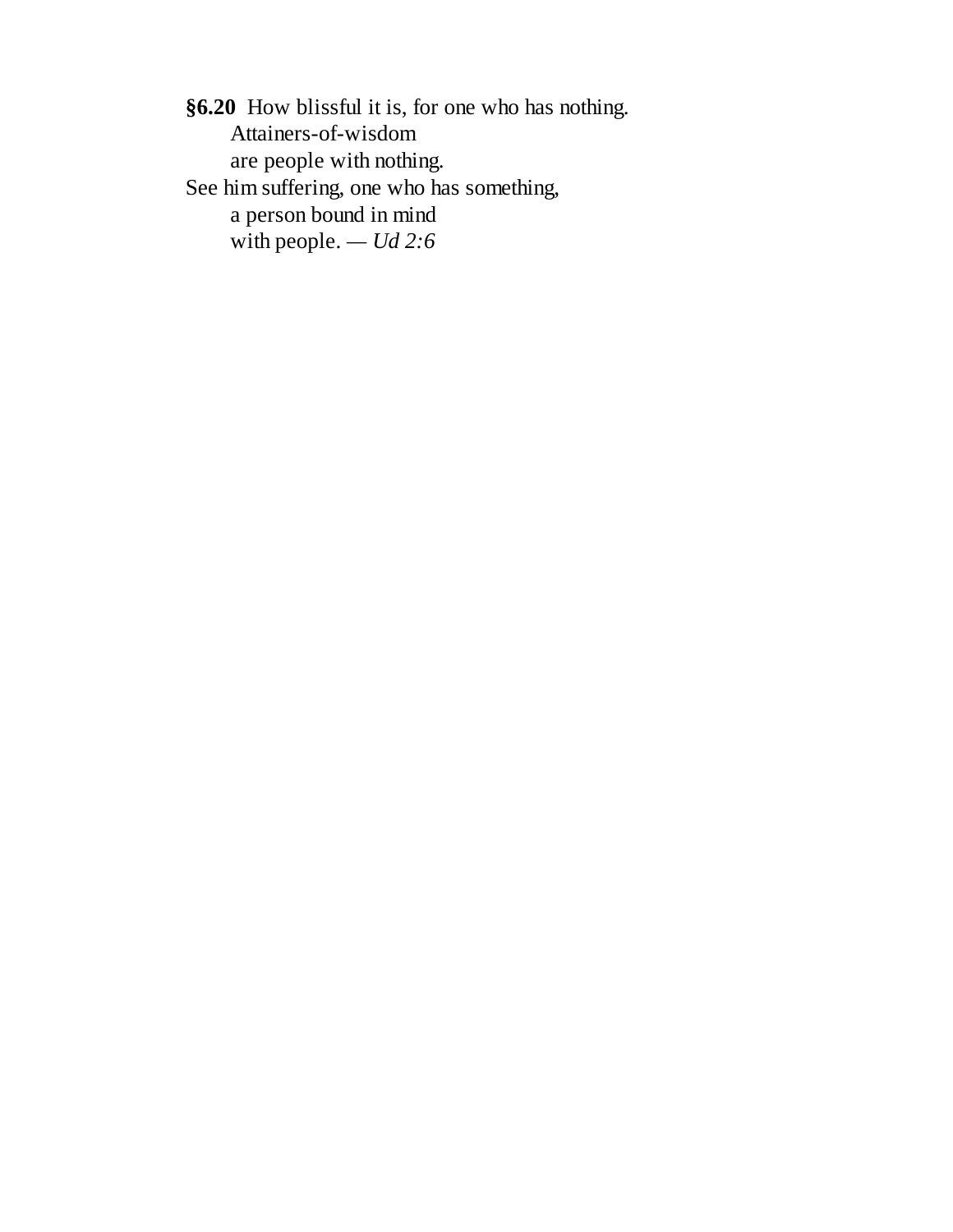## **7. FURTHER PRACTICE**

**§7.1** "You should train yourself thus: 'My mind will be established inwardly, well-composed. No evil, unskillful qualities, once they have arisen, will remain consuming the mind.' That's how you should train yourself.

"Then you should train yourself thus: 'Goodwill, as my awareness-release, will be developed, pursued, given a means of transport, given a grounding, steadied, consolidated, & well-undertaken.' That's how you should train yourself. When you have developed this concentration in this way, you should develop this concentration with directed thought & evaluation, you should develop it with no directed thought & a modicum of evaluation, you should develop it with no directed thought & no evaluation, you should develop it accompanied by rapture… not accompanied by rapture… endowed with a sense of enjoyment; you should develop it endowed with equanimity.

"When this concentration is thus developed, thus well-developed by you, you should then train yourself thus: 'Compassion, as my awareness-release.… Empathetic joy, as my awareness-release.… Equanimity, as my awarenessrelease, will be developed, pursued, given a means of transport, given a grounding, steadied, consolidated, & well-undertaken.' That's how you should train yourself. When you have developed this concentration in this way, you should develop this concentration with directed thought & evaluation, you should develop it with no directed thought & a modicum of evaluation, you should develop it with no directed thought & no evaluation, you should develop it accompanied by rapture… not accompanied by rapture… endowed with a sense of enjoyment; you should develop it endowed with equanimity.

"When this concentration is thus developed, thus well-developed by you, you should then train yourself thus: 'I will remain focused on the body in & of itself.… feelings in & of themselves.… the mind in & of itself… mental qualities in & of themselves—ardent, alert, & mindful—putting aside greed & distress with reference to the world.' That's how you should train yourself. When you have developed this concentration in this way, you should develop this concentration with directed thought & evaluation, you should develop it with no directed thought & a modicum of evaluation, you should develop it with no directed thought & no evaluation, you should develop it accompanied by rapture… not accompanied by rapture… endowed with a sense of enjoyment; you should develop it endowed with equanimity.

"When this concentration is thus developed, thus well-developed by you,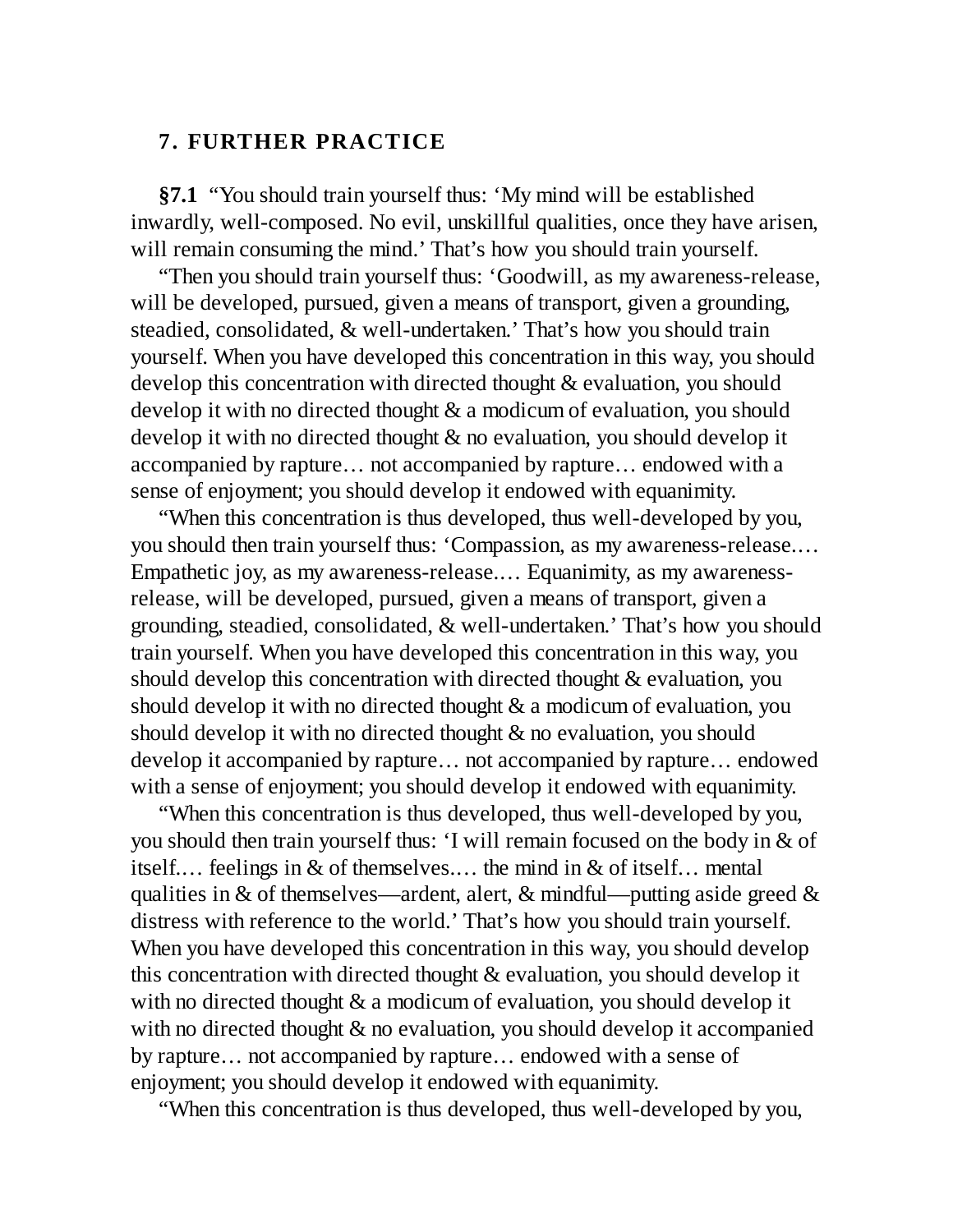then wherever you go, you will go in comfort. Wherever you stand, you will stand in comfort. Wherever you sit, you will sit in comfort. Wherever you lie down, you will lie down in comfort." *— AN 8:63*

**§7.2** "Mindful & astute, you should develop limitless concentration [i.e., concentration based on limitless goodwill, compassion, empathetic joy, or equanimity]. When, mindful & astute, you have developed limitless concentration, five realizations arise right within yourself. Which five?

"… 'This concentration is blissful in the present and will result in bliss in the future'.… 'This concentration is noble & not connected with the baits of the flesh'.… 'This concentration is not obtained by base people'.… 'This concentration is peaceful, exquisite, the acquiring of calm, the attainment of unity, not kept in place by the fabrications of forceful restraint'.… 'I enter into this concentration mindfully, and mindfully I emerge from it.'

"Mindful & astute, you should develop limitless concentration. When, mindful & astute, you have developed limitless concentration, these five realizations arise right within yourself." *— AN 5:27*

**§7.3** "There is the case where a monk develops *mindfulness* as a factor for awakening accompanied by goodwill, dependent on seclusion… dispassion… cessation, resulting in letting go. He develops *analysis of qualities* as a factor for awakening… *persistence* as a factor for awakening… *rapture* as a factor for awakening… *calm* as a factor for awakening… *concentration* as a factor for awakening… *equanimity* as a factor for awakening accompanied by goodwill, dependent on seclusion… dispassion… cessation, resulting in letting go. If he wants, he remains percipient of loathsomeness in the presence of what is not loathsome. If he wants, he remains percipient of unloathsomeness in the presence of what is loathsome. If he wants, he remains percipient of loathsomeness in the presence of what is not loathsome & what is. If he wants, he remains percipient of unloathsomeness in the presence of what is loathsome & what is not. If he wants—in the presence of what is loathsome & what is not—cutting himself off from both, he remains equanimous, alert, & mindful. Or he may enter & remain in the beautiful liberation. I tell you, monks, awareness-release through goodwill has the beautiful as its excellence—in the case of one who has penetrated to no higher release.

"And how is awareness-release through compassion developed, what is its destiny, what is its excellence, its reward, & its consummation?

"There is the case where a monk develops mindfulness as a factor for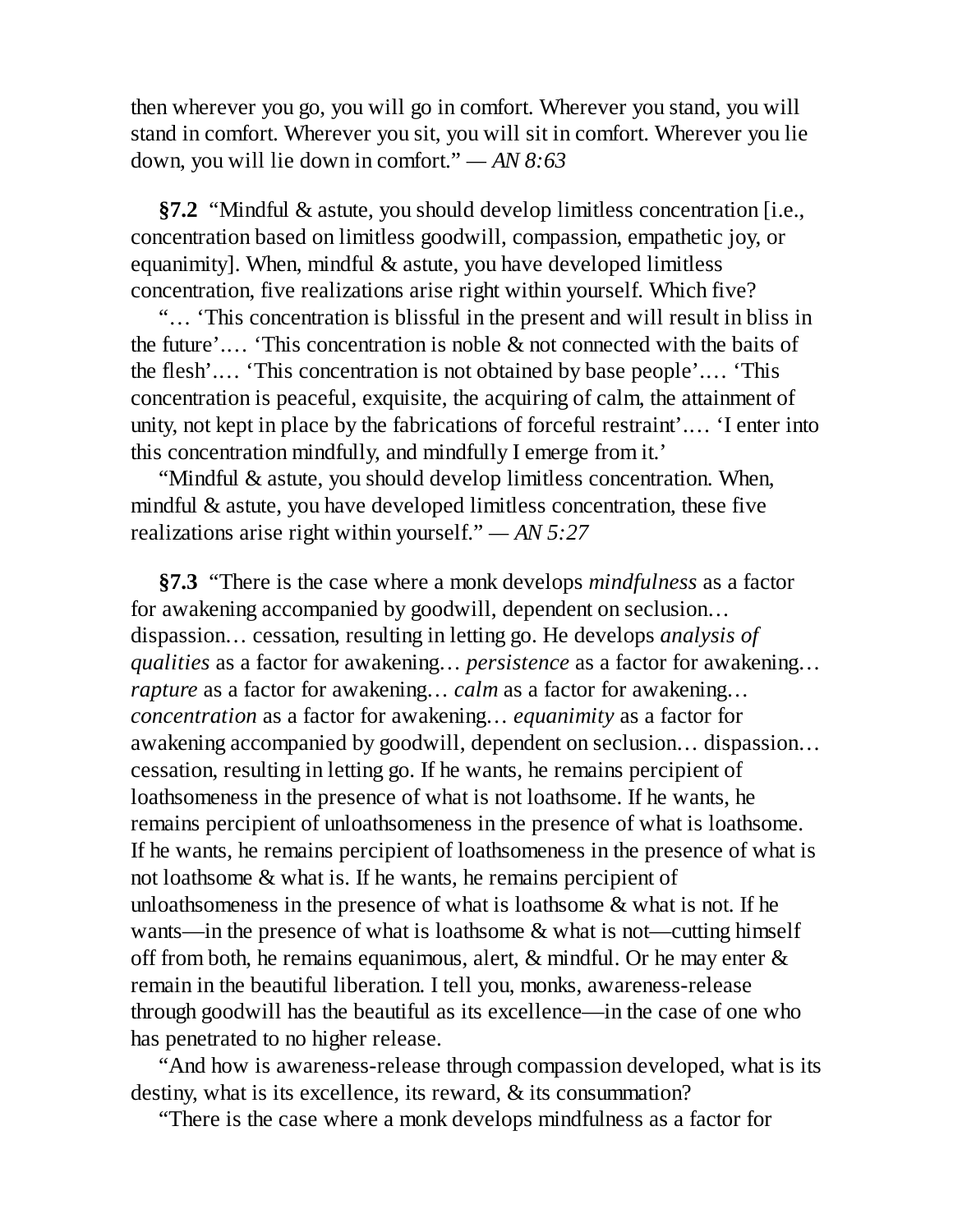awakening accompanied by compassion… etc.… If he wants—in the presence of what is loathsome & what is not—cutting himself off from both, he remains equanimous, alert, & mindful. Or, with the complete transcending of perceptions of [physical] form, with the disappearance of perceptions of resistance, and not heeding perceptions of diversity, thinking, 'Infinite space,' he enters & remains in the dimension of the infinitude of space. I tell you, monks, awareness-release through compassion has the dimension of the infinitude of space as its excellence—in the case of one who has penetrated to no higher release.

"And how is awareness-release through empathetic joy developed, what is its destiny, what is its excellence, its reward, & its consummation?

"There is the case where a monk develops mindfulness as a factor for awakening accompanied by empathetic joy… etc.… If he wants—in the presence of what is loathsome & what is not—cutting himself off from both, he remains equanimous, alert, & mindful. Or, with the complete transcending of the dimension of infinitude of space, thinking 'Infinite consciousness,' he enters & remains in the dimension of the infinitude of consciousness. I tell you, monks, awareness-release through empathetic joy has the dimension of the infinitude of consciousness as its excellence—in the case of one who has penetrated to no higher release.

"And how is awareness-release through equanimity developed, what is its destiny, what is its excellence, its reward, & its consummation?

"There is the case where a monk develops mindfulness as a factor for awakening accompanied by equanimity… etc.… If he wants—in the presence of what is loathsome & what is not—cutting himself off from both, he remains equanimous, alert, & mindful. Or, with the complete transcending of the dimension of infinitude of consciousness, thinking 'There is nothing,' he enters & remains in the dimension of nothingness. I tell you, monks, awarenessrelease through equanimity has the dimension of nothingness as its excellence —in the case of one who has penetrated to no higher release." *— SN 46:54*

**§7.4** "There is the case where a monk enters & remains in a certain peaceful awareness-release. He attends to the cessation of self-identification, but as he is attending to the cessation of self-identification his mind doesn't leap up, grow confident, steadfast, or firm in the cessation of selfidentification. For him the cessation of self-identification is not to be expected. Just as if a man were to grasp a branch with his hand smeared with resin, his hand would stick to it, grip it, adhere to it; in the same way, the monk enters & remains in a certain peaceful awareness-release. He attends to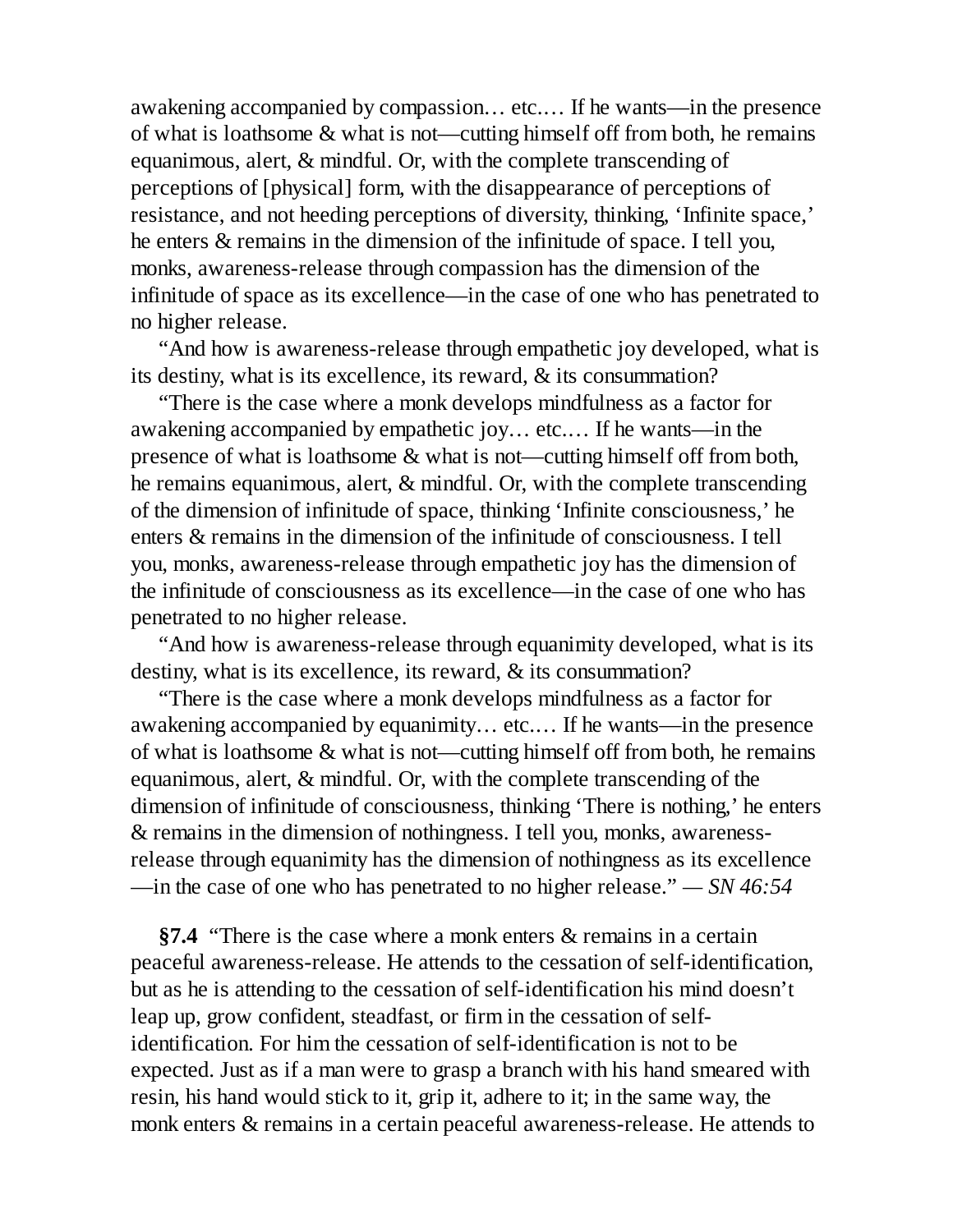the cessation of self-identification, but as he is attending to the cessation of self-identification his mind doesn't leap up, grow confident, steadfast, or firm in the cessation of self-identification. For him the cessation of selfidentification is not to be expected.

"Now, there is the case where a monk enters & remains in a certain peaceful awareness-release. He attends to the cessation of self-identification, and as he is attending to the cessation of self-identification his mind leaps up, grows confident, steadfast, & firm in the cessation of self-identification. For him the cessation of self-identification is to be expected. Just as if a man were to grasp a branch with a clean hand, his hand would not stick to it, grip it, or adhere to it; in the same way, the monk enters & remains in a certain peaceful awareness-release. He attends to the cessation of self-identification, and as he is attending to the cessation of self-identification his mind leaps up, grows confident, steadfast, & firm in the cessation of self-identification. For him the cessation of self-identification is to be expected.

"Now, there is the case where a monk enters & remains in a certain peaceful awareness-release. He attends to the breaching of ignorance, but as he is attending to the breaching of ignorance his mind doesn't leap up, grow confident, steadfast, or firm in the breaching of ignorance. For him the breaching of ignorance is not to be expected. Just as if there were a wastewater pool that had stood for countless years, where a man were to block all the inlets and open all the outlets, and the sky were to not rain down in good streams of rain: the breaching of the waste-water pool's embankment would not be expected; in the same way, the monk enters & remains in a certain peaceful awareness-release. He attends to the breaching of ignorance, but as he is attending to the breaching of ignorance his mind doesn't leap up, grow confident, steadfast, or firm in the breaching of ignorance. For him the breaching of ignorance is not to be expected.

"Now, there is the case where a monk enters & remains in a certain peaceful awareness-release. He attends to the breaching of ignorance, and as he is attending to the breaching of ignorance his mind leaps up, grows confident, steadfast, & firm in the breaching of ignorance. For him the breaching of ignorance is to be expected. Just as if there were a waste-water pool that had stood for countless years, where a man were to open all the inlets and block all the outlets, and the sky were to rain down in good streams of rain: the breaching of the waste-water pool's embankment would be expected; in the same way, the monk enters & remains in a certain peaceful awareness-release. He attends to the breaching of ignorance, and as he is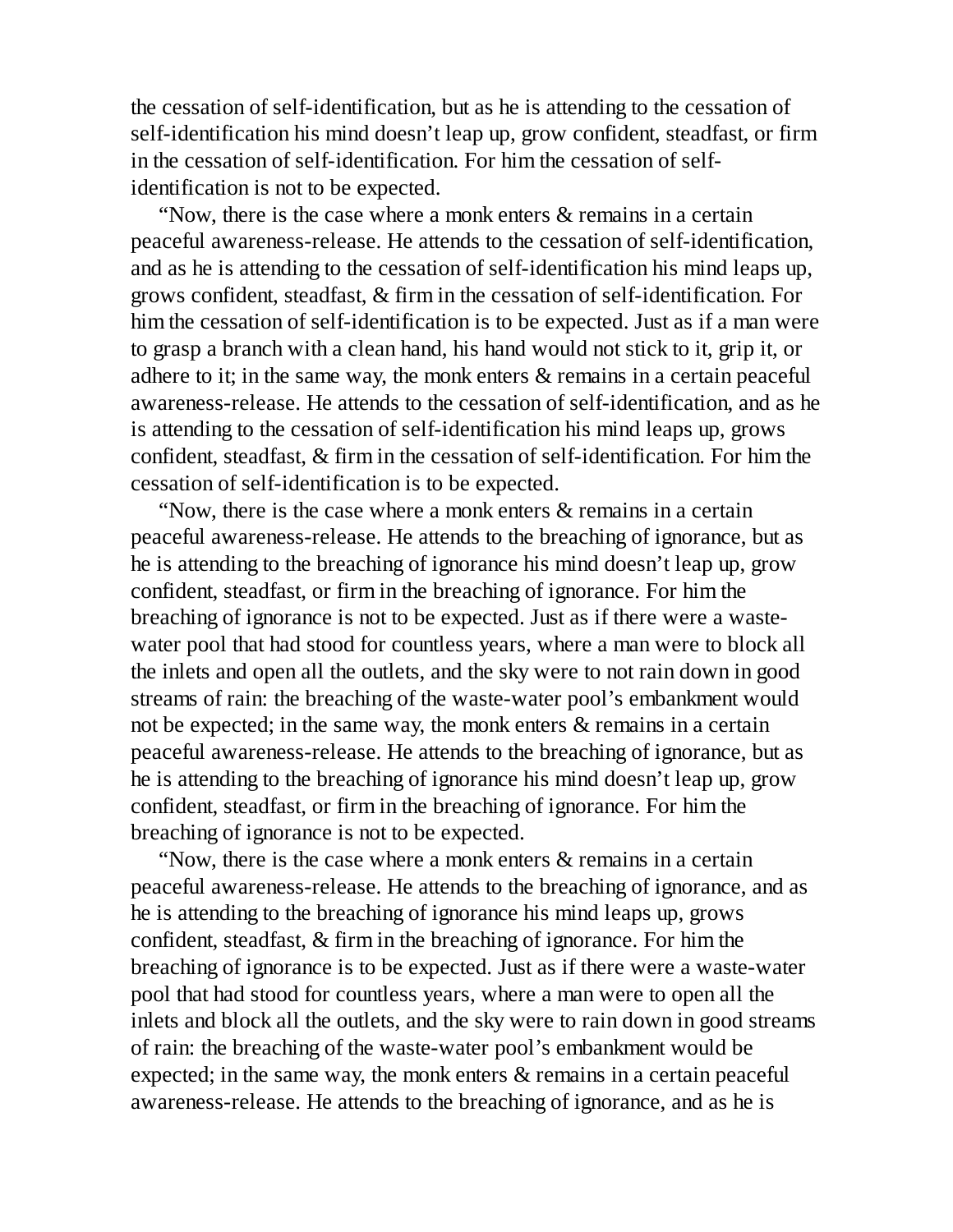attending to the breaching of ignorance his mind leaps up, grows confident, steadfast, & firm in the breaching of ignorance. For him the breaching of ignorance is to be expected." *— AN 4:178*

**§7.5** When this was said, Ven. Ānanda said to the Blessed One: "There is the case, lord, where a monk, having practiced in this way—'It should not be, it should not occur to me; it will not be, it will not occur to me. What is, what has come to be, that I abandon'—obtains equanimity. Now, would this monk be totally unbound, or not?"

"A certain such monk might, Ānanda, and another might not.'

"What is the cause, what is the reason, whereby one might and another might not?"

"There is the case, Ānanda, where a monk, having practiced in this way— (thinking) 'It should not be, it should not occur to me; it will not be, it will not occur to me. What is, what has come to be, that I abandon'—obtains equanimity. He relishes that equanimity, welcomes it, remains fastened to it. As he relishes that equanimity, welcomes it, remains fastened to it, his consciousness is dependent on it, is sustained by it [clings to it]. With clinging/sustenance, Ānanda, a monk is not totally unbound."

"Being sustained, where is that monk sustained?"

"The dimension of neither perception nor non-perception."

"Then, indeed, being sustained, he is sustained by the supreme sustenance."

"Being sustained, Ānanda, he is sustained by the supreme sustenance; for this—the dimension of neither perception nor non-perception—is the supreme sustenance. There is (however) the case where a monk, having practiced in this way—'It should not be, it should not occur to me; it will not be, it will not occur to me. What is, what has come to be, that I abandon'—obtains equanimity. He does not relish that equanimity, does not welcome it, does not remain fastened to it. As does not relish that equanimity, does not welcome it, does not remain fastened to it, his consciousness is not dependent on it, is not sustained by it [does not cling to it]. Without clinging/sustenance, Ānanda, a monk is totally unbound."

"It's amazing, lord. It's astounding. For truly, the Blessed One has declared to us the way to cross over the flood by going from one support to the next. But what is the noble liberation?"

"There is the case, Ānanda, where a disciple of the noble ones considers this: 'Sensuality here & now; sensuality in lives to come; sensual perceptions here & now; sensual perceptions in lives to come; forms here & now; forms in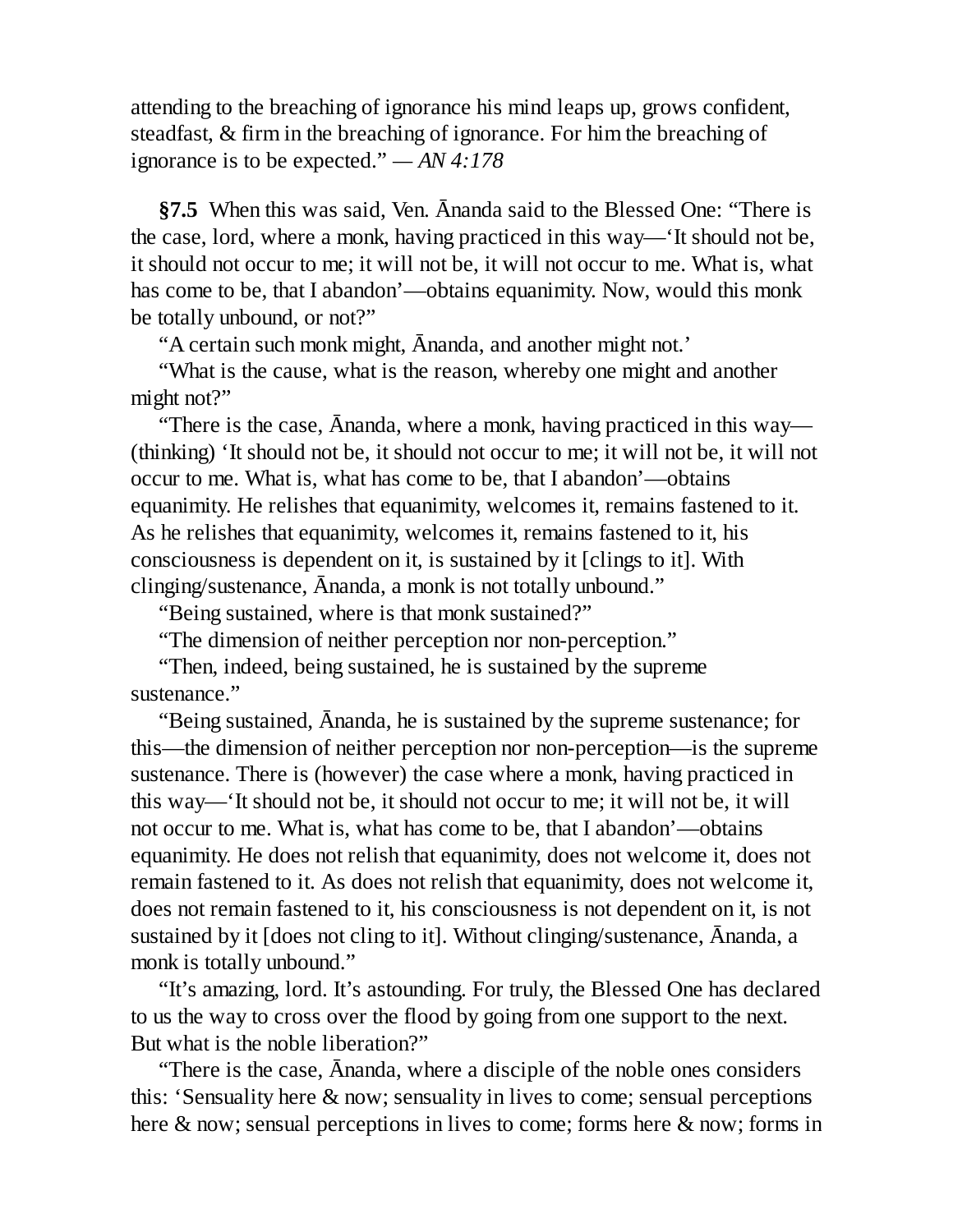lives to come; form-perceptions here & now; form-perceptions in lives to come; perceptions of the imperturbable; perceptions of the dimension of nothingness; perceptions of the dimension of neither perception nor nonperception: That is an identity, to the extent that there is an identity. This is deathless: the liberation of the mind through lack of clinging/sustenance.'" *— MN 106*

**§7.6** Then Ven. Sāriputta, having adjusted his under robe and carrying his bowl & outer robe, went to Dhanañjānin's home. On arrival, he sat down on a prepared seat and said to him, "I trust you are getting better, Dhanañjānin? I trust you are comfortable? I trust that your pains are lessening and not increasing? I trust that there are signs of their lessening, and not of their increasing?"

"I am not getting better, Master Sāriputta. I am not comfortable. My severe pains are increasing, not lessening. There are signs of their increasing, and not of their lessening. Extreme forces slice through my head, just as if a strong man were slicing my head open with a sharp sword.… Extreme pains have arisen in my head, just as if a strong man were tightening a turban on my head with a tough leather strap.… Extreme forces carve up my stomach cavity, just as if an expert butcher or his apprentice were to carve up the stomach cavity of an ox with a sharp butcher's knife.… There is an extreme burning in my body, just as if two strong men, seizing a weaker man with their arms, were to roast and broil him over a pit of hot embers. I am not getting better, venerable sir. I am not comfortable. My severe pains are increasing, not lessening. There are signs of their increasing, and not of their lessening."

"What do you think, Dhanañjānin? Which is better: hell or the animal womb?"

"The animal womb is better than hell, Master Sāriputta."

- "… Which is better: the animal womb or the realm of the hungry ghosts?"
- "… the realm of the hungry ghosts.…"
- "… the realm of the hungry ghosts or human beings?"
- "… human beings.…"
- "… human beings or the Devas of the Four Great Kings?"
- "… the Devas of the Four Great Kings.…"
- "… the Devas of the Four Great Kings or the Devas of the Thirty-three?"
- "… the Devas of the Thirty-three.…"
- "… the Devas of the Thirty-three or the Devas of the Hours?"
- "… the Devas of the Hours.…"
- "… the Devas of the Hours or the Contented Devas?"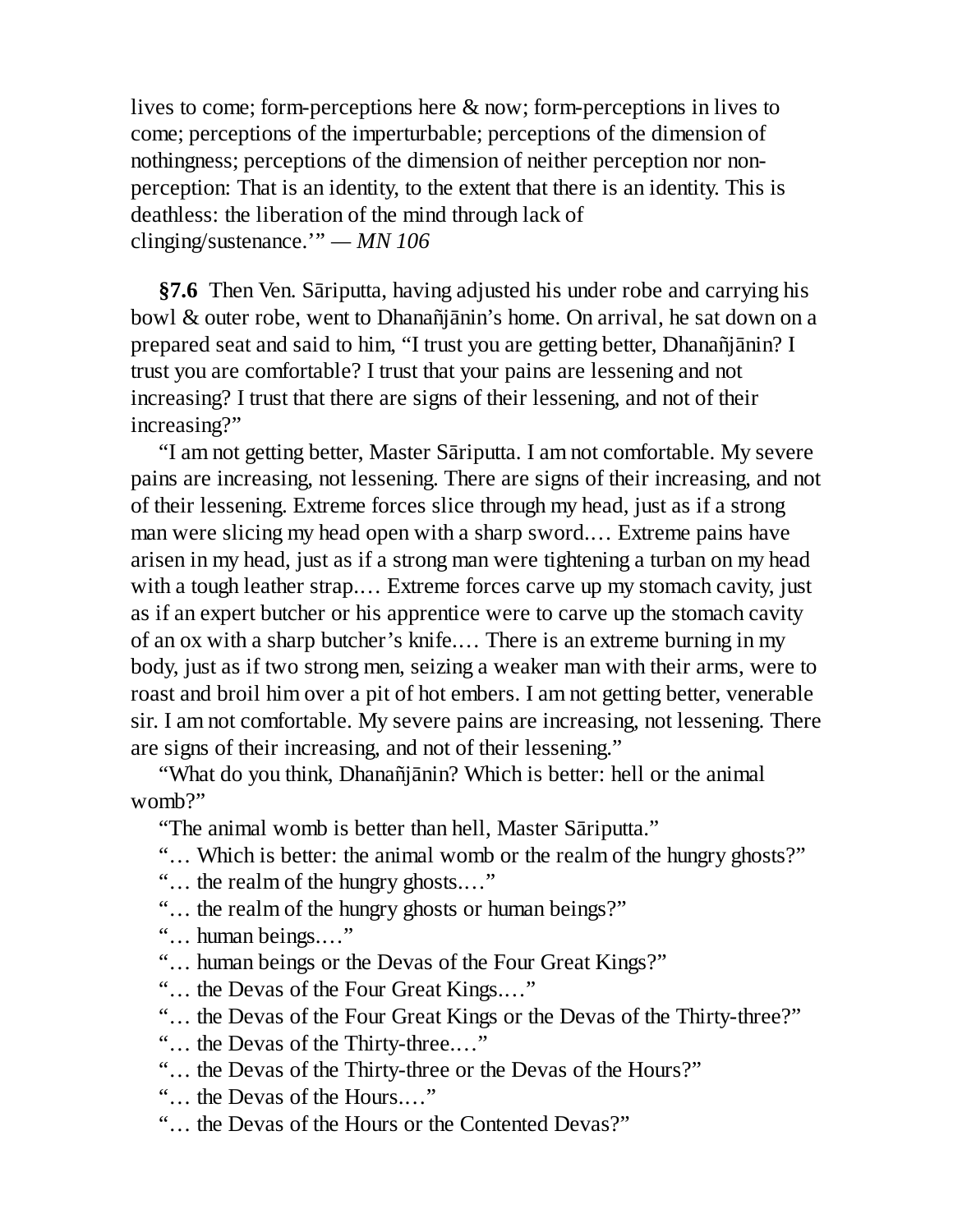"… the Contented Devas.…"

"… the Contented Devas or the Devas Delighting in Creation?"

"… the Devas Delighting in Creation.…"

"… the Devas Delighting in Creation or the Devas Wielding Power over the Creations of Others?"

"… the Devas Wielding Power over the Creations of Others.…"

"… the Devas Wielding Power over the Creations of Others or the Brahmā world?"

"Did Master Sāriputta say, 'Brahmā world'? Did Master Sāriputta say, 'Brahmā world'?"

Then the thought occurred to Ven. Sāriputta, "These brahmans are set on the Brahmā world. What if I were to teach Dhanañjānin the brahman the path to union with the Brahmās?" (So he said:) "Dhanañjānin, I will teach you the path to union with the Brahmās. Listen and pay careful attention to that. I will speak."

"As you say, master," Dhanañjānin the brahman responded to Ven. Sāriputta.

Ven. Sāriputta said: "And what is the path to union with the Brahmās? There is the case where a monk keeps pervading the first direction [the east] with an awareness imbued with good will, likewise the second, likewise the third, likewise the fourth. Thus above, below, & all around, everywhere, in its entirety, he keeps pervading the all-encompassing cosmos with an awareness imbued with good will—abundant, expansive, immeasurable, without hostility, without ill will. He keeps pervading the first direction with an awareness imbued with compassion… empathetic joy… equanimity, likewise the second, likewise the third, likewise the fourth. Thus above, below, & all around, everywhere, in its entirety, he keeps pervading the all-encompassing cosmos with an awareness imbued with equanimity—abundant, expansive, immeasurable, without hostility, without ill will. This, Dhanañjānin, is the path to union with the Brahmās."

"In that case, Master Sāriputta, pay homage to the Blessed One's feet with your head in my name and say 'Lord, Dhanañjānin the brahman is diseased, in pain, severely ill. He pays homage with his head to the Blessed One's feet.'"

So Ven. Sāriputta—when there was still more to be done, having established Dhanañjānin the brahman in the inferior Brahmā world—got up from his seat and left. Then, not long after Ven. Sāriputta's departure, Dhanañjānin the brahman died and reappeared in the Brahmā world.

And the Blessed One said to the monks, "Monks, Sāriputta—when there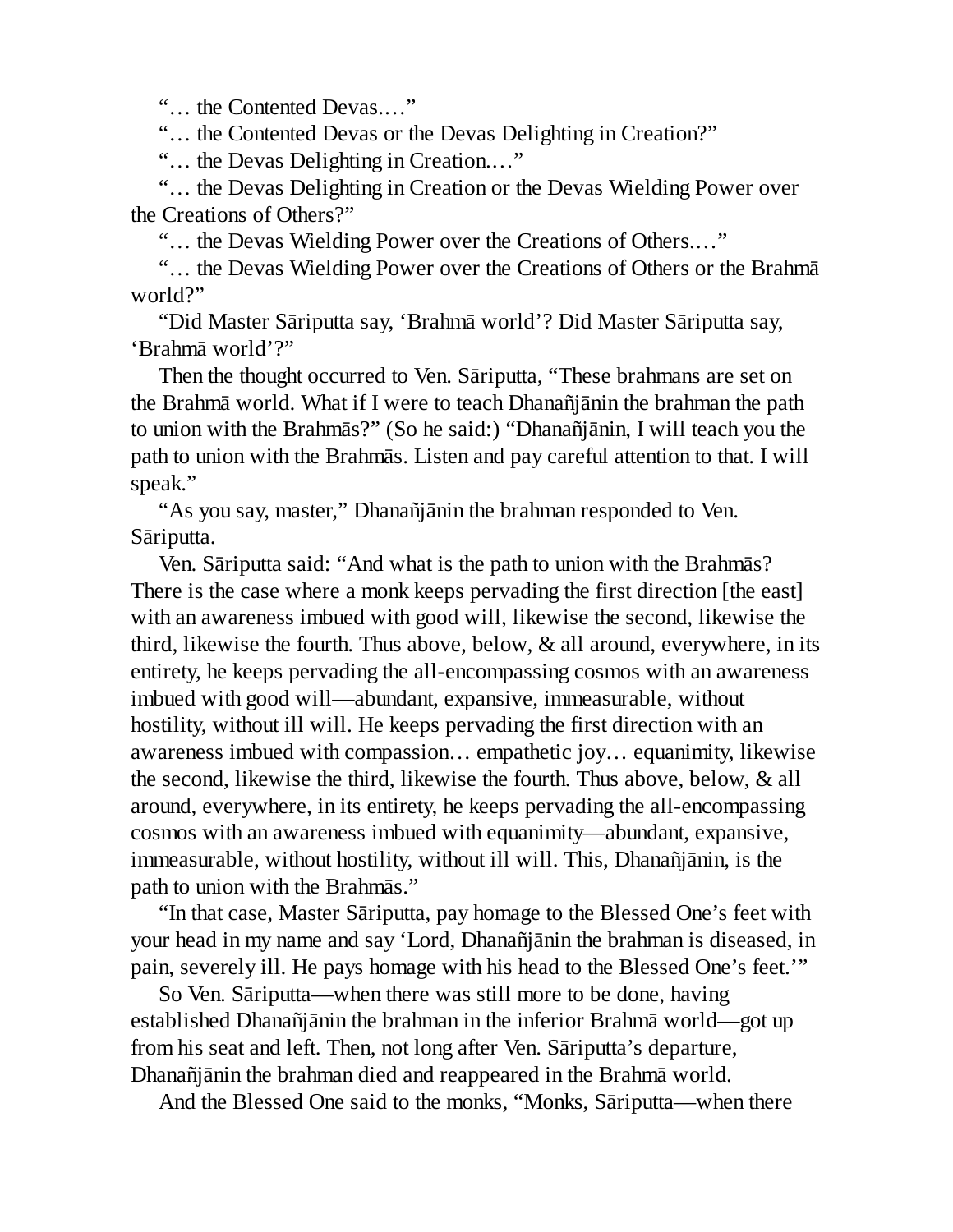was still more to be done, having established Dhanañjānin the brahman in the inferior Brahmā world—has gotten up from his seat and left."

Then Ven. Sāriputta went to the Blessed One and, on arrival, having bowed down to him, sat to one side. As he was sitting there he said to the Blessed One, "Lord, Dhanañjānin the brahman is diseased, in pain, severely ill. He pays homage with his head to the Blessed One's feet."

"But why, Sāriputta—when there was still more to be done, having established Dhanañjānin the brahman in the inferior Brahmā world—did you get up from your seat and leave?"

"The thought occurred to me, lord, 'These brahmans are set on the Brahmā worlds. What if I were to teach Dhanañjānin the brahman the path to union with the Brahmās?'"

"Sāriputta, Dhanañjānin the brahman has died and reappeared in the Brahmā world." *— MN 97*

**§7.7** "Mahānāma, a discerning lay follower who is diseased, in pain, severely ill should be reassured by another discerning lay follower with four reassurances: 'Be reassured, friend, that you are endowed with verified confidence in the Awakened One… verified confidence in the Dhamma… verified confidence in the Saṅgha… virtues that are appealing to the noble ones: untorn, unbroken, unspotted, unsplattered, liberating, praised by the wise, ungrasped at, leading to concentration.'

"Mahānāma, when a discerning lay follower who is diseased, in pain, severely ill has been reassured by another discerning lay follower with these four reassurances, he should be asked: 'Friend, are you concerned for your mother & father?' If he should say, 'I am…,' he should be told, 'You, my dear friend, are subject to death. If you feel concern for your mother & father, you're still going to die. If you don't feel concern for your mother & father, you're still going to die. It would be good if you abandoned concern for your mother & father.'

"If he should say, "My concern for my mother & father has been abandoned,' he should be asked, 'Friend, are you concerned for your wife & children?' If he should say, 'I am…,' he should be told, 'You, my dear friend, are subject to death. If you feel concern for your wife & children, you're still going to die. If you don't feel concern for your wife & children, you're still going to die. It would be good if you abandoned concern for your wife & children.'

"If he should say, "My concern for my wife & children has been abandoned,' he should be asked, 'Friend, are you concerned for the five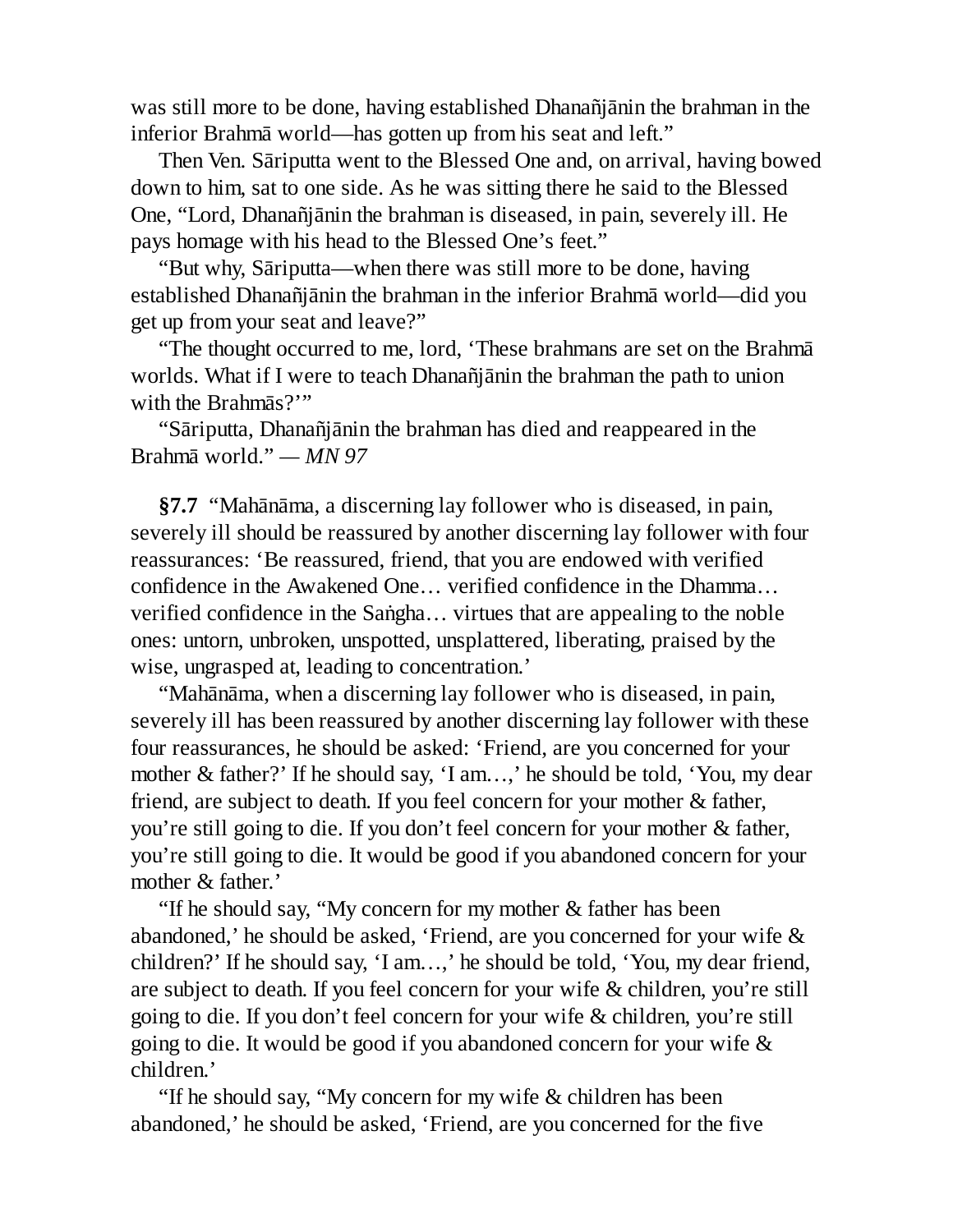strings of human sensuality?' If he should say, 'I am…,' he should be told, 'Friend, divine sensual pleasures are more splendid & more refined than human sensual pleasures. It would be good if, having raised your mind above human sensual pleasures, you set it on the Devas of the Four Great Kings.'

"If he should say, 'My mind is raised above human sensual pleasures and is set on the Devas of the Four Great Kings,' he should be told, 'Friend, the Devas of the Thirty-three are more splendid & more refined than the Devas of the Four Great Kings. It would be good if, having raised your mind above the Devas of the Four Great Kings, you set it on the Devas of the Thirty-three.'

"If he should say, 'My mind is raised above the Devas of the Four Great Kings and is set on the Devas of the Thirty-three,' he should be told, 'Friend, the Devas of the Hours are more splendid & more refined than the Devas of the Thirty-three… the Contented Devas are more splendid & more refined than the Devas of the Hours… the Devas Delighting in Creation are more splendid & more refined than the Contented Devas… the Devas Wielding Power over the Creations of Others are more splendid & more refined than the Devas Delighting in Creation… the Brahmā world is more splendid and more refined than the Devas Wielding Power over the Creations of Others. It would be good if, having raised your mind above the Devas Wielding Power over the Creations of Others, you set it on the Brahmā world.'

"If he should say, 'My mind is raised above the Devas Wielding Power over the Creations of Others and is set on the Brahmā world,' he should be told, 'Friend, even the Brahmā world is inconstant, impermanent, included in self-identification. It would be good if, having raised your mind above the Brahmā ma world, you brought it to the cessation of self-identification.'

"If he should say, 'My mind is raised above the Brahmā worlds and is brought to the cessation of self-identification,' then, I tell you, Mahānāma, there is no difference—in terms of release—between the release of that lay follower whose mind is released and the release of a monk whose mind is released." *— SN 55:54*

**§7.8** "There is the case where an individual keeps pervading the first direction [the east]—as well as the second direction, the third, & the fourth with an awareness imbued with good will. Thus he keeps pervading above, below, & all around, everywhere & in every respect the all-encompassing cosmos with an awareness imbued with goodwill: abundant, expansive, immeasurable, free from hostility, free from ill will. He savors that, longs for that, finds satisfaction through that. Staying there—fixed on that, dwelling there often, not falling away from that—then when he dies he reappears in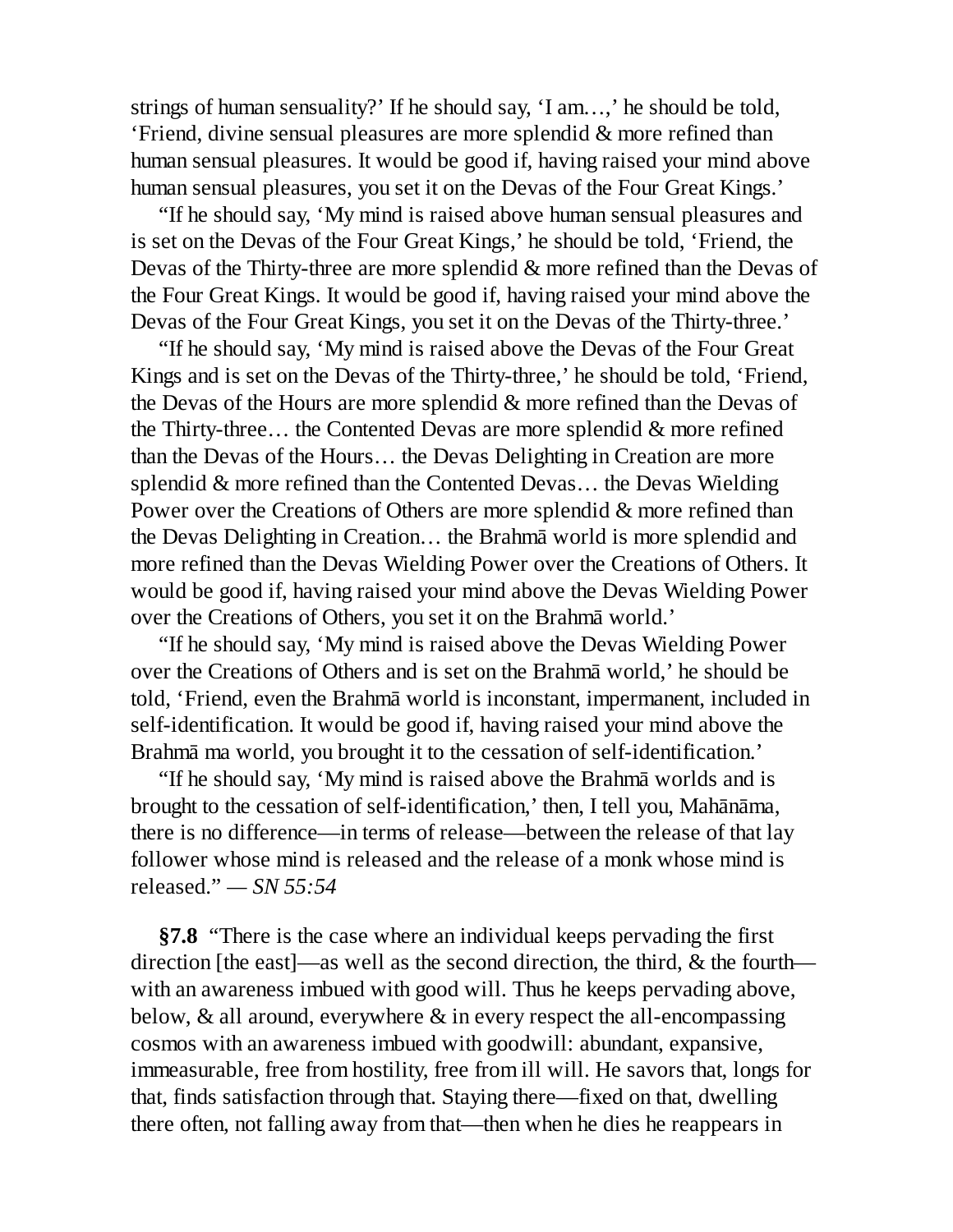conjunction with the devas of Brahmā's retinue. The devas of Brahmā's retinue, monks, have a lifespan of an eon. A run-of-the-mill person having stayed there, having used up all the lifespan of those devas, goes to hell, to the animal womb, to the state of the hungry ghosts. But a disciple of the Blessed One, having stayed there, having used up all the lifespan of those devas, is unbound right in that state of being. This, monks, is the difference, this the distinction, this the distinguishing factor, between an educated disciple of the noble ones and an uneducated run-of-the-mill person, when there is a destination, a reappearing.

"And further, there is the case where an individual keeps pervading the first direction [the east]—as well as the second direction, the third, & the fourth—with an awareness imbued with compassion. Thus he keeps pervading above, below, & all around, everywhere & in every respect the allencompassing cosmos with an awareness imbued with compassion: abundant, expansive, immeasurable, free from hostility, free from ill will. He savors that, longs for that, finds satisfaction through that. Staying there—fixed on that, dwelling there often, not falling away from that—then when he dies he reappears in conjunction with the Ābhassara [Radiant] devas. The Ābhassara devas, monks, have a lifespan of two eons. A run-of-the-mill person having stayed there, having used up all the lifespan of those devas, goes to hell, to the animal womb, to the state of the hungry ghosts. But a disciple of the Blessed One, having stayed there, having used up all the lifespan of those devas, is unbound right in that state of being. This, monks, is the difference, this the distinction, this the distinguishing factor, between an educated disciple of the noble ones and an uneducated run-of-the-mill person, when there is a destination, a reappearing.

"And further, there is the case where an individual keeps pervading the first direction [the east]—as well as the second direction, the third, & the fourth—with an awareness imbued with empathetic joy. Thus he keeps pervading above, below, & all around, everywhere & in every respect the allencompassing cosmos with an awareness imbued with empathetic joy: abundant, expansive, immeasurable, free from hostility, free from ill will. He savors that, longs for that, finds satisfaction through that. Staying there—fixed on that, dwelling there often, not falling away from that—then when he dies he reappears in conjunction with the Subhakinha [Beautiful Black] devas. The Subhakiṇha devas, monks, have a lifespan of four eons. A run-of-the-mill person having stayed there, having used up all the lifespan of those devas, goes to hell, to the animal womb, to the state of the hungry ghosts. But a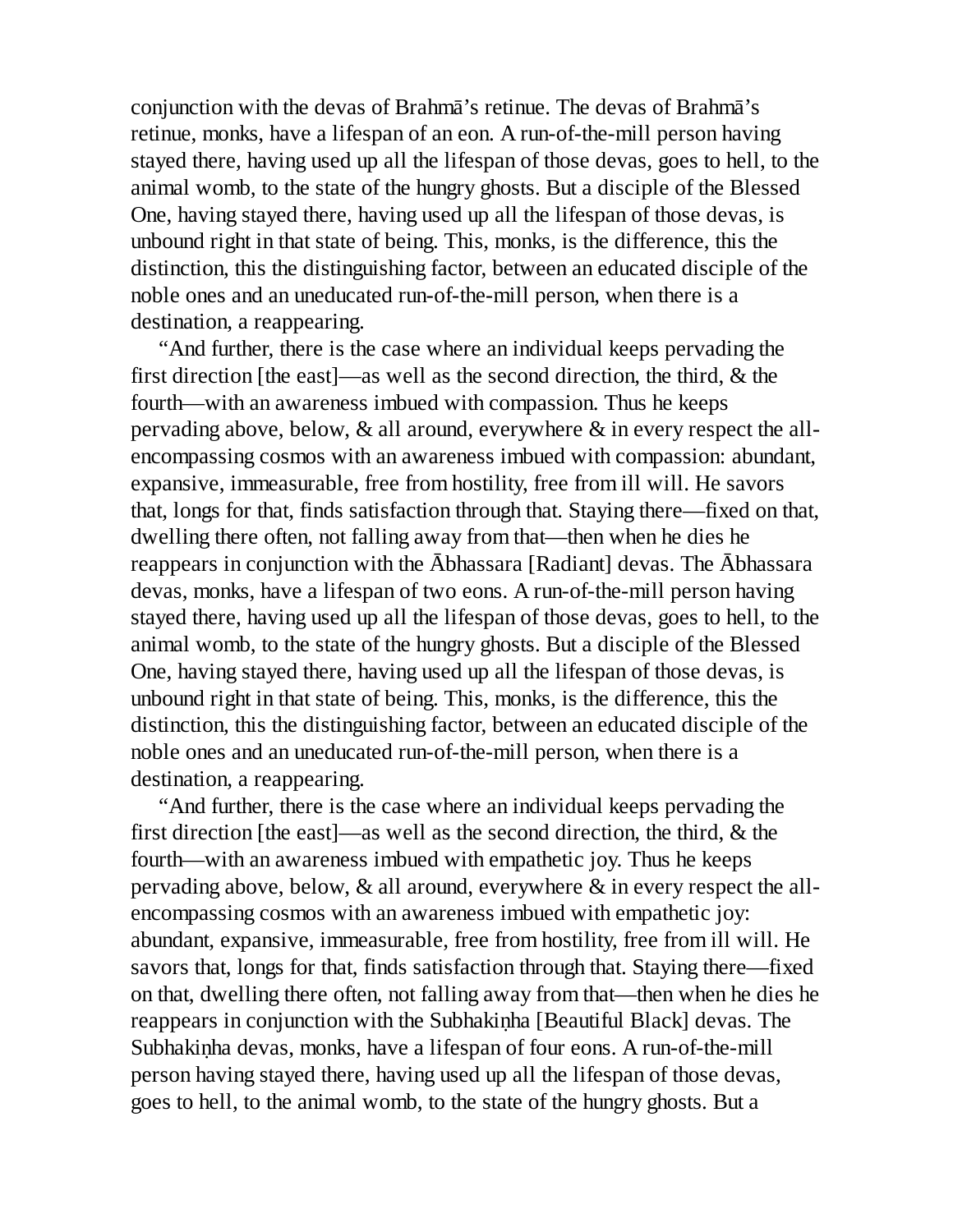disciple of the Blessed One, having stayed there, having used up all the lifespan of those devas, is unbound right in that state of being. This, monks, is the difference, this the distinction, this the distinguishing factor, between an educated disciple of the noble ones and an uneducated run-of-the-mill person, when there is a destination, a reappearing.

"And further, there is the case where an individual keeps pervading the first direction [the east] — as well as the second direction, the third, & the fourth — with an awareness imbued with equanimity. Thus he keeps pervading above, below, & all around, everywhere & in every respect the allencompassing cosmos with an awareness imbued with equanimity: abundant, expansive, immeasurable, free from hostility, free from ill will. He savors that, longs for that, finds satisfaction through that. Staying there—fixed on that, dwelling there often, not falling away from that—then when he dies he reappears in conjunction with the Vehapphala [Sky-fruit] devas. The Vehapphala devas, monks, have a lifespan of 500 eons. A run-of-the-mill person having stayed there, having used up all the lifespan of those devas, goes to hell, to the animal womb, to the state of the hungry ghosts. But a disciple of the Blessed One, having stayed there, having used up all the lifespan of those devas, is unbound right in that state of being. This, monks, is the difference, this the distinction, this the distinguishing factor, between an educated disciple of the noble ones and an uneducated run-of-the-mill person, when there is a destination, a reappearing." *— AN 4:125*

**§7.9** "There is the case where an individual keeps pervading the first direction [the east]—as well as the second direction, the third, & the fourth with an awareness imbued with goodwill. Thus he keeps pervading above, below, & all around, everywhere & in every respect the all-encompassing cosmos with an awareness imbued with goodwill: abundant, expansive, limitless, free from hostility, free from ill will. He regards whatever phenomena there that are connected with form, feeling, perception, fabrications, & consciousness, as inconstant, stressful, a disease, a cancer, an arrow, painful, an affliction, alien, a disintegration, an emptiness, not-self. At the break-up of the body, after death, he reappears in conjunction with the devas of the Pure Abodes. This rebirth is not in common with run-of-the-mill people."

"[Similarly with compassion, empathetic joy, & equanimity.]" *— AN 4:126*

**§7.10** Ven. Ānanda: "And further, a monk keeps pervading the first direction [the east] with an awareness imbued with goodwill, likewise the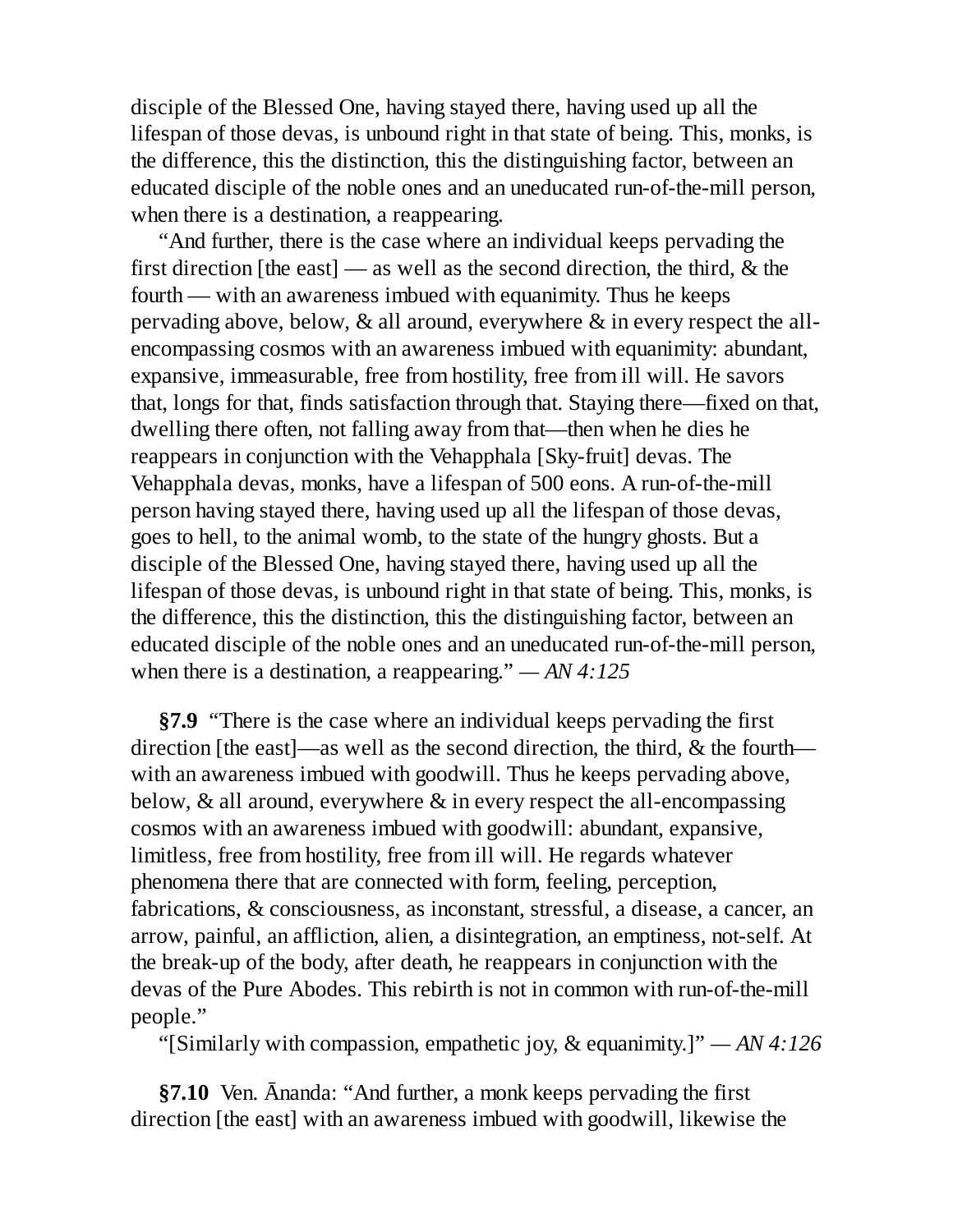second, likewise the third, likewise the fourth. Thus above, below, & all around, everywhere, in its entirety, he keeps pervading the all-encompassing cosmos with an awareness imbued with goodwill—abundant, expansive, unlimited, without hostility, without ill will. He reflects on this and discerns, 'This awareness-release through goodwill is fabricated & intended. Now whatever is fabricated & intended is inconstant & subject to cessation.' Staying right there, he reaches the ending of the effluents. Or, if not, then through this very Dhamma-passion, this Dhamma-delight, and from the total wasting away of the five lower fetters—he is due to arise spontaneously (in the Pure Abodes), there to be totally unbound, never again to return from that world.

"This too, householder, is a single quality declared by the Blessed One the one who knows, the one who sees, worthy & rightly self-awakened where the unreleased mind of a monk who dwells there heedful, ardent, & resolute becomes released, or his unended effluents go to their total ending, or he attains the unexcelled security from the yoke that he had not attained before.

"[Similarly with awareness-release through compassion, through empathetic joy, & through equanimity.]" *— MN 52*

**§7.11** "If the thought should occur to you that, when defiling mental qualities are abandoned and bright mental qualities have grown, and one enters & remains in the culmination & abundance of discernment, having known & realized it for oneself in the here & now, one's abiding is stressful/painful, you should not see it in that way. When defiling mental qualities are abandoned and bright mental qualities have grown, and one enters & remains in the culmination & abundance of discernment, having known & realized it for oneself in the here & now, there is joy, rapture, serenity, mindfulness, alertness, and a pleasant/happy abiding." *— DN 9*

**§7.12** Some Nigaṇṭha ascetics: "'But, friend Gotama, it's not the case that pleasure is to be attained through pleasure. Pleasure is to be attained through pain. For if pleasure were to be attained through pleasure, then King Seniya Bimbisāra of Magadha would attain pleasure, for he lives in greater pleasure than you, friend Gotama.'

"'Surely the venerable Nigaṇṭhas said that rashly and without reflecting… for instead, I should be asked, "Who lives in greater pleasure: King Seniya Bimbisāra of Magadha or master Gotama?"'

"'Yes, friend Gotama, we said that rashly and without reflecting… but let that be. We now ask you, master Gotama—Who lives in greater pleasure: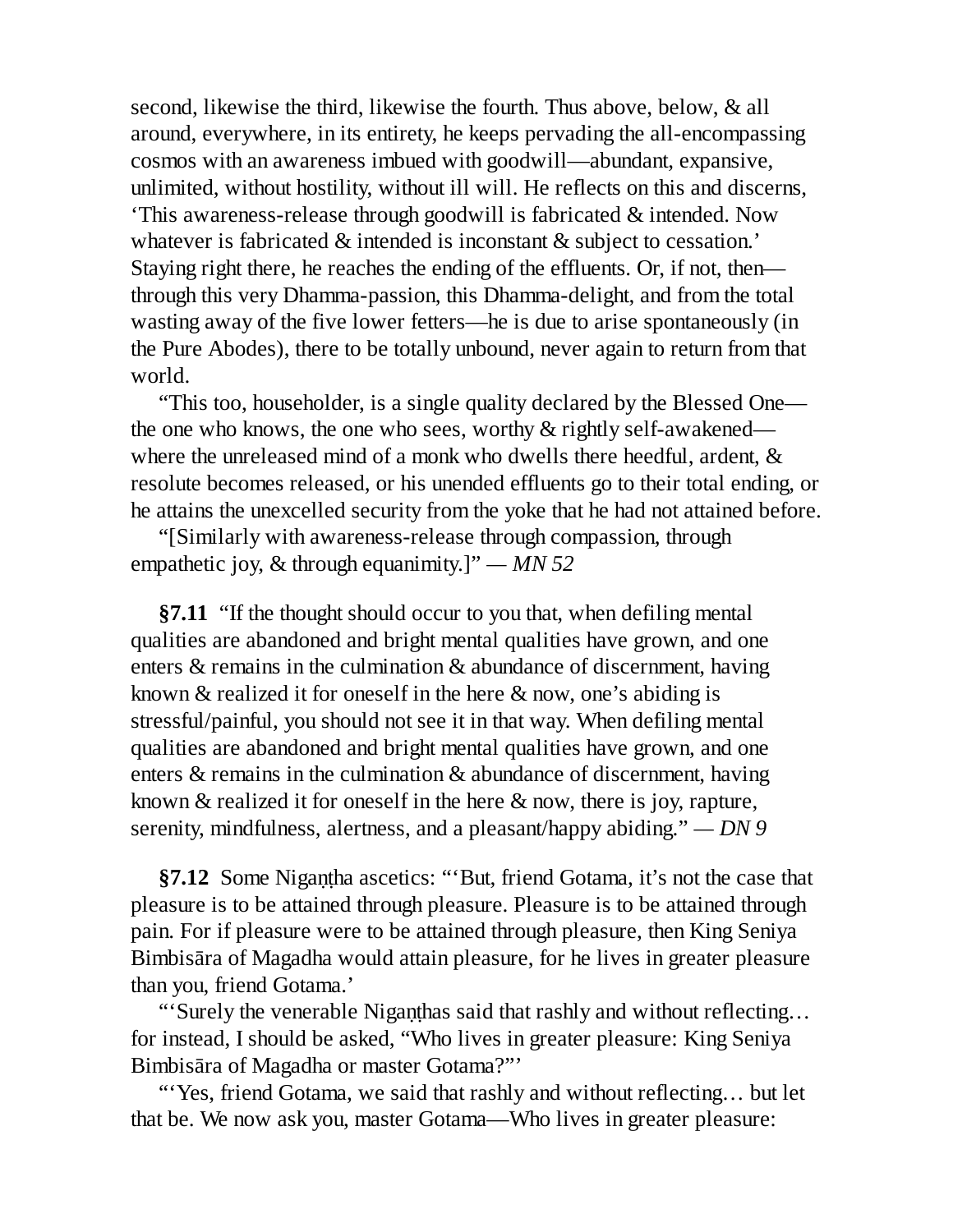King Seniya Bimbisāra of Magadha or master Gotama?'

"'In that case, Nigaṇṭhas, I will question you in return. Answer as you like. What do you think? Can King Seniya Bimbisāra of Magadha—without moving his body, without uttering a word—dwell sensitive to unalloyed pleasure for seven days & nights?'

"'No, friend."

"'… for six days & nights.… for five days & nights… for a day & a night?'

"'No, friend."

"'Now, I—without moving my body, without uttering a word—can dwell sensitive to unalloyed pleasure for a day and a night… for two days & nights… for three… four… five… six… seven days & nights. So what do you think? That being the case, who dwells in greater pleasure: King Seniya Bimbisāra of Magadha or me?'

"'That being the case, master Gotama dwells in greater pleasure than King Seniya Bimbisāra of Magadha.'" *— MN 14*

**§7.13** On one occasion the Blessed One was staying near Āḷavī on a spread of leaves by a cattle track in a siṁsapā forest. Then Hatthaka of Āḷavī, out roaming & rambling for exercise, saw the Blessed One sitting on a spread of leaves by the cattle track in the siṁsapā forest. On seeing him, he went to him and, on arrival, having bowed down to him, sat to one side. As he was sitting there he said to the Blessed One, "Lord, I hope the Blessed One has slept in ease."

"Yes, young man. I have slept in ease. Of those in the world who sleep in ease, I am one."

"But cold, lord, is the winter night. The 'Between-the-Eights' is a time of snowfall. Hard is the ground trampled by cattle hooves. Thin is the spread of leaves. Sparse are the leaves in the trees. Thin are your ochre robes. And cold blows the Verambhā wind. Yet still the Blessed One says, 'Yes, young man. I have slept in ease. Of those in the world who sleep in ease, I am one.'"

"In that case, young man, I will question you in return. Answer as you see fit. Now, what do you think? Suppose a householder or householder's son has a house with a gabled roof, plastered inside & out, draft-free, with closefitting door & windows shut against the wind. Inside he has a throne-like bed spread with a long-fleeced coverlet, a white wool coverlet, an embroidered coverlet, a rug of kadali-deer hide, with a canopy above, & red cushions on either side. And there a lamp would be burning, and his four wives, with their many charms, would be attending to him. Would he sleep in ease, or not? Or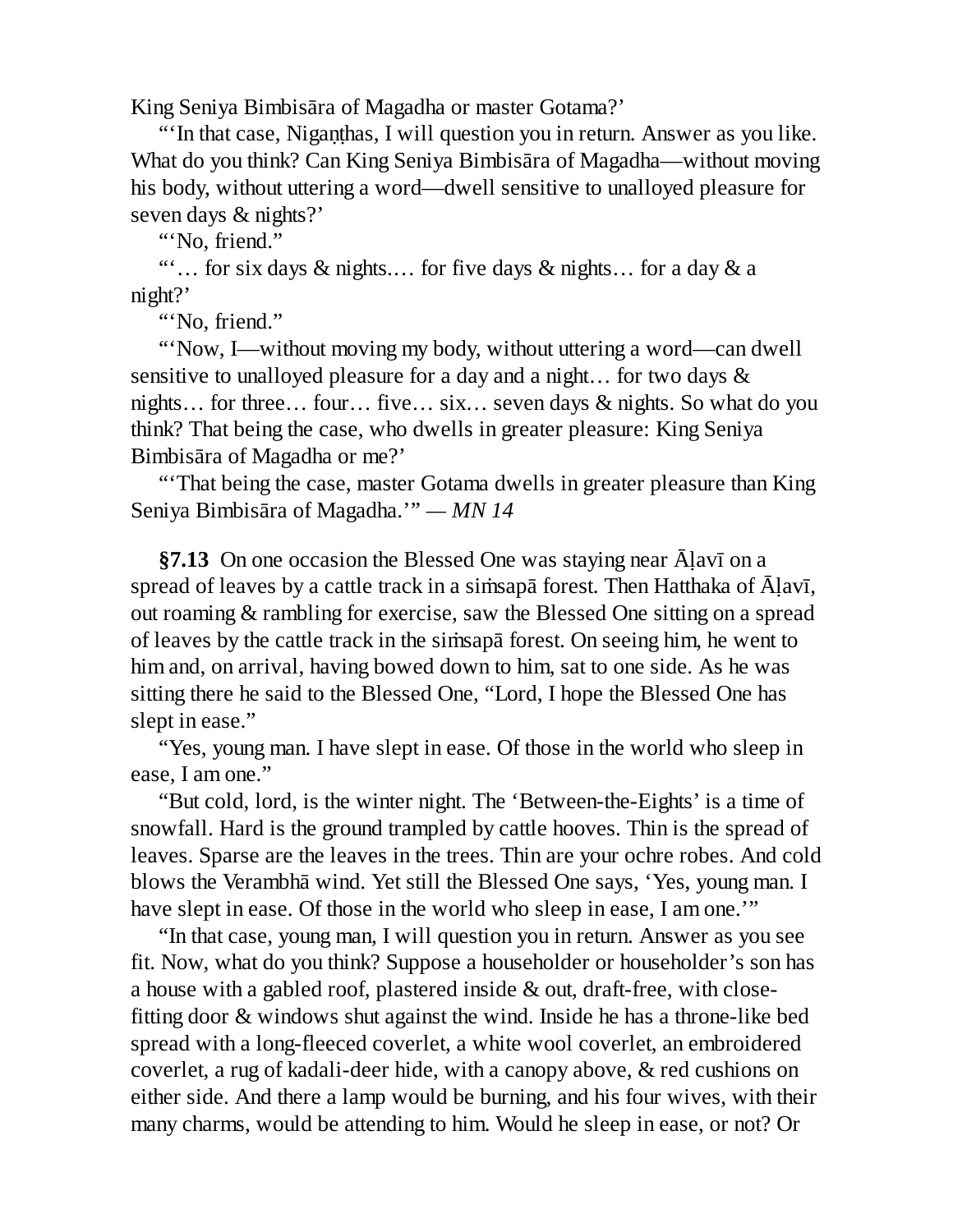how does this strike you?"

"Yes, lord, he would sleep in ease. Of those in the world who sleep in ease, he would be one."

"But what do you think, young man? Might there arise in that householder or householder's son any bodily fevers or fevers of mind born of passion so that—burned with those passion-born fevers—he would sleep miserably?"

"Yes, lord."

"As for those passion-born fevers—burned with which the householder or householder's son would sleep miserably—that passion has been abandoned by the Tathāgata, its root destroyed, made like a palmyra stump, deprived of the conditions of development, not destined for future arising. Therefore he sleeps in ease.

"Now, what do you think, young man? Might there arise in that householder or householder's son any bodily fevers or fevers of mind born of aversion so that—burned with those aversion-born fevers—he would sleep miserably?"

"Yes, lord."

"As for those aversion-born fevers—burned with which the householder or householder's son would sleep miserably—that aversion has been abandoned by the Tathāgata, its root destroyed, made like a palmyra stump, deprived of the conditions of development, not destined for future arising. Therefore he sleeps in ease.

"Now, what do you think, young man? Might there arise in that householder or householder's son any bodily fevers or fevers of mind born of delusion so that—burned with those delusion-born fevers—he would sleep miserably?"

"Yes, lord."

"As for those delusion-born fevers—burned with which the householder or householder's son would sleep miserably—that delusion has been abandoned by the Tathāgata, its root destroyed, made like a palmyra stump, deprived of the conditions of development, not destined for future arising. Therefore he sleeps in ease.

"Always, always, he sleeps in ease: the brahman totally unbound, who doesn't adhere to sensual pleasures, who's without acquisitions

& cooled.

Having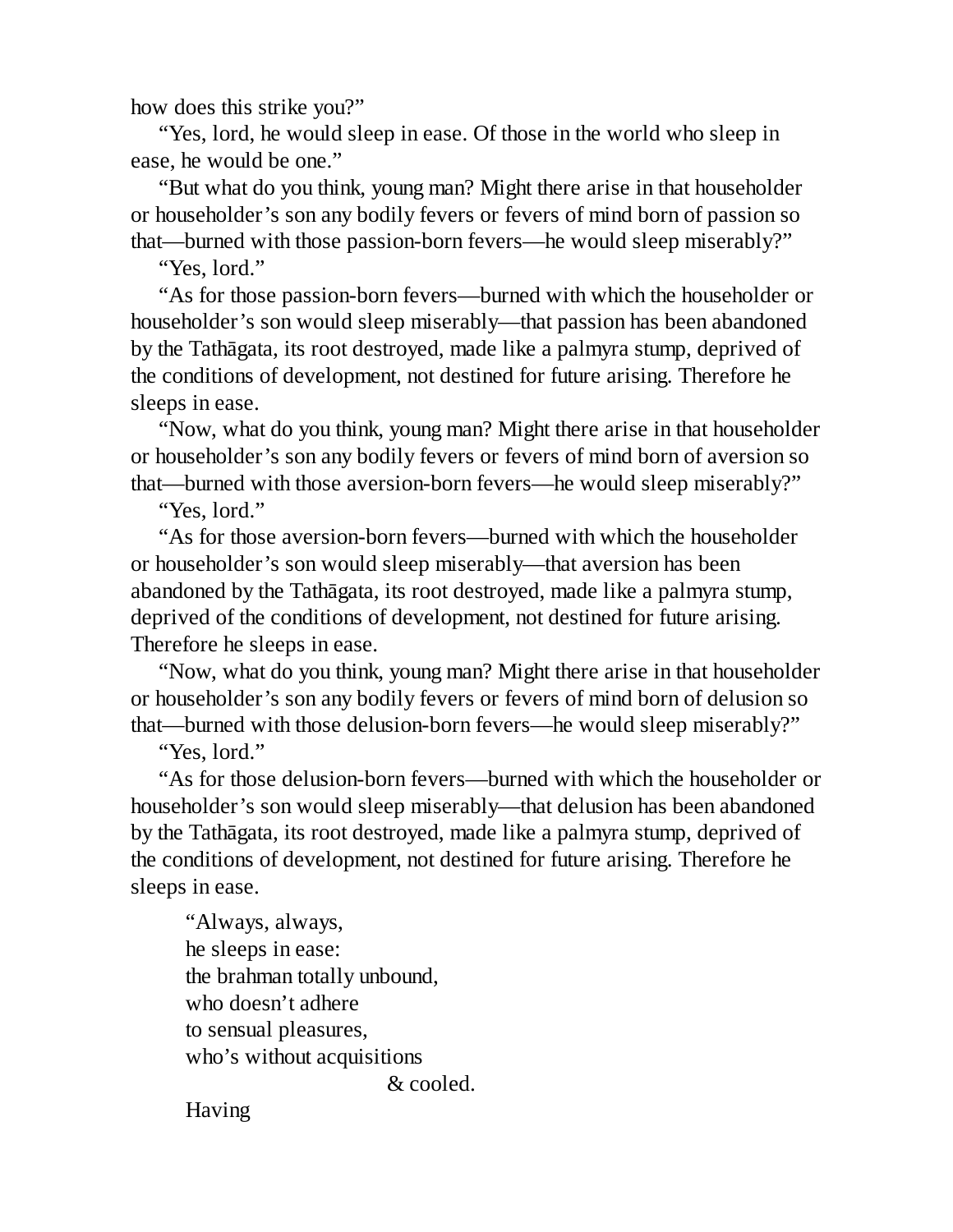cut all ties & subdued fear in the heart, calmed, he sleeps in ease, having reached peace of awareness." *— AN 3:35*

**§7.14** I have heard that on one occasion the Blessed One was staying near Anupiyā in the Mango Grove. And on that occasion, Ven. Bhaddiya, Kāḷigodhā's son, on going to the wilderness, to the root of a tree, or to an empty dwelling, would repeatedly exclaim, "What bliss! What bliss!"

A large number of monks heard Ven. Bhaddiya, Kāḷigodhā's son, on going to the wilderness, to the root of a tree, or to an empty dwelling, repeatedly exclaim, "What bliss! What bliss!" and on hearing him, the thought occurred to them, "There's no doubt but that Ven. Bhaddiya, Kāḷigodhā's son, doesn't enjoy leading the holy life, for when he was a householder he knew the bliss of kingship, so that now, on recollecting that when going to the wilderness, to the root of a tree, or to an empty dwelling, he is repeatedly exclaiming, 'What bliss! What bliss!'"

So they went to the Blessed One and, on arrival, having bowed down to him, sat to one side. As they were sitting there, they told him, "Ven. Bhaddiya, Kāḷigodhā's son, lord, on going to the wilderness, to the root of a tree, or to an empty dwelling, repeatedly exclaims, 'What bliss! What bliss!' There's no doubt but that Ven. Bhaddiya doesn't enjoy leading the holy life, for when he was a householder he knew the bliss of kingship, so that now, on recollecting that when going to the wilderness, to the root of a tree, or to an empty dwelling, he is repeatedly exclaiming, 'What bliss! What bliss!'"

Then the Blessed One told a certain monk, "Come, monk. In my name, call Bhaddiya, saying, 'The Teacher calls you, friend Bhaddiya.'"

Responding, "As you say, lord," to the Blessed One, the monk went to Ven. Bhaddiya, Kāḷigodhā's son, and on arrival he said to him, "The Teacher calls you, friend Bhaddiya."

Responding, "As you say, my friend," to the monk, Ven. Bhaddiya, Kāḷigodhā's son, went to the Blessed One and, on arrival, having bowed down to him, sat to one side. As he was sitting there, the Blessed One said to him, "Is it true, Bhaddiya that—on going to the wilderness, to the root of a tree, or to an empty dwelling—you repeatedly exclaim, 'What bliss! What bliss!'?"

"Yes, lord."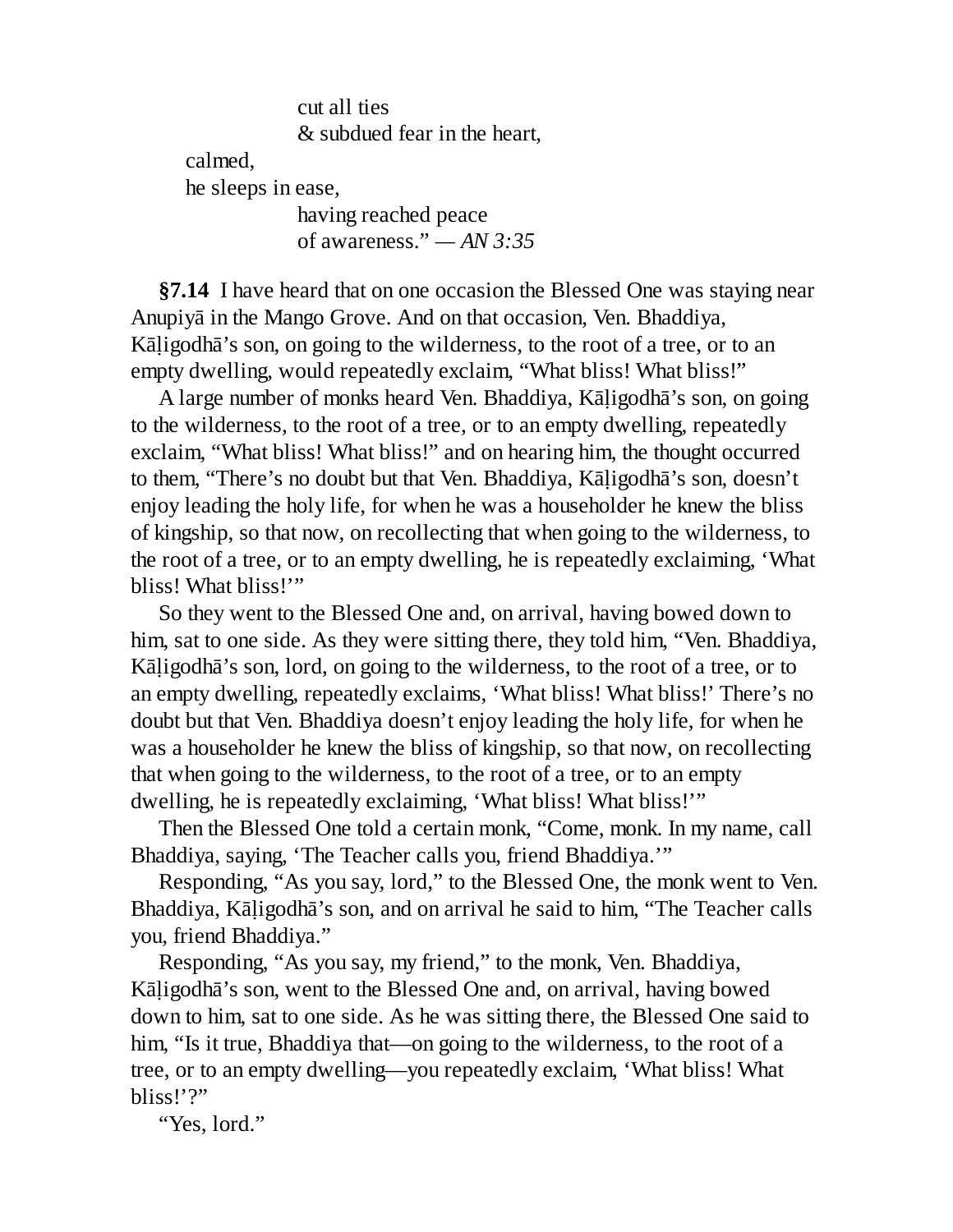"What compelling reason do you have in mind that—when going to the wilderness, to the root of a tree, or to an empty dwelling—you repeatedly exclaim, 'What bliss! What bliss!'?"

"Before, when I has a householder, maintaining the bliss of kingship, lord, I had guards posted within and without the royal apartments, within and without the city, within and without the countryside. But even though I was thus guarded, thus protected, I dwelled in fear—agitated, distrustful, & afraid. But now, on going alone to the wilderness, to the root of a tree, or to an empty dwelling, I dwell without fear, unagitated, confident, & unafraid unconcerned, unruffled, my wants satisfied, with my mind like a wild deer. This is the compelling reason I have in mind that—when going to the wilderness, to the root of a tree, or to an empty dwelling—I repeatedly exclaim, 'What bliss! What bliss!'"

Then, on realizing the significance of that, the Blessed One on that occasion exclaimed:

From whose heart there is no provocation, & for whom becoming & non-becoming are overcome, he—beyond fear, blissful, with no grief is one the devas can't see. *— Ud 2:10*

**§7.15** When a sage, a brahman through sagacity, has known for himself, then from form & formless, from pleasure & pain, he is freed. *— Ud 1:10*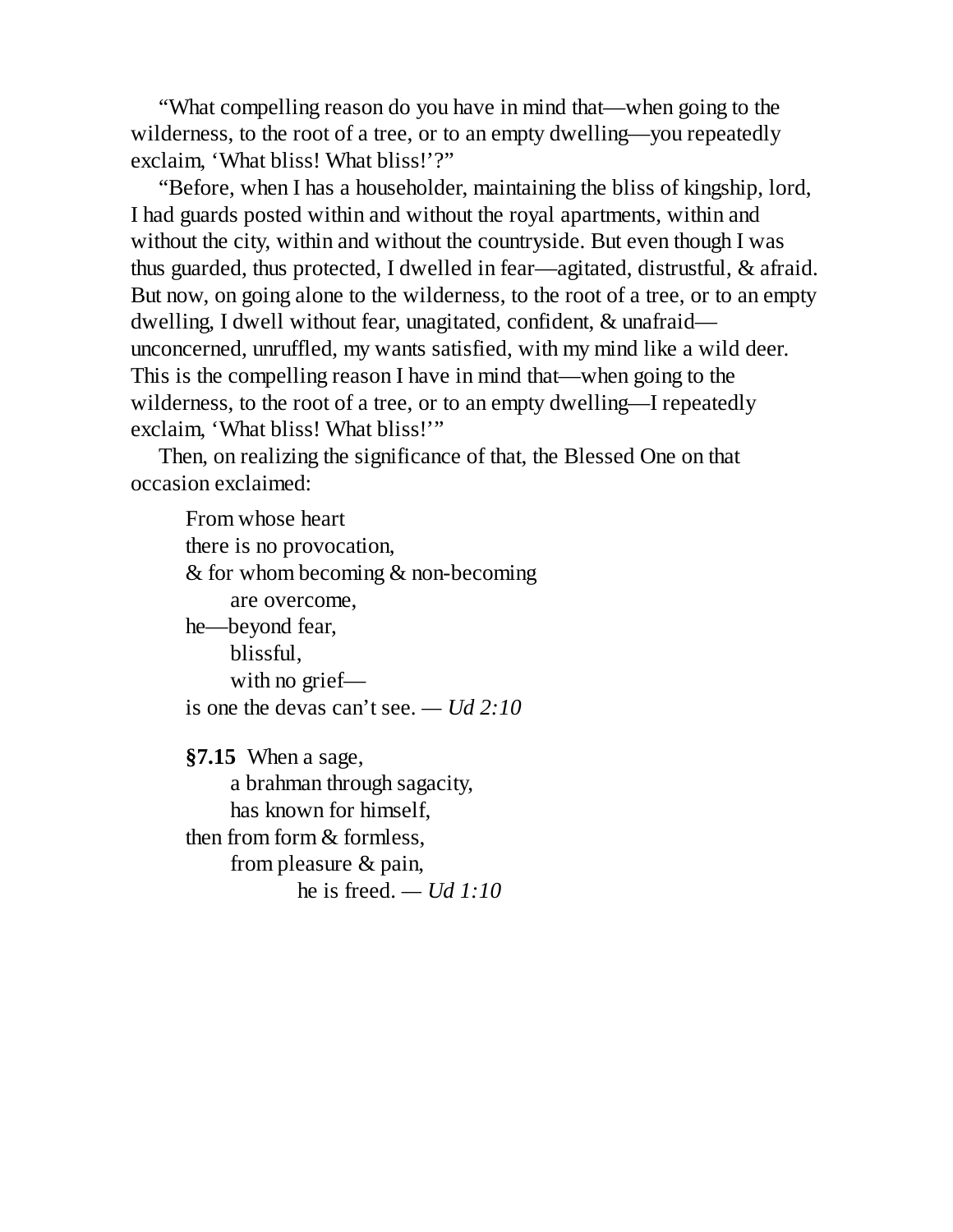## Glossary

- *Arahant:* A "worthy one" or "pure one." A person whose mind is free of defilement and thus not destined for further rebirth. A title for the Buddha and the highest level of his noble disciples.
- *Āsava:* Effluent; fermentation. Four qualities—sensuality, views, becoming, and ignorance—that "flow out" of the mind and create the flood of the round of death and rebirth.
- *Atammayatā:* A state of mind in which one does not create a sense of identity around one's practices.
- *Brahmā:* A deva inhabiting the higher heavenly realms of form or formlessness.
- *Brahman:* A member of the priestly caste, which claimed to be the highest caste in India, based on birth. In a specifically Buddhist usage, "brahman" can also mean an arahant, conveying the point that excellence is based not on birth or race, but on the qualities attained in the mind.
- *Deva (devatā):* Literally, "shining one." A being on the subtle levels of sensuality, form, or formlessness, living either in terrestrial or heavenly realms.
- *Dhamma:* (1) Event; action; (2) a phenomenon in and of itself; (3) mental quality; (4) doctrine, teaching; (5) *nibbāna* (although there are passages describing nibbāna as the abandoning of all dhammas). Sanskrit form: *Dharma.*
- *Gotama:* The Buddha's clan name.
- *Jhāna:* Mental absorption. A state of strong concentration focused on a single sensation or mental notion. This term is related to the verb *jhāyati,* which means to burn with a still, steady flame.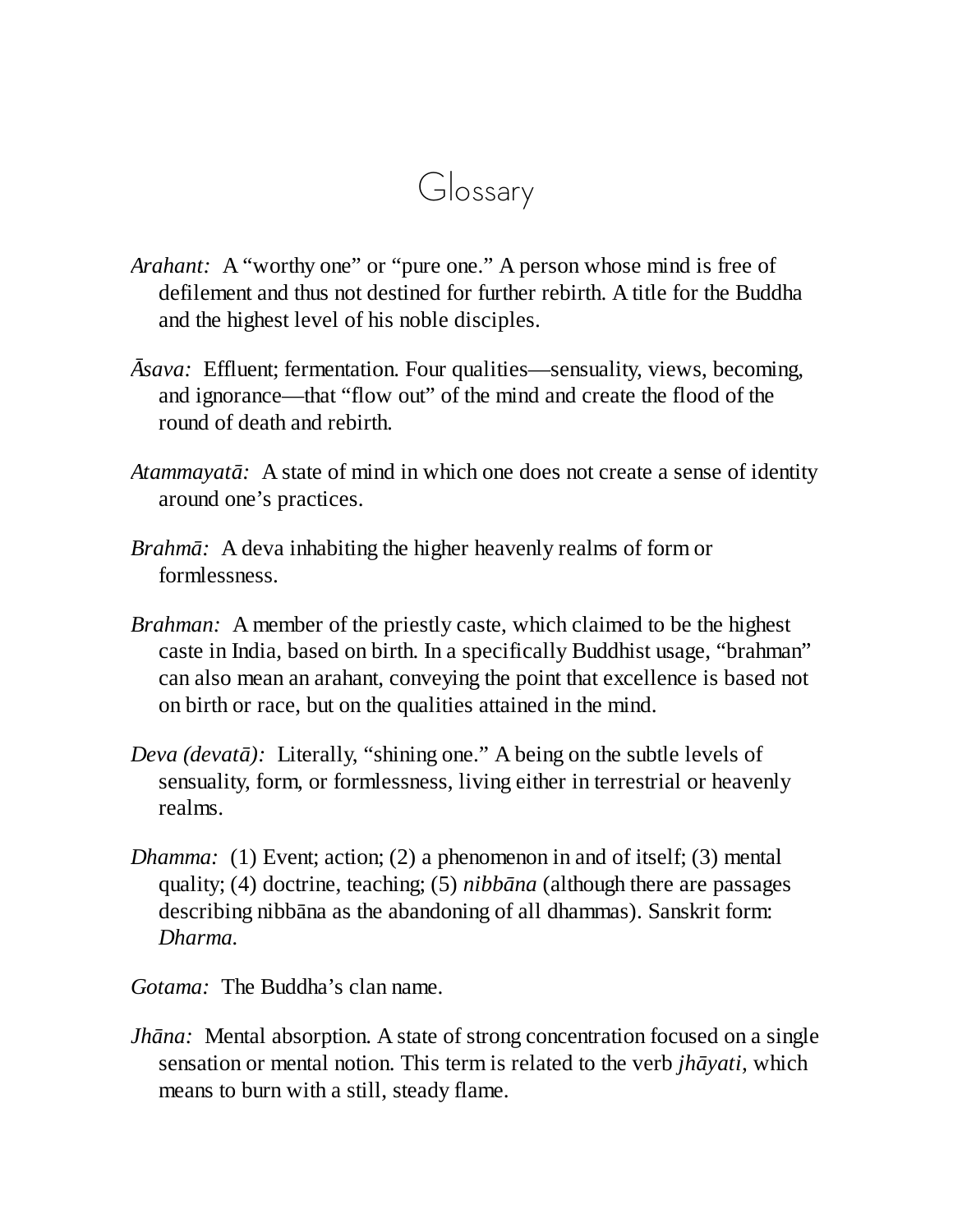- *Kamma:* (1) Intentional action; (2) the results of intentional actions. Sanskrit form: *Karma.*
- *Nāga:* A magical serpent with powers similar to those of a deva.
- *Nibbāna:* Literally, the "unbinding" of the mind from passion, aversion, and delusion, and from the entire round of death and rebirth. As this term also denotes the extinguishing of a fire, it carries connotations of stilling, cooling, and peace. In the time of the Buddha, the fire property was believed to cling to its fuel while burning, and to be released when it let go. When used to describe the liberated mind, this image implies that the mind is not trapped by fabrications. Rather, it is trapped by its own clinging to fabrications and it ill find freedom when it learns to let go. Sanskrit form: *Nirvāṇa.*
- *Sambojjhaṅga:* Factor for awakening. There are seven sambojjhaṅgas that, when fully developed, lead to full awakening. They are: mindfulness, analysis of qualities, persistence, rapture, calm, concentration, and equanimity.
- *Saṅgha:* On the conventional *(sammati)* level, this term denotes the communities of Buddhist monks and nuns; on the ideal *(ariya)* level, it denotes those followers of the Buddha, lay or ordained, who have attained at least stream entry.
- *Satipaṭṭhāna:* Establishing of mindfulness. The four satipaṭṭhānas are equivalent to the four exercises listed under right mindfulness in passage §6.2, and the Dhamma-refuge described in §6.18.
- *Tathāgata:* Literally, "one who has become authentic *(tatha-āgata)"* or "one who is truly gone *(tathā-gata)."* An epithet used in ancient India for a person who has attained the highest religious goal. In Buddhism, it usually denotes the Buddha, although occasionally it also denotes any of his arahant disciples.
- *Vinaya:* The monastic discipline. The Buddha's name for his own teaching was "this Dhamma-&-Vinaya."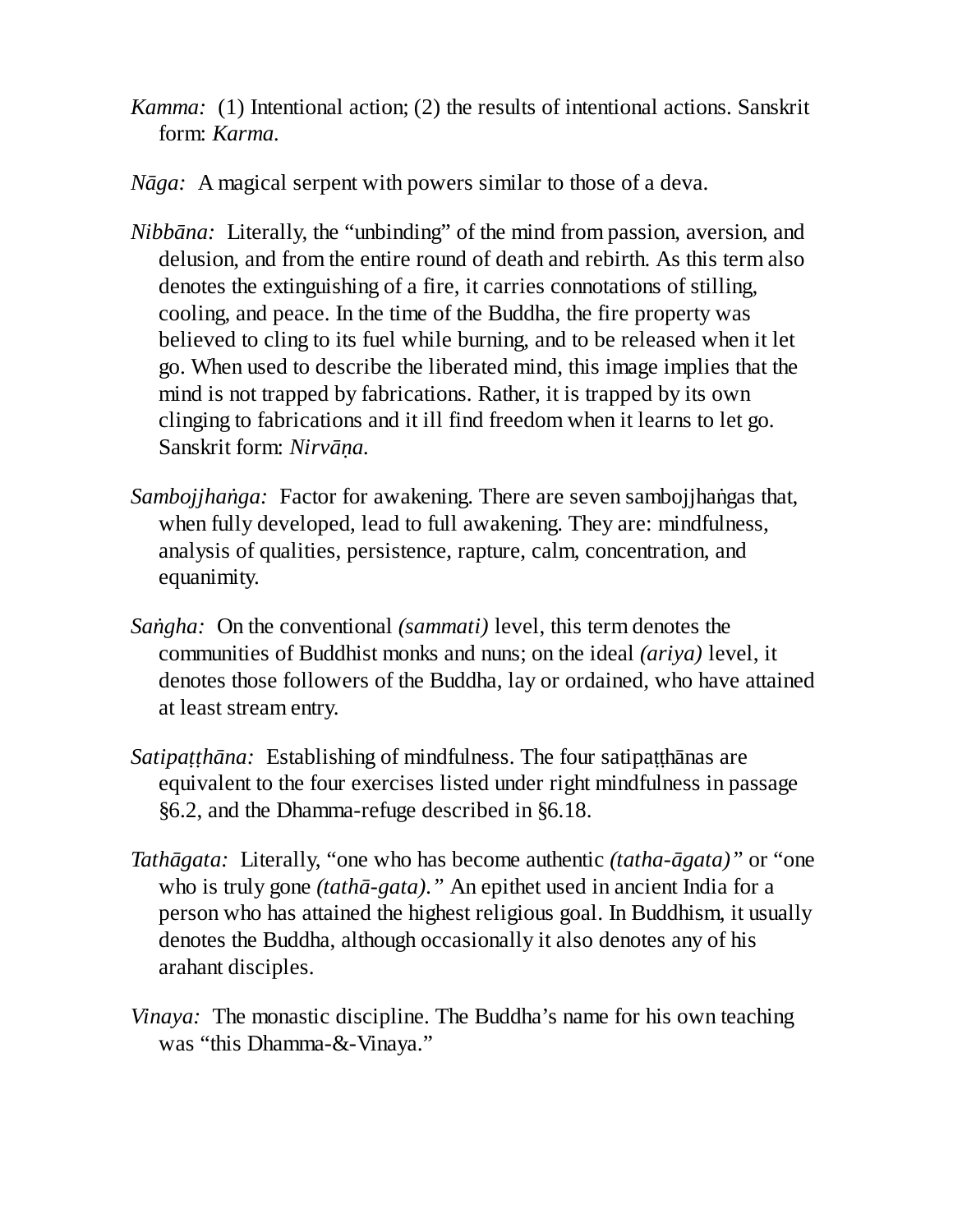## Abbreviations

| AN        | Anguttara Nikāya  |
|-----------|-------------------|
| Dhp       | Dhammapada        |
| DN        | Dīgha Nikāya      |
| Iti       | <i>Itivuttaka</i> |
| Khp       | Khuddakapāṭha     |
| MN        | Majjhima Nikāya   |
| <b>SN</b> | Samyutta Nikāya   |
| Thig      | Therīgāthā        |
| Ud        | Udāna             |
|           |                   |